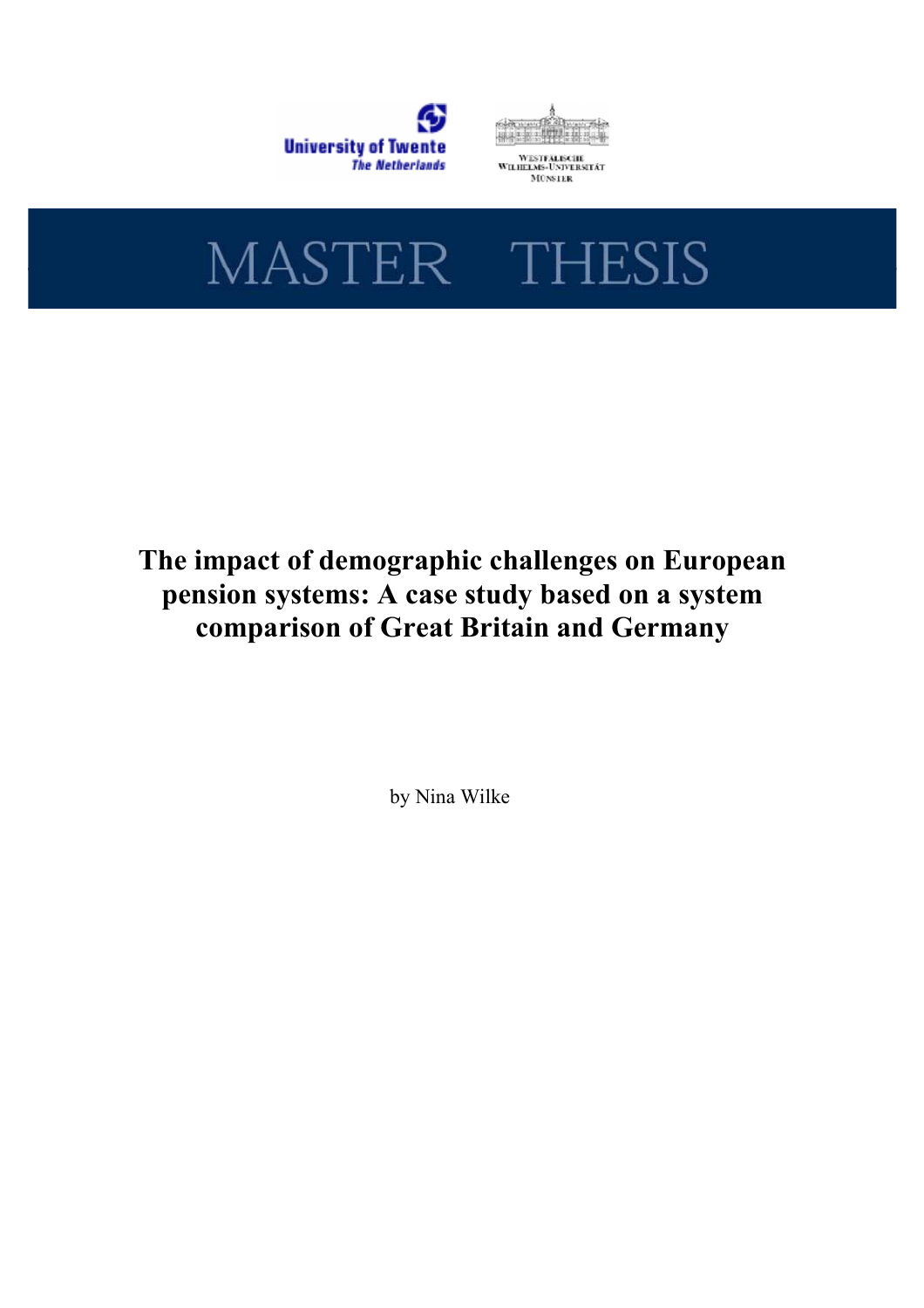## Master Programme European Studies

## Master Thesis

for obtaining the degrees Master of Science and Master of Arts

## The impact of demographic challenges on European pension systems: A case study based on a system comparison of Great Britain and Germany

Do Anglo-Saxon and European continental countries' pension systems face different social inclusion challenges in relation to demographic change?

1 st Supervisor: Dr. Duco Bannink, University of Twente 2<sup>nd</sup> Supervisor: Prof. Dr. Annette Zimmer, WWU Münster Author: Nina Wilke Student number: s0154156 Matrikel number: 338700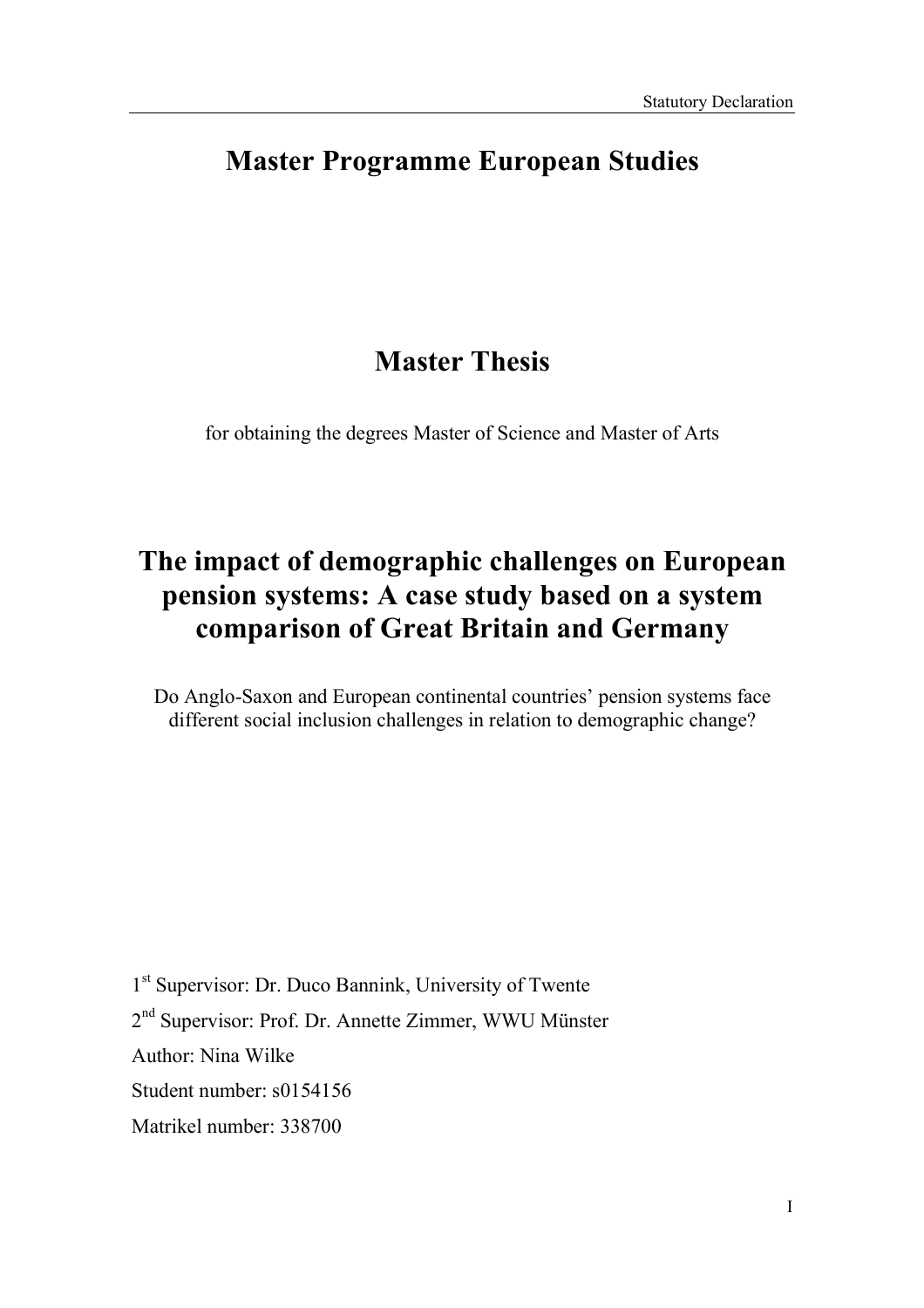## Statutory Declaration

I hereby declare that the thesis has been written by myself without any external unauthorised help, that it has been neither presented to any institution for evaluation nor previously published in its entirety or in parts. Any parts, words or ideas, of the thesis, however limited, and including tables, graphs, maps etc., which are quoted from or based on other sources, have been acknowledged as such without exception

Aurich, 10 March 2008

Nina Wilke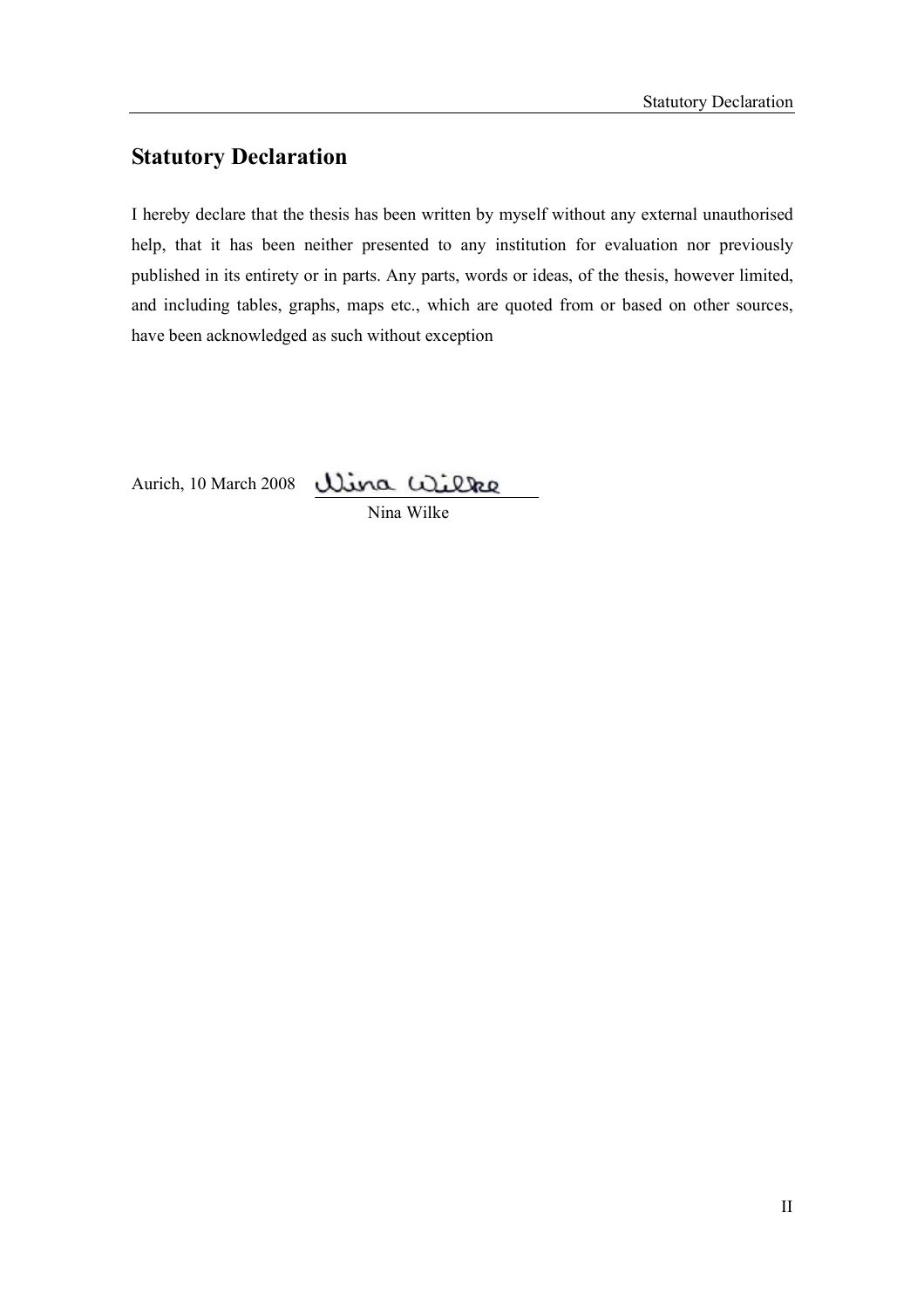## **Table of contents**

| 7 The European continental and the Anglo-Saxon countries' pension systems - 43 -   |  |
|------------------------------------------------------------------------------------|--|
|                                                                                    |  |
| 7.1.4 An assessment of German pension system in terms of demographic change - 54 - |  |
|                                                                                    |  |
|                                                                                    |  |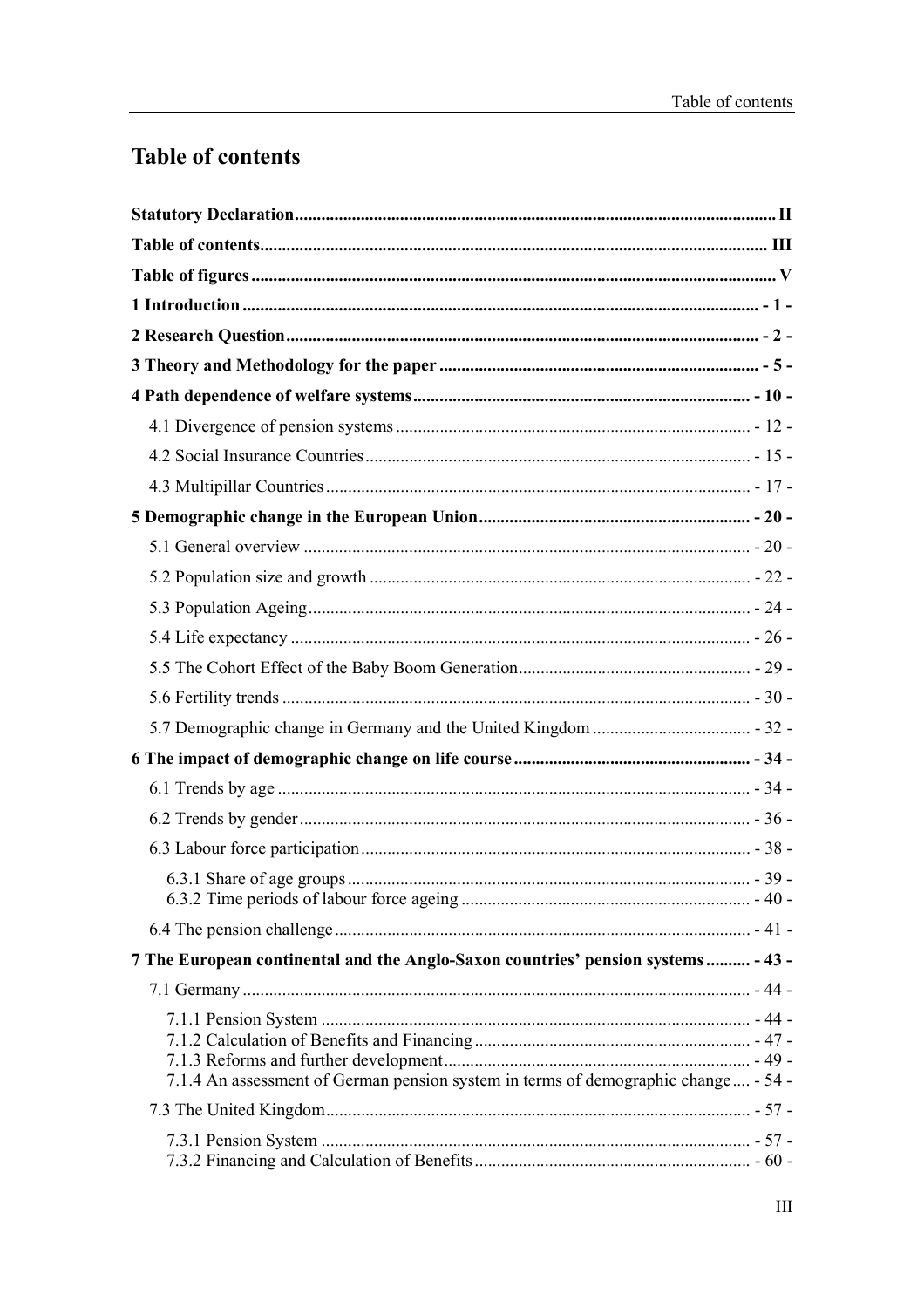| 7.3.4 An assessment of the Anglo-Saxon pension system in terms of demographic |  |
|-------------------------------------------------------------------------------|--|
|                                                                               |  |
|                                                                               |  |
|                                                                               |  |
|                                                                               |  |
|                                                                               |  |
|                                                                               |  |
|                                                                               |  |
|                                                                               |  |
|                                                                               |  |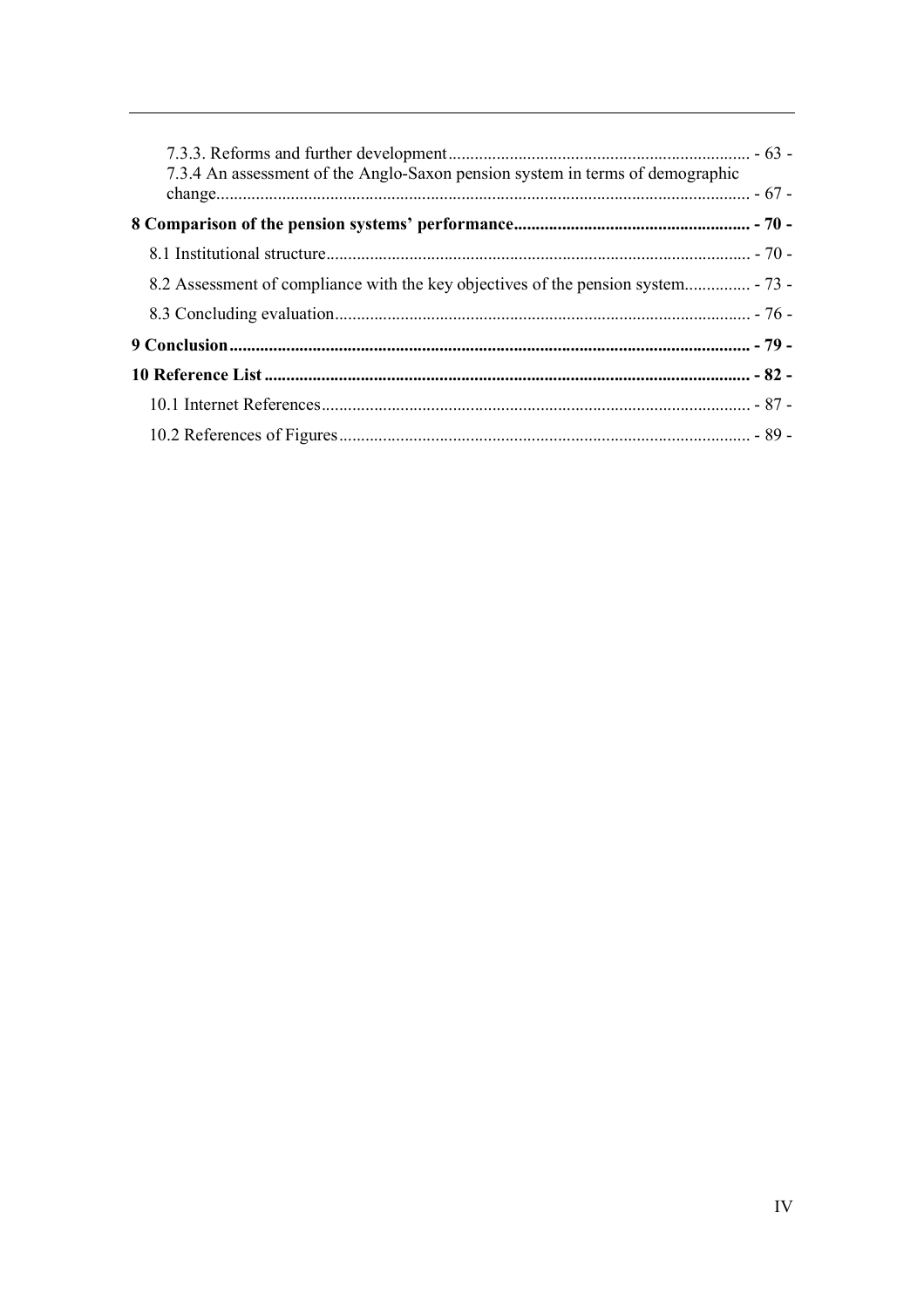## Table of figures

Figure 1: Public pension expenditure projections Figure 2: The PAYG system Figure 3: Old age dependency ratio Figure 4: Population of the world 1950-2050 Figure 5: Population growth rate in percentage, 1993-2003 Figure 6: Age pyramids for the European Union population in 2004 and 2050 Figure 7: Population share in the EU-25 Figure 8: Increase in life expectancy between 1960 and 2002, EU-25 Figure 9: Relationship between life expectancy at birth, life expectancy at age 60 and infant mortality rate, women, year 2000 Figure 10: Total Fertility Rate EU-25, 2002 Figure 11: Mean age of women at birth of first child, 1985-2001 Figure 12: Fertility rates in Germany and the United Kingdom, 1975 - 2050 Figure 13: Demographic changes in Germany and the UK Figure 14: Percentage in each age group without upper secondary education Figure 15: Changes in total activity rates of women Figure 16: Absolute size of young and old age groups for EU25, 1995-2030 Figure 17: Projected working-age population and total employment in the European Union Figure 18: The pension concept in Germany Figure 19: Old-age pensions Figure 20: Overview of the core elements of the Riester reform Figure 21: Composition of retirement income by birth cohort Figure 22: Filling the pension gap Figure 23: Development of pension levels prior and after the 2001 reform Figure 24: Contribution rates prior and after the 2001 reform Figure 25: The pension concept in the UK Figure 26: Basic State Pension entitlement of people reaching State pension in 2005 Figure 27: Gains for pensioners from this Government's policies since 1997 Figure 28: Do you have a clear idea of how much state pension you can expect in retirement? Figure 29: Projected state spending per pensioner indexed in constant 2004 price terms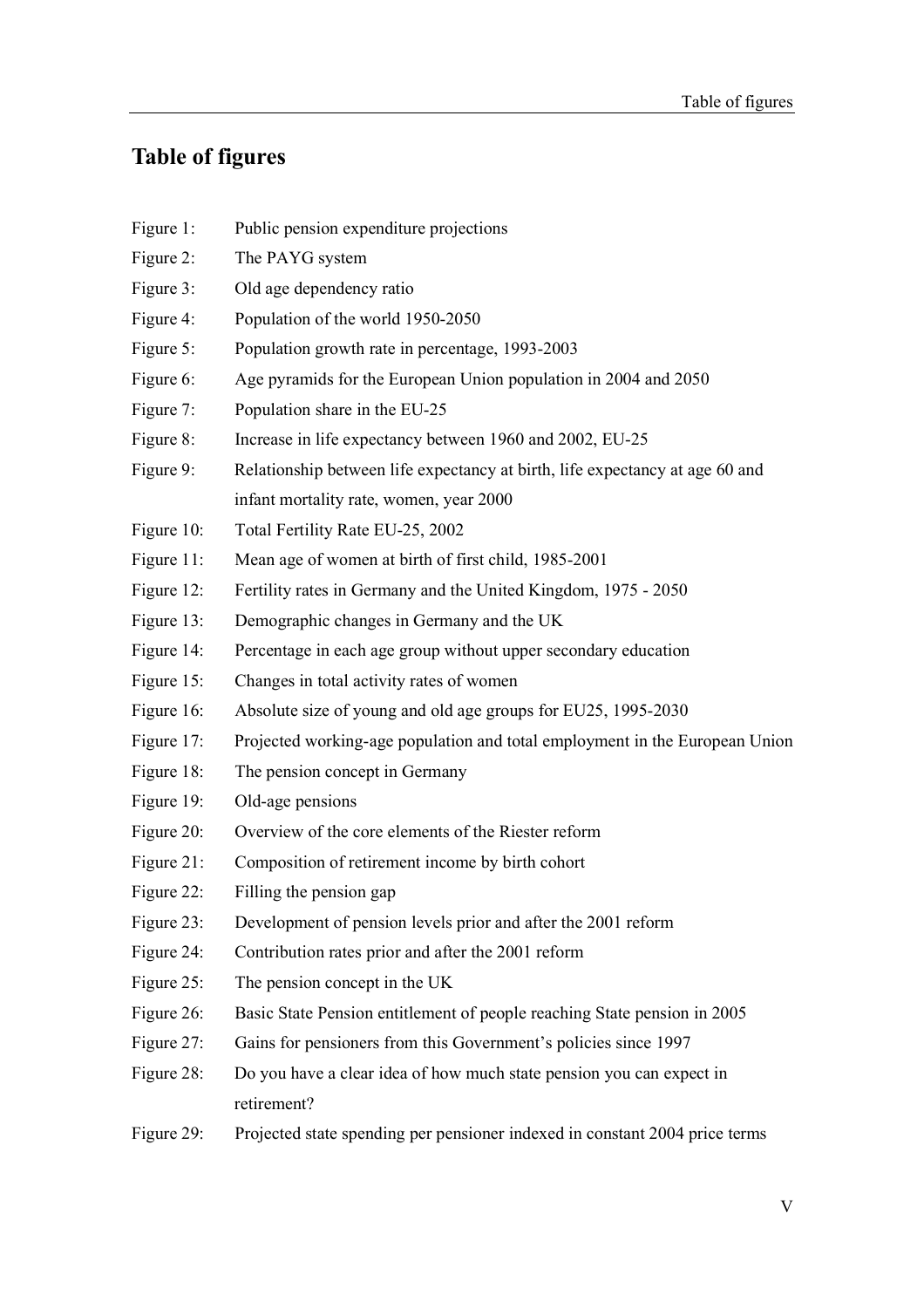### 1 Introduction

"Demographic trends are a powerful force for change" (Barroso, 2005). With these words, the President of the European Commission, José Manuel Barroso, alluded to the significant impact of demographic change within the European Union. By 2030, the working population will have fallen by more than 21 million people and the EU-27 will have decreased in their population by loosing about twenty million young people. At the same time the number of elder people over sixty-five will increase from less than 3% of the population to more than 20% in total. This will lead to shift a regime of high mortality and high fertility to one of low mortality and low fertility which is going to be the highest in the European Union, apart from Japan. As those developments may have serious economic and social consequences, the labour force will also be faced with an increasing ageing. This causes an increasing number of retired people who will need to be supported by a reduced working-age population. Accordingly, by 2050, there will be a change from four to only two people working for a retiree.

Those unprecedented changes will further have a major impact on the present welfare states in the European Union. Economic growth rates are highly set to decline in future times, as the number of contributors is shrinking with the ageing of the population. As a result, public finances risk will become unsustainable and compromises social security as well as the pension systems in general. Consequently, the demand for developing massive reforms is fairly high, regardless of what kind of pension scheme is currently applied. The main purpose of most of recent pension reforms has been to cut public expenditure and hence to establish financially sustainable pension systems. However, the way countries respond on the pressures varies considerably across the European Union, as it depends on the institutional structure of the current pension system, as demographic changes possess different impacts on the respective pension scheme.

Therefore, this thesis deals with the impact of demographic change on pension schemes in the European Union. Those can be characterised by different institutional and programmatic designs inherited from the past and developed depending on their adopted path. With this, the focus is focus on a theoretical distinction between social insurance countries (mature countries) with a pay-as-you go-system and multipillar countries (latecomers), which generally resulted from the path-dependency. The main difference of those schemes is not only on the sort of benefits that are distributed but also the way in which pension schemes are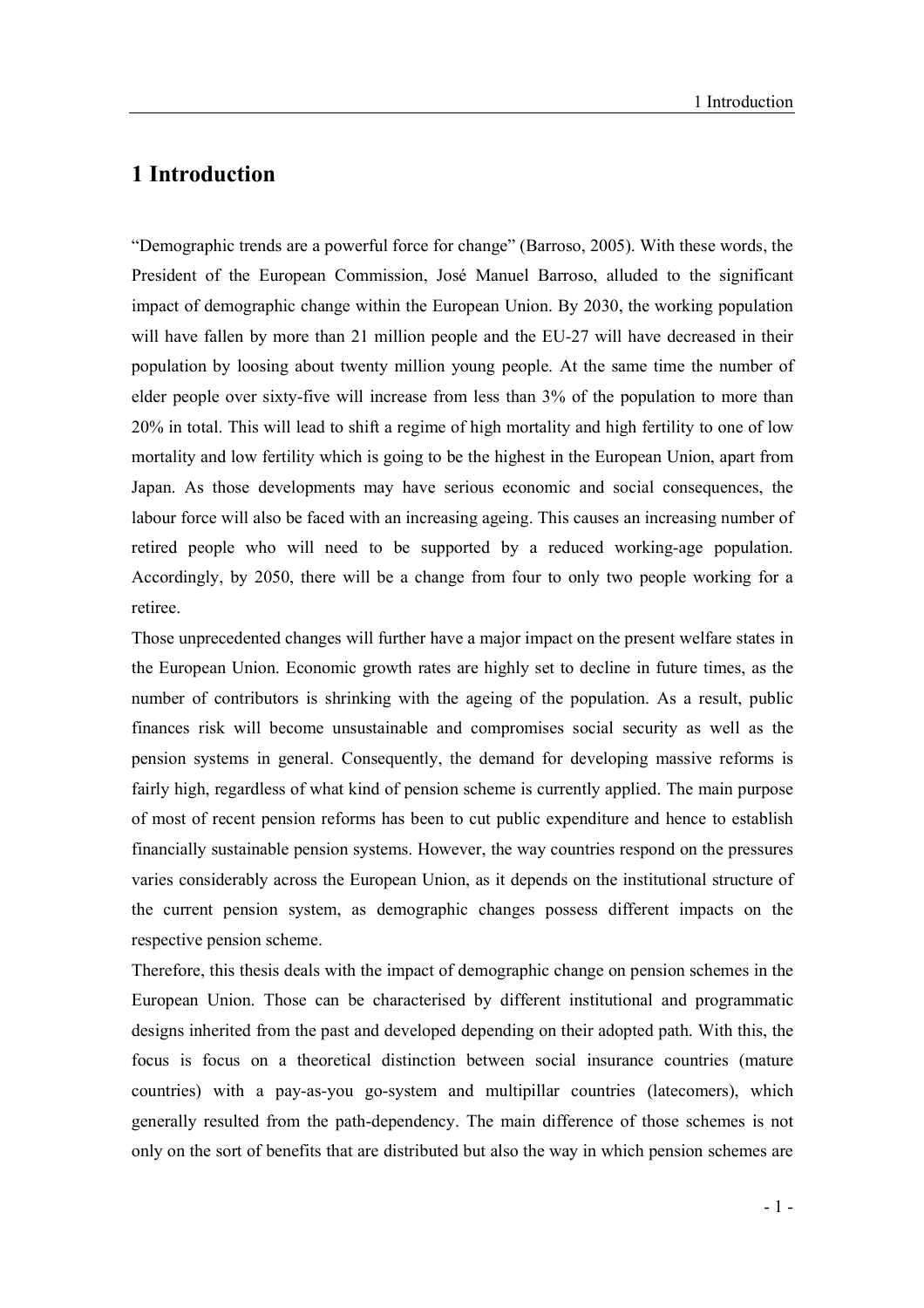financed. Nevertheless, both of those systems are faced with the demographic change, but in different ways.

For this thesis, the basis of the term is to analyse the outcomes of social inclusion with regard to the different natures of pensions systems that are apparent in the European Union. This approach is based on the demographic challenges on European pension systems, which imply certain changes in social inclusion outcomes. This is based on the theoretical distinction between multipillar countries, as it is present in the Anglo-Saxon countries, and social insurance countries, as can be found in European continental countries. With this, the focus is on the performance of the British and the German pension system in light of demographic change, representing the cases of the European continental and the Anglo-Saxon countries. The contrary welfare traditions as well as a differently proceeding demographic change in Germany and the United Kingdom cause unequal challenges for those countries' pension schemes. This thesis outlines the outcomes of social inclusion in pension systems with regard to a strongly defined set of key objectives. With this, it will be analysed how the respective pension system is performing in terms of social inclusion outcomes.

#### 2 Research Question

The central question formulated for this thesis asks if Anglo-Saxon and European Continental countries' pension systems face different challenges in relation to demographic change. With this, the focus is set on the term of social inclusion: What are the countries' outcomes of social inclusion related to the challenges of demographic change?

This approach is based on the theoretical concept of path dependence of pension systems, which will be introduced in the first part of the thesis. The theory of path dependence is in the first line brought up in order to identify the different natures of pension systems that are apparent in the European Union. For this, it is understood as a process that is used as an instrument to understand the reason for different natures of pension schemes. In this context, the thesis will answer in how far path dependence influenced the development of pension system construction. As the theoretical concept is based on the models of Bonoli on the one hand and Myles and Pierson on the other, one important question in this term is: What are the differences between the theoretical models of path dependence given by Bonoli and Myles and Pierson? Furthermore, it has to be questioned which approach is able to account for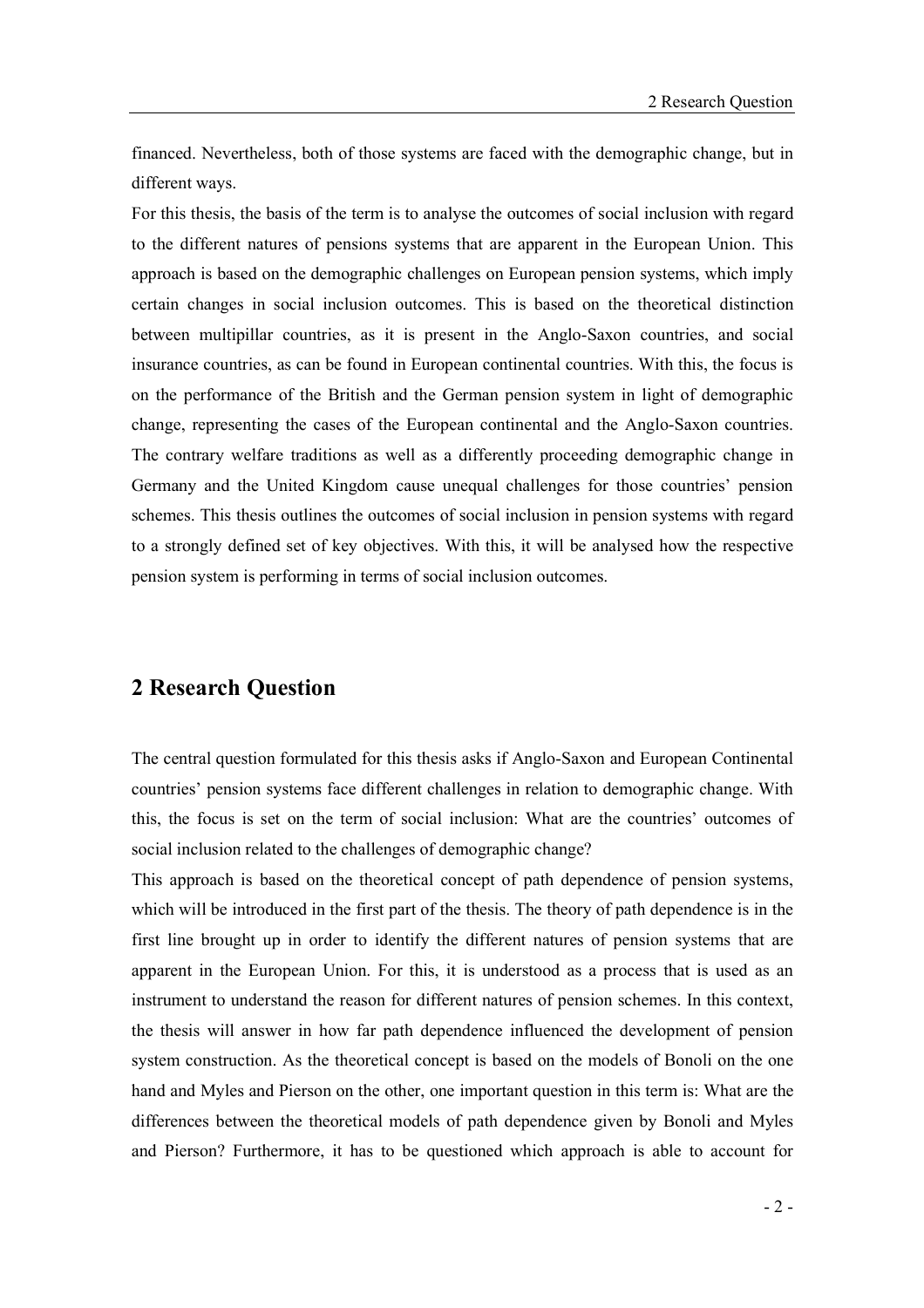converging towards the central research question in terms of social inclusion. Consequently, the theoretical concept of path dependence and with this the diverse structures of pension schemes are mainly used as an instrument to understand the diverse outcomes of social inclusion in the different types of European pension schemes.

In the next step the subject of demographic change is introduced. This is in order to observe changes in the life course approach that have an impact of the nature of pension schemes. Hence, a literature discussion of the latest data provided by the European Union Institutions is set up in order to possess past, current and future developments in this term. Relevant questions to be answered are: Will the population size change? Will the population keep on ageing and, if yes, in how far will this affect the EU? Does EU citizens' life expectancy change and does this have certain impacts? And: What are the trends in fertility rates? By answering those questions, it should be elaborated in how far there are certain changes within the general European life course approach. Additionally, the cases of Germany and the United Kingdom in terms of demographic change will be introduced in order to approach the pension system comparison of Anglo-Saxon and European Continental countries in the further course of the thesis. Those countries will act as representatives in terms of the different natures of pension schemes in the European Union.

The examination given in the previous part is strongly related to the assessment of the demographic changes in labour market. With this, it is possible to outline a changed life course approach, caused by the changes of demographic change. This chapter addresses the questions: What are the changes on the EU labour market? What are the trends concerning old workers, young workers and gender? Is the labour force participation within the EU changing? And: How is the share of age groups changing and are there certain time periods of labour force ageing? Hence, the European life course change is applied to the life course on the labour market and is explained through the changes of labour markets in terms of demographic change. Although this will be done in a rather broad way, containing the overall changes in the European Union, the effects of demographic change highlighted in the subsequent part similarly apply to the specific cases of Germany and the United Kingdom. Again, the overall focus is set on social inclusion, as a changing life course has impacts on the development of pension schemes and might change social inclusion outcomes. To round out this part of the thesis, the findings in terms of life course change have to be translated to the pension challenge. Since this topic is highly related to the economic performance, it has to be questioned: In how far are economic growth rates set to be changes in future times? What is the impact of the developments in life course on age-related public-spending? And: To what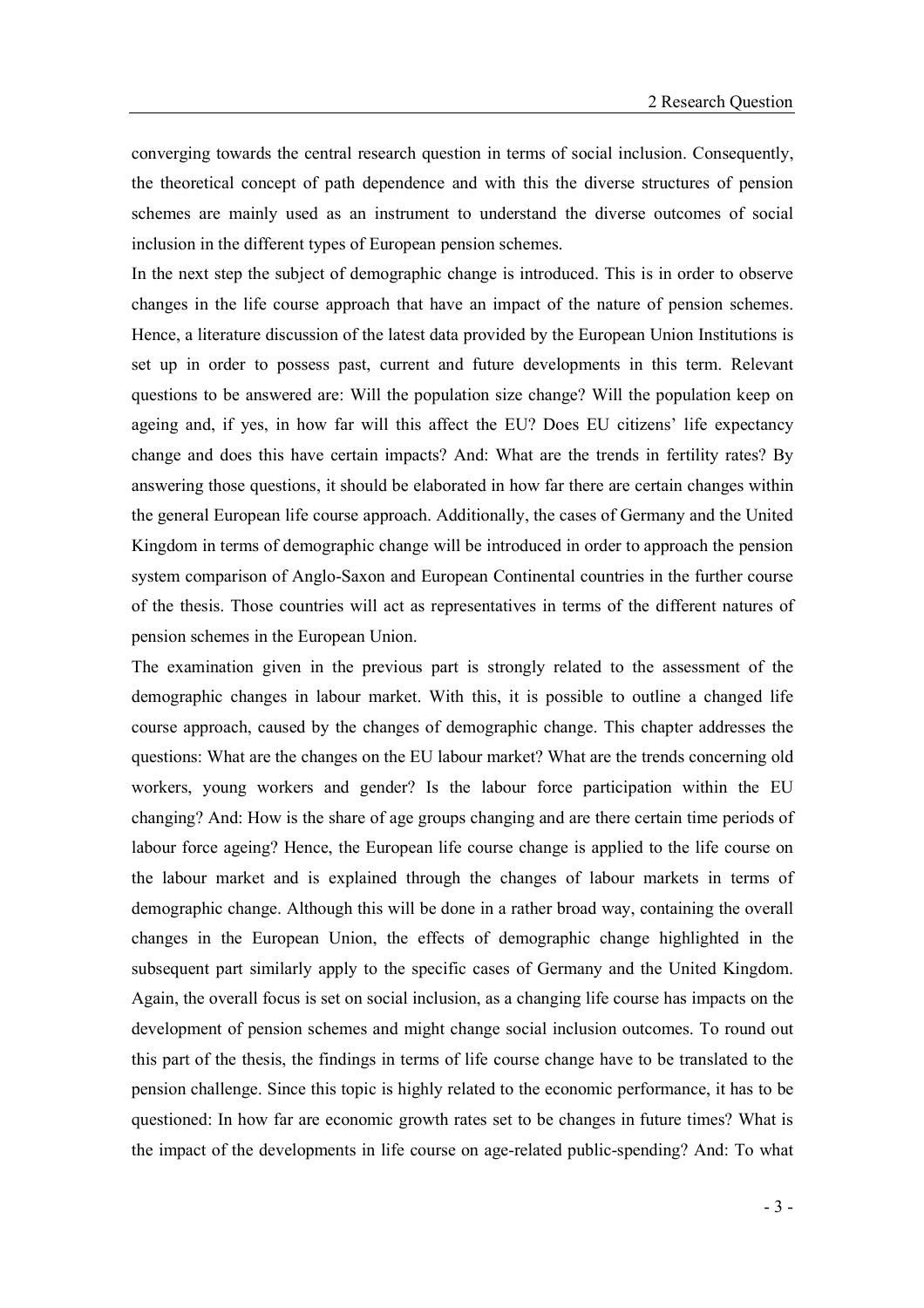development do those changes lead? The answers given in this context evolve to the changes in social inclusion in terms of changing pension systems.

In order to get a more focused scheme of the changes highlighted in the previous chapter, the next part will introduce a more focused analysis of the different natures of pension systems. This will be done on the basis of the system comparison of the cases of Germany and the United Kingdom, representing the European Continental and the Anglo-Saxon pension system respectively. In the first step, the structure of both pension schemes has to be analysed in order to enable it as an instrument to understand social inclusion outcomes in the following parts of the thesis. Consequently, questions in this context are: Which pension system is present in the respective country and what are its general characteristics? How are the pensions calculated? And: What are the welfare benefits for retirees? In order to understand the outcomes of social inclusion in a more focused way, the respective reforms set up in both countries will be used as an instrument leading to the outcomes of pension systems in terms of social inclusion. In this context, the following questions will be addressed: What reforms are and will be implemented to diminish the challenges of demographic change? A concluding assessment of both pension systems in terms of demographic change is also used as an instrument for the following part in order to lead to the outcomes of social inclusion.

In the overall evaluation of this thesis, the different natures of pension schemes have to be directly set in contrast with each other in order to define their outcomes of social inclusion. A comparison of the institutional structure of the pension schemes in the first step points out in what level institutional arrangements of pension systems do influence and the distribution of old-age incomes among individuals. This question is highly relevant for an analysis the key objectives in terms of social inclusion referred to in the following part. Consequently, it should be answered if the diverse aspects of the respective pension system's nature cause certain effects on the systems' performance with regard to social inclusion. The least part of the assessment will evaluate how the pension schemes are performing with regard to the key objectives reaching social inclusion. Additionally, it is not the aim to analyse which country performs better, but the focus is set on how they perform.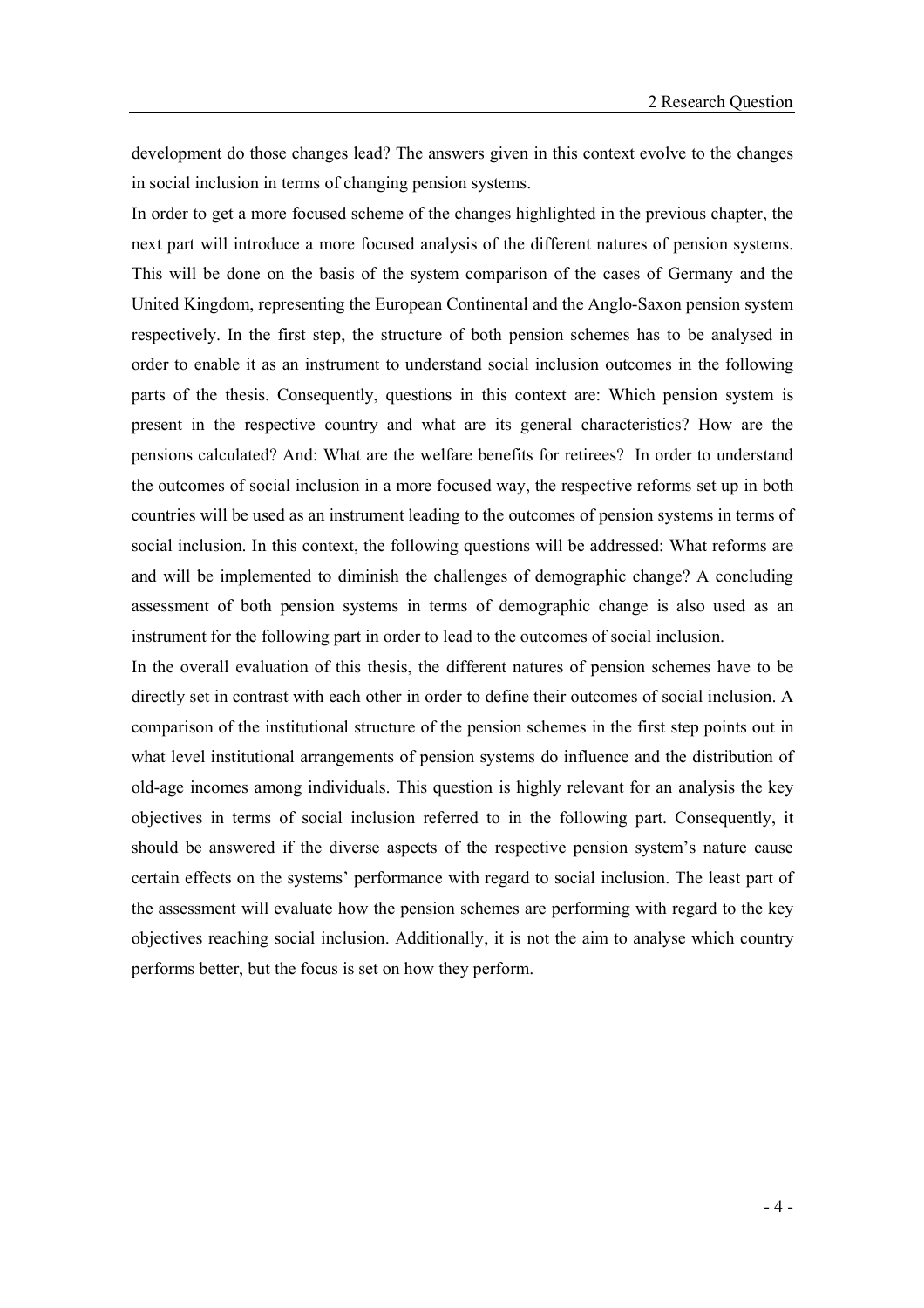#### 3 Theory and Methodology for the paper

As it was already highlighted in the research question, the aim of this thesis is to analyse the outcomes of social inclusion with regard to the different natures of pensions systems that are apparent in the European Union. This approach is based on the demographic challenges on European pension systems, which imply certain changes in social inclusion outcomes.

The term social inclusion has over recent years been widely used in the context of pension systems. Nevertheless, it is a quite flexible term with lack of general applicability which makes it rather loose as a concept including a variety of approaches. One approach can be found in T.H. Marshall's classic discussion in 1964 about the term citizenship. In his lecture "Citizenship and Social Class" (Marshall, 1999) he divides citizenship in the modern sense into three parts, civil, political and social, which became universalized in different centuries. At this, the term social citizenship can be recognized as a concept of social inclusion. Therefore, the social element includes the whole range to live the life of a civilized being. It is defined as the rights and duties of citizenship concerned with the welfare of citizens, including work, income, education and health. According to T.H. Marshall, social citizenship is the core idea of a welfare state. It involves granting social rights which are connected to a citizen's class position and includes inequality of citizenship. Since a welfare state is not just understood in terms of grants and rights, state activities concerning the market's and the family's role in social provision must also be taken into account. Ralf Dahrendorf goes beyond this approach and includes equal entitlements for all members that are enforced by sanctions and protected by institutions: "The search for a civil society  $(...)$  is one for equal rights in a constitutional framework which domesticates power so that all can enjoy citizenship as a foundation of their life chances" (Dahrendorf, 1988: 35). Additionally, Maurice Roche attends in his study "Rethinking Citizenship and Social Movements: Themes in Contemporary Sociology and Neoconservative Ideology" to structural welfare state changes and the effects on social citizenship (Roche, 1995). These changes are associated to a new transnational postmodern social formation, which has to be taken into account in the social and political thinking : "The main development relevant here is the long-term and accelerating breakdown of the standardized family pattern of patriarchally based gender roles and division of labour  $(...)$ " (Dahrenforf: 1988: 223).

The approaches of those concepts are recognized in this thesis for the definition of the term social inclusion. Nevertheless, it has to be extended by a definition of the Centre for Economic and Social Inclusion to include the responsibility of both society and individuals: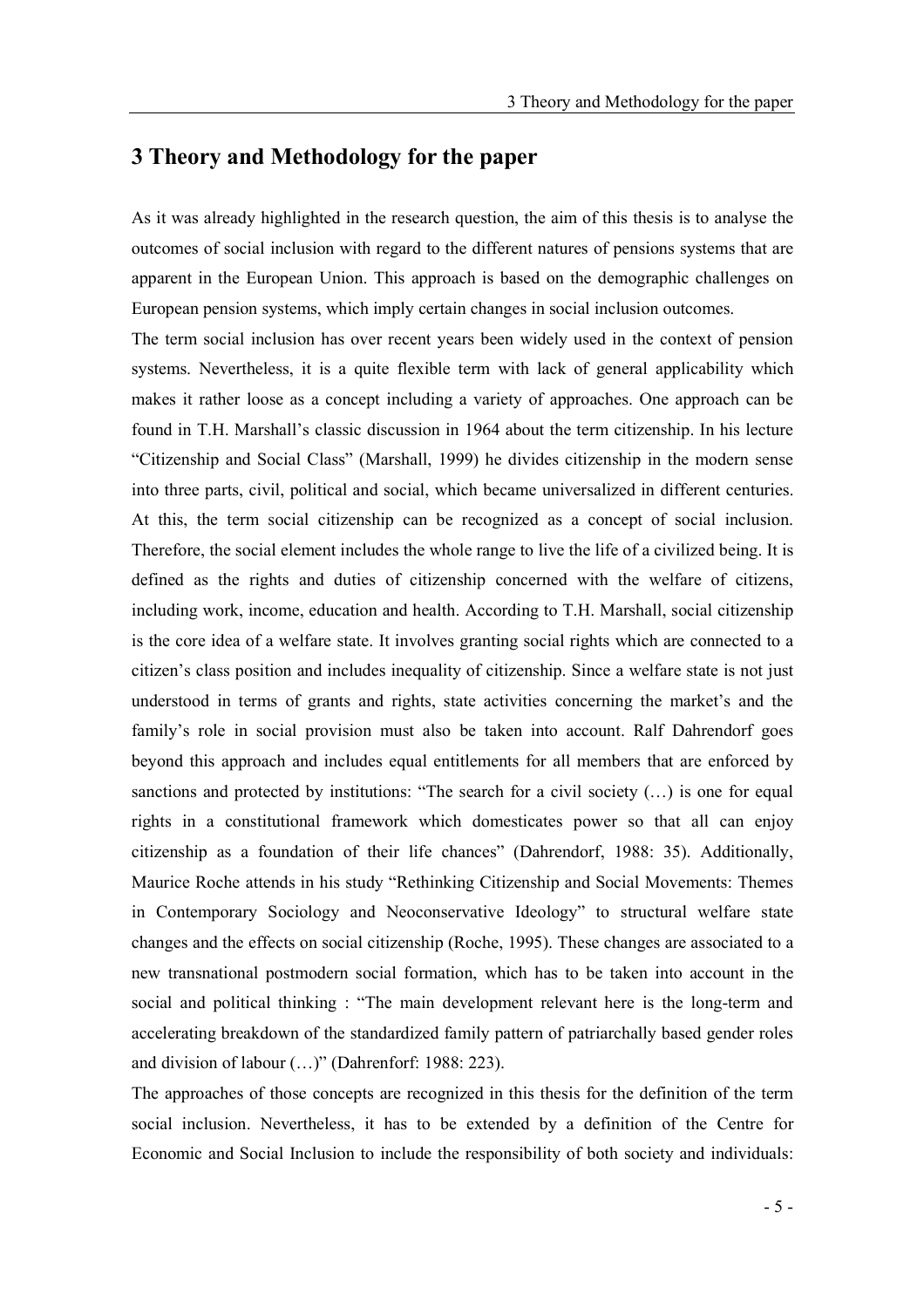Social inclusion is the process by which efforts are made to ensure that everyone, regardless of their experiences and circumstances, can achieve their potential in life. To achieve inclusion income and employment are necessary but not sufficient. An inclusive society is also characterised by a striving for reduced inequality, a balance between individuals' rights and duties and increased social cohesion" (Centre for Economic and Social Inclusion: 2002). For this thesis, certain key objectives in terms of social inclusion as disposed by Birgit Mattil in her study "Pension Systems" will be analysed in order to identify social inclusion outcomes. They will constitute the basis for the overall evaluation of the pension systems. Since theoretical, institutional and empirical analyses focus on those aspects with different perspectives, this thesis refrains from a comprehensive approach to personal well-being, which would require elements of personal health and life satisfaction. The five key objectives to analyse the outcomes of social inclusion are as follows:

- (a) Preventing poverty among the elderly: this key objective applies for people aged 65 and over and is generally a mayor objective for pension schemes as well as of social policy. It is based on the definition of a minimum income relative to the prevailing societal and cultural circumstances, since individuals receiving less than this minimum income are at risk to get out of social inclusion. A further indication is the long-term tendency towards increasing or decreasing poverty rates among the elderly.
- (b) Securing a decent standard of living: for maintaining the standard of living in old age, pension systems should provide an appropriate regulatory framework to give individuals the opportunity to build up sufficient pension provisions during their working life. With this, it has to be taken into account that less net income during old age is required due to less family obligations and work-related expenditure, lower taxes and less private saving (Council of the European Union, 2003: 31). An important indicator in terms of the standard of living is a comparison between the income levels of the elderly and the rest of the population. Secondly, the individual replacement rates of old-age income in relation to the income in working-life plays an important role, since it would be an appropriate measurement for evaluating the ability to maintain one's living standard. However, for both approaches it is important to also consider the inequality in income distribution in order to reflect the whole spectrum of realised living standards of the elderly.
- (c) Equality of men and women: The equality of women and men within a pension scheme concerns the ability to cover every person irrespective of the gender. With this, it is fundamental whether women are able to build up their own pension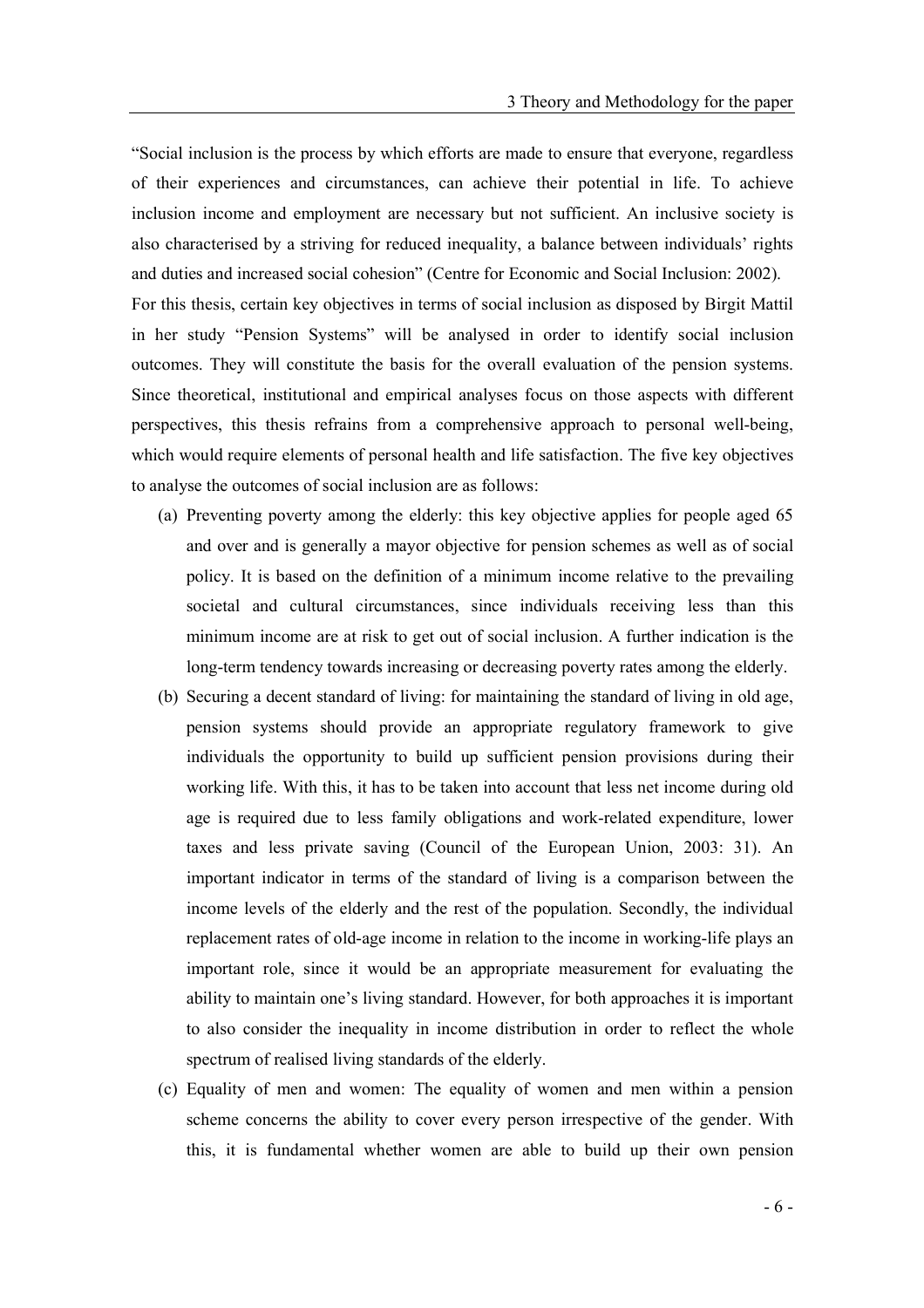entitlements or whether they are dependent from their husbands' provisions. This key objective is important due to the increasing number of divorces and the fact that women still assume the majority of family work, such as raising children, caring for elderly dependants and keeping the house. An evaluation in these terms will be derived from the comparative development of income levels of elderly women and men over past decades and their trends in future times.

- (d) Intergenerational justice: the key objective of intergenerational justice is very important in the light of demographic change, since it refers to the share of the financial burden of population ageing between the generations. This thesis will evaluate the ability of the pension systems to share those burden between the living and future generations. With this, it has to be taken into account that the size of these generations is determined by the retirement age. Secondly, the key objective of intergenerational justice is related to the objective to maintain a descend living standard in old age: "It requires the relative stability of old-age incomes compared to the incomes of the working-age population, which can be achieved by appropriate uprating rules for pension schemes" (Mattil,  $2006: 23$ ).
- (e) Financial sustainability: the key objective of financial sustainability can only be evaluated approximately, since it is subject to more or less reliable estimates about influencing factors concerning economic and societal development. This makes it furthermore impossible to judge the effective financial sustainability of a pension system. Accordingly, the analyses in this thesis refers to the concept of economic sustainability, in which a pension system is considered to be financially sustainable if the average net income of the working population and the average old-age income develop similarly in the long run. With this, public pension systems are evaluated in the first line, since private pension schemes cannot be evaluated properly due to limited data availability. However, total contribution and expenditure figures are consulted in order to project the probable relative development of net incomes of the working-age population and the elderly.

Those key objectives can be translated into certain outcomes of social inclusion, both on income distribution and financial sustainability of pension schemes. Therefore, the aim is to evaluate the different natures of pension systems with regard to their ability to achieve financially sustainable system structures while simultaneously providing a fair share of welfare among the elderly and between them and future generations.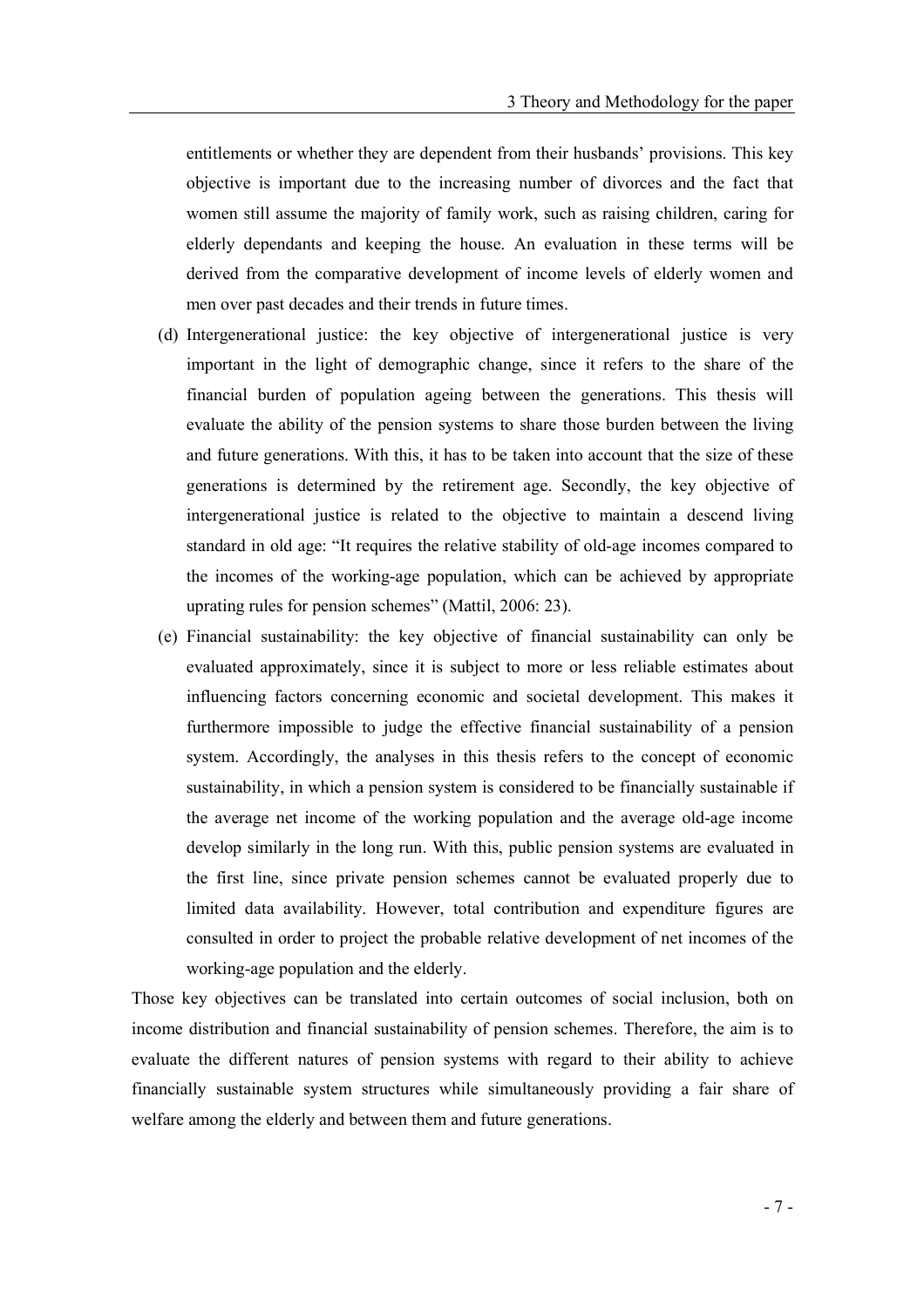In order to get a sharp analysis of the outcomes of social inclusion, the theoretical approach of path dependence is used as an instrument to understand the different natures of pension systems in the European Union. The approach is introduced as a theoretical framework which will further help to understand social inclusion outcomes of different pension systems. As the term path dependence is often invoked with increasing frequency but with little precision, the use of the term in this thesis has to be specified. Therefore, two concepts with reference to path dependence are surveyed, namely the approaches of Myles and Pierson and Bonoli. The latter advances the view that path dependence of pension systems is mainly targeted on the structure of those schemes: "micromechanisms link existing institutional structures to new policies. In particular, policymakers face different incentive structures and political pressures under different pension institutional settings" (Bonoli, 2003: 399). Consequently, his focus is set on the existing structure of pension systems, whereas his idea of path dependence produces this existing structure. Myles and Pierson, on the other hand, consider the concept of path dependence as a process. They rather focus on the history of pension systems, as they state that "(t)iming, place, and sequence – in short, history – matter a lot  $(...)$ " (Myles & Pierson, 2001: 312). In addition, their approach of path dependence includes the consideration of former processes that cause the respective nature of pension systems: "each step along a path produces consequences which make that path more attractive in the next round and raises the cost of shifting to an alternative path" (Myles & Pierson, 2001: 312). As this thesis aims to use the term path dependence as an instrument to identify the reasons for different developments as well as for the appearance of different pension system natures, the latter approach is more useful in this context.

However, the thesis will rather refer to the distinction of pension systems as stressed by Bonoli rather than to this given by Myles and Pierson. This is because they emphasize on the process of path dependence, using the terms mature countries and latecomers that already imply the process approach. Their focus is on scrutinizing the dynamics of pension systems, while they divide between the fundamental two paths. Consequently, their distinction of pension systems does not refer to the particular structures of pension systems. In contrast, Bonoli focuses on these structures of pension systems as a result of path dependence, using the terms social insurance and multipillar pension schemes. With this, he closely specifies the differences between these structures: "Social insurance pension systems  $(...)$  grant earningsrelated benefits to former workers on a contributory basis.  $(\ldots)$  Multipillar pension systems are found in countries where state pensions provide only a flat-rate minimum benefit, sufficient to cover basic needs only" (Bonoli, 2003: 400). Such a distinction is in the line of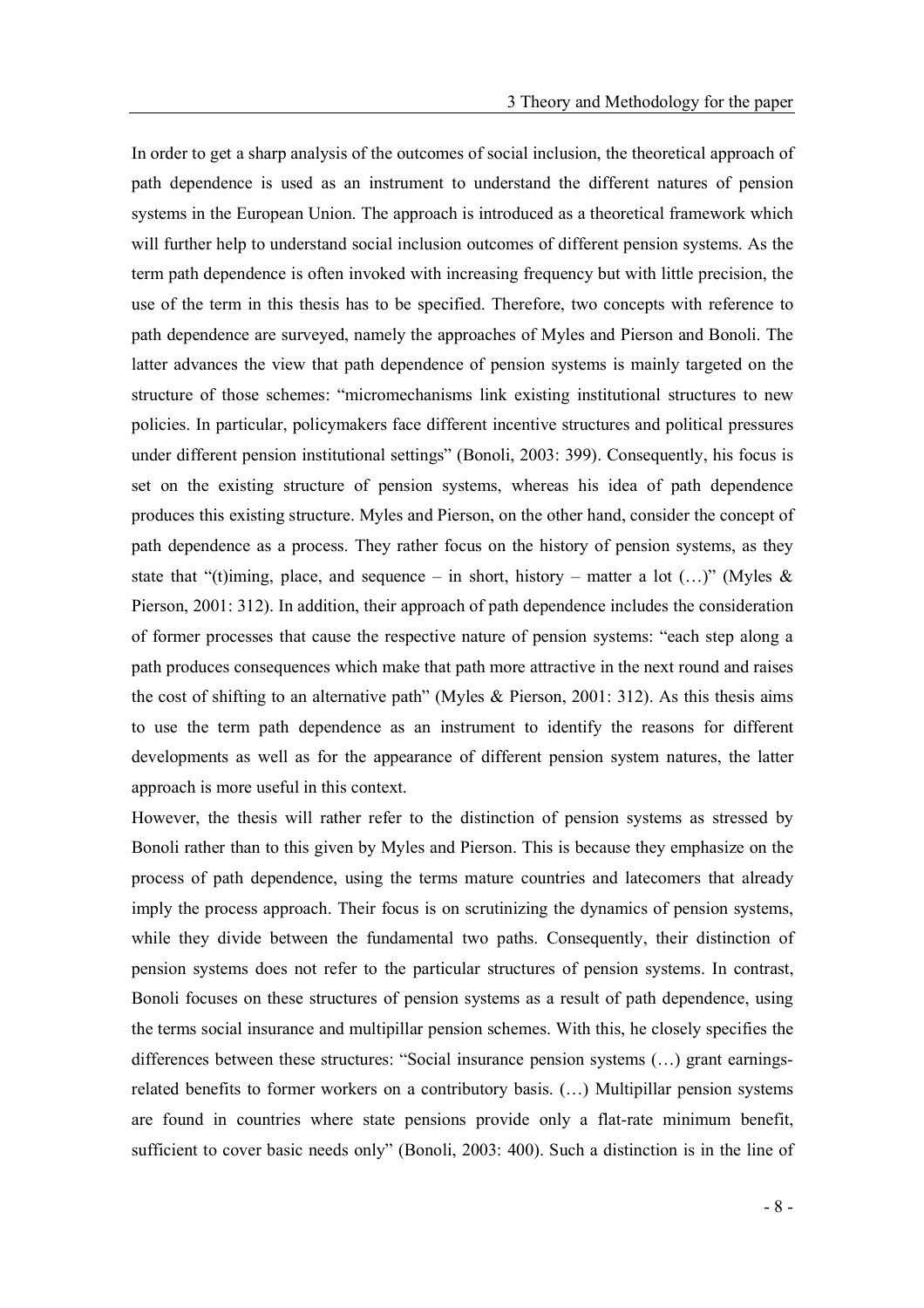the further comparison of the cases Germany and the United Kingdom, as this approach is found in those countries, Germany being a social insurance country and the United Kingdom possessing a multipillar pension scheme. For the following analysis, this makes it possible to understand the outcomes of social inclusion, as the structure will be used as an instrument to achieve this goal.

After the theoretical approach of social insurance and multipillar pension schemes, the developments in terms of demographic change will be introduced. These changes play an important role with the outcomes of social inclusion of pension schemes, due to their impact on the different challenges the pension system are facing in terms of demographic change. The developments relevant for this thesis refer to a changing life course approach that provides a basis for analysing social inclusion outcomes. In the first line, this will happen to population size and growth, population ageing, life expectancy and fertility trends, since these changes question the traditional assumptions about societies and labour markets and therefore concern the foundations of social security. Consequently, the trends highly impact social insurance outcomes and are directly related to the operation of pension systems. In order to bring the cases of Germany and the United Kingdom in the line with the context of the European Union, the analysis will begin with a representation of the demographic developments in the European Union which will afterwards be used for the specific cases of Germany and the UK. The effect of future aging that goes along with the demographic change in the European Union also affects the labour market and therefore changes the overall life course approach. Those developments will be analysed in further detail in order to use them as an instrument for understanding possible changes in social inclusion outcomes. Consequently, it will be highlighted that pension systems need to adapt to societal changes such as more flexible family patterns and employment patterns. This is necessary for retaining their capacity of enabling participants to maintain their living standard after retirement.

In the next step, those different natures will be represented by the cases of Germany and the United Kingdom, namely the European continental and the Anglo-Saxon pension systems. For the course of the thesis, this chapter constitutes an empirical analysis that represents the theoretical remarks of the previous part. In this context, the reforms within the countries are used as an instrument leading to the outcomes of pension systems in terms of social inclusion. Thus, they have to be recognized as building a new situation in both countries that is taken into account by analysing social inclusion outcomes. Consequently, the reforms do not constitute as a process in these terms.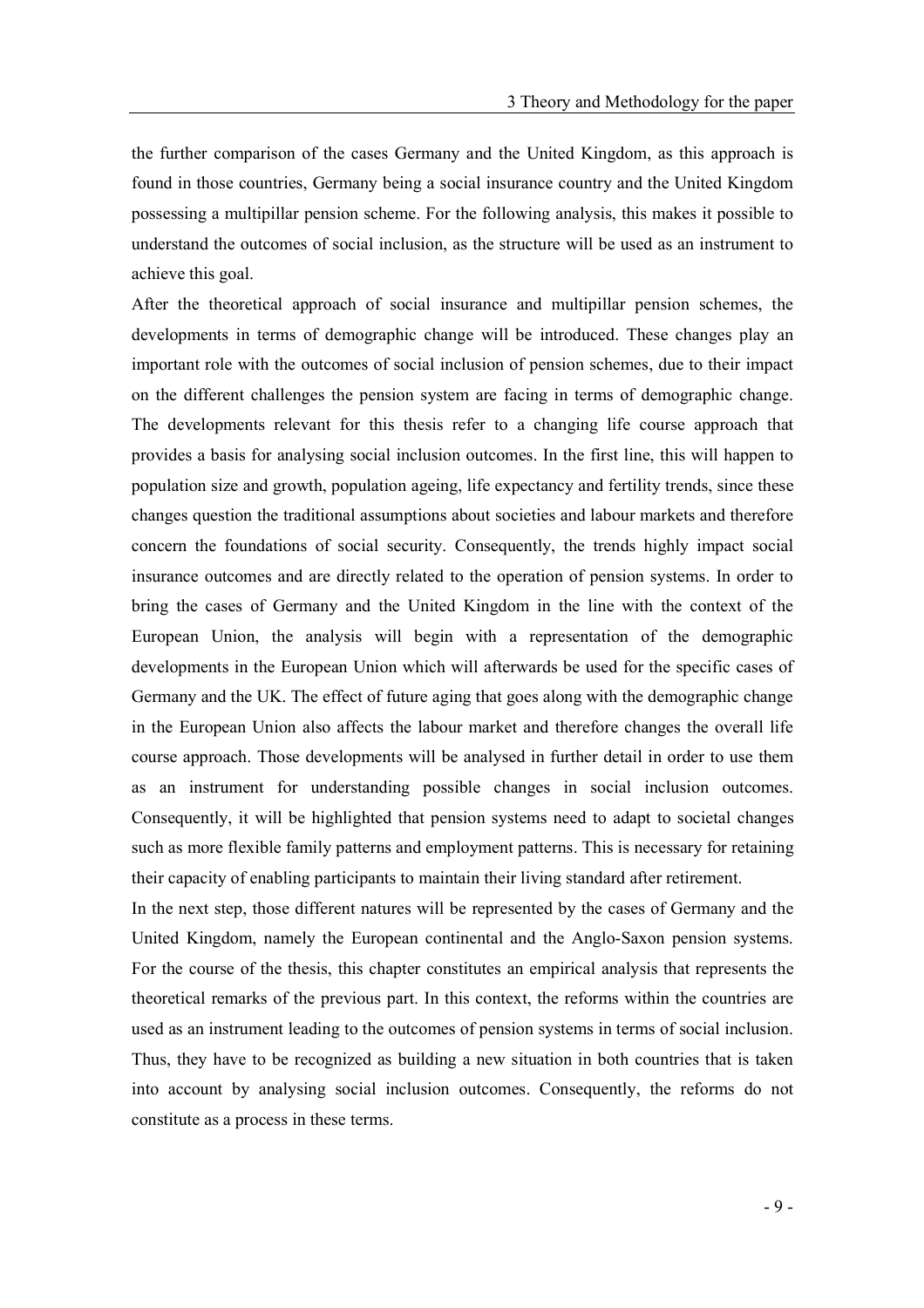The overall concluding chapter will refer to the outcomes of social inclusion in both countries. With this, the strongly defined set of key objectives as defined in this methodology will be consulted. An evaluation in this term will not have the focus and a "better" performance of one country, but on the way "how" they are performing.

This thesis is generally based on literature research as well as on publications from the European Union. Furthermore, both primary and secondary researches are used and analyzed in the overall context of the thesis.

#### 4 Path dependence of welfare systems

The rethinking of the current pension systems within the EU-27 is constrained by different institutional and programmatic designs inherited from the past. Concerning John Myles and Paul Pierson in their study "The Comparative Political Economy of Pension Reform" this fact is a locus classicus for the study of a path-dependent change within the welfare state system (Myles & Pierson, 2001: 306).

In general, path dependence means that choices made in the past systematically constrain the choices open in the future: The menu of options may include choices that represent novel, even radical, departures from past practice. The point is that particular departures are available only under particular conditions inherited from the past" (Myles  $&$  Pierson, 2001: 306). This is because many social models are characterized by increasing returns and selfreinforcement, whereas each step along makes a particular path more attractive and raises the costs of shifting to an alternative path: "Timing, place, and sequence  $-$  in short, history  $$ matter a lot in (this) processes  $(...)$  " (Myles & Pierson, 2001: 312).

Referring to pension systems, path dependence means the appearance of different pension institutional settings to which policymakers face different incentive structures and political pressures. As Giuliano Bonoli stresses in his study Two worlds of Pension Reform in Western Europe", European pension systems possess path dependence, since certain micromechanisms link currently existing institutional structures to new policies (Bonoli, 2003: 399).

In particular, the comprehensive pension systems within the European Union were constructed during the post-war years: The rudimentary prewar schemes, which offered modest coverage to some sections of the population only, were expanded and combined with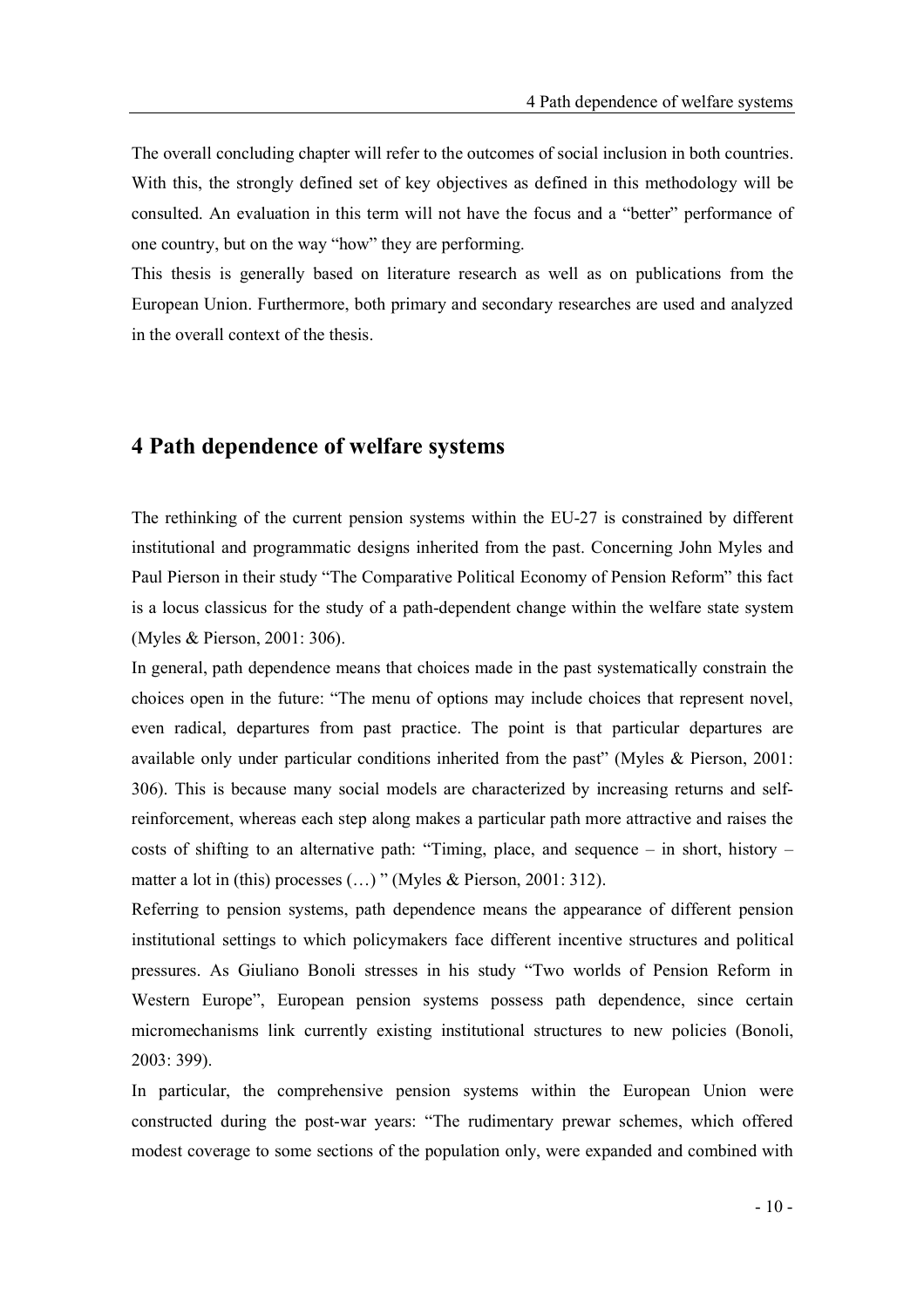minimum guarantees and supplementary pensions" (Bonoli,  $2003$ : 400). This leaded virtually every country in Western Europe to the goal of establishing good pension coverage to their resident population by the late 1970s. During this period of the trente glorieuses' all European pension systems, regardless of the model adopted, were able to fulfill the two fundamental functions of pension provision that secure the status of social inclusion, namely poverty prevention in old age and income replacement during retirement: Whether they did so with a large social insurance scheme or a means-tested minimum or through a modest basic pension supplement by private or occupational provision did not have a substantial impact on the living standards of older people"(Bonoli, 2003: 402).

However, cross-national differences in the political organization and political capacities concerning the welfare states, such as workers, employers, women, private insurers and public officials, had an important impact on the further development of pension systems (Myles & Pierson, 2001: 306). From the 1990s onwards, the institutional structure of the pension system has mattered significantly concerning its vulnerability to social, economic, and demographic developments. The reform paths taken by the individual countries differed a lot. They mostly resulted from decisions made by the countries at earlier stages of the pension policymaking and were also followed from dependent decisions. With reference to Myles and Pierson an important distinguishing feature of pension reform that appears in uncanny regularity is the negotiated settlement within the governments. While a process of unilateral legislation by the government of the day is rather an exception, all-party agreements as well as corporatist social pacts are mostly used to reform pension policies: "Blame is diffused  $(\ldots)$  by bringing other key institutional actors on board as co-signatories on the new 'social contract'. Outcomes, then, hinge critically on precisely which social actors can be identified as legitimate cosignatories (the 'people, other political parties, labour) to the new contract, and on the capacities of these actors to successfully negotiate such reforms" (Myles  $\&$  Pierson, 2001: 306).

The approach of path dependence is pointed out in the context of this thesis, as it clarifies the existence of different pension system natures. For this thesis, the path dependence approach has to be recognized as a process, like it is particularly considered with the concept of Myles and Pierson. In contrast, Bonoli in the first line focuses on the existing structure, whereas the development leading to pension system structures is disregarded. Consequently, path dependence is a theoretical framework used in this thesis as an instrument to understand development as well as the differences of pension systems in the European Union and will help to understand social inclusion outcomes of different pension systems. In the following it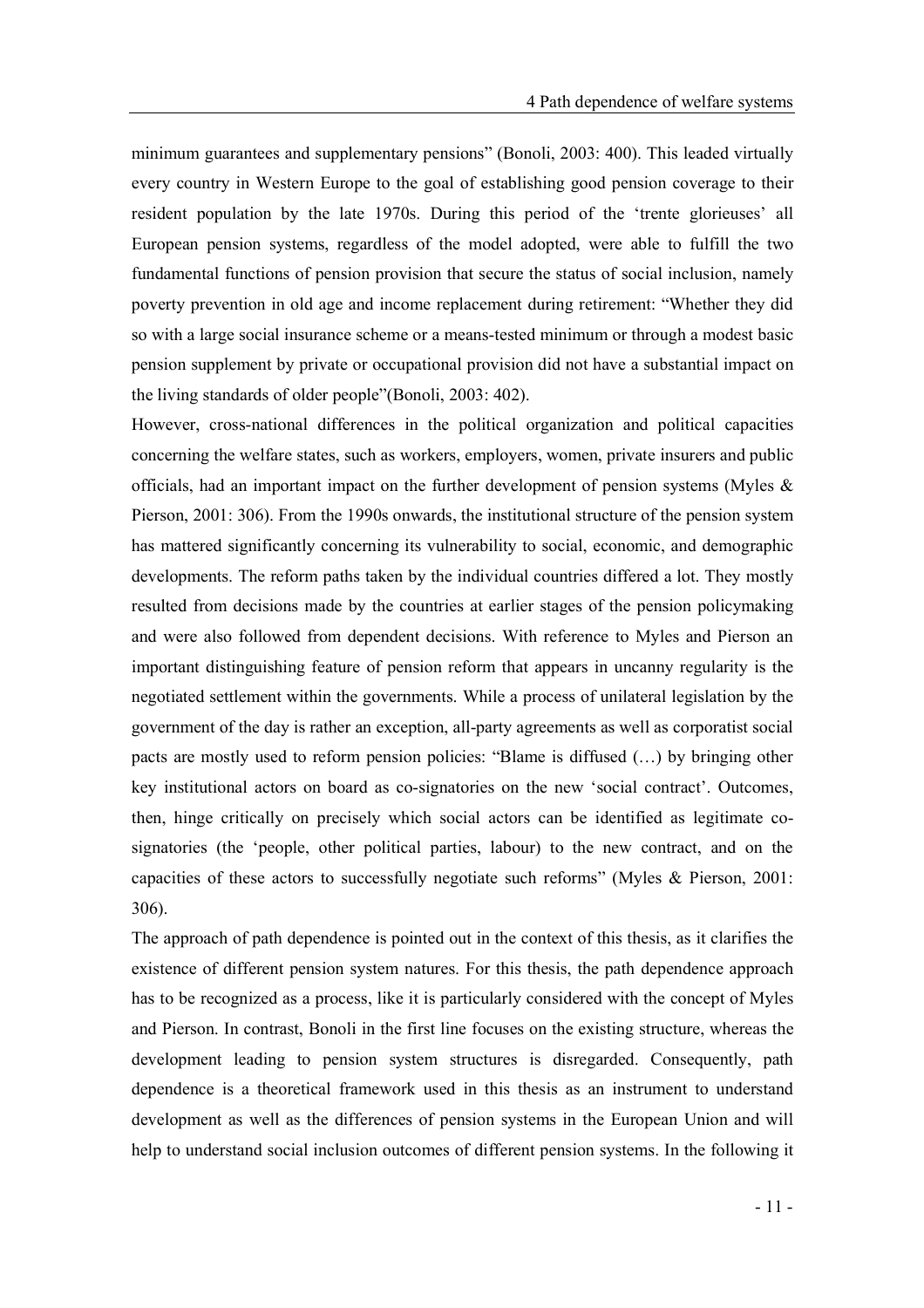will be referred to those types of pension schemes, first of all by generally analysing the divergence of pension system natures.

### 4.1 Divergence of pension systems

As a result of the path dependence approach, there can be distinguished between two types of pension systems that appear within the European Union: the social insurance countries with a pay-as-you go-system and the so-called multipillar system. Referring to similar studies, the distinction between social insurance and multipillar countries presented in this context roughly corresponds to the distinction between mature systems and latecomers, as stressed by Myles and Pierson. Nevertheless, there are important differences that will be outlined in the following. However, this illustrates that there has not been adopted any consistent terminology to label the two types of pension systems, although a divergence between those two worlds of pensions provision has generally been recognized.

Hence, the approach of Myles and Pierson is setting its overall focus on the process of path dependence:  $((\dots))$  we emphasize the big shifts that are taking place in systems of retirement provision" (Myles & Pierson, 2001: 308). Their use of mature systems and latecomers for a distinction of pension schemes already implies their approach of a process and therefore involves an emphasis on the concept of old and new pension schemes. Consequently, their approach is rather poorly tailored to the structure of pension systems, which results from path dependence. Their focus is on scrutinizing the dynamics of pension systems, while they divide between the fundamental two paths. Since this thesis aims to use the structure of pension schemes as an instrument to understand social inclusion outcomes of different pension systems, the concept of Myles and Pierson will not be adapted to analyse the natures of pension systems. Although their approach was supportive for the analysis of path dependence, the following will rather refer to the distinction of pension systems as stressed by Bonoli. He focuses on these structures of pension systems as a result of path dependence, using the terms social insurance and multipillar pension schemes. With this, he closely specifies the differences between these structures: "Social insurance pension systems  $(...)$  grant earningsrelated benefits to former workers on a contributory basis. (...) Multipillar pension systems are found in countries where state pensions provide only a flat-rate minimum benefit, sufficient to cover basic needs only" (Bonoli, 2003: 400). Such a distinction is in the line of the further comparison of the cases Germany and the United Kingdom, as this approach is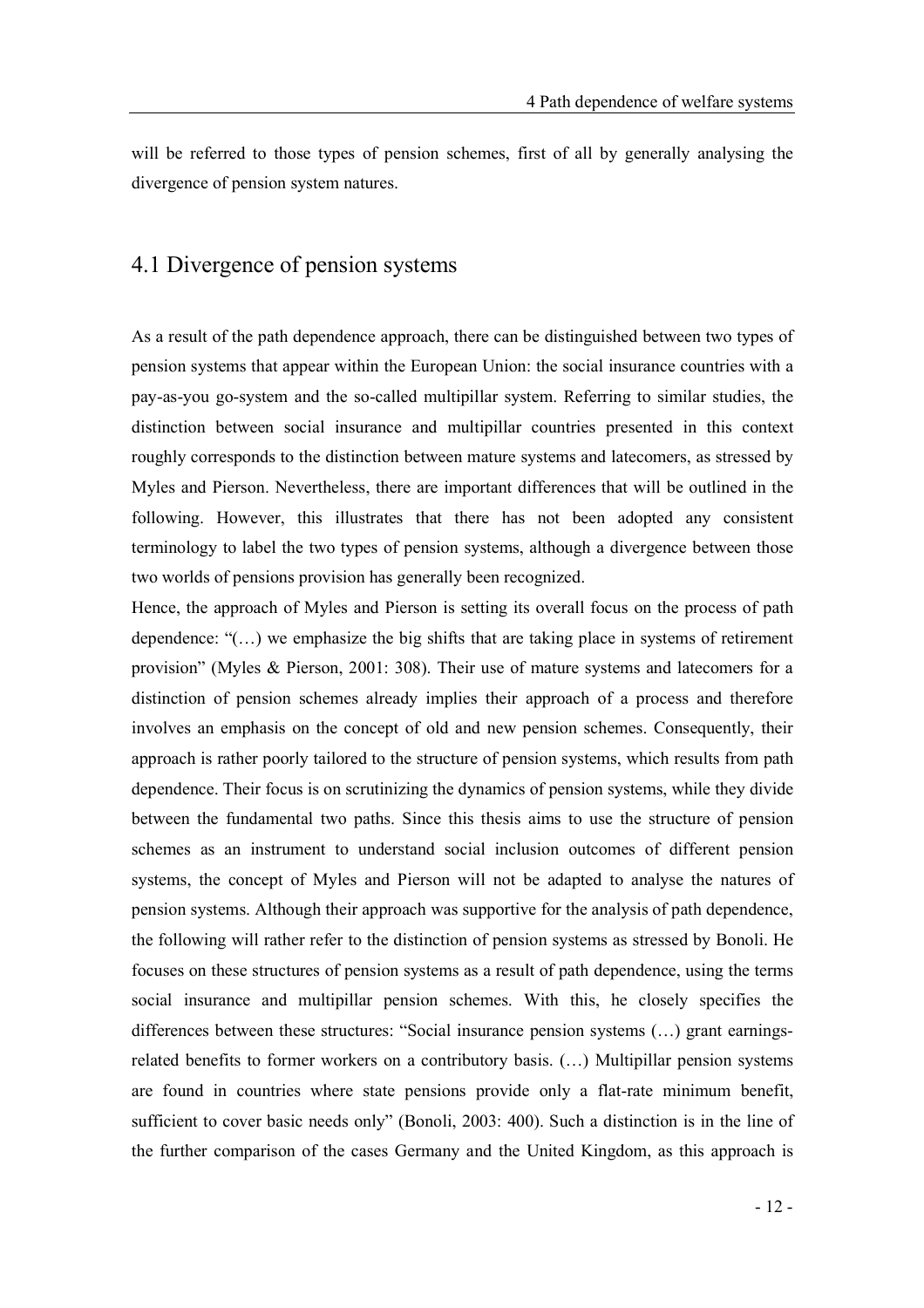found in those countries, Germany being a social insurance country and the United Kingdom possessing a multipillar pension scheme. Since this approach emphasizes the structure of pension schemes as a result of path dependence, it is possible to understand the outcomes of social inclusion in a following analysis.

However, the pension system distinction respectively includes a certain focus that has important implications for pension reform trajectories: "The main difference is that it focuses not only on the sort of benefits that are distributed but also on the way in which pension schemes are financed" (Bonoli, 2003: 400). An explicit example in this context is the future expenditure for public pensions. Having a look at the projections within both systems, a gap between social insurance countries and multipillar countries is covered. According to the data in figure 1, the average percentage of public pension expenditure projections in the social insurance countries (France, Germany, Italy and Sweden) is up to 16-17% of GDP between 2030 and 2050. In contrast, those countries that are built on the multipillar scheme (the United Kingdom, Denmark, the Netherlands and Switzerland) are not expected to exceed 9-10% of GDP during that period.

| <b>Public Pension Expenditure Projections (Percent of GDP)</b> |      |      |      |      |  |
|----------------------------------------------------------------|------|------|------|------|--|
|                                                                | 2000 | 2010 | 2030 | 2050 |  |
| <b>Social insurance Countries</b>                              |      |      |      |      |  |
| Germany                                                        | 11,5 | 11,8 | 16,5 | 17,5 |  |
| France                                                         | 9,8  | 9,7  | 13,5 | 14,3 |  |
| Italy                                                          | 12,6 | 13,2 | 20,3 | 21,4 |  |
| Sweden                                                         | 11,1 | 11,8 | 16,3 | 16,9 |  |
| Average                                                        | 11,2 | 11,8 | 16,3 | 16,9 |  |
|                                                                |      |      |      |      |  |
| <b>Multipillar Countries</b>                                   |      |      |      |      |  |
| United Kingdon                                                 | 4,5  | 5,2  | 5,5  | 4,1  |  |
| Denmark                                                        | 6,4  | 7,6  | 10,9 | 11,5 |  |
| Netherlands                                                    | 5,7  | 6,1  | 11,2 | 11,4 |  |
| Switzerland                                                    | 7,1  | 8,4  | 11,7 | Na   |  |
| Average                                                        | 5,9  | 6,8  | 9,8  | 9    |  |

Figure 1: Public pension expenditure projections

Although those projections need to be looked at with caution and should be considered as indicators of trends rather than precise measurements, an expenditure gap around 7 % of GDP suggests that demographics will affect these pension schemes in a different way. Those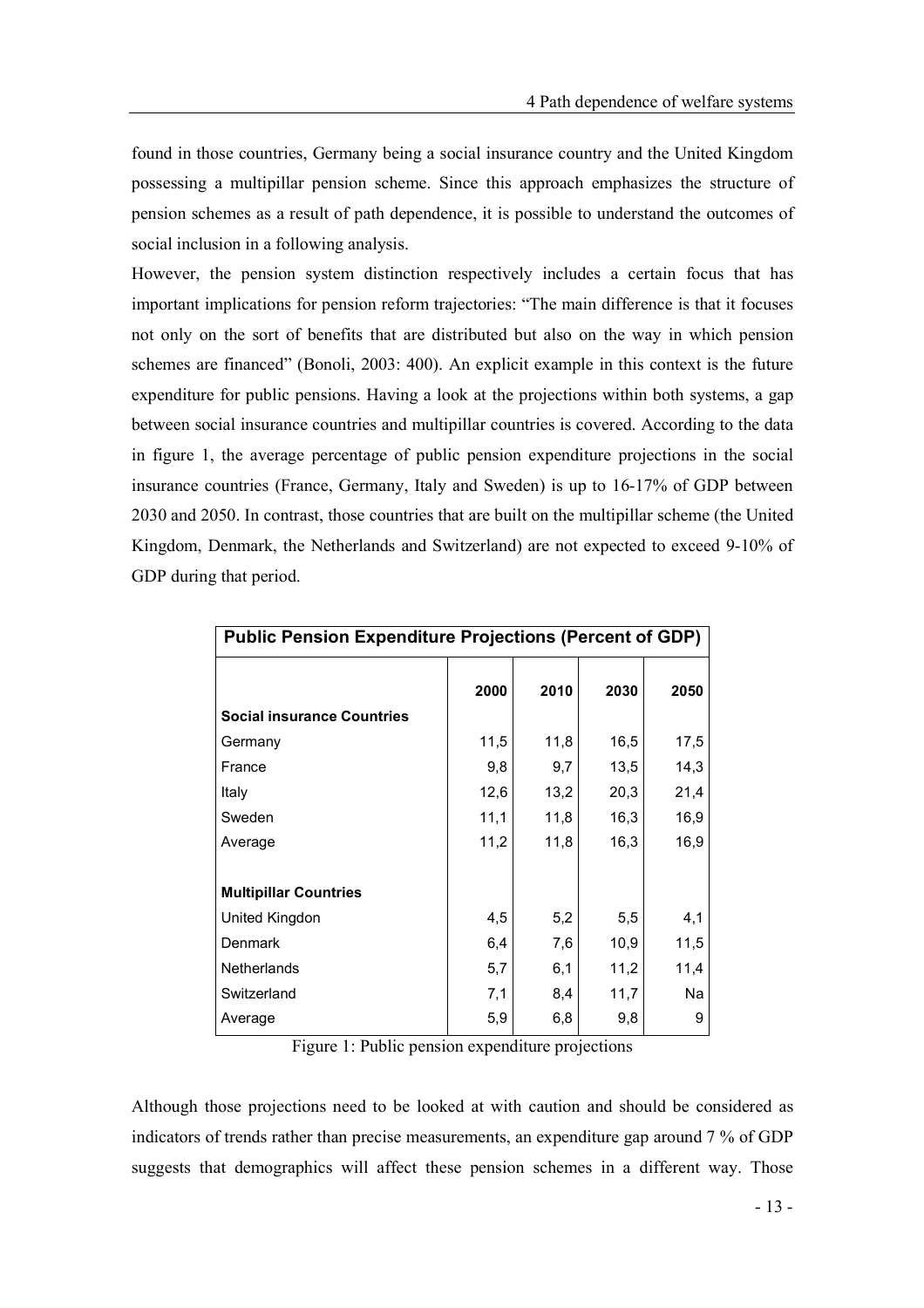demographics will be closer analysed in the following of the thesis, but in general they are related to the synonym of Europe being a greying continent, whereas population ageing is invoked as a major motor of necessary reforms. However, Bonoli as well as Myles and Pierson note further important developments in the context of demographic change that have an impact on the pension system: "It is not population ageing alone that is the problem,  $(...)$ rather, it is the design of the typical old age security system in interaction with population ageing and slow wage growth" (Myles  $\&$  Pierson, 2001: 308). This is particularly true for the large pay-as-you-go defined benefit schemes, which are basically financed with a tax on labour market earnings (see chapter 6.1). In this case, rising pension costs fall disproportionately on lower, mostly younger, wage earners, for whom covered earnings are often limited.

Furthermore, Bonoli refers to new career profiles that have emerged throughout the transition of post-industrial labour market structure. In general, all European pension systems were mostly designed with regard to the typical male career profile of the post-war period, being optimal in their sort of coverage for someone who has worked without interruptions, full-time and from an early age. Today's labour markets, however, include a much wider variety of career profiles due to a new life course approach, as it will be stressed in subsequent chapters: To a large extend, this change has been the result of the gradual but massive entry of woman into labour markets since the 1960s. Very often, women's career profiles are characterized by relatively long interruptions and by part-time employment" (Bonoli, 2003: 407). Additionally, the proceeding knowledge-based economies that are emerging across the EU (see chapter 6.1.1) require an increasing skill updating and upskilling, especially for older workers who do not want to be left behind the younger generation. Accordingly, such activities may result in additional career interruptions. Generally, all of those new career profiles will generate entitlements below the previous standard level, regardless of the institutional structure of the pension scheme.

In theory, it is often assumed that social insurance countries face the biggest sustainability problems in relation to population ageing that go along with changes in social inclusion outcomes. Nevertheless, both natures of pension system are seriously affected by those changes. As Bonoli puts it, funded pensions, in fact, are also likely to be affected by population ageing, and, all other things being equal will deliver lower benefits than today (Bonoli, 2003: 402). Additionally, Myles and Pierson ask: "Will all these changes result in a return to the not so distant past when large numbers of the elderly found themselves in a state of relatively abject poverty?" (Myles & Pierson, 2001: 305).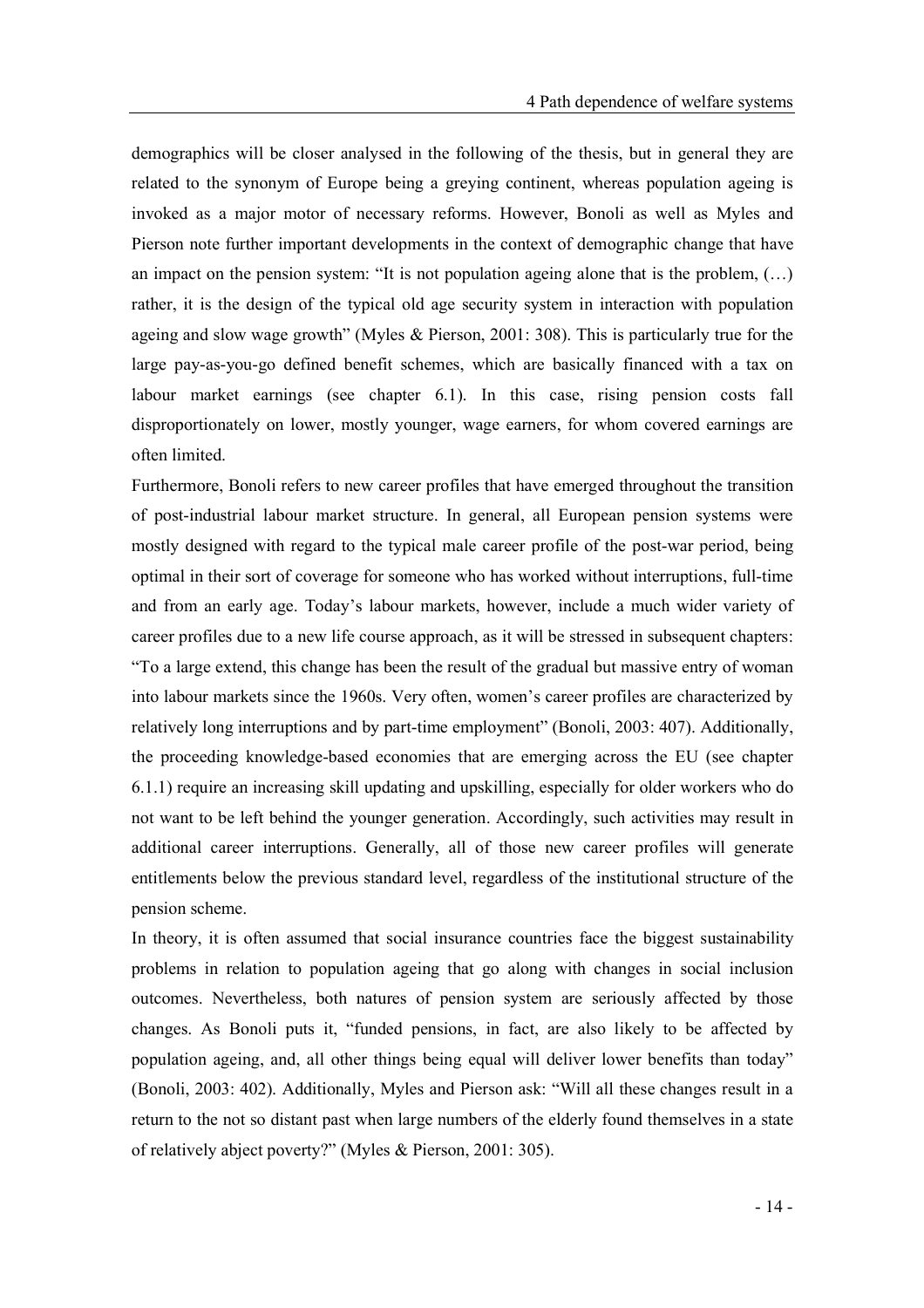In the following, the two types of social insurance and multipillar pension schemes will be discussed in theory in order to understand their respective structure. Through this analysis, the pension schemes' structures can be used in the following as an instrument to understand social inclusion outcomes of both systems.

#### 4.2 Social Insurance Countries

Most of the affluent countries within the European Union, primarily those of Continental Europe and the Nordic countries, posses an earnings-related pension system based on one single pillar, which was already mature by the mid-1970s. Those social insurance schemes are based predominantly on the Bismarkian inspiration that grant earning-related benefits to former workers on a contributory basis. Therefore, the main characteristic of these pay-asyou-go (PAYG) countries is that contributions are paid out immediately as benefits to the current retirees. Typically, those benefits depend on the contributions made while working. Additionally, social insurance countries include a means-tested minimum pension for those who become retirees without ever or just partially having paid contributions. This implicates that there is no storing of funds, but each generation pays the pensions of the preceding generations: "Current pensions are financed by current contributions" (Bonoli, 2003: 400). As can be seen in figure 2, the monetary flows within the PAYG system of social insurance countries differ sharply from the funded system of the multipillar countries, that also include a funded pillar: "It shows that monetary flows are within one period between generations in a pay-as-you-go scheme, in contrast to intertemporal monetary flows within one generation in a funded scheme" (Mattil, 2006: 37).



- 15 -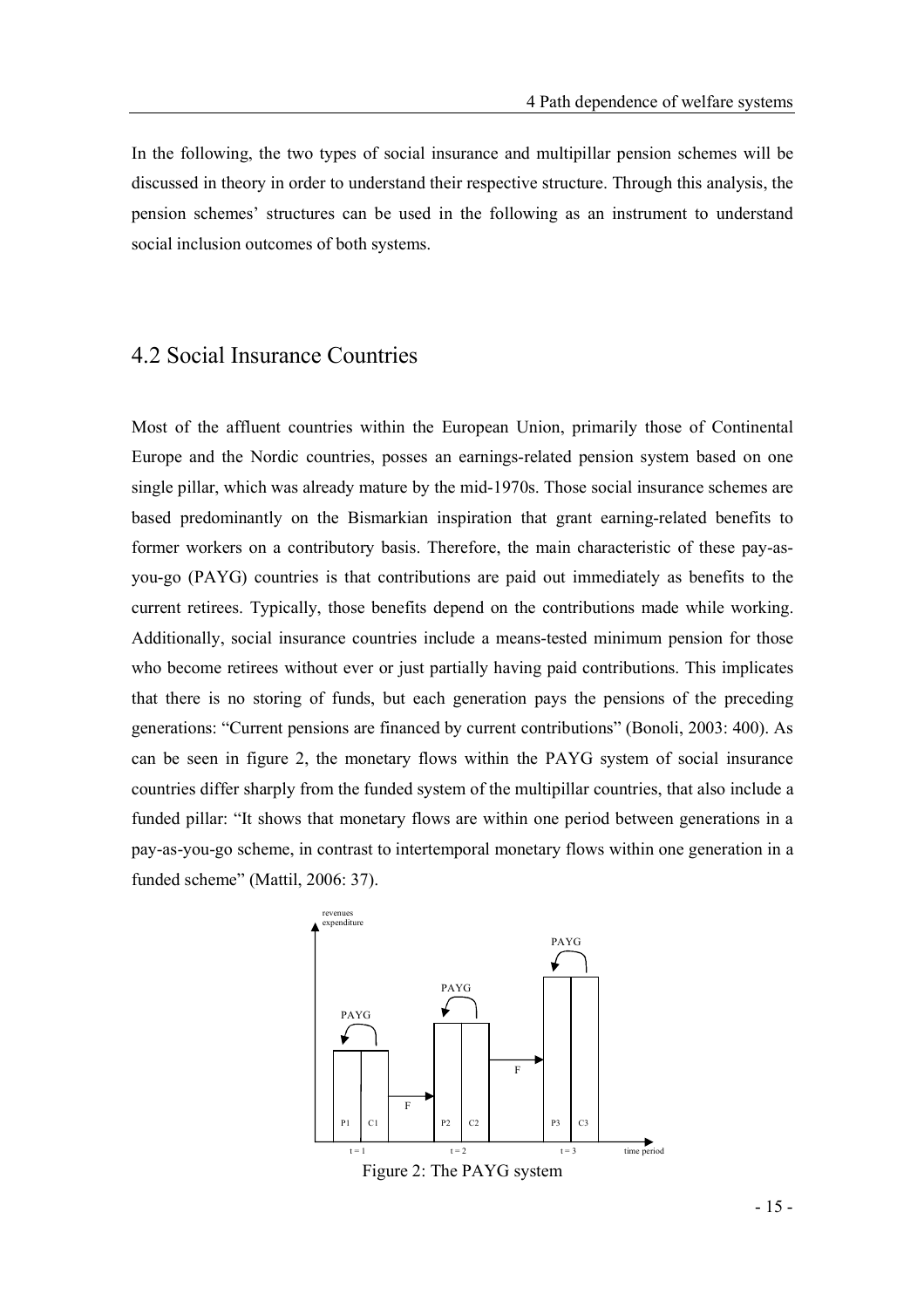Furthermore, there did not significantly develop an additional pillar for private pension provision, at least until very recently. Mostly, the generosity and encompassing nature of those pension systems have crowded out a private provision (Bonoli, 2001: 400).

The reasons for setting up a social insurance pension system in post-war times where in the first line the values of rising wages and a growing workforce. Indeed, most industrial democracies opted for a PAYG design, partly because this pension system offered additional advantages: "It pre-empted objections to state control over large capital pools and sidestepped widespread public distrust of capitalized pension schemes in countries where depression and war had devastated pension funds in the first half of the century" (Myles & Pierson, 2001: 310). Additionally, the social insurance pension system offered enormous 'front-end' political benefits in the first phase of set-up, since there was no preceding generation of entitled pensioners at the beginning. Accordingly, politicians were able to immediately offer a potent combination of modest payroll taxes, 'unearned' benefits for people near retirement as well as generous promises for future pensions.

During the 1960s and 1970s social insurance pension schemes were significantly reinforced by intense wage pressures in all advanced industrial countries. As Myles and Pierson highlight, "current real wage increases could be trade off in exchange for promises of higher real pensions in the future" (Myles & Pierson, 2001: 310). Consequently, pensions more and more became a 'deferred wage' that was used by politicians to purchase labour peace and political popularity.

However, by the 1990s most of the advantages to set up a social insurance pension system have changed dramatically. Demographic factors in pre-war times, such as rising wage rates, full employment and comparatively high fertility rates, were transformed to, if at all, slowly raising real wages and an increasing labour force.

As will be highlighted in chapter 6, those shifts are expected to increase in future periods. In particular, problems will significantly boost when the aggregate number of retirees will exceed contributors, as the large cohorts of the baby boom generation reach the age of retirement between 2010 and 2030. Concerning population ageing the PAYG based social insurance countries are expected to face substantial increase in public pension expenditure as well as in higher contributions and payroll taxes. This will lead to a powerful dilemma which is explained by Myles and Pierson:  $((\ldots))$  how to reconcile the income needs of retired workers with the downward pressure on take-home pay of active workers while non-wage income is comparatively immunized from such pressures (Myles & Pierson, 2001: 311). Furthermore, payroll taxes raise the cost of labour, especially at the lower end of the labour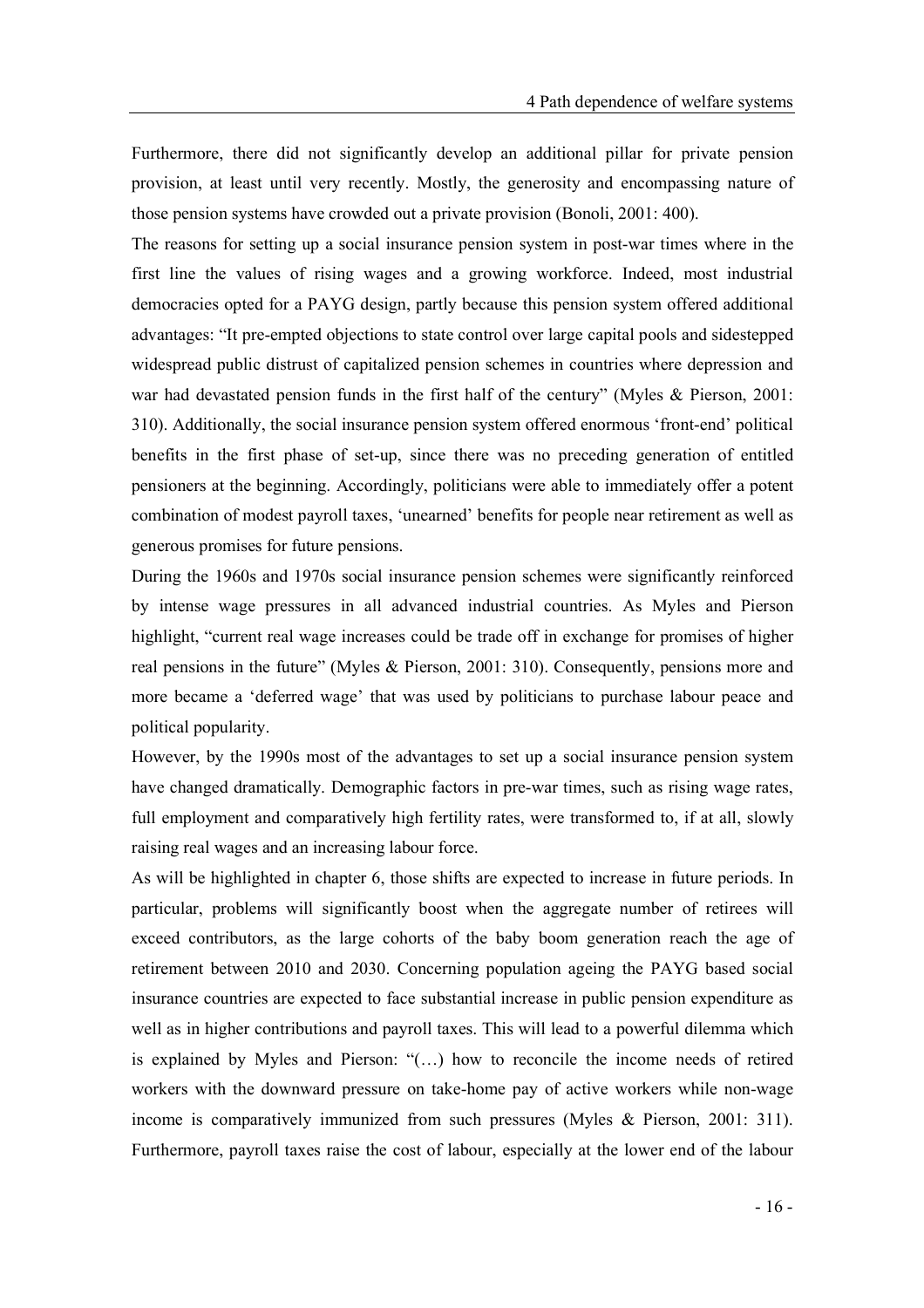market. Here, the social safety net, minimum wages, or industrial relations systems make it far difficult for employers to pass such costs on to employees (Scharpf, 1997: 57).

As a result, governments have to decide weather to increase contributions for current workers or to reduce the benefits for retirees and therefore face political difficulties in both measures. On the one hand, current workers are likely to resist contribution increases since those would reduce their disposable income but not necessarily result in better pension benefits for them. On the other hand, cuts in current pension benefits are virtually impossible to implement. The only possibility in this case might be to curtail future pension benefits, which of course do not agree with the current workers' interests.

Reforms in social insurance countries were and still are barely implemented: "Because of political prohibitive transitional costs, radical shifts towards funding are precluded" (Myles  $\&$ Pierson, 2001: 307). Therefore, the path of reform has been one of adoption to austerity. Nevertheless, the main reform objective in all social insurance countries was to guarantee the sustainability of public pension systems in the face of demographic ageing.

## 4.3 Multipillar Countries

The second cluster of countries within the EU-27 is the multipillar countries. Those nations never or only belatedly came up with a significant benefit scheme based on the pay-as-you-go system which is financed by payroll taxes. Instead, they only established a flat-rate minimum benefit within their pension system which was only sufficient to cover the basic needs of retirees: Typically, the objective of this sort of provision is not income maintenance during retirement, but the prevention of poverty among the older population" (Bonoli, 2003: 401). In past decades the multipillar countries generally tried to build up a novel form of pension

system by approximating in varying degrees to the multipillar system as it is described by the World Bank (Myles & Pierson, 2001: 330). The limited role of the state in terms of pension provision made it possible and necessary to develop further pension provisions; "Typically, these nations began with means-tested programmes for the elderly poor, then shifted to universal flat-rate benefit schemes with an additional tier of PAYG earnings-related benefits coming only much later" (Myles & Pierson, 2001: 316). For that reason, the multipillar countries focus on more than just one pillar, but composed a combination of at least two pillars. The first pillar contains a contributory system that is linked to the varying degrees of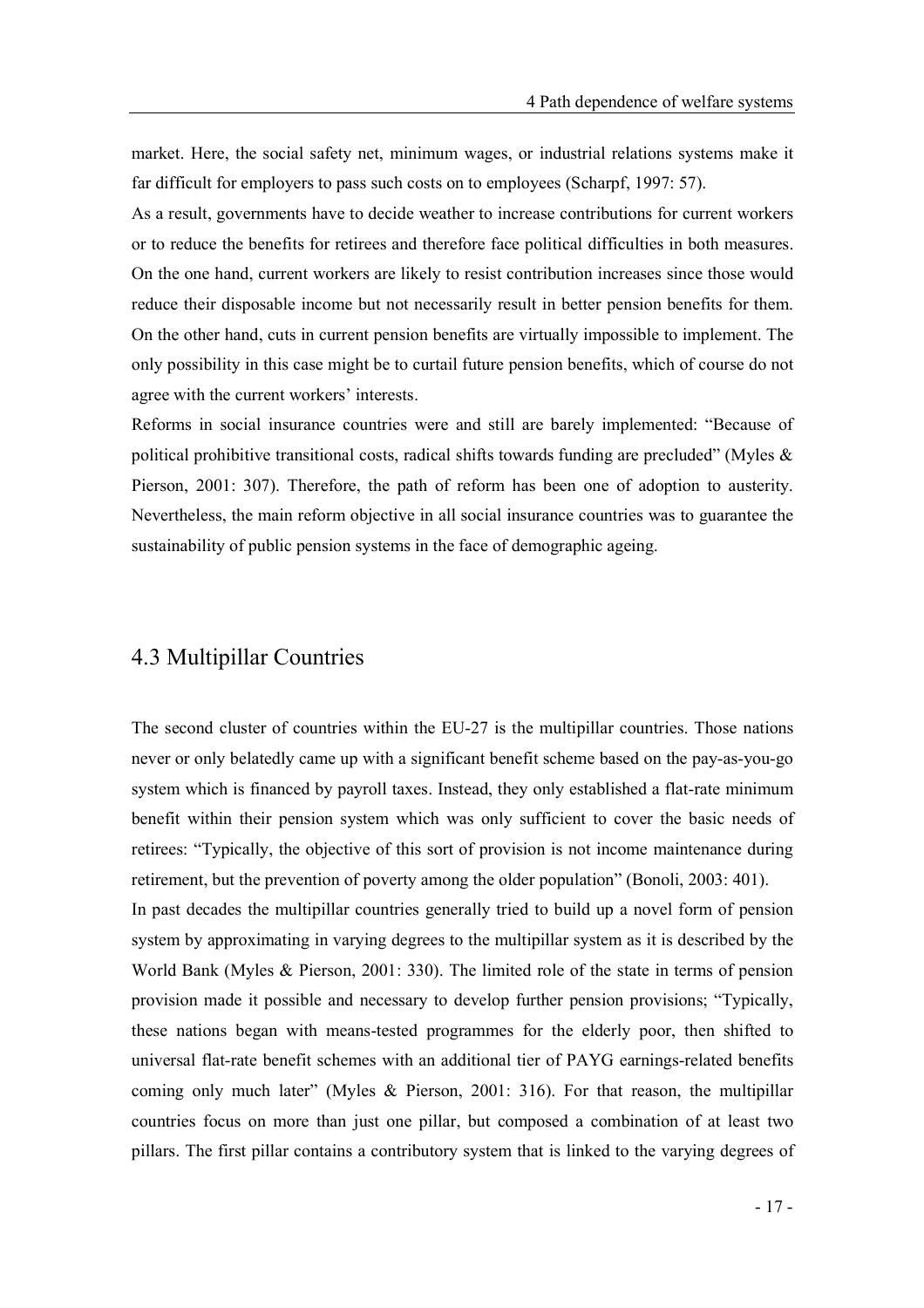earnings. However, multipillar countries spend a far lower proportion of their national income on pensions, but have larger private pensions. Therefore, a second pillar is built up as an essentially individual saving system which can be constructed in a variety of ways (Holzmann & Hinz, 2005: 9). As well, the presence of a multipillar also including a third, occupational pillar in the pension scheme is quite common. The World Bank in its study Old-Age income support in the twenty-first century: an international perspective on pension systems and reform" (World Bank, 2005) even highlights five different pillars, which might emerge within a multipillar pension scheme: "(a) a non-contributory or "zero pillar" (in the form of a demogrant or social pension) that provides the minimal protection; (b) a "first pillar" contributory system that is linked to varying degrees of earnings and seeks to replace some portion of income; (c) a mandatory "second pillar" that is essentially an individual savings account but can be constructed in different ways; (d) a voluntary "third pillar" that can take any forms (individual, employer sponsored, defined benefit, defined contribution) but are essentially flexible and discretionary in nature; and (e) informal intrafamily or intergenerational sources of both financial and nonfinancial support to the elderly , including access to health care and housing" (World Bank, 2005: 9f). According to this approach, a multipillar system that incorporates as many of these elements as possible will, through diversification, deliver retirement income more efficiently and effectively. However, the ample room left for the development of private and / or occupational pensions were often set up on a compulsory or quasi-compulsory basis.

In general, the latecomers containing this multipillar system spend a lower amount of their national income on public pension and just finance the basic pensions concerning the PAYG type. They rather focus on a larger appearance of private pension systems whereas their private and occupational pensions are generally fully funded (Bonoli, 2003: 401).

Concerning the impact of population aging, the latecomer countries are expected to suffer less than in PAYG-based pension systems. Nevertheless, those countries are still likely to be affected by the demographic change and will bring cuts for pension entitlements in the future: Funded pensions, in fact, are also likely to be affected by population ageing, and, all other things being equal, will deliver lower benefits than today" (Bonoli, 2003: 402). But since governments in the multipillar countries are responsible for a relatively small part of the overall intergenerational transfer, the impact of increasing costs of old age security is smaller, more manageable and therefore less politically damaging. Increases in contributions in order to preserve the current benefit level are not necessarily decided by governments but by the governing structures of occupational pension funds and are therefore much less politically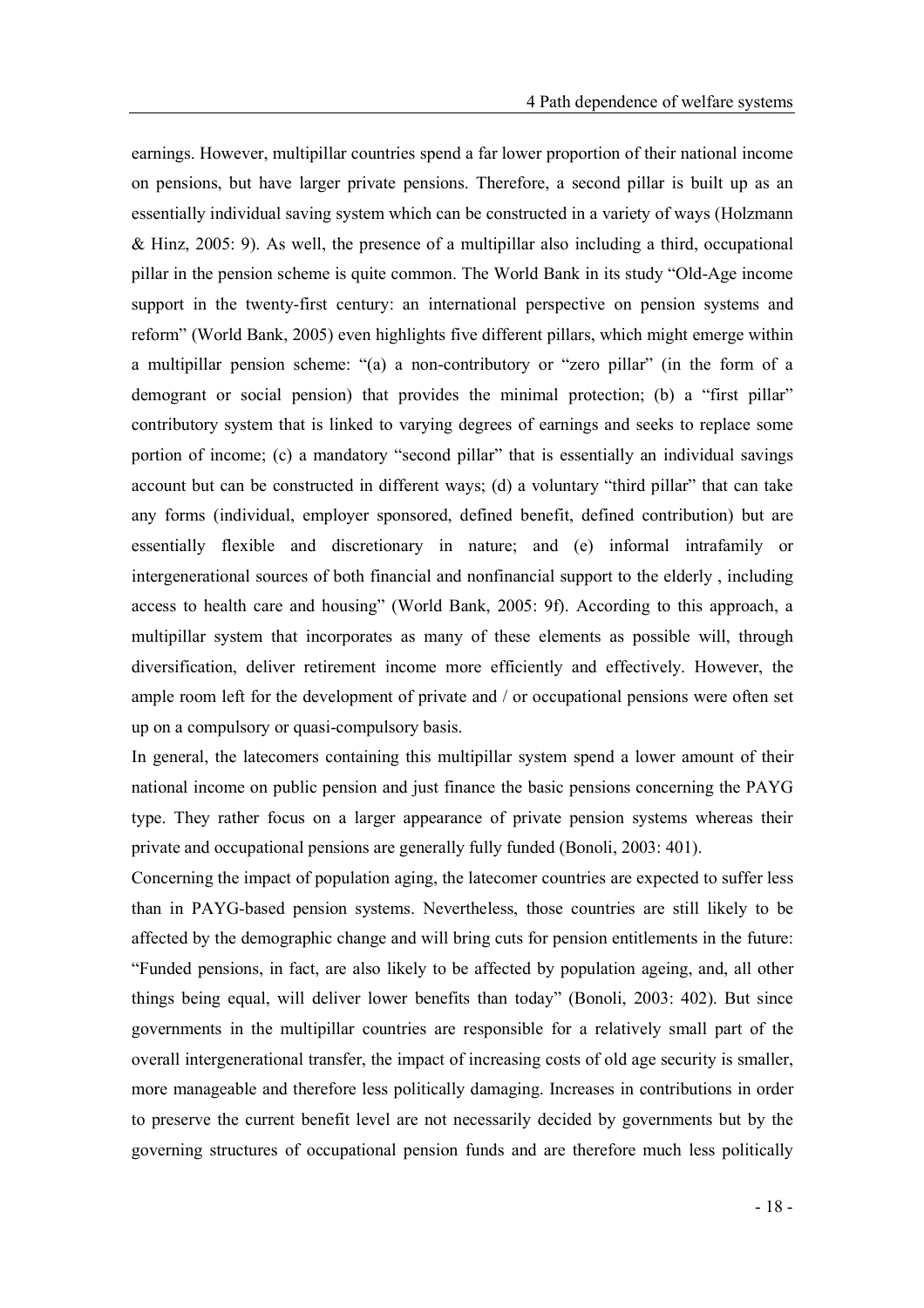damaging. To preserve the current levels of pension benefits my only require increased contributions to funded pensions. Furthermore, the direct link between higher contributions and better pensions leads to a better perceiving of compulsory payments to a funded pension than a tax payment (Bonoli, 2003: 403). Population ageing may also result in lower benefits of occupational pensions, but in none of those countries do governments bear direct responsibility for meeting such earnings-related pension obligations: "Beneficiaries bear all of the risks and future benefit changes can be 'blamed on' (or credited to) markets rather than governments" (Myles & Pierson, 2001: 317). This fact includes that in some multipillar countries (such as the Netherlands and in some instances in the UK) responsibility for meeting future obligations lies with the employers and plan sponsors, not government. Furthermore, as these capitalized systems begin to mature over the next decades, demand for means-tested benefits is expected to decline and the pressure on the tax revenues required for their financing is reduced.

However, even the multipillar countries may be faced with several problems caused by demographic change. At first glance, it seems as if changes in the relative size of generations do not have an impact on the multipillar system, since there are no intergenerational transfers as they are present in the PAYG system. During the last few years it became apparent that even multipillar countries are affected by the impact of longer life expectancy and annuity prices on the one hand and the effects on financial markets on the other hand.

In particular, the accumulated capital in pension funds must be converted into an annuity which depends on the life expectancy of the relevant cohort at the time conversion takes place. Rising life-expectancy at the age sixty or sixty-five means smaller annuities for the same capital. As can be seen in Western Europe, the increasing life expectancy increases the price of annuities by 18% (Lynch, 2000: 32).

Concerning the impact of population aging on financial markets the serious development will happen when the aggregate number of the baby boomer retirees will exceed contributors. This will face a problem because pension funds traditionally have been a major source of savings for market economies. Generally, there have not yet paid out a large scale of pensions since they were essentially developed during the post war period. With an increasing number of retirees pension funds will be forced to sell off some of their assets in order to meet their obligations. This development might further lead to a decreasing price of asset and lower expected returns of pension (Bonoli, 2003: 404 f.).

On the basis of this distinction of social insurance and multipillar pension schemes it will be possible to understand social inclusion outcomes of different pension systems in the following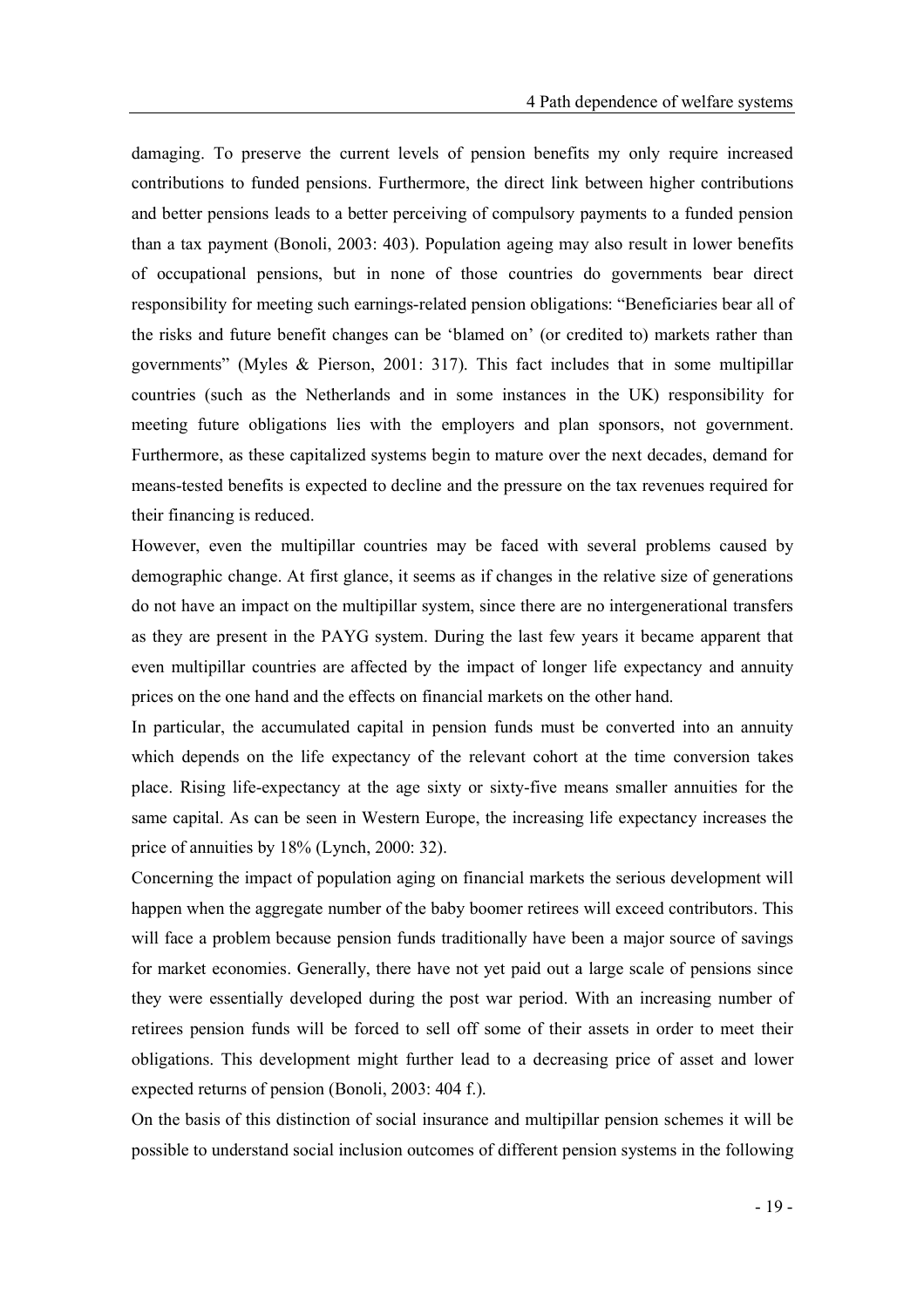parts of the thesis. Nevertheless, the changes in demographic terms play an important role with the outcomes of social inclusion of pension schemes. This is due to their impact on the different challenges the pension system are facing in terms of demographic change. In order to get a sharp idea of the demographic changes within the European Union, the following part will identify specific demographic developments that are relevant for this thesis. Those refer to a changing life course approach that provides a basis for analysing social inclusion outcomes in the course of the thesis.

### 5 Demographic change in the European Union

#### 5.1 General overview

Having a look at the old age dependency ratio in the world from 1970 to 2030, it can be seen that the world population is in the midst of an unprecedented demographic change, which is going to be a global challenge in the future. Besides Japan, the shift from a regime of high mortality and high fertility to one of low mortality and low fertility is going to be the highest in the European Union.



Figure 3: Old age dependency ratio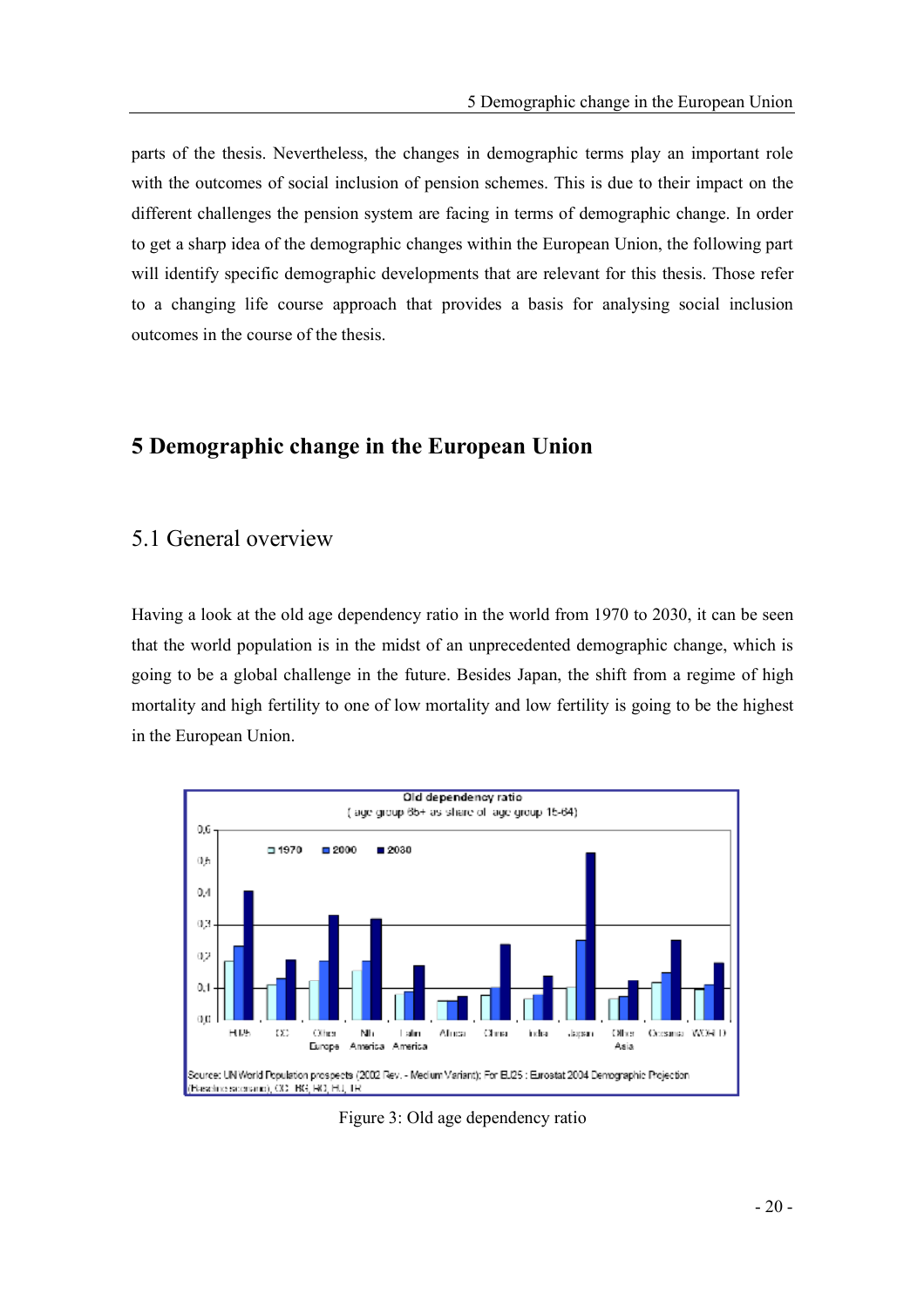This transition indicates a certain process, as it is observed by the United Nations Population Division: "The demographic transition starts usually with a reduction of mortality, which results in longer survival, particularly of children who typically benefit the most from the reduction of the very high risks of death that they experience when mortality is high. As a consequence, population growth accelerates and the proportion of children in the population increases, leading to a rejuvenation of the population's age structure. Partly in response to these changes, fertility decreases because parents realize that they can have fewer children to ensure the survival of the number they desire. Sustained reductions of fertility slow down population growth and produce eventual reductions in the number of births and hence in the proportion of children in the population, thus triggering the process of population ageing. As time elapses, if the reductions of fertility and mortality continue, they reinforce the ageing process because, over time, sustained fertility decline leads not only to decreasing numbers of births and declining proportions of children but also of young people and eventually of adults of working age. Furthermore, increases in longevity accelerate the growth of the proportion of older persons more than those of young people or adults (United Nations 2006: 1).

As can be observed in figure 3, most countries of the world are already well into the demographic change. On the one hand, it is the result of fundamentally positive developments. Significant economic, social and medical process led to very good living conditions and health care within the European Union, which make it possible to live a long life in comfort and security.

Nevertheless, demographic change is one of the biggest challenges facing the European economies and societies and needs to be urgently addressed. Therefore, it is necessary to analyse in detail the different demographic trends that are responsible for the changes within the European Union. According to the Commission of the European Communities (COM 571, 2006: 3), there are interactive demographic trends whereas their magnitude and rhythm may vary from one country or even region to another: population ageing, life expectancy and fertility trends. Furthermore, the demographic change has a certain impact on population size and growth, since it is responsible for the rapid and accelerating increase of world population during the twentieth century as well as for the slowing down of that growth and for the changes in the age distribution associated with those developments. A further analysis of those factors approaches the development of a changing life course that is caused by demographic changes by changed structures of societies and labour markets. These changes question the traditional assumptions about societies and labour markets and therefore concern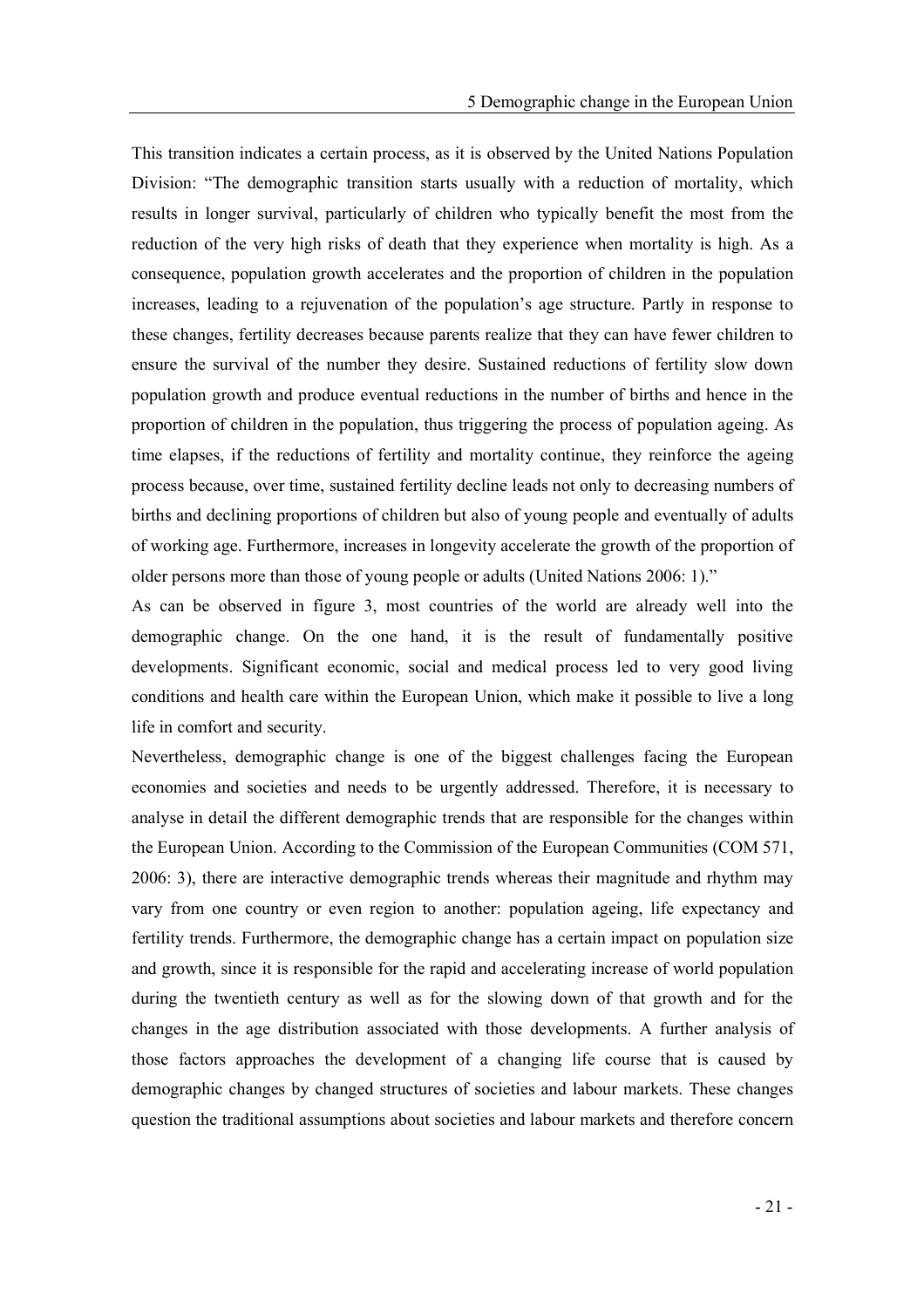the foundations of social security. Thus, the trends highly impact social insurance outcomes and are directly related to the operation of pension systems.

In order to bring the cases of Germany and the United Kingdom in the line with the context of the European Union, the analysis will begin with a representation of the demographic developments in the European Union.

#### 5.2 Population size and growth

As mentioned in the previous part, in the course of the 20th century significant demographic developments all over the world caused considerable changes in the world population size. From 1900 to 2000, the overall population increased from 1.6 to 6.0 billion and is expected to further increase in the coming 50 years.

Compared to the world population size, the European Unions' population size possesses smaller population growth than other regions. As the graphs given below indicate, the European Union, represented  $11\%$  of the world's population, whereas by the year 2030 the share of the EU-25 in the total world population will be less than 6% (European Commission, 2004: 94).



Figure 4: Distribution of world population, 1970, 2000, 2030

Nevertheless, these demographic shifts in the world do not change the current ranking of the major world regions according to population size, where the EU-27 ranks third after China and India. This ranking will still be the same in 2050, whereas it is only the European Union's total population that is projected to decline. In contrast, Africa is likely to become one of the new giants in the world. Other regions like Asia are also expected to rise in future. As a result,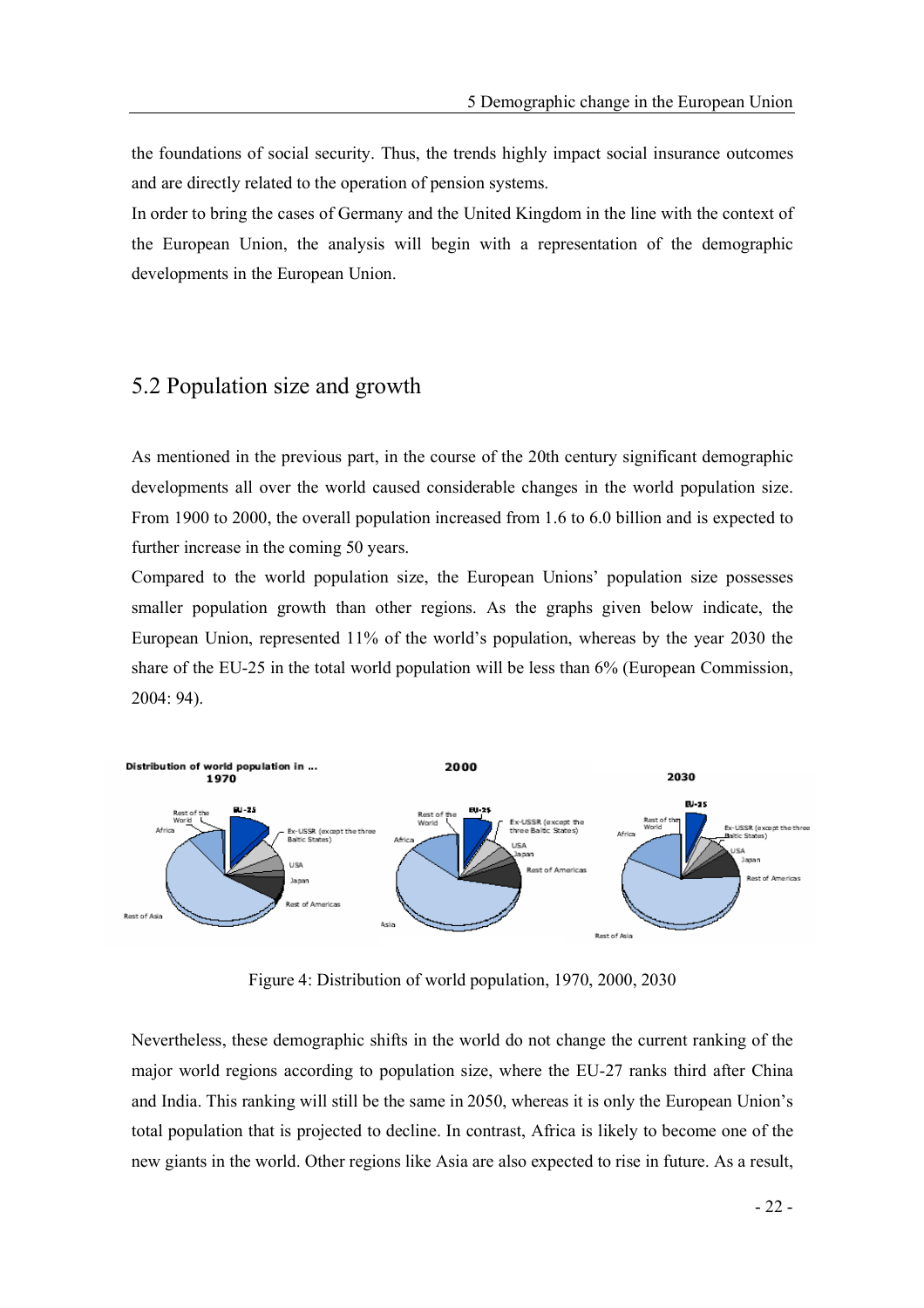the increasing demographic size of those regions could increasingly diminish the EUs influence in the world.

Concerning population growth within the EU-27 it has to be noted that the Member States possess different developments. In the period between 1960 and 2004 the EU always witnessed yearly population increases, even when adding the ten new Member States that entered in 2004. However, several member States already faced population declines during this period, whereas those countries saw population increases more recently (NIDI, 2005: 34). Throughout the 1990s, population growth was stagnant and in some of the Member States it even became negative.



Figure 5: Population growth rate in percentage, 1993-2003

As can be seen in figure 5, there is an enormous variation in population growth within the EU-27. This trend will continue in the coming decades. According to the EUROPOP 2004 baseline population projections (Eurostat, 2004), nearly all Member States will be faced with population decline in the coming decades.

In social terms a declining population denote difficulties in supplying essential public goods and services, such as housing, health care, urban planning, transport and tourism services. This indicates that regions with a declining population will also be reflected the environmental balance (COM 571, 2006: 4).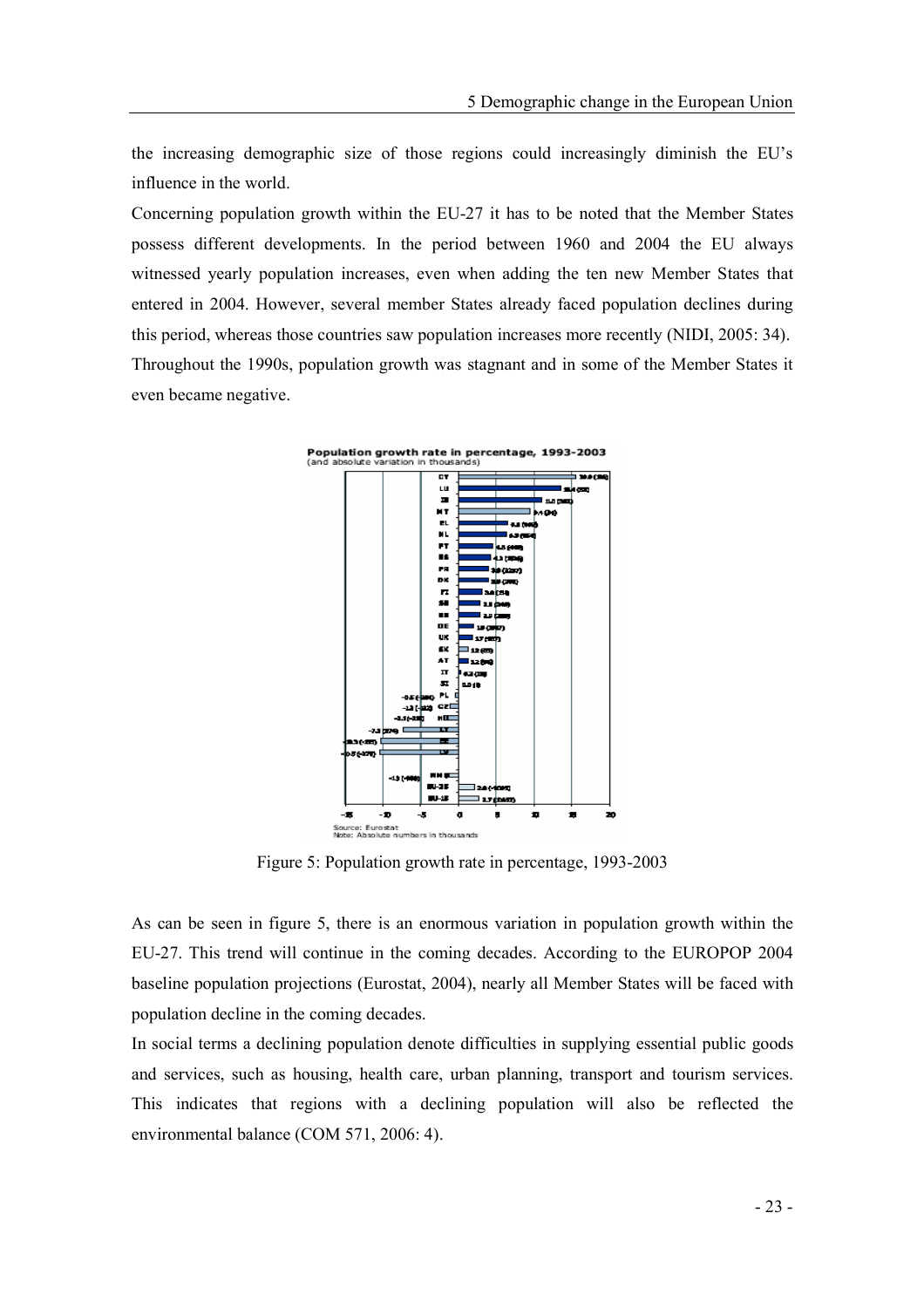### 5.3 Population Ageing

The slowing down of population growth results in shifts in the age structure of a population: Today, the major areas find themselves at very different stages in the path of population ageing" (DESA, 2007: 1). Nevertheless, the phenomenon of a rising old age dependency ratio can be observed all over the world, where the number of persons aged 60 or over will likely surpass the number of children by 2045. This trend of ageing is inevitable if the population size is to remain within reasonable limits (DESA, 2006: 3).

The number of older persons within the EU already surpassed the number of children in 1995. This indicates that under the median variant, the average age of the population in the European Union will go beyond 47 years by 2050. These shifts in the ageing structures are particularly stressed by the ageing pyramid, which will considerably change over the coming decades.



Figure 6: Age pyramids for the European Union population in 2004 and 2050

As can be surveyed in figure 6, lower shares in the younger age groups will increase, while the upper part of the pyramid will significantly expand. Hence, the ageing pyramid is going to nearly overturn by the year 2050.

Nevertheless, the degree of population ageing varies across the European Union, which will be even more evidenced in future decades. Currently, for the EU-15, the group aged 40-54 is the largest, whereas the younger age group 25-39 already started to decrease. In contrast, the situation is rather different in the new Member States, still possessing younger cohorts. The age group 25-39 recently presents the largest fraction, but future trends display that it will be taken over by the age group 40-54 in the 2020s. The overall trends can be observed by looking at figure 7.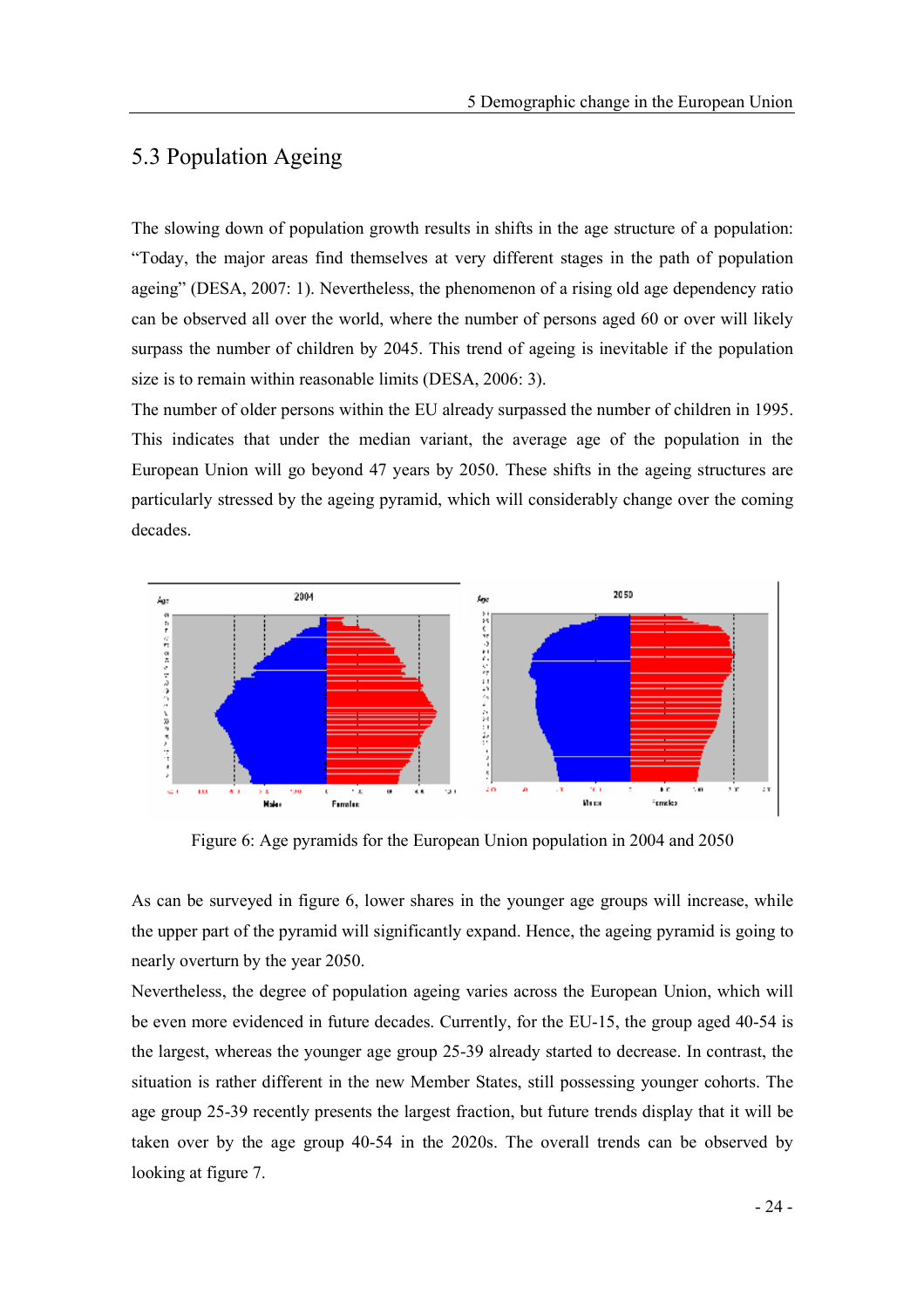

Figure 7: Population share in the EU-25

Concerning future decades, the main ageing trend in the young age group (0 to 14) across the European Union is a continuing decline. The variation between the Member States in these terms is significantly shrinking over the decades. The share of the potentially active population of 15 to 64 represents the most numerous group in the year 2010. Afterwards, this group will experience a decline to about a quarter of a billion by the year 2050. The share of young persons between 15 and 24 as a proportion of the total population will shrink considerably in future years. Like in the young age group, the variation between countries within the EU will diminish over time. The share of young adults between 25 and 39 will hardly be changed over time but will start to decline from now on. On average, this age group will lose 15%. Concerning adults between 40 and 54, a small loss of about 3% is foreseen across the EU, whereas Germany shows the largest loss in this age group.

In the group of the oldest workforce aged 55 to 64 the shares are substantially increasing about 26% (NIDI, 2006: 39). The population of elderly people aged 65 and over will further increase by the year 2050. This increase is labelled as the grey population pressure, since the relative share of the working age population to the group of elderly people has increased from 20% in 1975 to currently 25% and is expected to increase further to 51 by 2050. Furthermore, a notable aspect of population ageing is the progressive ageing of the older population itself: In most countries, the population aged 80 or over (oldest-old) is growing faster than any other segment of the population" (DESA,  $2006: 8$ ). As a result, this group is expected to almost triple across the EU by the year 2050. In this context, the most aged nations within the European Union are Sweden, Italy, France, the United Kingdom and Germany.

The developments stressed above will certainly have an impact on social inclusion outcomes, since they affect the overall life course. Such a process is highlighted by the Commission of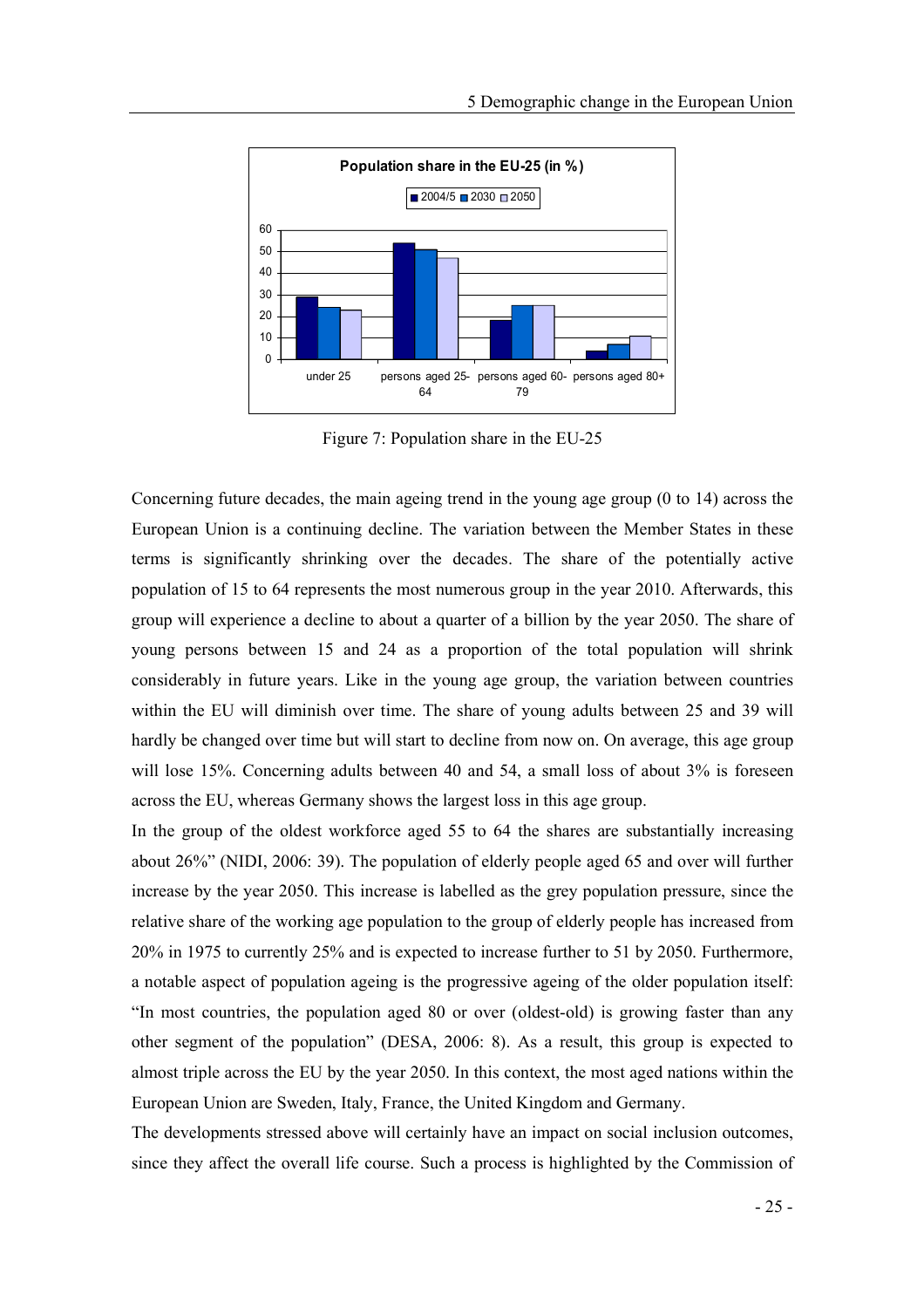the European Communities: "Demographic change is also accompanied by profound social changes affecting the composition of families, particularly evident in the growing number of elderly persons living alone. The increase in the number of very old dependent persons also raises new problems of an economic, social or even ethical nature" (COM 94, 2005 final: 4). Consequently, those changes will be highly relevant for the analysis of social inclusion outcomes in the further thesis.

#### 5.4 Life expectancy

Changing mortality patterns have become a further root cause of population ageing. The decline of mortality results in the extension of life span, which is usually measured by the average life expectancy at birth: " $($ ...) the number years of newborn babies may expect to live after going through the different stages of the life cycle at the currently prevailing mortality rates for each of these stages" (SEC(2007)  $638:24$ ).

In this context, infant mortality rates, which result from the number of newborn babies that die before they turn one year, used to have a significant impact on the average life expectancy level. However, these rates possessed an enormous decline over the years, due to progress in medical research and care (European Commission 2007: 109). As a result, only 1% of all newborn children in our times die within one year after birth, whereas the majority of those deaths occur in the first month of life.



Figure 8: Increase in life expectancy between 1960 and 2002, EU-25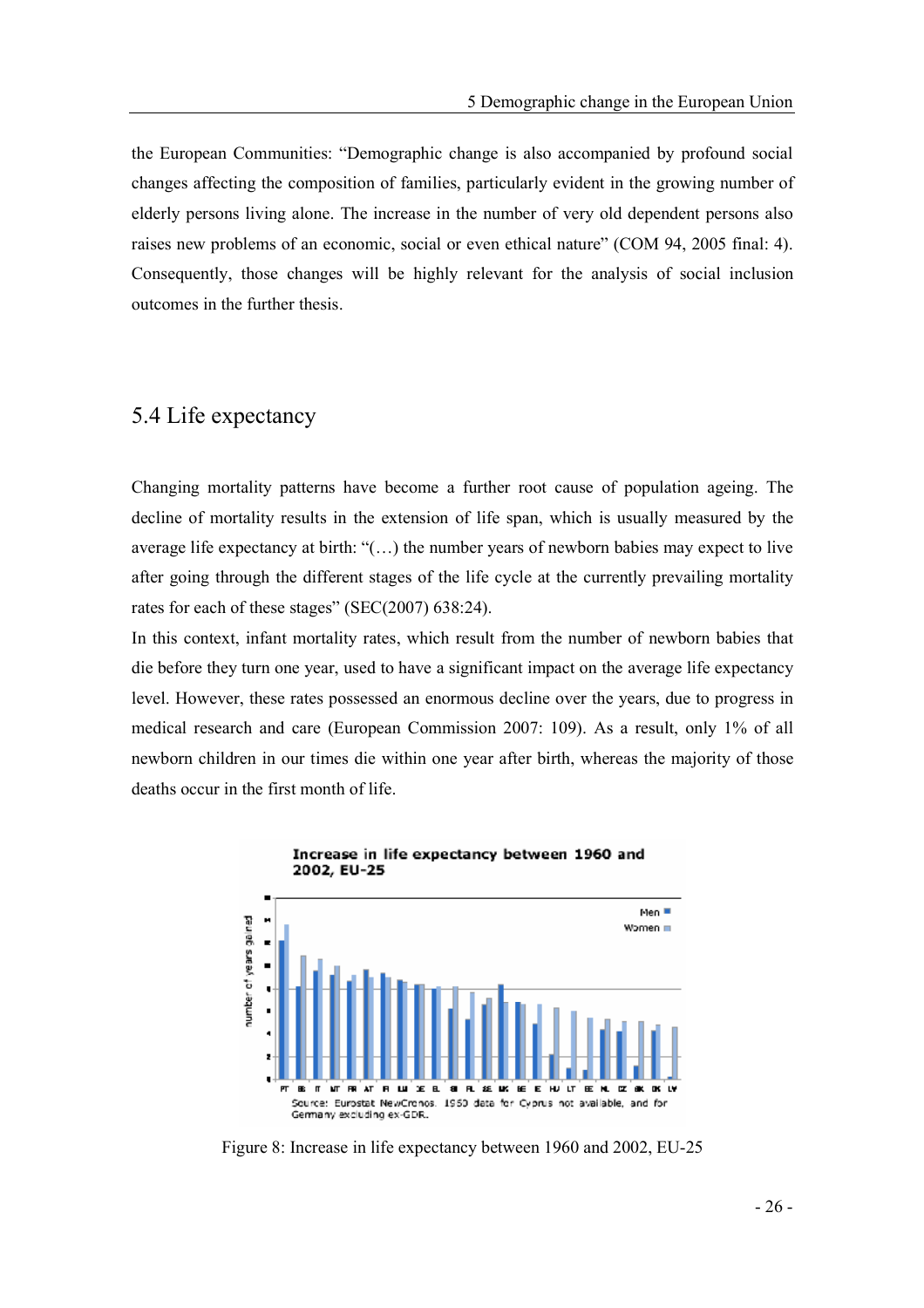The decline in infant mortality as well as the fact that these rates became much more similar over the time across the European Union considerably contributed to the increase of the average life expectancy at birth in the European Union. Those rates have significantly risen over the past 25 years. In 1980 female life expectancy at birth was around 77 and has risen considerably to currently about 81 years. For men the increase was from around 70 years to about 75.

For future decades, a further increase in life expectancy in the European Union is expected. By the year 2050, this will be 86.8 years for women and 81.7 years for men. This future increase of life expectancy will primarily depend on declining mortality at higher ages. This can be evidenced by the increasing life expectancy a European has at age 60, given the agespecific mortality rates in a specific year. As a matter of fact, the gender gap is larger at birth than at age 60: "Around 1980 males had about 16 more years to live, females around 21, i.e. a difference of 5 years" (NIDI,  $2005:43$ ).



Figure 9: Relationship between life expectancy at birth (E0), life expectancy at age 60 (E60) and infant mortality rate (IMR), women, year 2000

As can be observed by the data given above, life expectancies at birth and at age 60 are almost perfectly correlated. Figure 9 shows the relationship between those rates: The higher the life expectancy at birth, the higher the life expectancy at age  $60^{\circ}$  (NIDI 2005: 43). Comparing those data it means that, in terms of life expectancies, not-dying is much more beneficial for European men than for European women.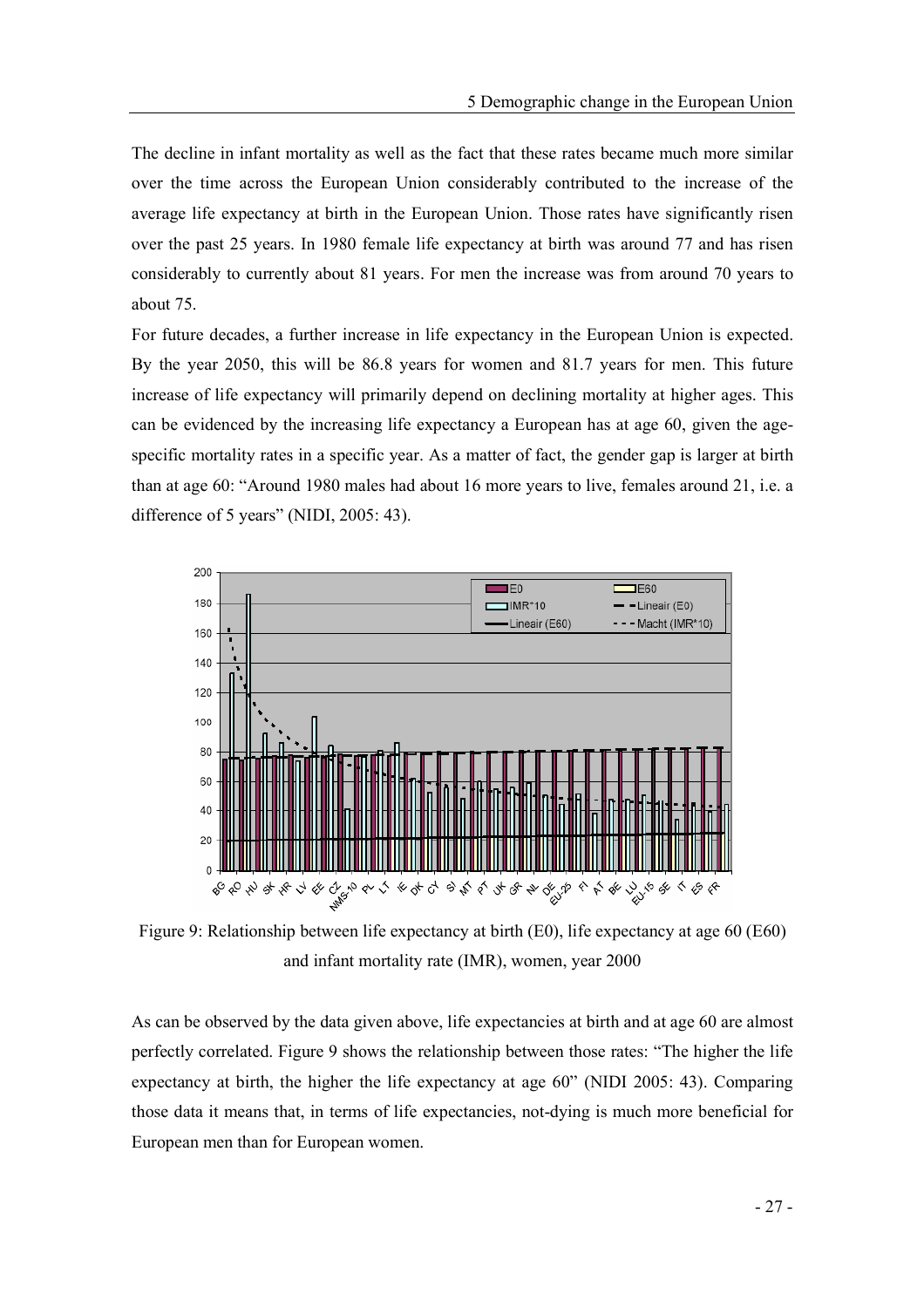However, it has to be noted that life expectancy at age 60 mainly depends on the successful combat of bad health conditions in old age. The past decades imply a positive management of medical and other treatments, as the life expectancies at age 60 increased throughout the years. Nevertheless, there are important longevity differences that can be observed between the different social-economic groups across the European Union. The biggest difference is still present between the genders, where the motto "men die quicker but women are sicker" (SEC(2007) 638: 27) continues to apply as women have lower mortality risks but higher risks of disability in the course of lifetime.

The main causes of death EU citizens face shows variation across the Member States. In general, persons with a lower socio-economic status, which often goes along with a lower education, have on average a lower life expectancy. This can to a large extend be explained by a stressful and unhealthy lifestyle. By contrast, good health at old age is the result of a far healthier way of life: it is "the result of genetic predisposition as well as lifestyle factors such as healthy diet, refraining from smoking, engaging in physical exercise and avoiding excessive alcohol use" (SEC $(2007)$  638: 72).

In social terms, a rising life expectancy will bring sharp increases in public spending on health and long-term care, even if it much depends on future improvements in the state of health of the elderly. This will indeed lead to greater pressures on public spending related to pensions, health and services for elderly: "Overall public finances risk becoming unsustainable in many countries, thereby compromising the future equilibrium of pension and social security systems in general. Allowing public spending linked to ageing to create budget deficits would lead to an intolerable spiral of debt"  $(COM 94, 2005$  final: 6). In this context, social inclusion outcomes of pension systems would be highly changing, as it will be stressed in the course of this thesis: "Such consequences would undermine the potential for economic growth and compromise the functioning of the single currency, thereby requiring pensions and health benefits to be seriously called into question, with considerable negative impact on the future wellbeing of pensioners and taxpayers" (COM 94, 2005 final: 6).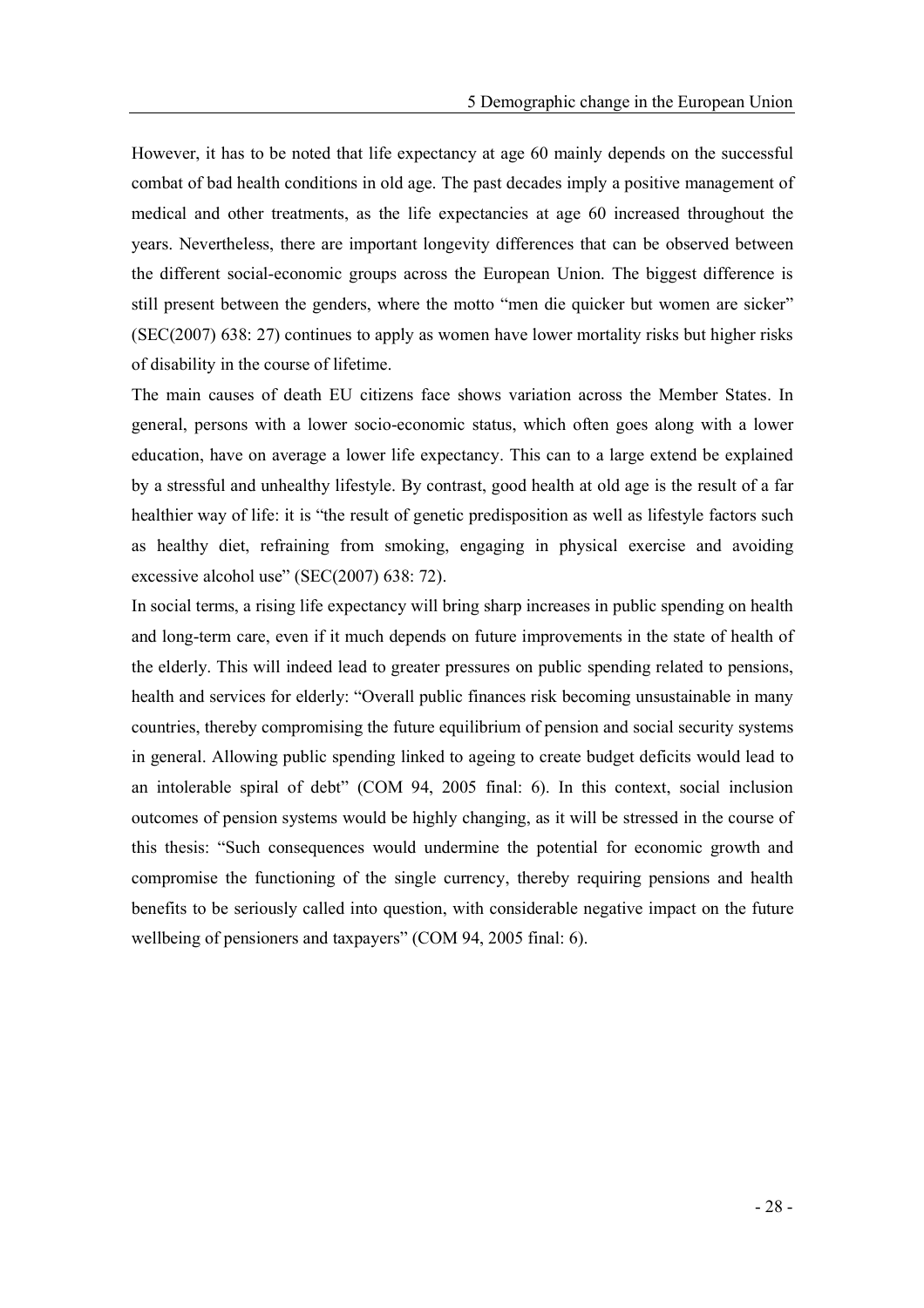### 5.5 The Cohort Effect of the Baby Boom Generation

As was stressed in the previous chapter, the current demographic situation is characterized by a "high population momentum" (NIDI, 206: 186). These developments are strongly influenced by variations in cohort sizes: "The large cohorts that were born between 1945 and 1965, in what is known as the 'baby boom', form a large bulge in the population that is gradually working its way through the overall age structure" ( $SEC(2007)$  638: 32). This postwar baby boom generation caused a significant decline in the old-age dependency ratio at the beginning of the 1980s when they started entering the working age population. By now, the baby boom cohorts are still part of the working age population, which consequently represents a large share of the total population. As a result, the proportion of the working age population across the European Union is supposed to peak at 67% by the end of the year 2010: The fact that large cohorts boost the working age population has been described as a demographic dividend" (SEC(2007) 638: 32).

Nevertheless, the baby boom generation will reach retirement in the coming decade and, as a result, significantly compound the increase in the old-age dependency ratio. This effect particularly results from the rising life expectancy as well as from the low fertility rates in the EU-27. Therefore, the differences in the annual growth rates of the total population and the population of working age will turn negative by 2010 in most countries in the European Union. However, there are certain differences between the parts of Europe. First of all, the baby boom in Southern Europe emerged later than in the North and the West. In addition, the baby boom in the Central European Member States occurred somewhat later than in the other regions and turned out to be more subdued.

Those developments lead to an even more rapid development in demographic terms and clarify the need for early reforms: "Delaying reforms until public spending on pensions and health has risen would be missing an opportunity to ensure that every generation, including the baby-boomers, contribute to the necessary process of adjustment" (COM 94, 2005 final: 6).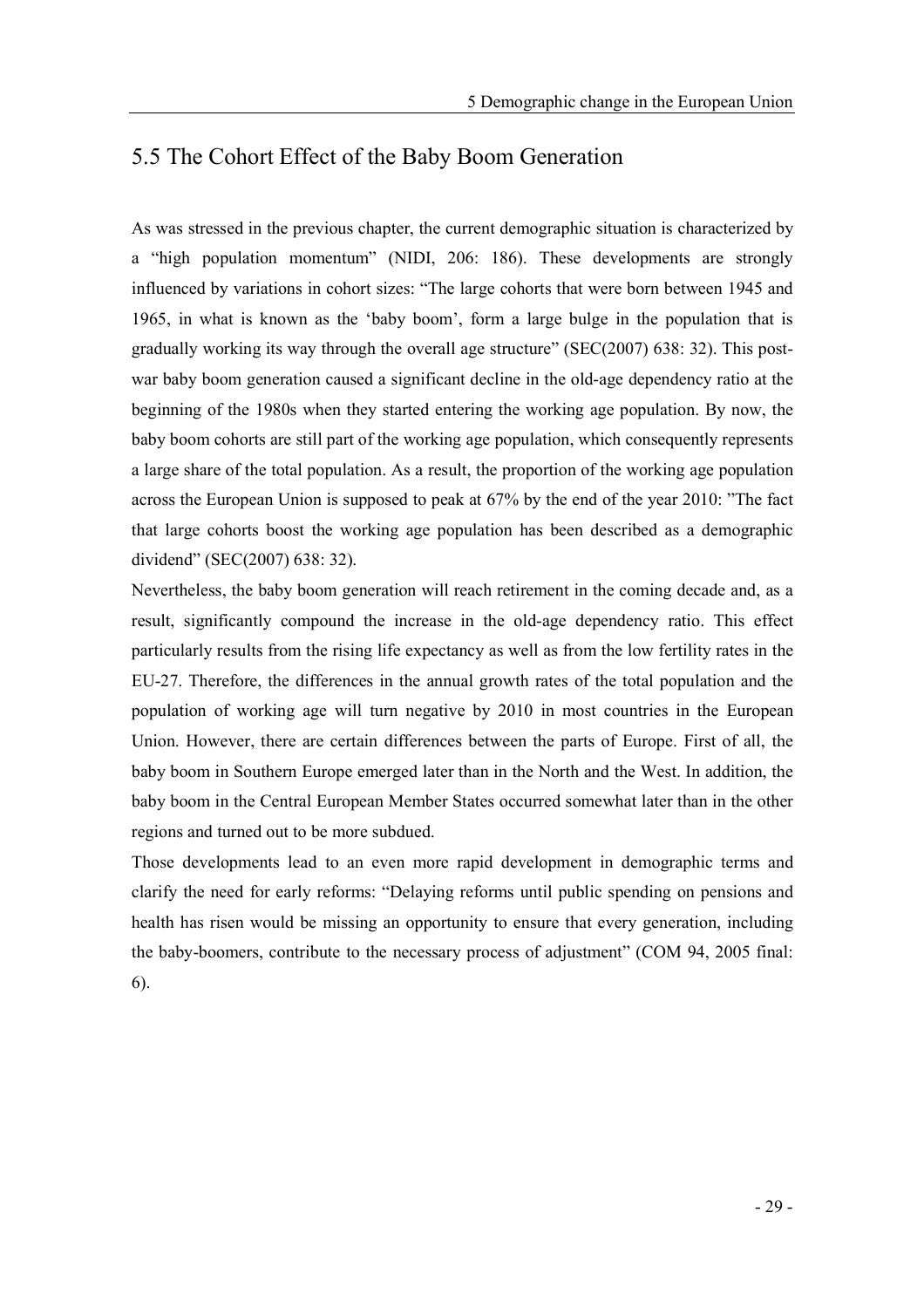#### 5.6 Fertility trends

For the last decades, the European Union benefited from a large span in the working age population compared to its total population. This was caused by the two or three previous decades of high fertility, resulting in the large cohorts of the baby boom generation. However, the subsequent situation is characterized by a significant downswing and stagnation of fertility at historically low levels for many years. In order to define those developments, the most commonly used indicator for fertility is the Total Fertility Rate (TFR): "It gives the average number of children per woman, assuming that all women are going to give birth according to age specific fertility rates observed for a given period" ( $SEC(2007)$  638: 16).

In these terms, the European Union currently denotes a TFR of 1.5 children per women, which is one third lower than the 2.1 level that is required for the replacement of generations. The baby boom generation occurred in the 1960s, as the average number of children per women was about two to three. Since 1970 the overall trend in the European Union was fertility decline for the last quarter of the  $20<sup>th</sup>$  century. With the beginning of the new century, none of the Member States featured a TFR above 2.0.



Figure 10: Total Fertility Rate EU-25, 2002

Those data goes along with the trend of postponement, as there is a relative change that occurs in the mean age of the mother at first birth. In these terms, the eastern part of Europe possessed a low TFR, while the western part experienced a shift to later marriage and later childbearing: Even in 1960, the difference for the mean female age at the birth of their first child showed a two year gap: close to 25 years for the EU-15 countries whereas it was close to 23 for the eastern countries" (European Commission, 2004: 101).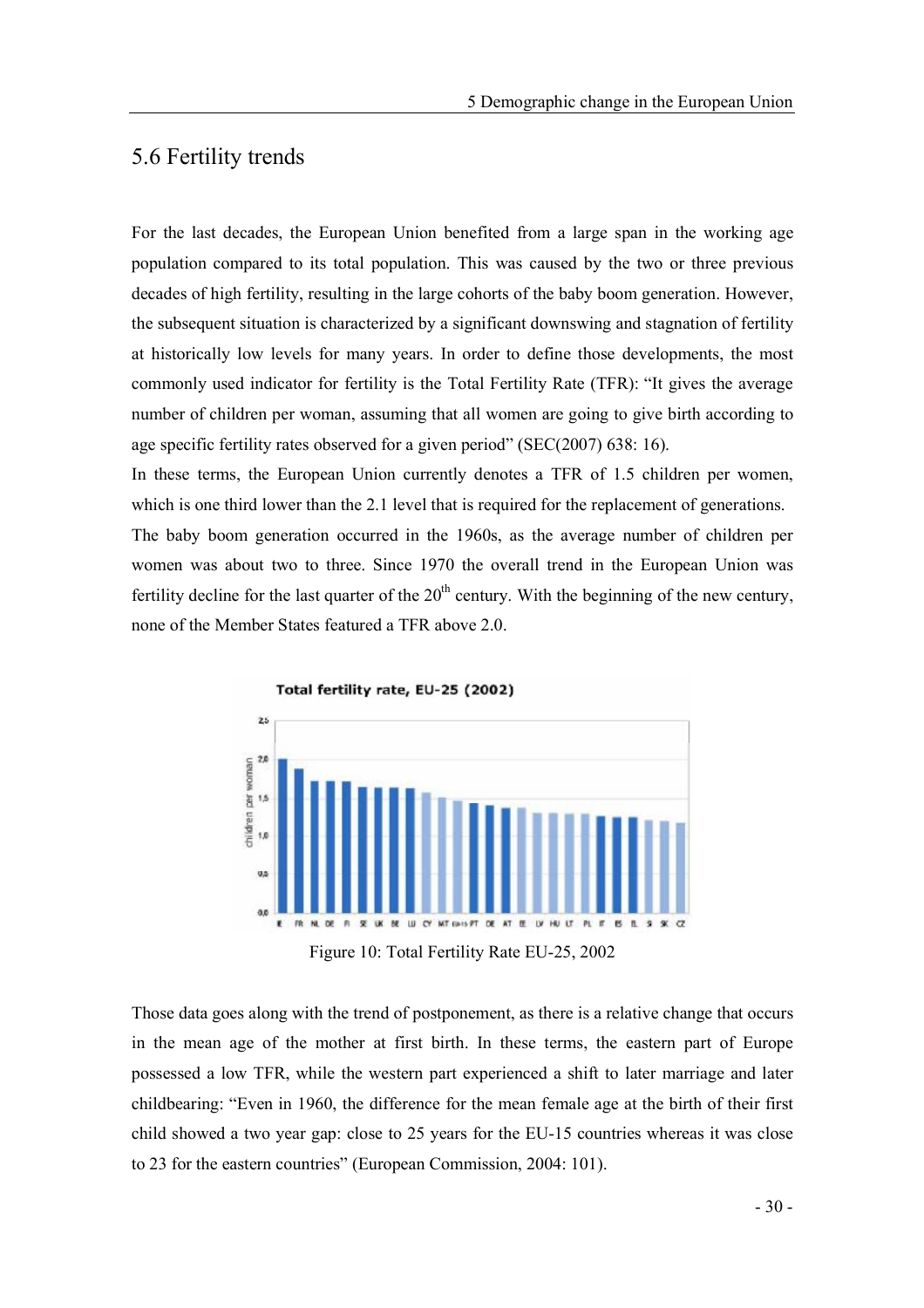

Mean age of women at birth of first child, 1985-2001 (Blue area : Maximum and minimum in EU-15)

Figure 11: Mean age of women at birth of first child, 1985-2001

This may be an indicator that the timing of postponement within the European Union contains different phases, as they were defined by de Beer: "In the first stage of the postponement process the average age at childbearing rises due to a decrease of fertility rates at young ages. In the second stage fertility at young ages continues to decline, whereas fertility at older ages starts to rise, i.e. the recuperation phase begins, and as a result the average age at childbearing continues to increase. In the third stage the decline in fertility at young ages comes to an end, whereas the rise at older ages continues and gradually slows down, and as a consequence the rate of increase in the average age at childbearing continues but will slow down" (De Beer, 2006).

The reasons for these variations are mostly linked to a combination of national socioeconomic differences, culture and, in particular, policies that have influence on the decisionmaking at the family level: "Most of the Member States at the higher end of the fertility range also have a much more developed set of policies and provisions that support and facilitate family formation, child bearing and child rearing. In other words, differences in policies clearly matter" (European Commission, 2004: 100). This may be an indicator in terms of social inclusion, since a higher fertility rate constitutes a higher constancy of pension systems due to lower replacement rates.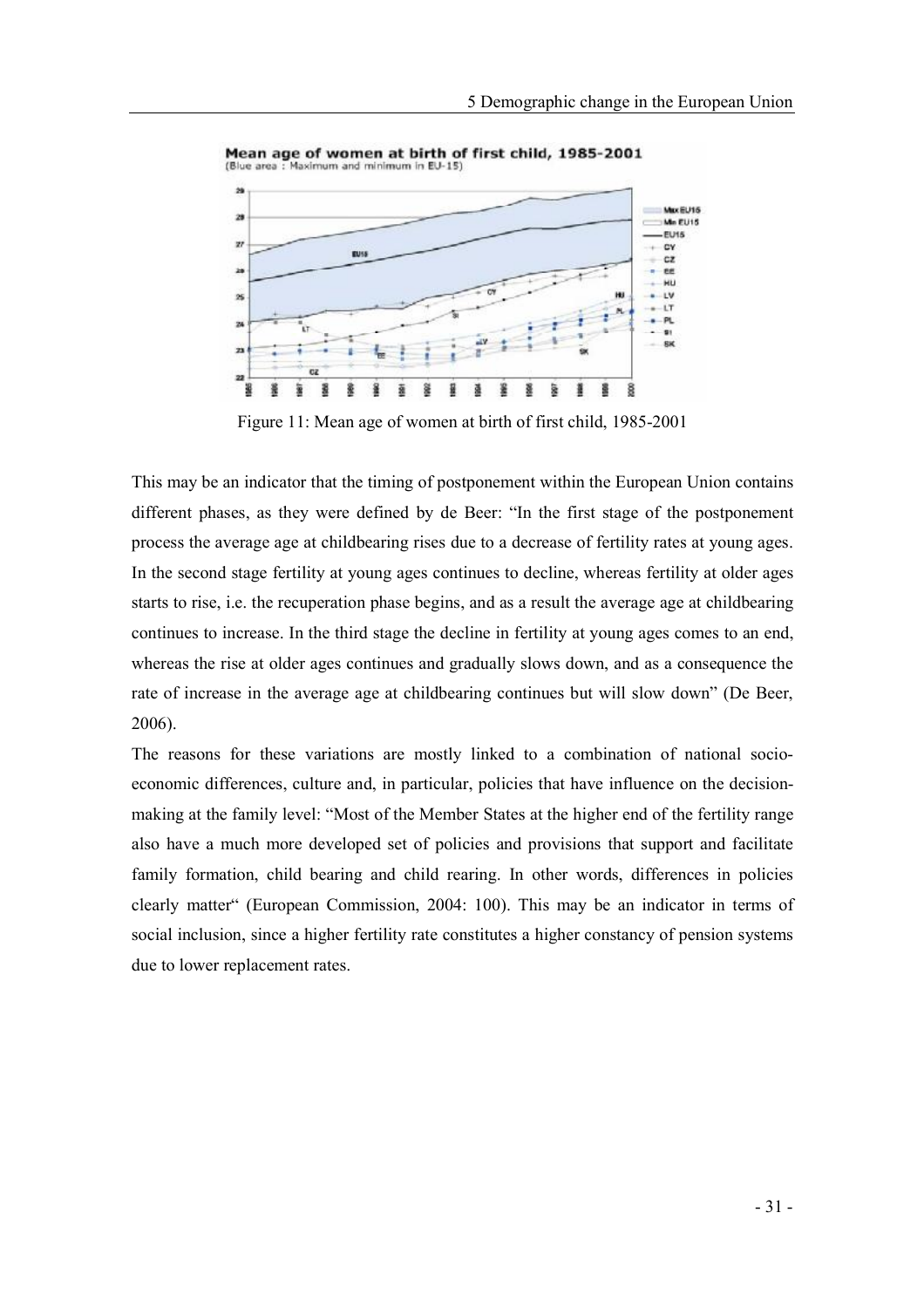# 5.7 Demographic change in Germany and the United Kingdom

Concerning Germany and the United Kingdom it can be seen that those countries will experience a continuously increasing life expectancy on the one hand and lower birth rates on the other hand. However, most of the important changes in the demographic structure are more pronounced in Germany than in the UK.

This can be seen with the change in population size for both countries. Having a look at the long-term population projections of Germany and the United Kingdom from 1975 until 2050 it is indisputable that the number of inhabitants has already increased considerably until the year 2000: "Population growth was about  $4.6\%$  in Germany and about 7.4% in the UK over this period" (Mattil, 2006: 76). Throughout the period until 2025, population size is projected to be almost stable in Germany, whereas the population in the UK will continue to increase. Afterwards, both countries are projected to possess decreasing rates in population growth. In this context, Germany will reach its turning point in population size before 2020, the United Kingdom will reach its peak around 2035.

As already mentioned, the major reasons for demographic shifts are changes in life expectancy and fertility trends. Figure 12 gives an impression of the latter for the past as well as for future decades.

| Year      | Germany | United Kingdom |
|-----------|---------|----------------|
| 1975-1980 | 1,5     | 1,7            |
| 1990-1995 | 1,3     | 1,8            |
| 2000      | 1,4     | 1,7            |
| 2025      | 1,5     | 1,8            |
| 2050      | 1,5     | 1,8            |

Fertility rates in Germany and the United Kingdom, 1975 - 2050

Figure 12: Fertility rates in Germany and the United Kingdom, 1975 - 2050

As can be observed, both countries were at a historically very low level in 2000, i.e. 1.4 births per women in Germany and 1.7 in the UK. Although the Economic Policy Committee assumes that they will approach 1.5 and 1.8, respectively, from 2025 onwards, both countries cannot reach a fertility rate of 2.1, which is needed to replace the existing population.

Given that fertility rates are too low to guarantee a stable size of population, improvements in life expectancy have the opposite effect, since they lead to increases in the total population as well as in the average age. Concerning life expectancy, Germany and the United Kingdom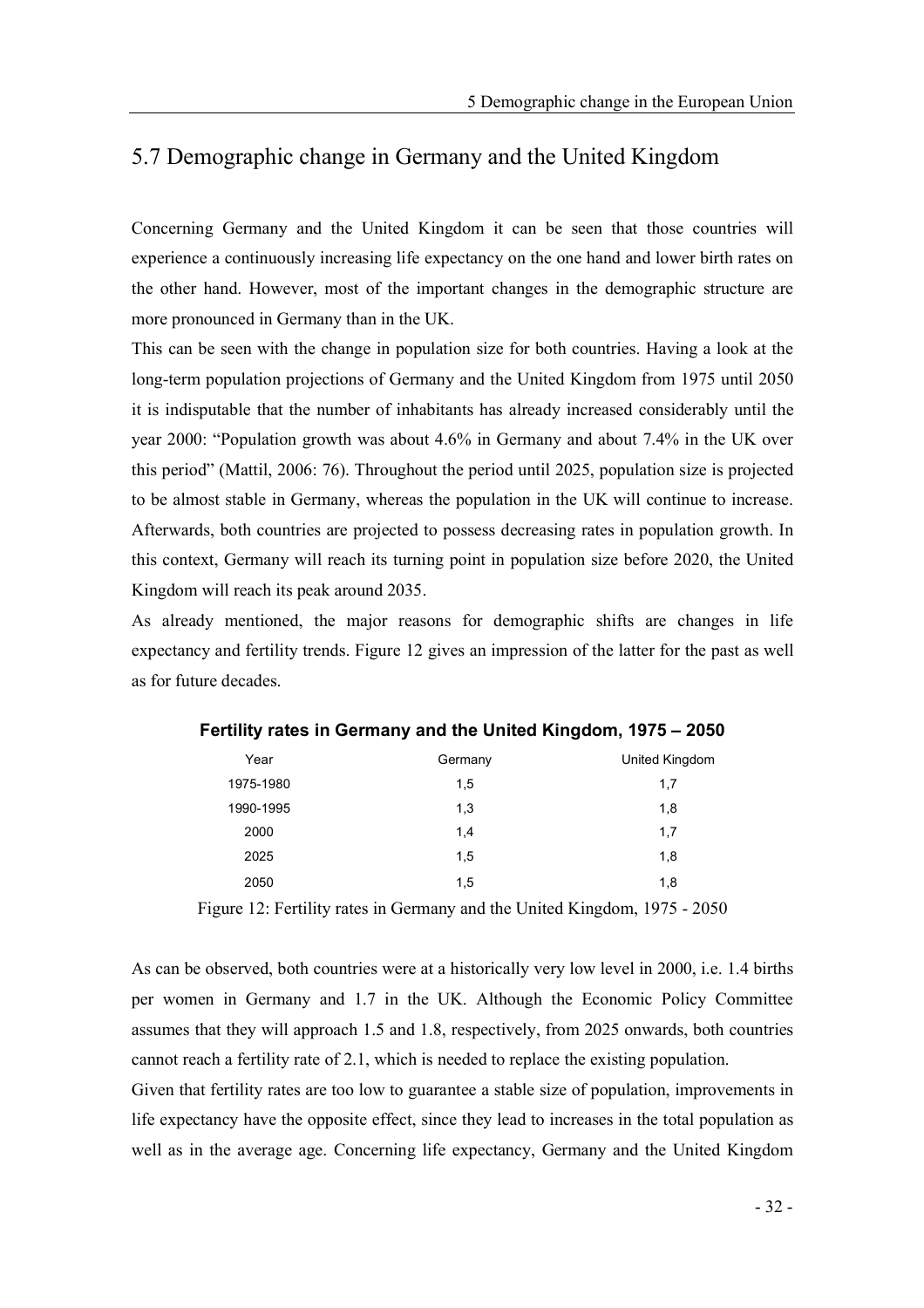possess equal developments: "Life expectancy at birth has increased considerably from 1975 until 2000, from less than 70 years to about 75 years for men in Germany and the UK, and from slightly more than 75 years to more than 80 years for women in both countries" (Mattil, 2006: 77). These figures are assumed to rise by about five more years until 2050.

The developments as described above lead to significant shifts in the age structure, since the absolute number as well as the relative proportion of children is permanently decreasing over time. Germany possesses a much more significant reduction of inhabitants aged under 15 which drops by 42% from 1975 to 2050, compared to a reduction by about 26% in the UK. In contrast, the working-age population (aged  $15 - 64$ ) grew in both countries by about 12% but will decrease in future. This will happen in Germany by more than  $21\%$  from 2000 to 2050, while the UK face a smoother reduction by only about 5% during this time period.

The most important changes in both countries concern the elderly population (65 years and older) who will sharply increase in future. While this age-group had a share of total population of less than 15% in 1975 in both countries, the post-war baby-boom generation will cause dramatic increases when they reach retirement age during the next decades. As a result, the fraction of the oldest age-group is projected to nearly double with a rise of 29% in Germany and 25% in the United Kingdom by 2050.



Figure 13: Demographic changes in Germany and the UK

As it will be outlined in the following, such a development between the working-age population and the elderly is crucial for the composition of life course as consequently for the operation with pension systems. Therefore, it is important to analyse certain changes on the labour market that are caused by demographic change. This will be done in a rather broad way, containing the overall changes in the European Union. Nevertheless, the effects of demographic change highlighted in the subsequent part similarly apply to the specific cases of Germany and the UK.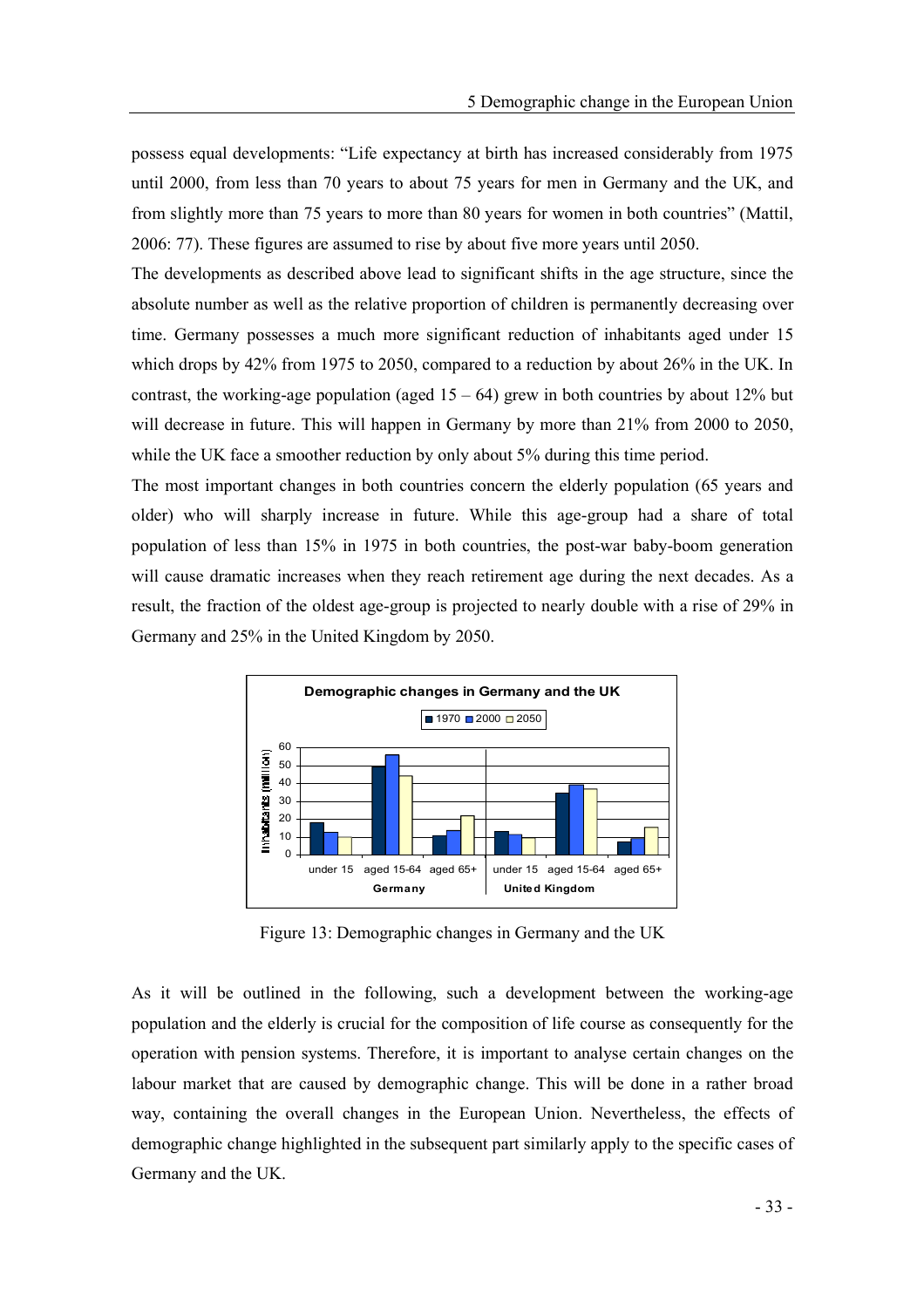#### 6 The impact of demographic change on life course

The effect of future aging that goes along with the demographic change in the European Union may have serious economic and social consequences that change the overall life course approach and therefore impact social inclusion outcomes. Concerning the labour force, an increasing ageing of this cohort which results of population ageing as well as of declining participation rates of young people can be seen. These changes will cause a shift to an increasing number of retired people who will need to be supported by a reduced working-age population. With a dependency ratio which is set double and will reach 51% by 2050, there will be a change from four to only two people working for a retiree. This development will be observed by closer examining certain trends that have an impact on the European labour market. With this, the changing life course approach will be outlined, which is crucial for the operation with pension systems and might change social inclusion outcomes, which will be referred to in the further course of the thesis.

#### 6.1 Trends by age

Concerning the labour force participation, the developments among the specific age groups have to be observed separately, as past trends and future prospects differ for each group. Nevertheless, population ageing has certain effects on the overall age structure of the labour force: "Several years before a country will experience population decline its working-age population will start to diminish" (NIDI 2005:14). Besides, the decline in the size of the working-age population, ageing leads to an increase of the average age of the labour force, older generations are replaced by less numerous younger workers.

This development is in the first line a result of more people completing secondary education and enrolling in tertiary studies: "During the last three decades, most industrialized countries have experienced a remarkable increase in the educational attainment of their labour force, which is expected to continue over the coming decades" (NIDI  $2005:17$ ). Nevertheless, the current educational performance significantly diminishes with succeeding age cohorts.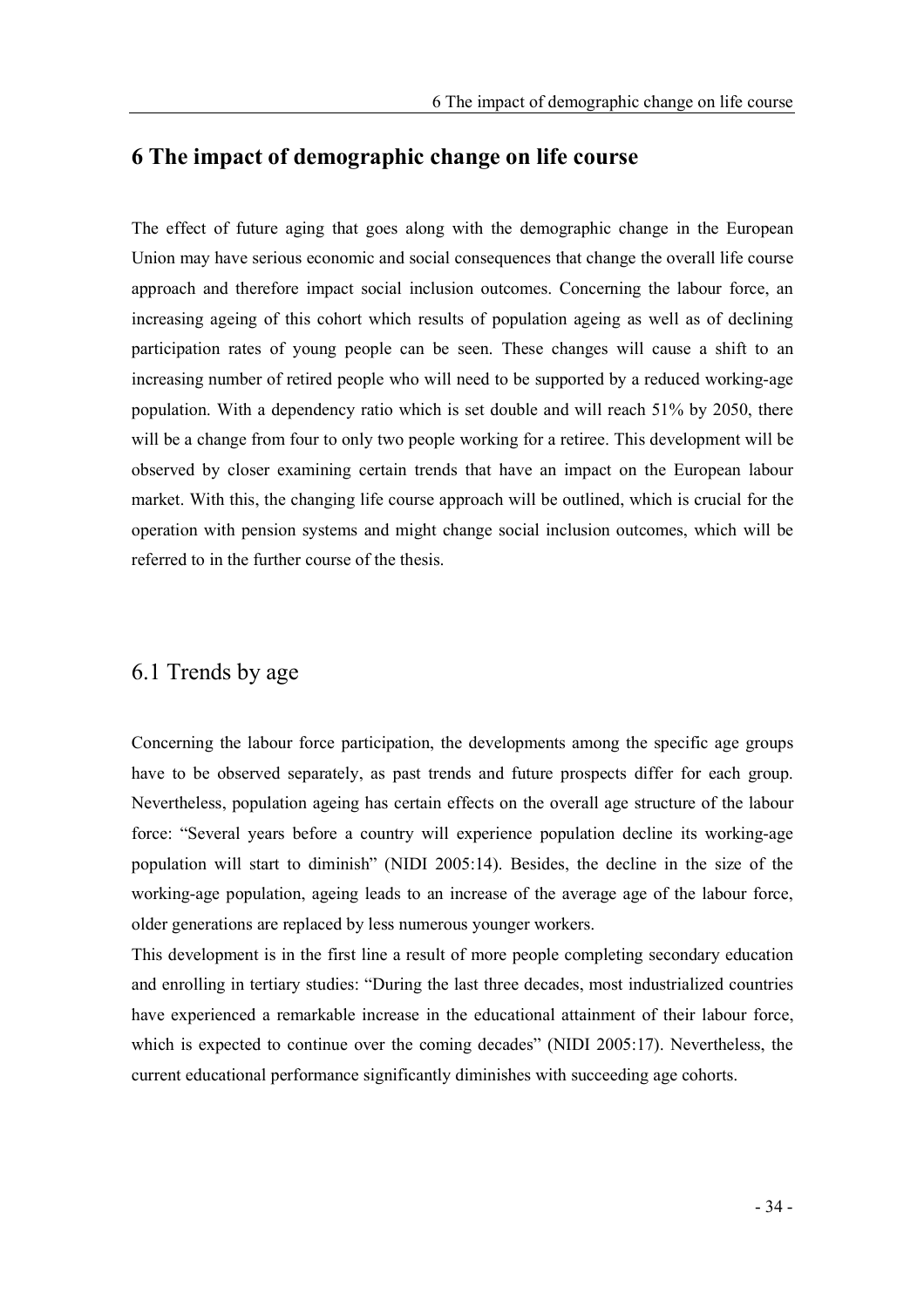

Figure 14: Percentage in each age group without upper secondary education, 2002

As it is highlighted in 14, there is a relatively short supply of newly skilled entrants to the labour market, whereas the stock of workers with lower skills and employability is considerably high. This illustrates the need for further training and skills-upgrading among middle-aged and older workers: These two factors result in shortages at the top- end of the labour market and redundancies at the bottom-end, which underlines the need for lifelong learning to tackle inadequate vocational qualifications" (European Commission, 2004: 18).

Accordingly, recent projections indicate that the average level of educational attainment as measured of completed years of schooling of the potentially active population in the old Member States will increase from 11.1 years of schooling in 2000 to 13.8 years by 2050, which is an increase of 2.7 years.

The employment rate of older workers aged 55 to 64 is projected to sharply increase over the coming decades. However, the current development within this age group still remains decreasing, as there was a reduction in the average age at retirement in the last decade. Furthermore, the Commission of European Communities points out that the number of older workers is still limited within the EU-25:  $\cdot$  (...) many countries still employ only a relatively small number of older workers owing to excessive recourse to early retirement, insufficient financial incentives to work offered by tax and social systems, and poor management of agerelated issues in the workplace" (COM 271 final, 2006: 5 f.).

Nevertheless, growing concerns among governments about the impacts of an ageing population an the sustainability of pension systems leads to a rise in policies which foster labour force participation of older workers and make early retirement less attractive: These reforms have, inter alia, curtailed access to early retirement schemes, raised statutory retirement ages (including minimum ages when pension income can be drawn) and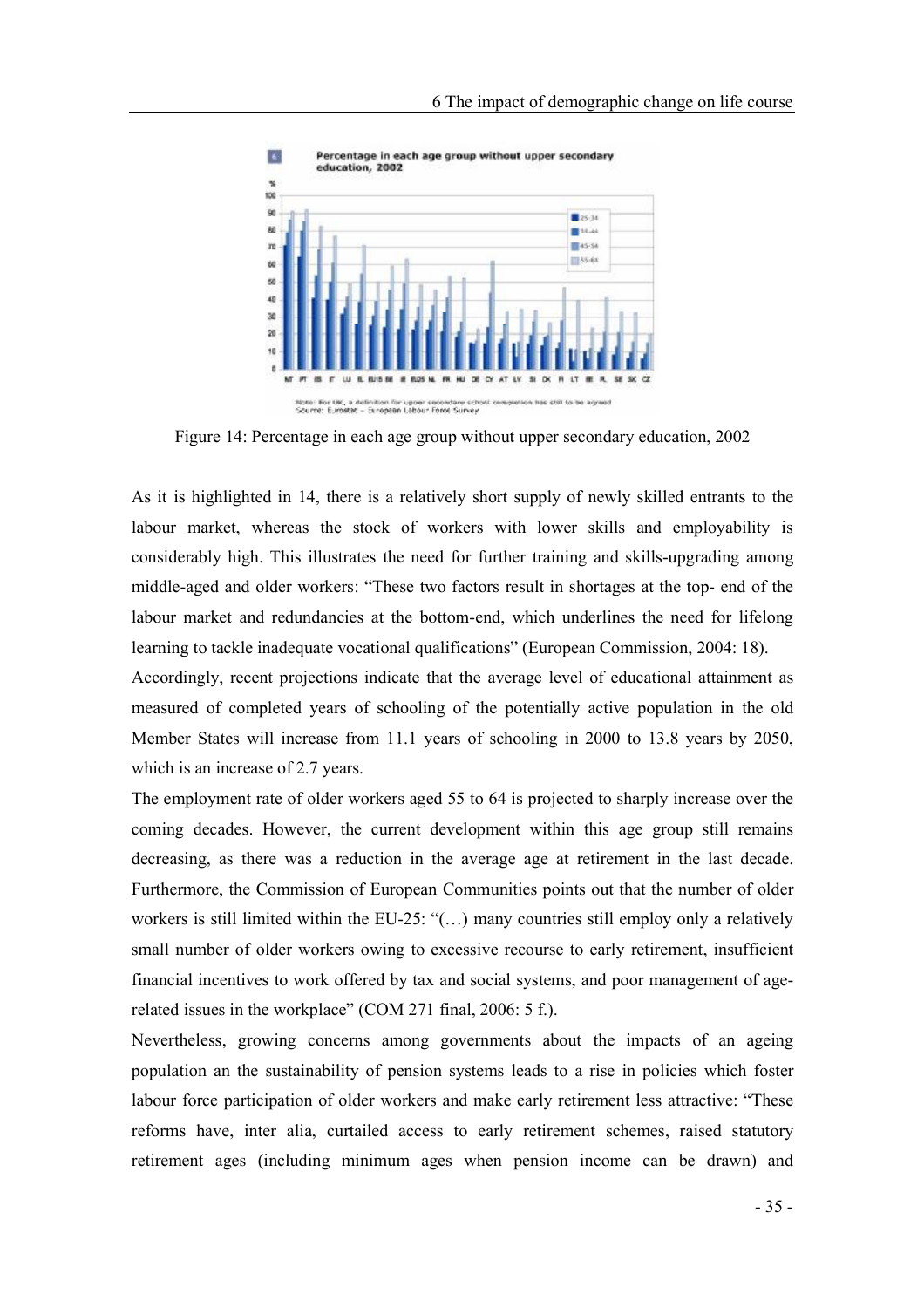strengthened financial incentives to remain in the labour force" (European Economy, 2005; 26). Hence, the average retirement age in 2003 was at 61.0 years, which already mirrors the trend of an increasing labour participation of older workers (NIDI, 2006: 72).

Additionally, the baby boom cohorts are still of working age at present, but within a few years they will start retiring. This will lead to a further decline in the population in working age as well as to a rapid increase in the number of pensioners. However, this development is likely to be offset in the short run, as the total employment rate within the European Union will continue to increase. According to the Commission of the European Communities this phenomenon will "tend to create a "window of opportunity" permitting the implementation of reforms before the effects of population ageing make themselves fully felt" (COM 251 final, 2006: 5). Nevertheless, in the long run the burden of the demographic change would subsequently appear since the total number of persons in work will decrease by 30 million between 2010 and 2050, as it appears in the labour force participation in the European Union. The overall trend across the European Union implies that younger and better educated generations will gradually replace older and lesser educated generations on the labour market. For the reason of a lengthening of the educational career, the labour career across the European Union will be shorter, unless it would be accompanied by a corresponding increase in the effective age at retirement. This is also related to social inclusion outcomes of pension systems, since the relation between younger and older workers has an impact on the sustainability of pension systems. This will be analysed in the further course of the thesis.

## 6.2 Trends by gender

Akin to the increasing employment rate of older workers, projections show rising rates in female employment from just 55% in 2004 to almost 65% by 2025 and remaining stable thereafter: This increase, which would enable the 60% Lisbon employment target to be reached in 2010, can be attributed to the gradual replacement of older women with low participation rates by younger women who have a much stronger attachment to the labour force (Carone et al, 2005: 25).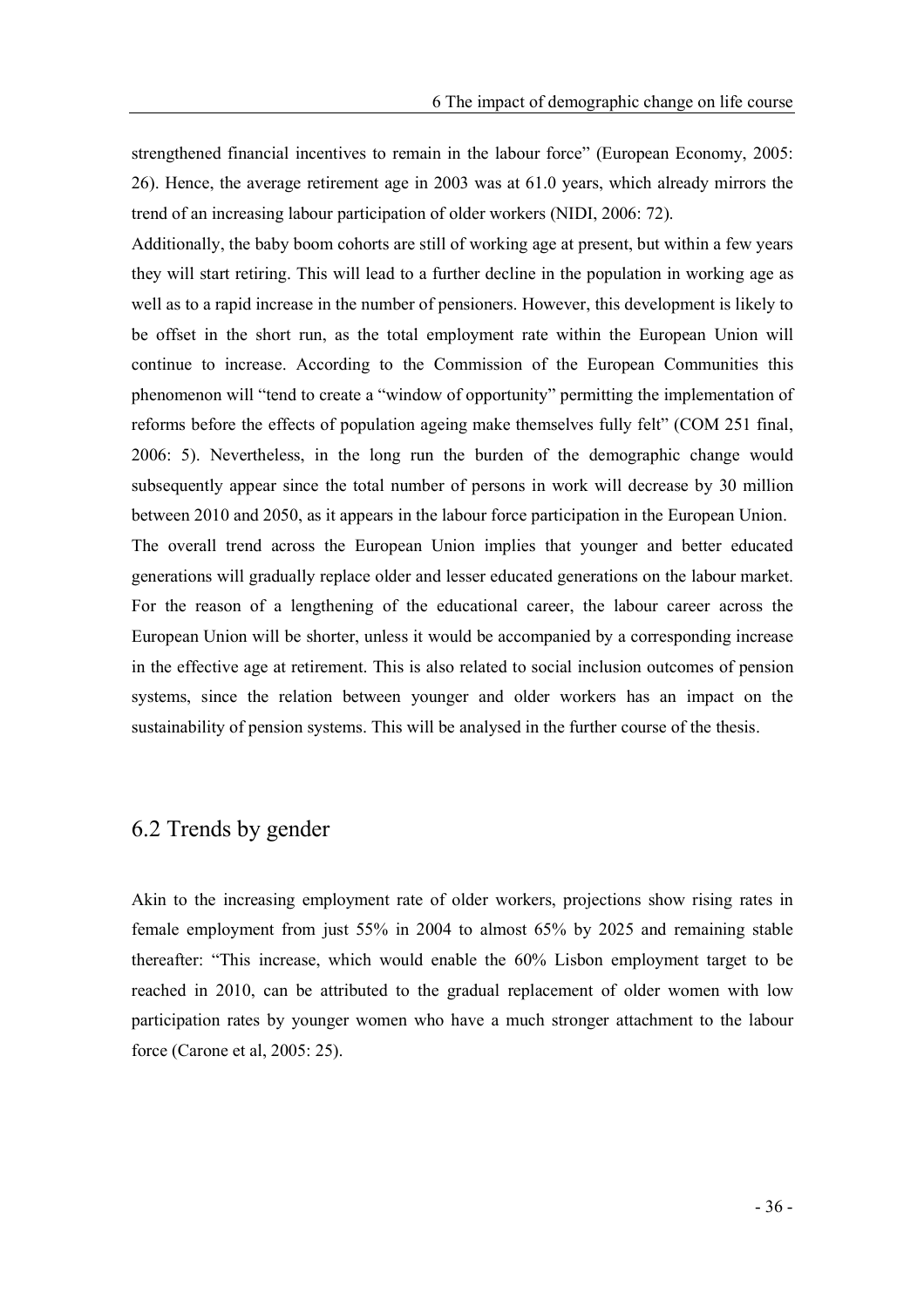

Figure 15: Changes in total activity rates of women

In the new Member states, the participation rate of women in the labour market has been traditionally high, due to the former soviet system. However, during the last decade the activity rates declined as a result of changes in the economic and political situation, on average about 7% points (NIDI, 2005: 98).

Additionally, the share of female part-time working is notably high: "In the EU-25,  $31.4\%$  of women in employment were working part-time in 2004 against only 7.0% of men" (European Commission, 2006: 71). This trend can, besides in the Netherlands, particularly be observed in the United Kingdom, where it presents 43.9% of female employment.

Besides, the labour force participation of men declined due to the developments in the younger and older age groups. Three decades ago, the labour force participation of men aged 15 to 24 years was around two thirds in the European Union. Those rates declined on average to nearly 50% and are largely explained by rising educational attainment and changing sociocultural factors which accordingly led to significant decreases in the gender gap: "In 2004, the gender gap in employment rates in the Union went on narrowing, standing at 15.2 percentage points, compared to 15.8 in 2003 and 18.1 in 1999 (European Commission, 2006: 71).

Concerning educational attainment, the share of women attending in higher education or university also decreased significantly and led to a decrease in activity rates in the age group 15 to 19. This "educational effect" (NIDI, 2006: 99) caused a decline in the average activity rates of young women in the European Union, on average by 6% since 1970.

In terms of the labour force participation of higher educated people, differences are significantly higher for women: "In 2001 the labour force participation of men aged 25-64 varied between 77% (below upper secondary level) and 93% (tertiary education type A),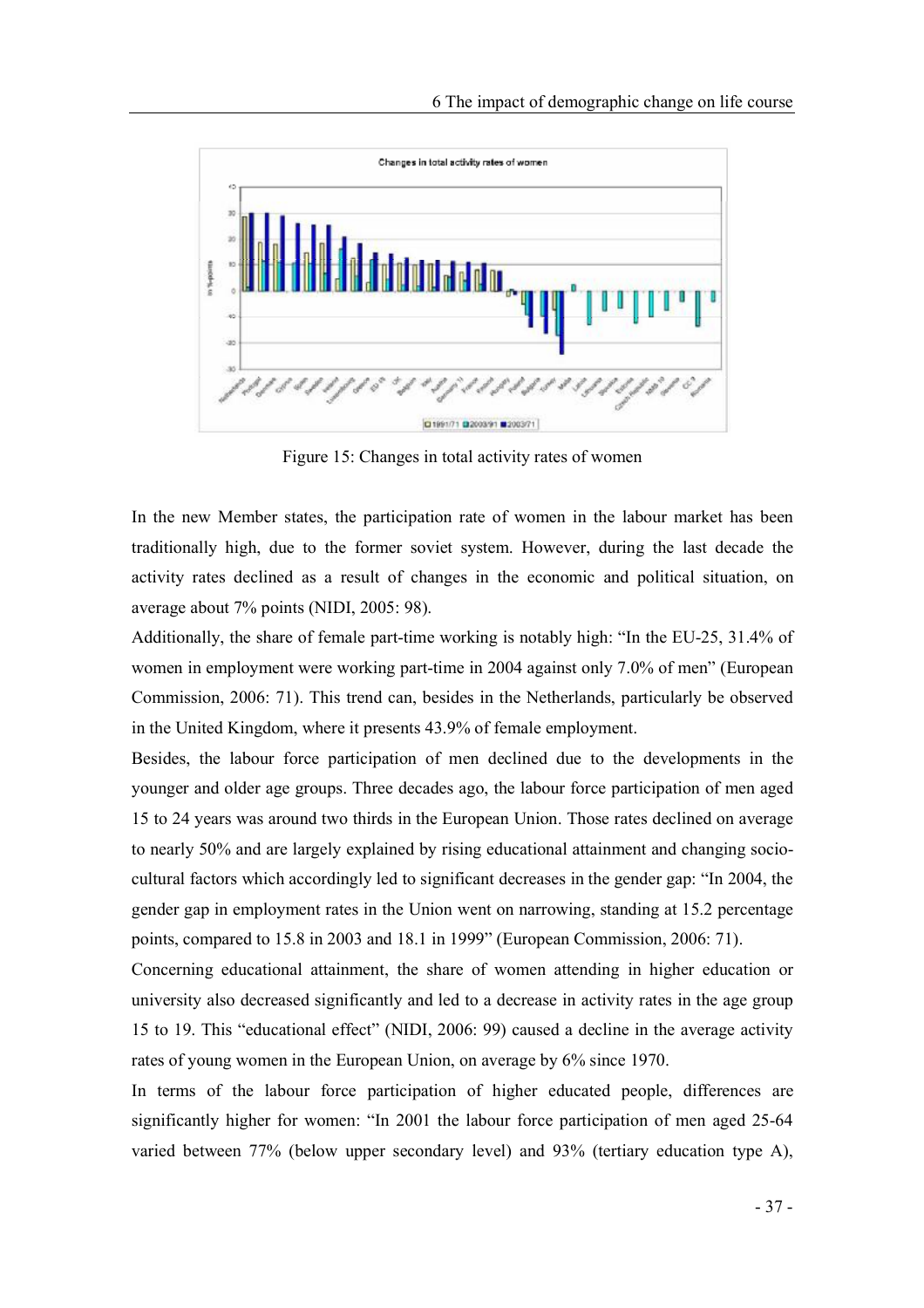while the activity rate of women lay on average between 50% (below upper secondary education) and  $83\%$  (tertiary education type A) in the OECD countries" (NIDI, 2005: 99).

Nevertheless, the projected increase of female labour force participation may in part depend on supportive policies or collective agreements, such as the availability of affordable child care and other family-friendly measures to reconcile professional and private lives and to achieve gender equality. Those policies may further have certain effects on fertility rates and working hours, although the magnitude of those effects and the sense of causality remain uncertain. In the context of social inclusion of pension systems, the increasing labour force participation of women impacts certain key objectives, such as equality of men and women.

# 6.3 Labour force participation

Concerning the potential of the overall labour force participation in the European Union, a continuing increasing trend can be observed, whereas the new Member States possess a lower degree in the overall activity rate. According to EUROSTAT (Eurostat, 2006), the current overall activity rate in the EU is 70%.

Concerning the overall activity rate of people aged 55 to 64 there can still be observed significant increases in their labour force participation up to 44.5% across the European Union. Regarding the gender gap, the trend within the activity rates of older people goes along with the overall trend: "The rise in activity rates was higher for women than for men in the old Member States as well as in the NMS10 and therefore in the EU as a whole" (NIDI, 2006: 64).

A converse trend can be observed by looking at the labour force participation of younger people aged 15 to 24. The longstanding development in this category was marked by a significant downward trend during the 1990s, which continued in the new century: "In 2004, the activity rate of people aged 15-24 averaged 45% for the EU  $(...)$  (NIDI, 2006: 64).

Future projections show that in 2050, 178 million people will be active in the labour force in the enlarged European Union, which marks a decrease of 36 million compared to 2004.

Accordingly, the overall activity rates are also expected to decline, although the age-specific activity rates have been held constant.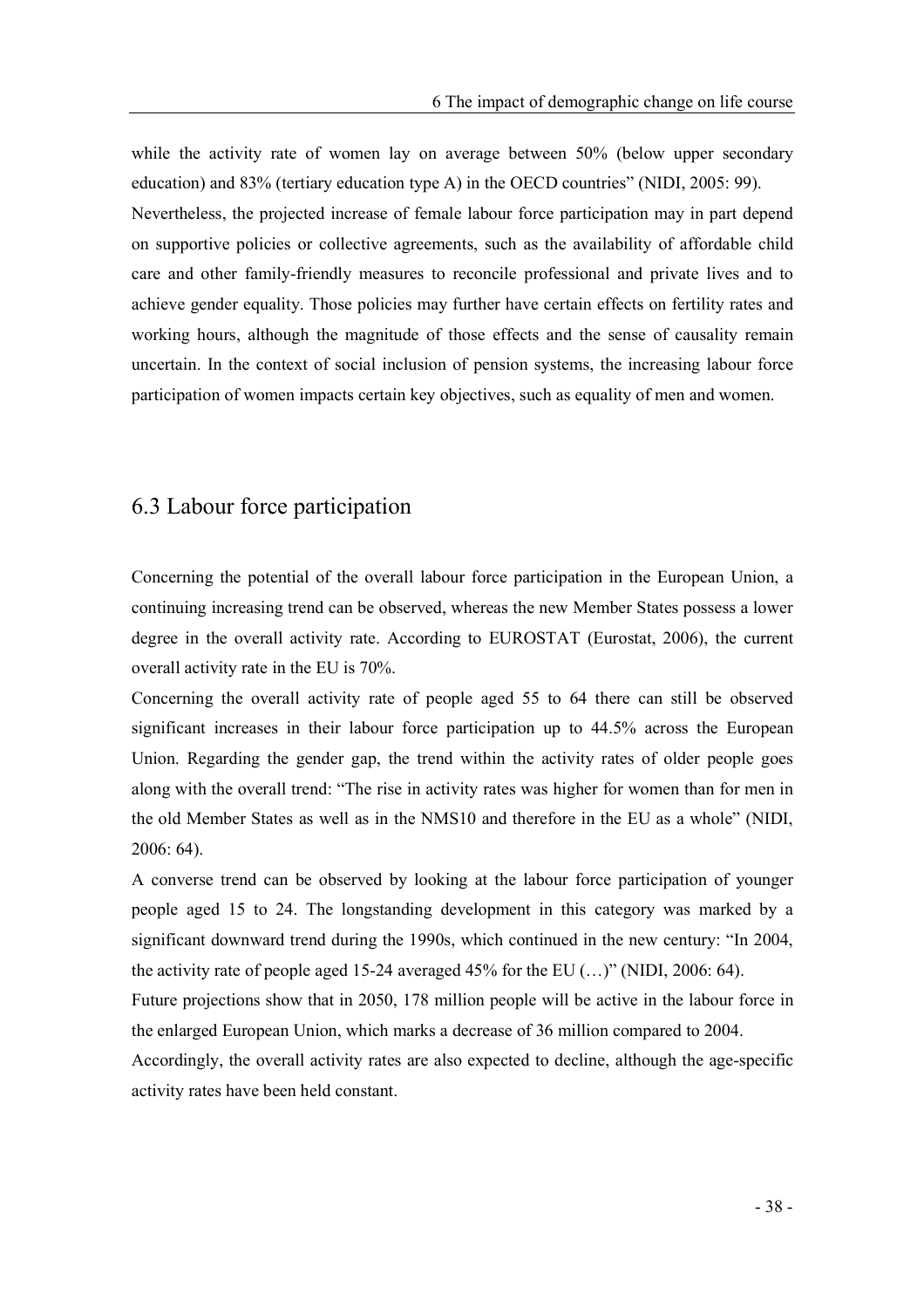# 6.3.1 Share of age groups

Three indicators illustrate the developments stressed above: the declining share of young people (aged 15-24), the increasing share of older workers in the labour force (55 and older), as well as the mean age of the labour force. Concerning the European Union, the age group of 15-24, from which entrants into the labour market are drawn, has been rapidly decreasing over the last decades, averaging 11.6%. At the same time, the share of older persons active on the labour market constitutes an increase and average 12.2%. Accordingly, the average age of the European labour force has started to increase since 1995, although it had remained quite stable at around 40 years (Fotakis, 2000: 3). "In 2004, the mean age averaged 40.1 years  $(...)$ " (NIDI, 2006: 65).

Having a look at the absolute size of young and old age groups in the EU it can be seen that around 2009 the oldest cohort will be over the size of the youngest cohort. In addition, there are expected to be about 66 million people aged 55 to 64 and only 48 million people of the young group (COM 94 final, 2005: 20).



Figure 16: Absolute size of young and old age groups for EU25, 1995-2030

Furthermore, the expected demographic change will further increase the share of older active people (55-64) in the total labour force by 4.3% up to 16.5% in the EU by 2050.

While the share of older active people will significantly increase over future decades, the changes in terms of the mean age of the active population will fail moderate. Until 2020, the mean age across the European Union will rise up to 41.3 and afterwards it will be more or less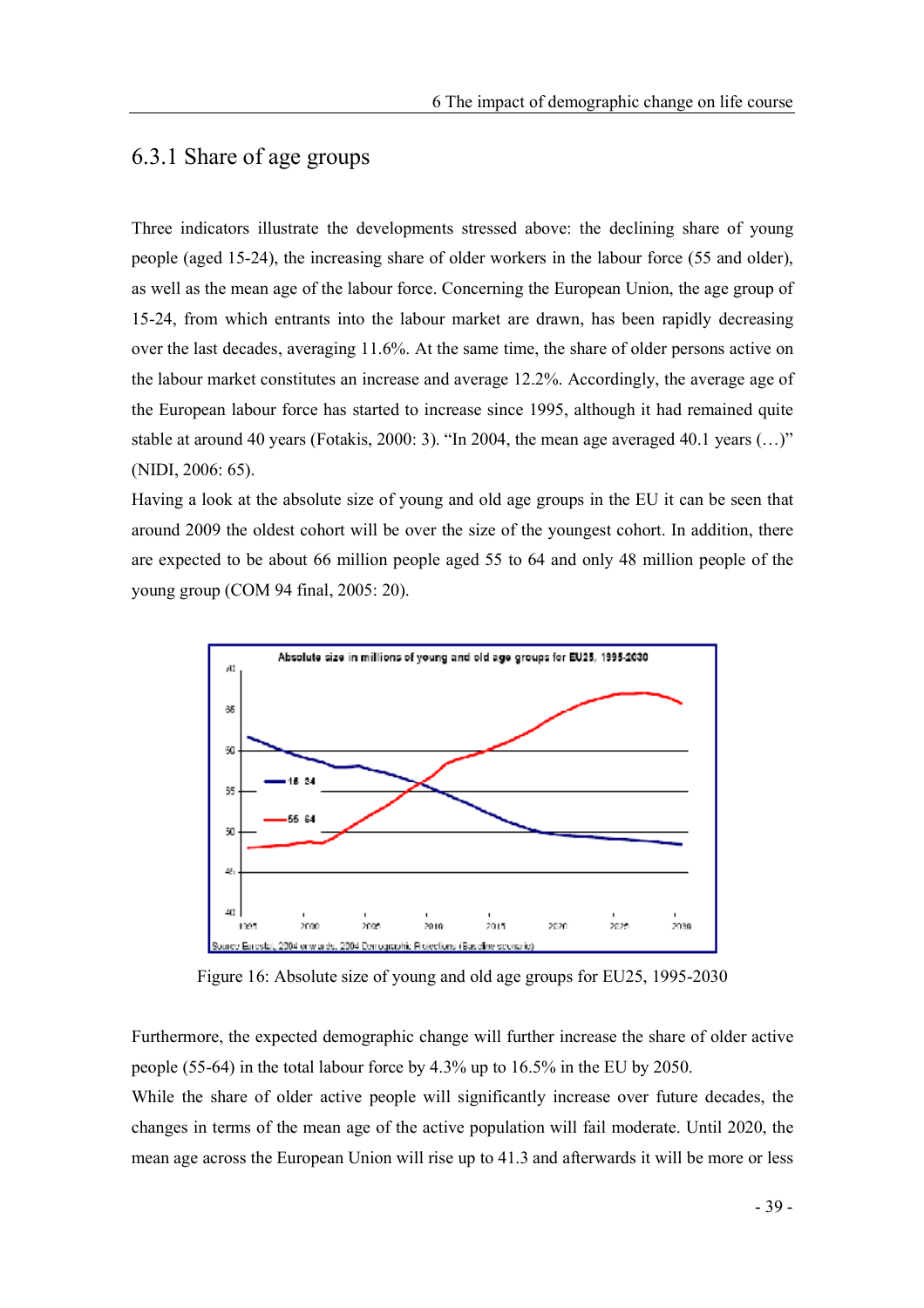constant. Those developments clearly highlight the impact on pension schemes, as the proportion between young and old workers changes the distribution of responsibilities, as it was and still will be outlined in the course of the thesis. Consequently, social inclusion outcomes are affected by changed proportions of age groups, as the key objectives in terms of intergenerational justice and financial sustainability will significantly change.

# 6.3.2 Time periods of labour force ageing

The developments observed in the previous part include certain projections that lead to different phases over the coming decades. Those constitute a new approach of life course that has changed through the demographic developments. Accordingly, the European Commission (SEC(2007) 638: 49) distinguishes three different phases, in which the impacts of the demographic change are drawn according to a time scheme.



Figure 17: Projected working-age population and total employment in the European Union

As can be surveyed in figure 17, the first phase is already in progress, as it is set between 2004 and 2011. This current phase leaves scope for significant employment and economic growth as the working-age population as well as the number of persons in employment are expected to further increase during this period. Therefore, this period is viewed as the window of opportunity, as it was explained in the previous part. Both demographics and labour force trends are supportive of growth and make it favourable to invent structural reforms more favourable during this period than in subsequent years. Nevertheless, the rate of increase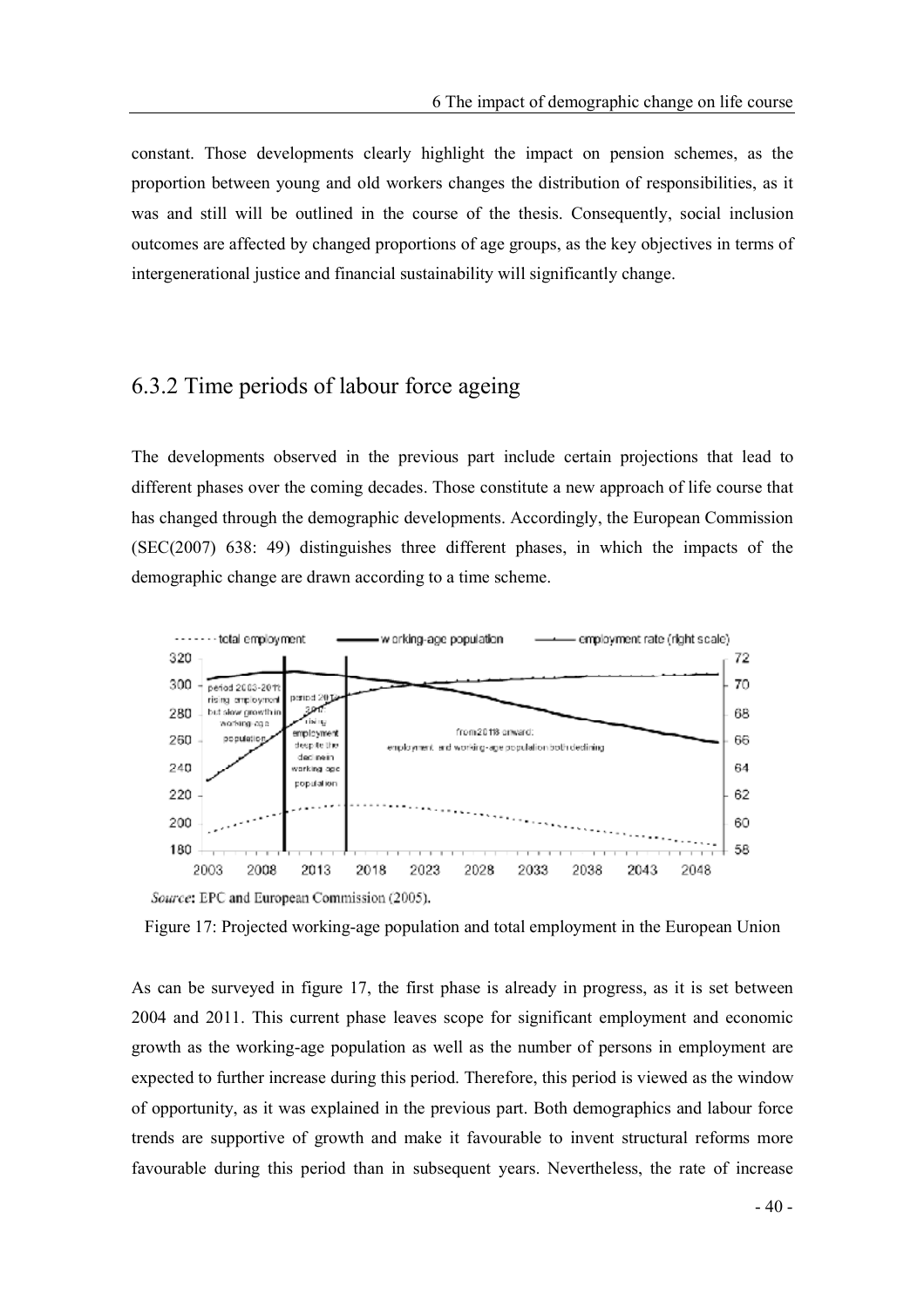slows down at the end of this period, indicating that the ageing population is starting to take hold although not being visible in aggregate terms.

In the second phase between 2012 and 2017 the rising employment rates can offset the decline in the size of the working-age population. In the first step, the baby-boom generation starts entering retirement during this period. Afterwards, the projected increase in female employment rates and older workers will cushion the demographic factors and the overall employment rate will continue to increase. Nevertheless, this will happen by much smaller cohorts and therefore cause a slower pace. Besides, this phase is characterized by tightening labour market conditions: "From 2012 onwards, the tightening labour market conditions (lower labour force growth together with unemployment down to NAIRU) may increase the risk of labour market mismatch" (European Economy, 28).

The third phase after 2018 will be dominated by the ageing effect. This is caused by the working out of the trend of increasing female employment rates by the year 2017. Afterwards, there is projected to be only very slow additional increase in the period 2018 to 2050 and will even put a higher pressure on active measures to include employment rates among women. Besides, in the absence of further reforms to increase the labour force participation of older workers in order to increase the effective retirement age, the employment rate of this age group is also projected to a steady state. Consequently, further declines in the working-age population must be translated into a declining overall employment rate and reduced growth prospects: Having increased by some 20 million between 2004 and 2017, employment during this last phase is projected to contract by almost 30 million, i.e. a fall of nearly 10 million over the entire projection period of 2004 to 2050" (European Economy Reports and Studies, 2006: 28).

#### 6.4 The pension challenge

Of course, those developments on the labour market as stressed above will highly have an impact on life course and therefore on social security as well as on public finances: "The age structure impacts on the "economic structure" of societies particularly with regard to the balance between economically active and non-active persons. Whereas economically active persons generally contribute to social security funds, economically non-active persons are mainly benefit recipients" (NIDI, 2005: 165). Consequently, economic growth rates are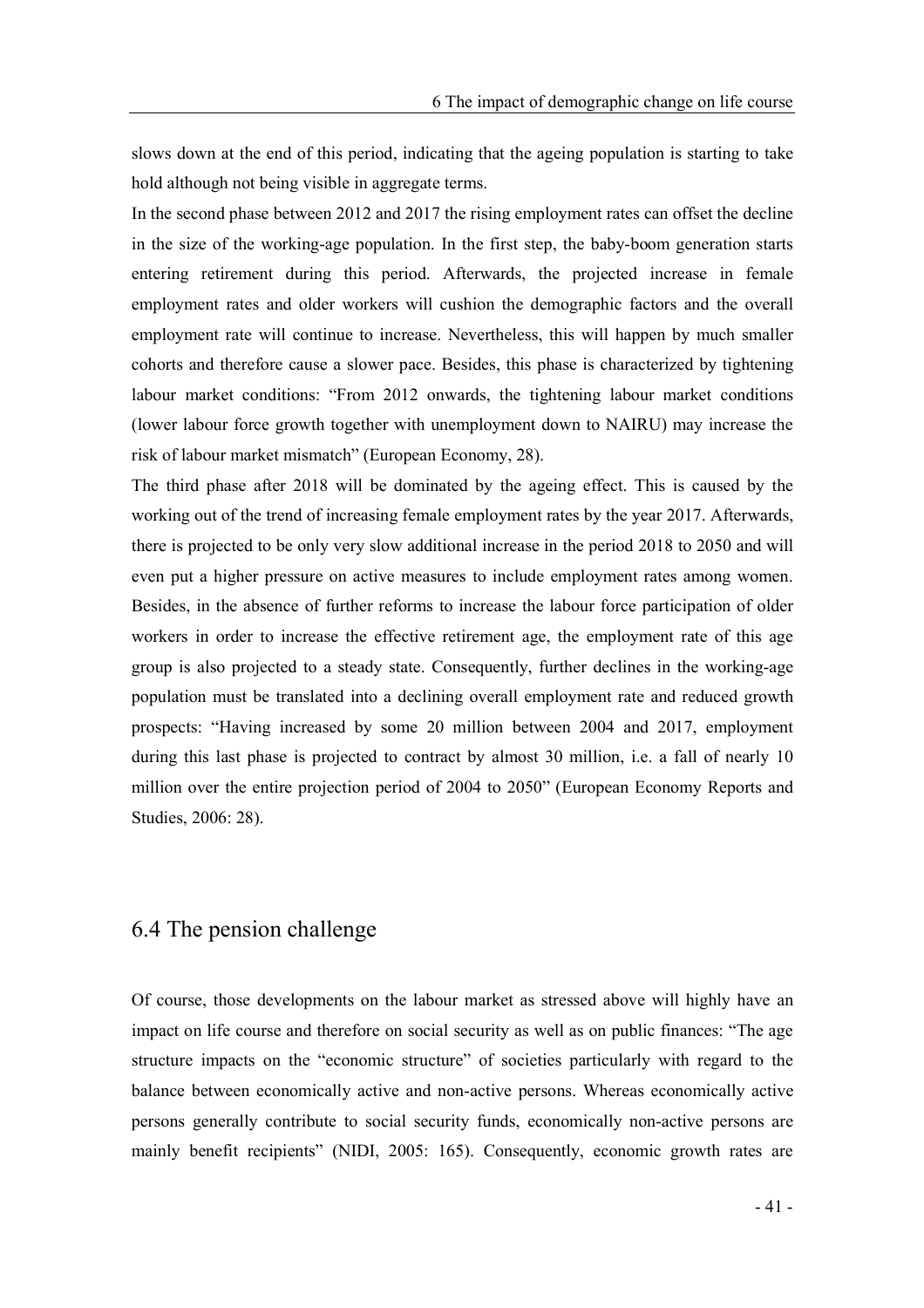highly set to decline in future times with the ageing of the population. According to the Economic Policy Committee and the European Commission projections, the annual growth rate of GDP for EU-27 is projected to decline from 2.4% over the period 2004-2010 to only 1.2% between 2030 and 2050 (European Economy Reports and Studies, 2006).

Furthermore, on the basis of current policies the age-related public-spending will rise about 3- 4 GDP points until 2050, which is an increase of 10% (COM 574 final, 2006: 3). Those upward pressures will be felt from 2010 onwards and will particularly be pronounced between 2020 and 2040 (COM 251 final, 2006: 6). Having a look at the data published by EUROSTAT, the number of GDP already increased from 8.6 % in 1990 to 9.6 % in 2002 (Schuh 2005: 166). As a result, public finances risk may become unsustainable and compromises social security as well as the pension systems irrespective of their path dependence. Nevertheless, the impacts will produce different outcomes, which will be closer analysed by looking at the cases of Germany and the United Kingdom in the following part of this thesis. Especially public spending linked to the demographic change would lead to an intolerable spiral of debt in the long run. According to the Commission of European Communities, this development would have an enormous impact on several sectors: "Such consequences would undermine the potential for economic growth and compromise the functioning of the single currency, thereby requiring pensions and health benefits to be seriously called into question, with considerable negative impact on the future wellbeing of pensioners and taxpayers" (COM 251 final, 2006: 6).

Concerning the public old-age pension expenditure, the recent development shows increasing rates within the European Union. In 2002 it ranged from 1.6% to 11.4% in the EU-15 and in 2001 from 5.4% to 8.5% in the new Member States (NIDI, 2005: 166). This development is mostly affected by the proportion of the working population in relation to those in retirement and will begin to affect pension expenditures significantly as the post-war baby boom generation reaches retirement age over the coming decades. As Christopher Pierson puts it,  $((\ldots))$  the key argument in relation to ageing societies is that at some point in the next fifty years in all developing countries the costs of supporting a growing elderly population out of current production of a much smaller active workforce will place on the latter burden which is either unsustainable or  $(...)$  politically unacceptable (Pierson, 2001: 91). Hence, the burden of raising old age dependency ratios bring along the fear that the variety of arrangements that are designed to increase security in old age cannot be sustained economically. As international organizations such as the World Bank and the OECD point out, the pension systems within the European Union impend a crisis:  $(...)$  the contributions of a shrinking working population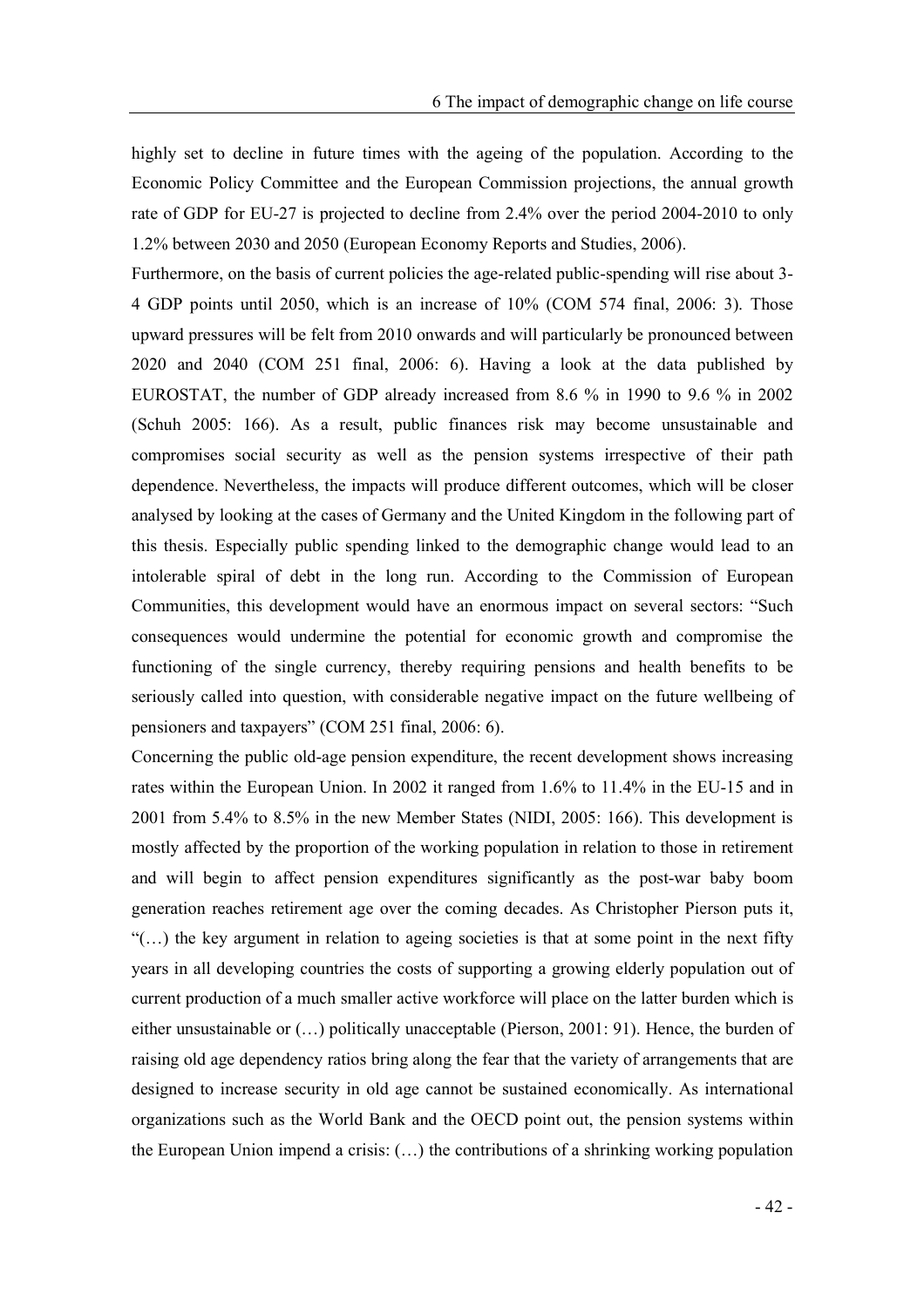will be insufficient to sustain large numbers of economically inactive older people, together with the further observation that the costs of providing public support for the latter group will not only escalate, but, in doing so, will 'crowd out' private and voluntary alternatives to stateprovided security in old age" (Ellison, 2006: 129).

Therefore, it is necessary not to postpone reforms until public spending on pensions has risen, since it has to be ensured that every generation contributes to the necessary process of adjustment but the future sustainability of welfare state provisions must be a key concern in the EU-policy (Soede, 2004: 9). This is due to the key objectives that are aimed to be reached in terms of social inclusion outcomes of pension systems.

It can be seen that those reforms already initiated by EU-governments begin to pay off in terms of social inclusion, as evidenced in particular by the rising employment rate for older workers since 2000 as well as transferring more responsibilities from government to company and individuals (COM 251 final, 2006: 6). However, the way countries respond on the pressures varies considerably across the European Union, as it depends on the institutional structure of the current pension system: Population ageing, labour market changes, and stronger financial market integration generate different political demands and policy responses depending on whether countries have a pension system based on the social insurance model  $(...)$  or a multipillar system" (Bonoli, 2003: 399). In fact, it is important to distinguish between those different pension systems that come along with path dependence, as already explained in chapter 4.

# 7 The European continental and the Anglo-Saxon countries pension systems

The following chapter will introduce a comparison of the pension systems in Germany as a social insurance country using the PAYG scheme and the United Kingdom as a multipillar country. Those pension schemes represent the two different types that are present in European Continental countries (Germany) and in Anglo-Saxon countries (the United Kingdom). Certainly, both of those countries are faced with the demographic change, which has a direct impact on the countries' welfare system: "These changes concern the foundations of social security because they question the traditional assumptions about societies and labour markets" (COM 7165, 2003: 88). Thus, they are sources of risk for old-age security and have a direct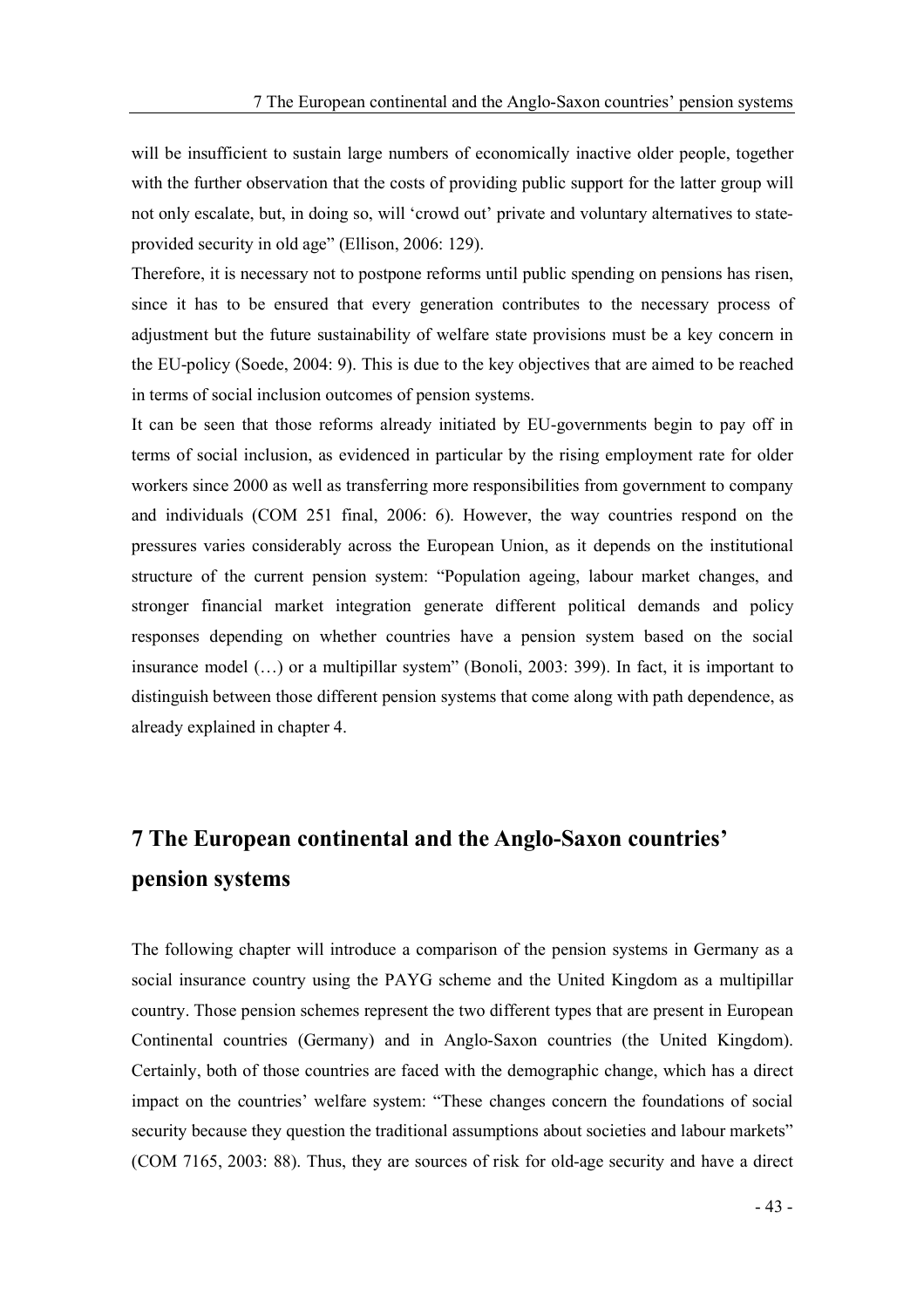impact on the operation of pension systems. Although this section focuses on the cases of Germany and the United Kingdom, the named trends can be observed similarly in all of the EU-27 member states. Consequently, the demographic trends in the EU as described in chapter 4 similarly apply for the cases of the European continental and the Anglo-Saxon countries, as it was outlined in chapter 4.7.

In order to get a more focused scheme of the changes highlighted in the previous chapter, the next part will introduce a more focused analysis of the different natures of pension systems. This will be done on the basis of the system comparison of the cases of Germany and the United Kingdom, representing the European Continental and the Anglo-Saxon pension system respectively. For the course of the thesis, this chapter constitutes an empirical analysis that represents the theoretical remarks of the previous part. In this context, the reforms within the countries are used as an instrument leading to the outcomes of pension systems in terms of social inclusion. Thus, they have to be recognized as building a new situation in both countries that is taken into account by analysing social inclusion outcomes. Consequently, the reforms do not constitute as a process in these terms.

#### 7.1 Germany

### 7.1.1 Pension System

The German pension scheme was the very first formal pension system in the world. It was designed by Bismarck almost 120 years ago and it became a model for many social security models all around the world. Hence, this pension system has been very successful in providing a high and reliable level of old-age income in the past: "It has been praised as one of the causes for social and political stability in Germany, has survived two major wars, the Great Depression, and more recently, unification" (Börsch-Supran, 2002: 3). Overall, the German pension system is called 'retirement insurance' rather than 'social security', since it was from the start designed to extend the standard of living that was achieved during work life also to the time after retirement.

As it is common for a PAYG scheme, the German pension system is very monolithical. It covers almost all workers and provides almost all retirement income within a single pillar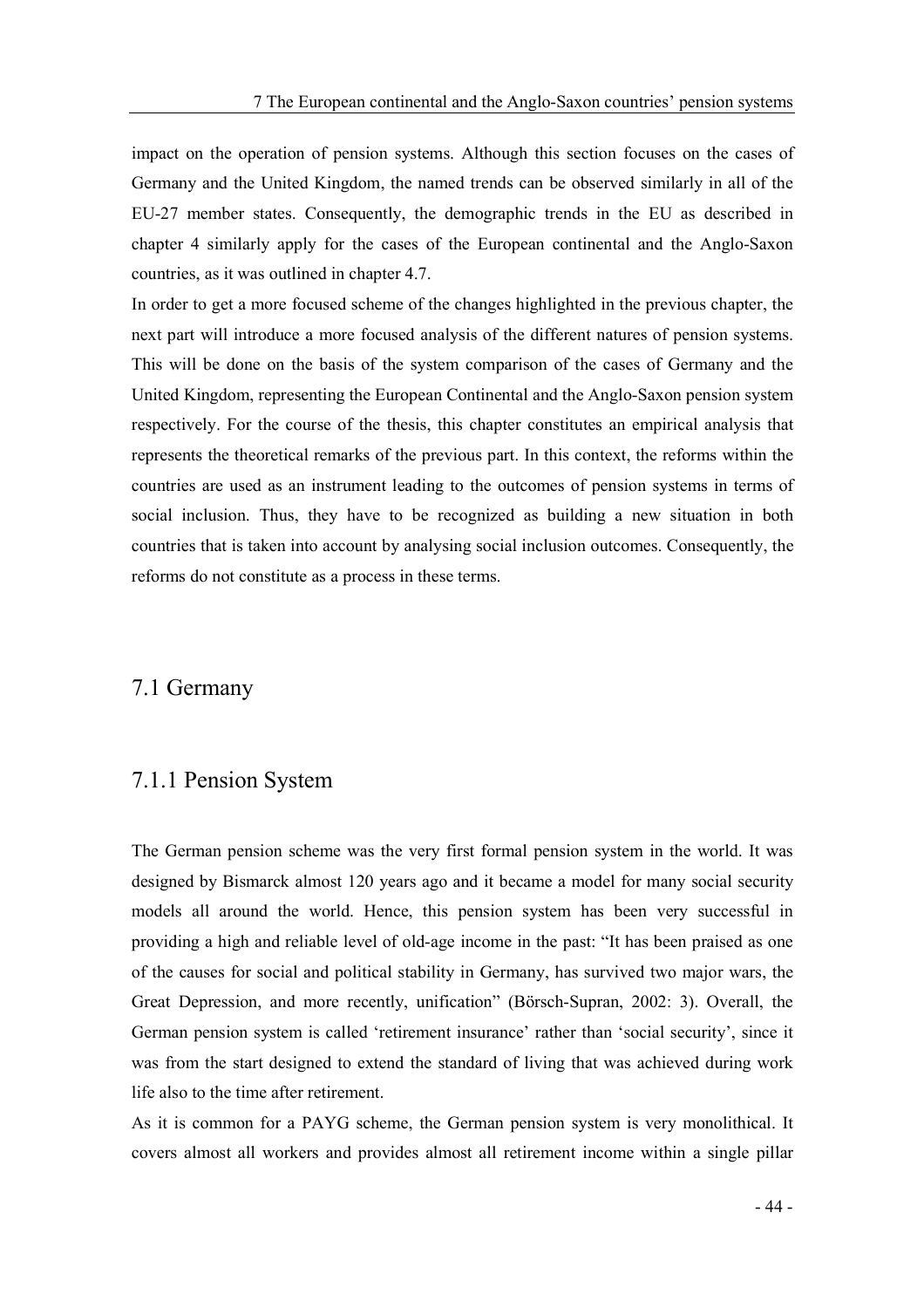system with relatively transparent rules (OECD, 2003: 16). Therefore, this single predominant component covers 78% of the benefits for retirees. More than 80% of the working population are covered by the Statutory Pension Insurance (Gesetzliche Rentenversicherung, GRV) as the most important public pension scheme. Other public pension schemes are much less important, whereas 4.6% of the working population are covered by the civil servants' pension scheme. Besides, there exist independent public pension schemes for miners, sailors and boatmen, farmers as well as for employees of the (former public) railway company, which are much les important in terms of contributors ad benefit volume. Participation on this public part of the system is mandatory for all types of employees in the private and public sectors, for several groups of the self-employed as well as for some others that are attached to labour force. Most of self-employed are covered by other voluntary profession-specific schemes instead of the GRV.



Figure 18: The pension concept in Germany

Moreover, the German pension system includes a lower earnings limit (Geringfügigkeitsgrenze) which provides contribution for persons with earnings below a certain level, which is currently fixed at 400 Euro. Employees as well as persons who are not obligatory ensured (18% of the workforce) are allowed to voluntarily participate in the lower earnings limit and they are not subject to the mandatory pension coverage.

Concerning longevity, old-age benefits in Germany are paid from retirement date until death. The legal retirement age for men as well as for women is 65 years. This date can be reduced to the age of 62 at the cost of a reduced pension benefit. The average retirement age is 63 years, due to former early retirement policies in Germany (Bundesregierung, 2008). Retirement after the legal retirement age is possible, with the intention to allow workers adjusting their retirement date to their circumstances of live.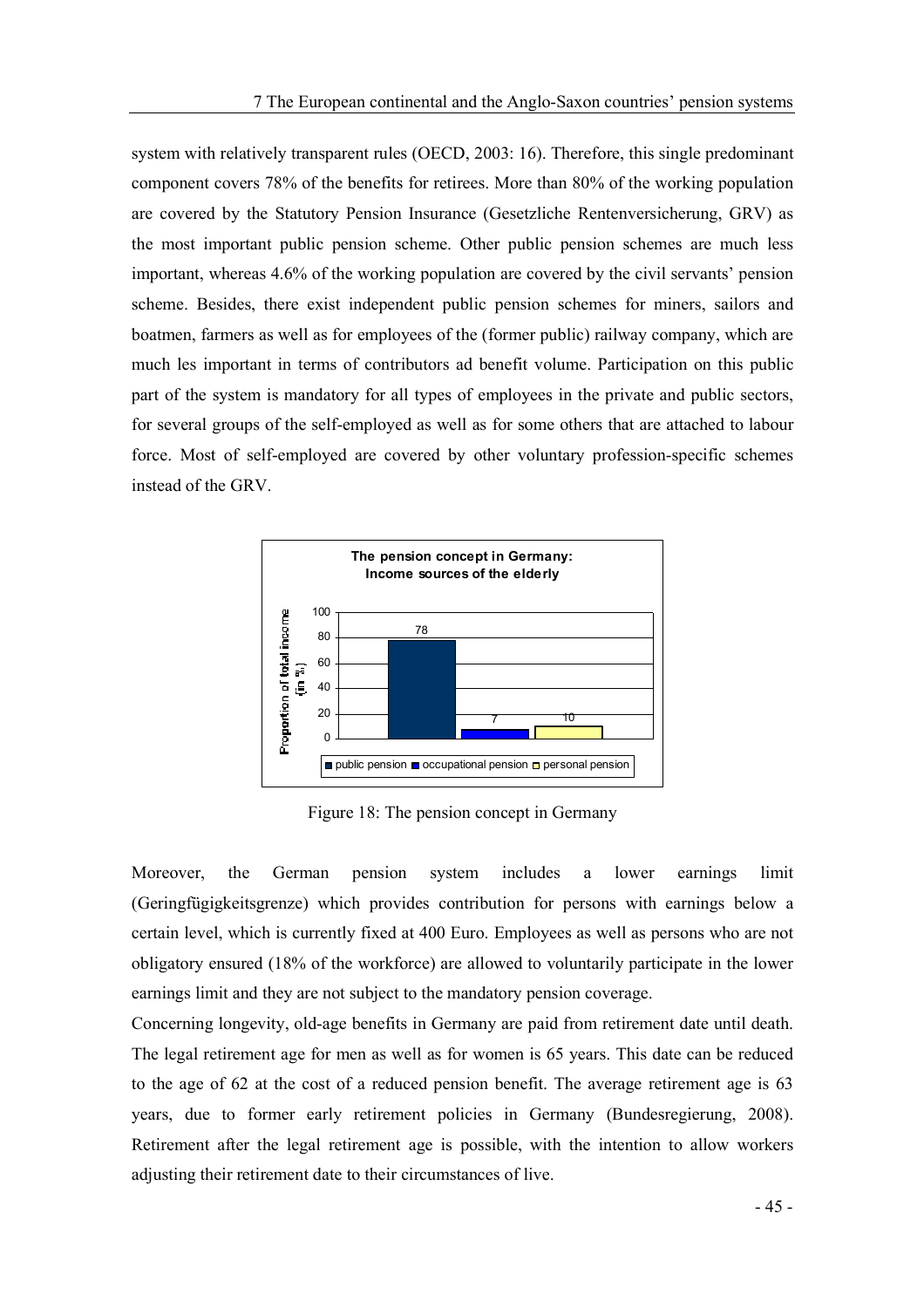Besides old-age pensions, the German pension scheme provides disability benefits for workers below age 60 and survivors' benefits for spouses and children (Börsch-Supan, 1997; 3). Concerning invalidity insurance, a full earning incapacity pension (Erwerbsunfähigkeitsrente) is paid if a person is not able to work a capacity over three hours per day. In this case, the pension is calculated in adding fictitious contribution years to the personal contribution record for the missing years until the earliest possible retirement age (Mattil, 2006: 94). If a retiree is able to work between three and six hours a day, there exists a halved earning incapacity pension, where payment is reduced if other income exceeds income limits. Apart from those incapacity pension payments, the GRV provides rehabilitation measures to reintegrate people into the labour. Regarding survivors' benefits, the German pension system provides insurance for widow(er)s and children if the insured person deceases during the contribution period or after retirement. Nevertheless, those entitlements have considerably been cut: "Within the scope of the pension reform  $2001$ , widow(er)s' pensions have been reduced from 60% to 55% of the old-age pension of the deceased if the survivor is either aged 45 and over or educating at least one child. Supplements are granted according to the total number of children the survivor has brought up" (Mattil, 2006: 96). Widow(er) saged under 45 without and without any children are only paid for 24 months with pension entitlements.

The occupational as well as the personal pension sector is far less important, since both are not obligatory in Germany. However, these parts of pension schemes are partly supported by the German State. In 2001 the government set up a pension reform, with which the Riester Rente (named after Walter Riester, the minister of labour and social affairs at the time) was introduced. The objective of this pension component has been to reduce public pension liabilities by providing profound public support for voluntary contributions to the occupational and personal pension sector (see chapter 7.2.3).

To sum up, the German welfare state, and in particular its pension scheme, is widely recognized as a strong male breadwinner model that supports the traditional division of labour and low female labour force participation. This is a result of certain variables that are characteristic for the German social insurance pension system: "Firstly, the taxation system is household based, not oriented towards the individual; tax reductions for single-earner marriages are high, a tax-splitting system within marriage creating disincentives for wives to be employed  $(...)$ . Secondly, the level of derived rights for spouses in this system [still] is high; social insurance benefits like pensions and health care provide for dependants, and the entitlements to welfare benefits depends on household income" (Meyer, 1998: 2).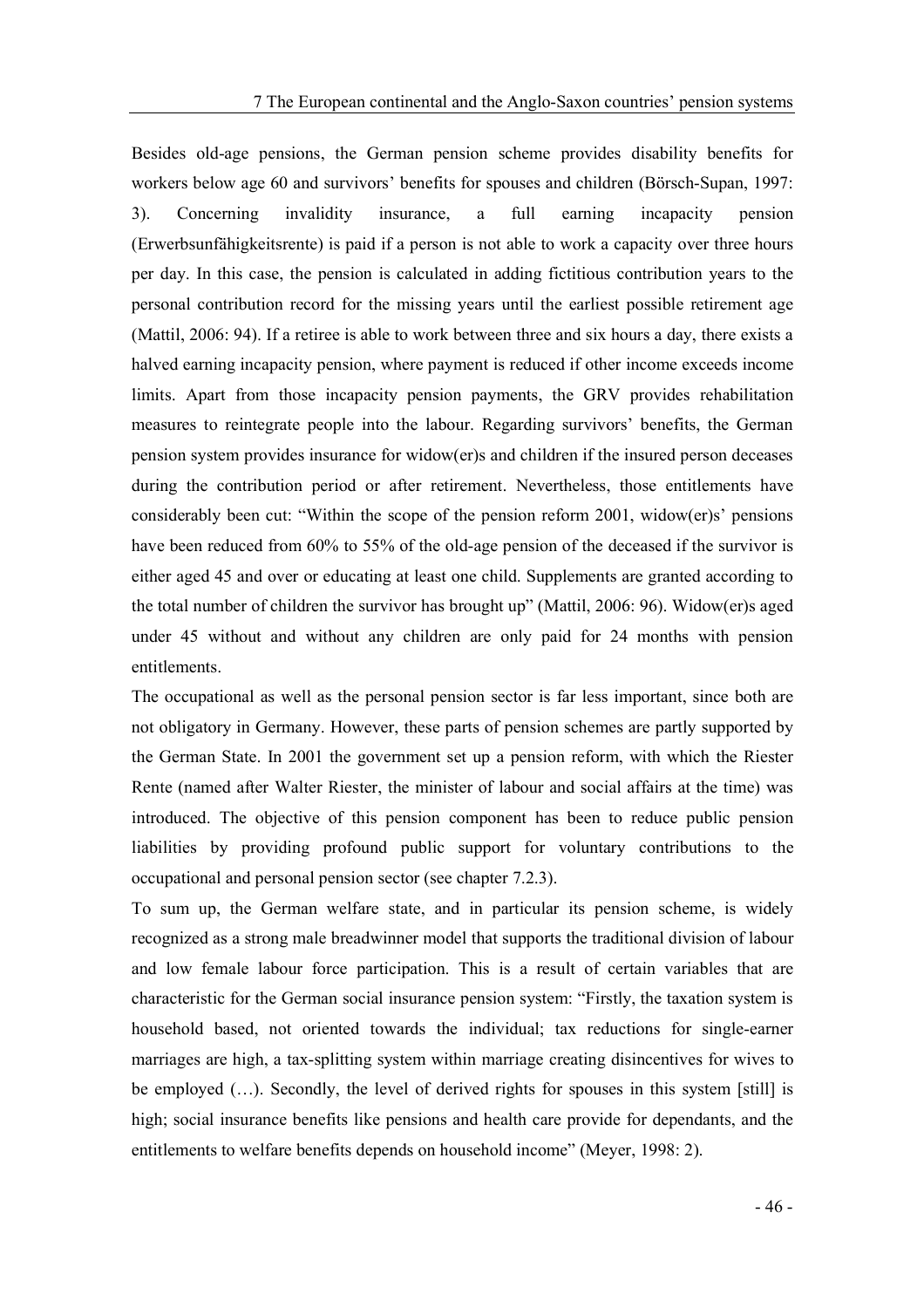# 7.1.2 Calculation of Benefits and Financing

In Germany a minimum of five insured years is required to achieve pension benefits at all. Figure 19 shows the minimum retirement age for all pension types as it was until the late 1990s. This complex system was introduced in 1972 and was changed by the social security reform in 1992. However, one of the most important changes is the raise in early retirement age to 65 until 2017.

| Pension type                         | Retire-<br>ment age | Years of<br>service | <b>Additional conditions</b>                                   | Earnings<br>test |
|--------------------------------------|---------------------|---------------------|----------------------------------------------------------------|------------------|
| A Normal                             | 65                  | 5                   |                                                                | No               |
| B: Long service life<br>("flexible") | 63                  | 35                  |                                                                | Yes              |
| C: Women                             | 60                  | 15                  | 10 of those after age 40                                       | Yes              |
| D: Older disabled                    | 60                  | 35                  | Loss of at least 50 percent<br>earnings capability             | (Yes)            |
| E: Unemployed                        | 60                  | 15                  | 1.5 to 3 years of unemployment.<br>(has changed several times) | Yes              |

Notes: This legislation was changed in the reform of 1992. Changes became first effective between 1997 and 200 (for the different pension types) and will be gradually phased in until 2017. Almost all changes will be effective by 2011.

#### Figure 19: Old-age pensions

GRV pensions are strictly work-related and quite close to actuarially fair and free form redistribution: "Benefits are computed on a lifetime basis and adjusted according to the type of pension and the retirement age" (Börsch-Supan & Wilke, 2004: 13). They are calculated on the basis of four elements: (a) earning points (Entgeltpunkte, EP); (b) the employee's years of service life (SY); (c) adjustment factors (AF) for pension type and retirement age; (d) the current pension value (aktueller Rentenwert, PV) which is the macroeconomic reference in this term.

The earning points are earned during the working time of participants and therefore reflect the employee's relative earnings position: "One point equals the payment of contributions for the average income of all contributors in one year" (Mattil, 2006: 98). With this, the annual maximum in 2005 has been more than 2 earnings points, corresponding to the upper earnings limit contributions (Sachverständigenrat, 2004: 226).

With retirement, the total of earning points is multiplied by the current pension value (aktueller Rentenwert), which is upgraded every year according to the pension formula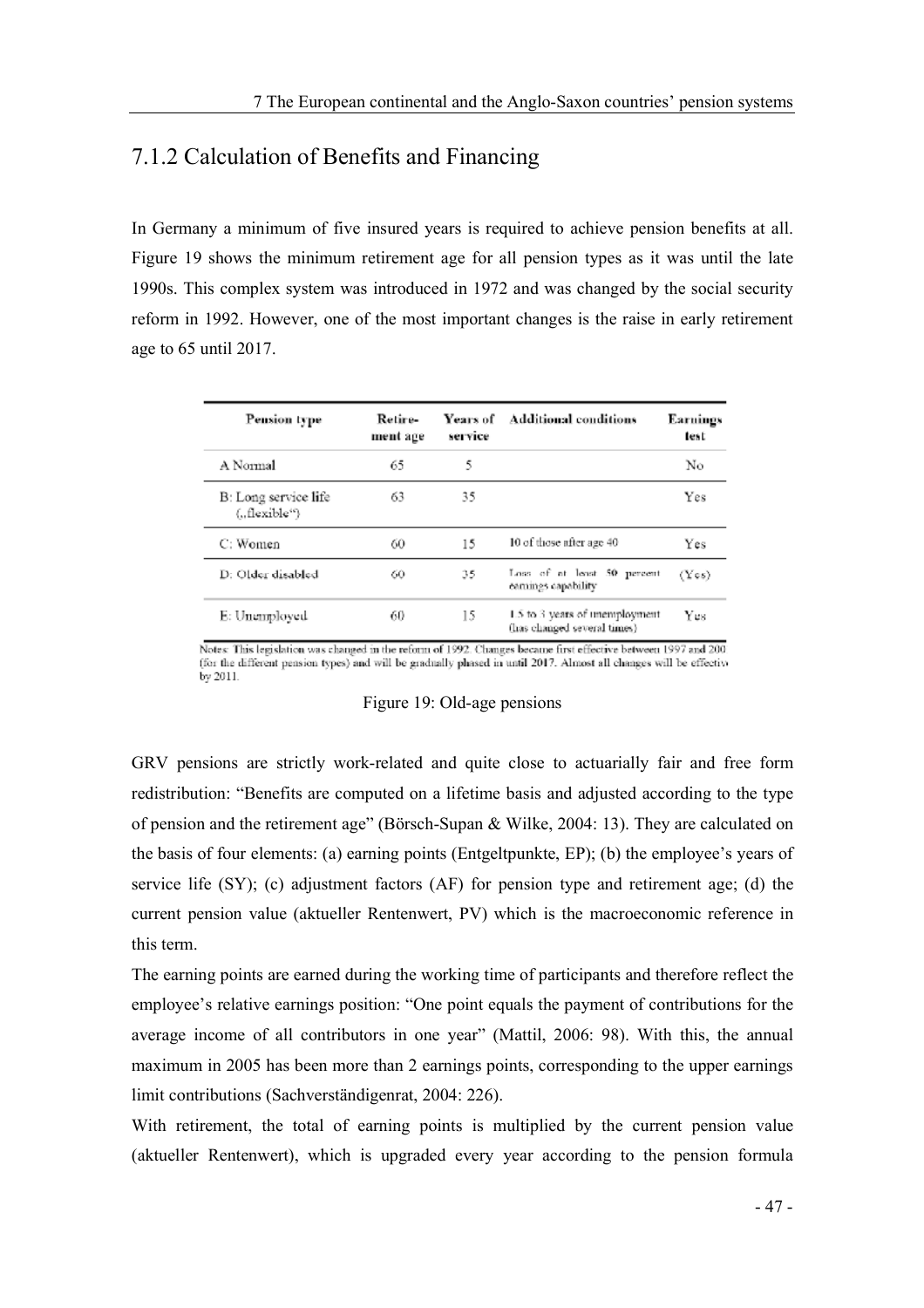(Rentenformel) that is valid for the initial and the current pensions. This pension formula has been reformed in 2004 by implementing a sustainability factor (Nachhaltigkeitsfaktor) which implies demographic changes, such as the relation between contributors and beneficiaries (Commission, 2003: 84). The annual value of a pension, using the initials as explained above, is as follows:  $Pt_i = EPi * SYi * AFi * PVt$ .

Additionally, a second factor that was introduced in 2006 takes into account changes concerning contributions, such as the development of the employees' gross earnings in the private sector below the upper earnings limit. According to the Sachverständigenrat zur Begutachtung der gesamtwirtschaftlichen Entwicklung', the new pension formula will cause an adjustment by about 0.7% below earnings growth (Sachverständigenrat, 2004: 238).

Concerning financing pension benefits, the GRV mainly uses contributions. The contribution payments cover about 76% of total pension funds, while the rest is derived from the state budget. This budget is financed by contributions that are administrated like a payroll tax, levied equally on employees and employers (Börsch-Supan & Wilke, 2004: 11). In 2005, 19.5% was used for pensions: Income is only considered between a lower and an upper earnings limit, where the upper limit equals about 2.3 times the average income of all contributors" (Mattil, 2006: 97). In 2005, this limit in the upper class was 62,400 Euro per year in West Germany and 52,800 Euro per year in East Germany. The contribution rate has been steadily rising since the late 1960s, using the upper earnings threshold as an additional financing instrument.

Furthermore, public subsidy accounts for a considerable part of pension payments and has to be characterised as a mix of contributions and taxes: "The remaining approximately 30 percent of the social security budget are financed by earmarked indirect taxes (a fixed fraction of the value-added tax and the new "eco-tax" on fossil fuel) and a subsidy from the federal government" (Börsch-Supan & Wilke, 2004: 11). The government subsidy is also used to fine-rune the PAYG budget constraint, because the system only has a reserve of about 1 days worth of benefits expenditures.

Public funding is also used to cover payments that are based on credits for certain periods: Pension periods are inter alia assigned for each child (three earning points per child), for periods of unpaid private nursing care and for educational periods (up to three years). Additionally, people in military service or community service receive credits for this period (Mattil, 2006: 102).

Benefits of private sector pension are essentially tax-free, as those pension beneficiaries do not pay contributions to the pension system and to employment insurance. Nevertheless,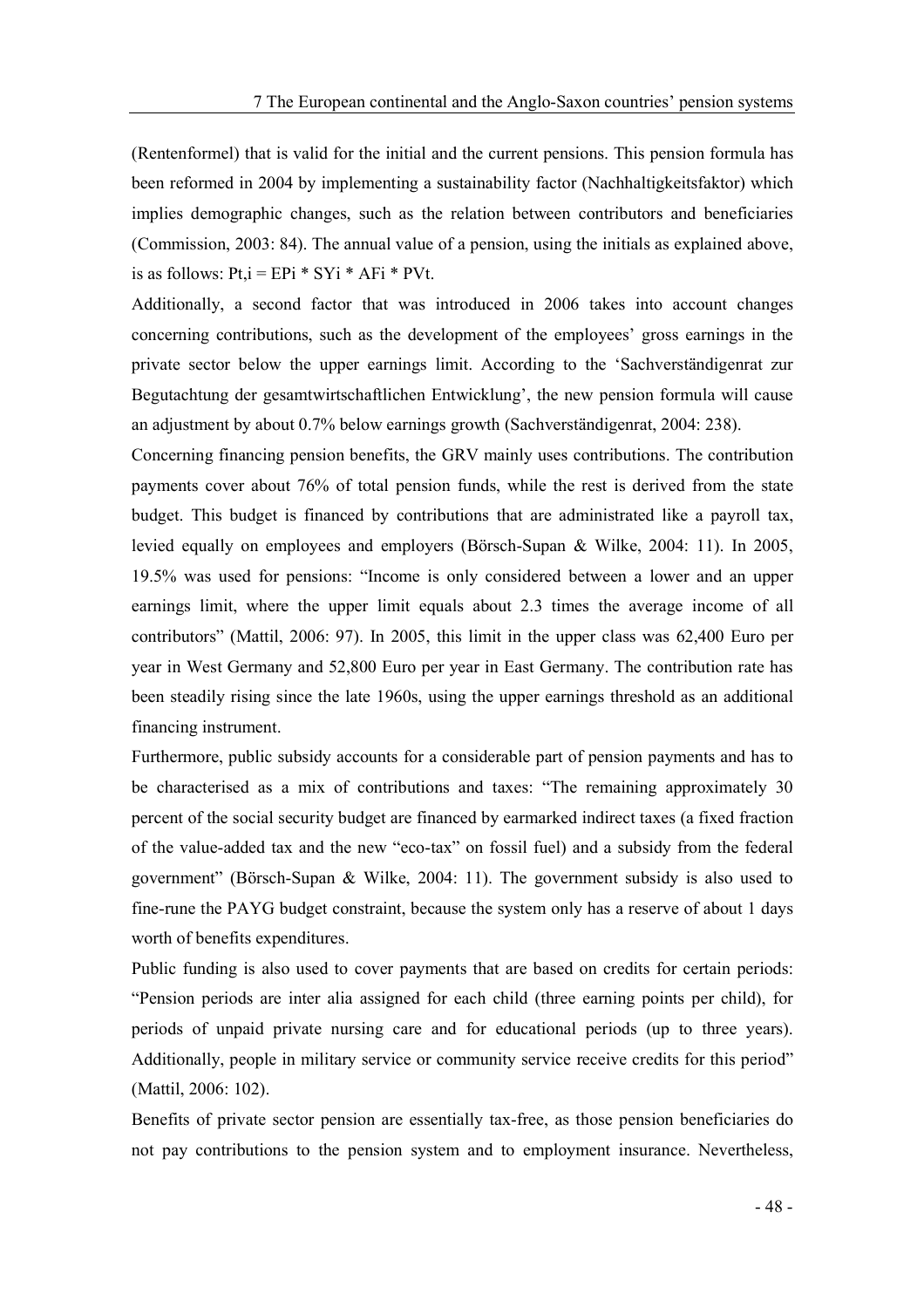private pensioners have to pay the equivalent to the employees' contribution to the mandatory long-term care and health insurance. This equivalent is paid by the pension system.

#### 7.1.3 Reforms and further development

As carried out in previous chapters, the PAYG system, as it is present in Germany, is highly faced with consequences of demographic change. Therefore, the government implemented certain pension reforms after 1972, namely in 1992, in 1999, in 2001 and a further strengthening in 2004.

Concerning population ageing, the most important reform implemented in 1992 was to anchor benefits to net rather than to gross wages: "This implicitly has reduced benefits since taxes and social security contributions have increased, reducing net relative to gross wages (Börsch-Supan & Wilke, 2004: 27). This mechanism implies an implicit instrument to share the burden between generations, when demographic changes will speed up.

The 1999 reform was supposed to lower the replacement rate. A demographic factor, a function of life expectancy plus several correction factors, was already implemented but revoked after the change of government in 1998. However, a side-effect of this reform was not revoked, namely the gradual change of eligibility age for pensions for women and unemployed from age 60 to age 65: "This change will be fully implemented by 2017 and effectively leave a "window of retirement" for healthy workers only if they have at least 35 years of service" (Börsch-Supan & Wilke, 2004: 28). As opposed to figure 19, there will be no distinction between men and women after the year 2015, unemployment-retirement as well as part-time retirement were brought to an end after last year. In General, those changes were installed in order to change the effective retirement age by around 2 years from about age 60 to age 62.

The most important pension reform was implemented on May 11, 2001. As mentioned before, it is popularly referred to as the Riester reform, named after the then labour minister Walter Riester. This reform accounts a major change in the Germany pension system, since it will change the monolithic character of the PAYG old-age provision to a genuine multipillar system: "The objective of the German pension reform 2001 was to reduce the public pension payments to participants in the GRV as well as to members of the civil servants' pension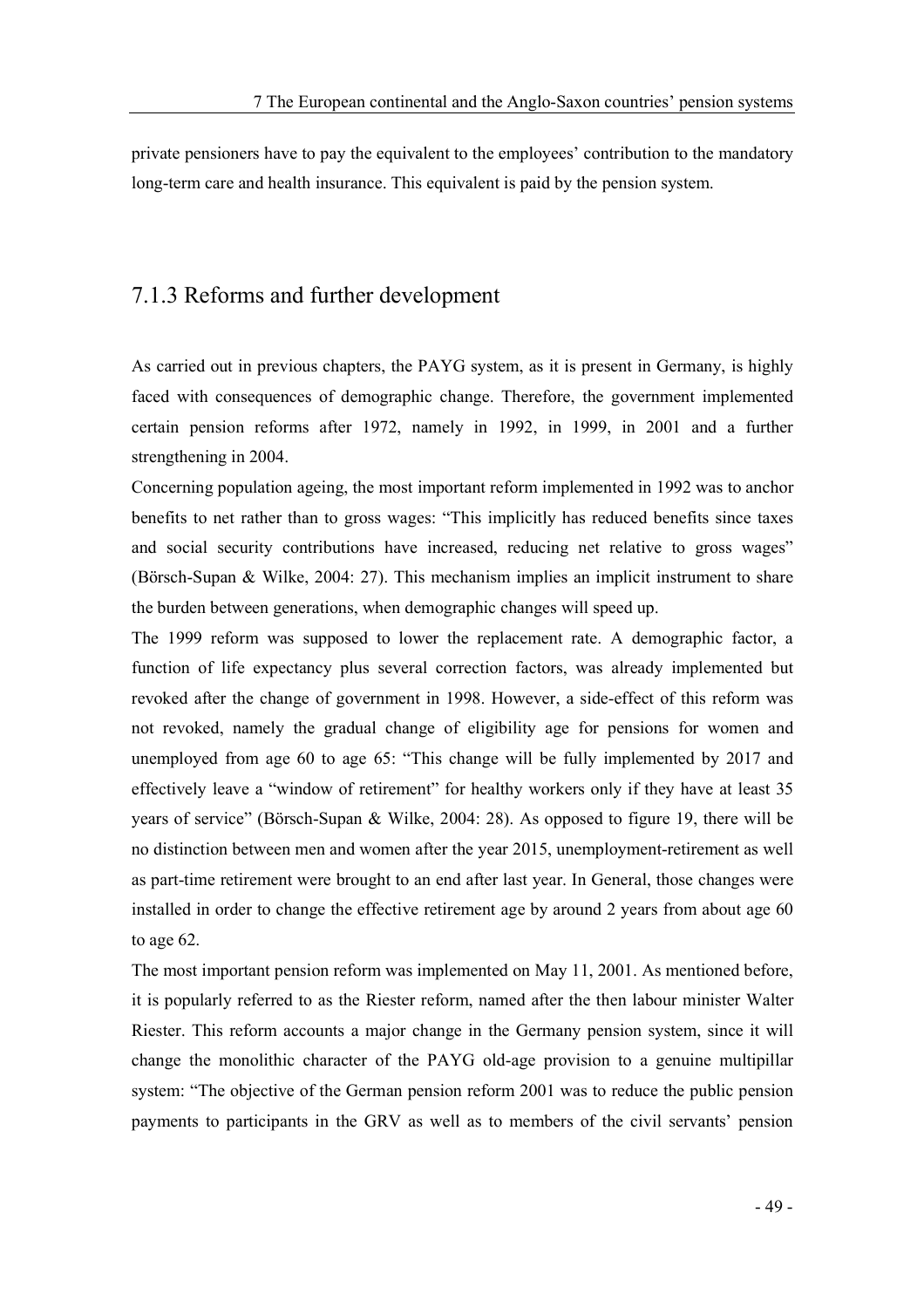scheme and in turn to improve pensioners' entitlements to occupational and personal pensions" (Mattil, 2006: 105).

This change in the pension scheme aimed three objectives that go along with the transformation. First of all, the key objective of the Riester reform was to provide stable and sustainable contribution rates. This should further limit increases in non-wage labour costs and lead to a fairer balance of intergenerational burdens. The law actually states that contribution rates must stay below 20% until the year 2020 and below 22% until 2030 while the net replacement rate must stay above 67%. The second objective is to secure the long-term stability of pension levels. For this, pensions will be gradually reduced from the current level of 70% of average net earnings to 67-68% by 2030. Furthermore, the Riester reform changed the computational procedure for the reference earnings by subtracting a fictitious 4% of gross earnings that are invested in new supplementary private pensions: "In comparison with the definition of net earnings which applied prior to the reform, this means that actual PAYG pension levels will fall by a larger margin (by some 10 percent to about 63.5 percent) than suggested by the new definition" (Börsch-Supan & Wilke, 2004: 29). Thirdly, the decline in public pensions is expected to be offset by supplementary pensions. Those pensions can be either occupational or private and have to be subsidized by tax deferral and tax deduction, or by direct subsidies to individual and occupational pension plans. However, those supplementary pensions are not mandated.

To achieve these goals, the 2001 reform introduced certain core elements that denoted the shift to a multipillar pension scheme in Germany, as it is illustrated in figure 20.

| Measure                                                                   | Content                                                                                                                                                                                                                                                           | Pillar |
|---------------------------------------------------------------------------|-------------------------------------------------------------------------------------------------------------------------------------------------------------------------------------------------------------------------------------------------------------------|--------|
| Introduction of a needs-<br>oriented basic income                         | Minimum social security guarantee for old age;<br>reduction in caming capacity secured by means of<br>needs-oriented basic income                                                                                                                                 |        |
| New adjustment formula                                                    | Reduction in pension level by about 10 percent                                                                                                                                                                                                                    |        |
| Abolition of occupational<br>incapacity pensions.                         | Discontinuation of occupational incapacity pensions;<br>replacement by two-tier general invalidity pension                                                                                                                                                        |        |
| Reform of women's and<br>survivors' pensions                              | Modification of income rules for survivors' pensions;<br>introduction of "pension splitting for married couples"                                                                                                                                                  |        |
| Reformed framework for<br>occupational pensions                           | Introduction of a legal right to convert salary into<br>pension contributions; relaxation of investing rules;<br>introduction of pension funds; DC-plans permitted                                                                                                | 2      |
| Establishment of funded<br>(voluntary) supplementary<br>pension provision | Introduction of individual retirement accounts; rules<br>for the recognition of financial services products<br>eligible for state subsidies (Retirement Pension<br>Contracts Certification Act); provision of state<br>subsidy; introduction of deferred taxation |        |

Figure 20: Overview of the core elements of the Riester reform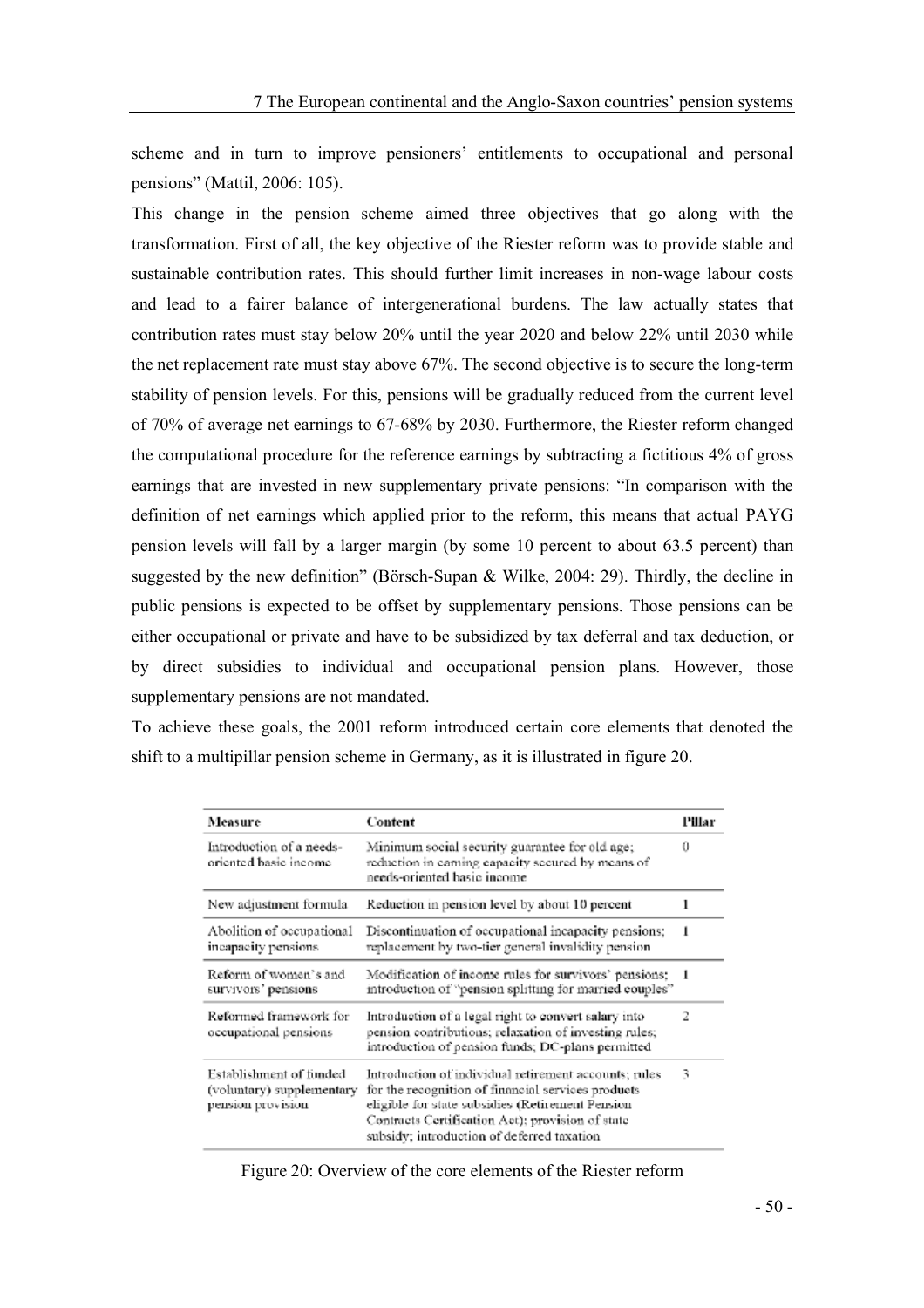As can be observed in this figure, the PAYG pillar is intended to be reduced to a minimum social security that provides for basic income needs. Therefore, the Riester reform introduced a rather complex new adjustment formula, which aims to keep the contribution rate below a fixed level and to keep the redefined standard replacement level above 67% until 2030.

Further changes in the PAYG-pillar contain the abolition of occupational incapacity pensions as well as reforms in terms of women's and survivor's pensions, that are affected by the new pillar model.

As already mentioned, the most crucial component of the 2001 reform is the introduction and significant promotion of supplementary funded private pensions to fill the gap created by the changes in the PAYG pillar. Consequently, the 2001 reform also introduced pension funds that were not legally embodied in Germany before. The most important set up within this reform was probably the introduction of components that should reduce liabilities of the public pension by providing profound public support for voluntary contributions to the occupational and personal pension sector: The objective is to offer incentives for people to take out supplementary private pension cover which, in the long term, should compensate for the future cuts in public pensions" (Börsch-Supan & Wilke, 2004: 32). Those incentives can either be occupational or individual pensions, whereas there will be no legal mandate for people to invest in additional private schemes. Instead, the government hopes that those incentives given by the high subsidies would be strong enough to incite people's interest in supplementary pensions (Mattil, 2006: 105).

However, an increasing part of labour income, which will increase from 1% in 2002 to 4% in 2008, should be voluntarily invested into occupational and personal pension components. This is supported by the public sector by tax reductions or direct public grants (Old-age provision bonus), which are especially set up for low-income earners and families. Nevertheless, the government decided that incentives will only be available for investment vehicles which guarantee payment of a life annuity that is payable from the date of investment: "Investment vehicles which provide for lump-sum disbursements are not subject to state subsidies (Börsch-Supan & Wilke, 2004: 32).

Moreover, the government introduced a law for the improvement of occupational pension provision (§1a Gesetz zur Verbesserung der betrieblichen Altersversorgung), which gives employers the right to convert up to 4% of their pre-tax earnings into an occupational pension scheme.

Resulting from the reformed framework for occupational pensions, employers have the right to demand for occupational pension out of their income (Entgeltumwandlung) since 2002.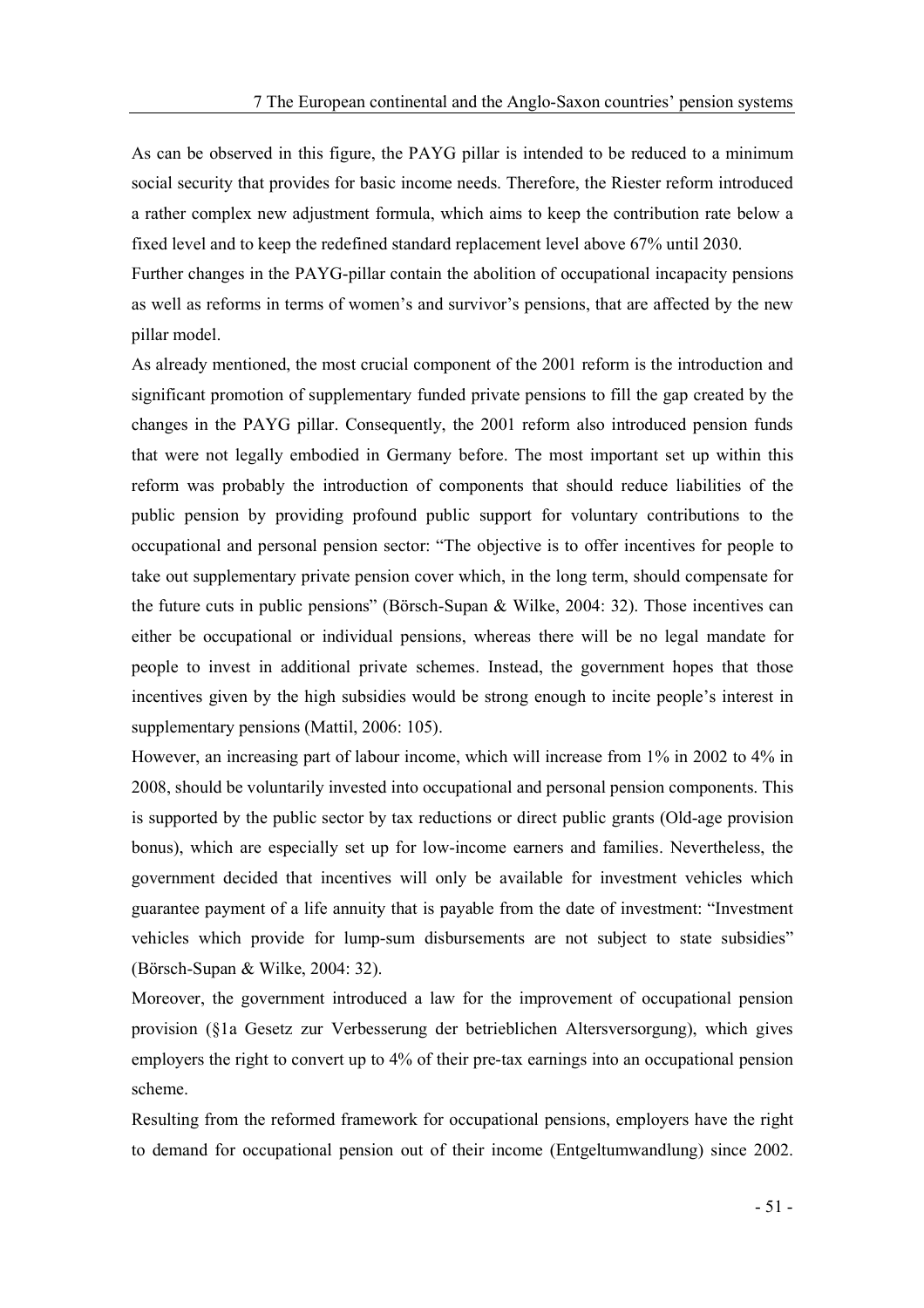This applies regardless of whether the contributions are paid by the employee or the employer and those arrangements may be based both on gross or net pay: "If they are based on net pay, there is a large implicit subsidy since the so-converted salary may not only be subject to deferred taxation but can also be exempt from social security contributions, at least until 2008. If they are based on gross pay, contributions may enjoy the same direct subsidies or tax relief as contributions to individual accounts, as long as the occupational pensions meet certain criteria which are less restrictive than the criteria for individual pension plans (Börsch-Supan & Wilke, 2004: 36). Which contribution rules apply to this conversion depends on the chosen investment vehicle as well as to the incentives they attract.

When the 2001 reform was passed, the providers of private pensions where very enthusiastic and expected that up to three quarters of the 26.5 million people entitled to the Riester pension would take up a subsidized provision contract. This would have meant 18-10 million new contracts (Deutsche Bank Research, 2001: 15). However, the response to this voluntarily system was much lower than expected. Only 16% of the eligible persons had signed for the Riester reform by the end of 2002: "3.5 million people had signed a private pension provision contract, two million had entered an occupational scheme. Total occupational pension coverage increased from  $355$  in  $2001$  to  $42\%$  at the end of  $2003$ " (Schnabel,  $2003$ : 14). Unsurprisingly, parents have significantly higher take-up rates than people without children, since they benefit more from those subsidies. Additionally, it turned out that those how have taken up a Riester contract do not contribute the subsidized maximum amount per year, i.e. the total volume of contributions per annum is even smaller than the rate given above (Berner, 2005: 11). The reasons for that are the complexity of the products as well as the unawareness of people concerning the impact of demographic change to their pension system (Raffelhüschen: 6). Nevertheless, this development brings remarkable changes for the whole pension system in Germany. First, voluntarily entitlements are becoming mandatory, whereby occupational pension should become an additional pillar of the German pension system. Second, the method of deferred compensation leads to building up a fond and includes explicit decreases in wage-drift (Hegelich, 2006: 89).

Although the 2001 reform already marked a turning point in the German pension system that reduced the most extraordinary burdens, further reforms will be implemented to carry on with the current development. According to the federal government, the component of public pension will be most important for the German pension system (Bundesregierung, 2008). This is also observed in figure 21 which outlines the development of the retirement income by birth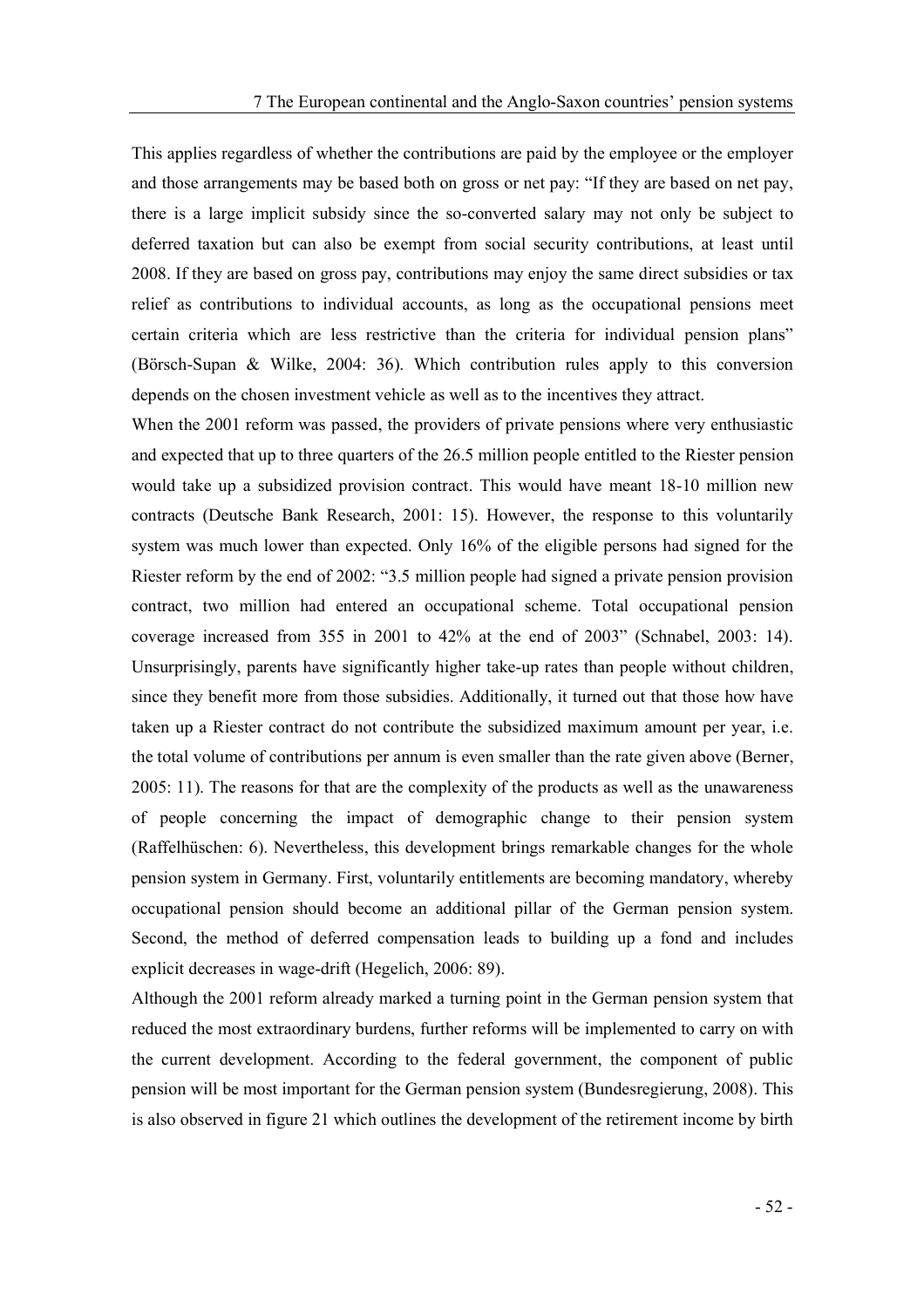cohorts in the year of their retirement under the assumption that insured cohorts have adhered to the Riester reform.

![](_page_58_Figure_2.jpeg)

Source: MEA calculations based on the Rürup commission's demography and labor market projections. Figure 21: Composition of retirement income by birth cohort

The implemented reforms should achieve four main components. First of all, the current government will not decrease pensions in this legislation period. Until 2011, feasible decreases will be halved in order to compensate for the current pay freeze. Nevertheless, because of generation settlement, pensions are not expected to increase at the same level as wages. Secondly, pension contributions should further stay under 20% of gross wages, which is nowadays at 19.9%. Although all of these reforms should save expenses, supplementary payments by the government will be expanded by benefits from the environmental reform (BT- Drucksache 14/9503: 16) in order to keep those conditions. About 78 billion Euro, i.e. one third of the federal government budget are needed for sustainable pensions (Bundesregierung, 2008). Thirdly, the government decided to slowly and gradually rise the retirement age to 65 from 2012 to 67 in 2035. As a result, retirement age will be raised by one month per year from 2012 until 2024 and afterwards, it will be raised by two months a year. Retirees born in 1964 will be the first ones that have to work until they are aged 67. With this, better employment situation will come along with the increase of retirement age. As a fourth component, the government started the initiative "50 plus" in order increase the number of elder employers from currently 45 % to about 50% until 2010 (Bundesregierung, 2008).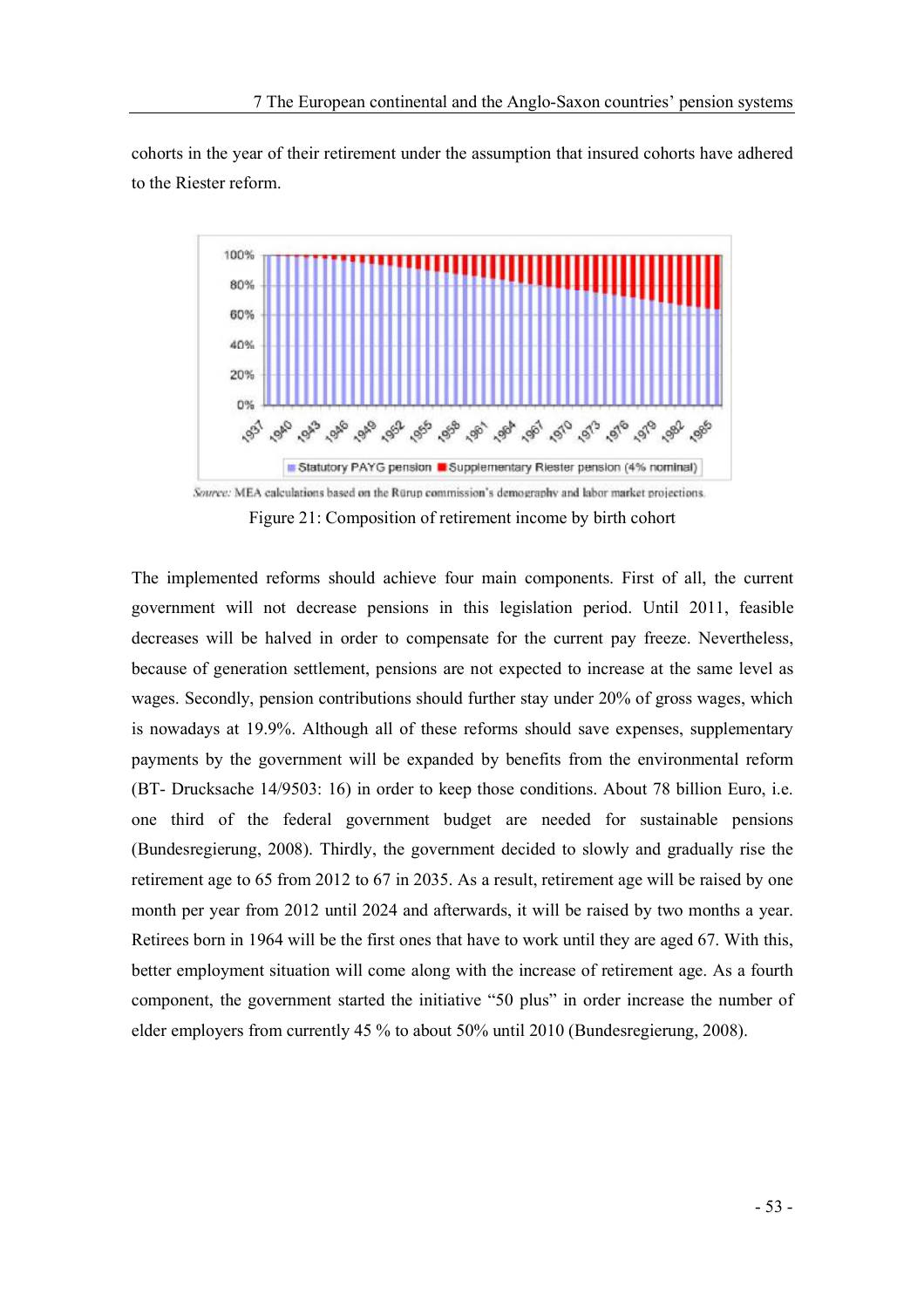# 7.1.4 An assessment of German pension system in terms of demographic change

As it was highlighted in the previous chapters, demographic change leads to an increasing ratio of pensioners to workers, only slightly dampened by an increase in labour force participation (Börsch-Supan, 2000: 4). Therefore, those changes are a serious thread to the stability of the German pension scheme; alarmists even pre-calculated that it will not be possible to maintain a PAYG system in times of demographic change at all. Nevertheless, the increasing ratio of female labour force participation as well as the raising number of older workers contributes to the PAYG preservation (Ginn et al, 2007: 26).

In addition, a collapse of the PAYG system should have been abandoned through the above mentioned reforms. This intends that it is necessary observe whether and to what extend those reforms solve the problems of the German public pension system. Although it still is open in how far the new voluntary supplementary private pensions will be accepted by the German workers, general assumptions concerning reform performances can be made. In this context, the most important question is whether the reforms, in particular the 2001 Riester reform, its main objective: Main point of introducing the Riester pensions was to compensate for the reductions in the pay-as-you-go public retirement insurance scheme" (Börsch-Supan & Wilke, 2004: 42). Model calculations show that an envisaged savings rate of 4% of gross income is principally sufficient to close the pension gap which will open up in old age provision resulting from the cuts in public pensions.

![](_page_59_Figure_4.jpeg)

Source: MEA calculations based on the Ritrup commission's demography and labor market projections.

Figure 22: Filling the pension gap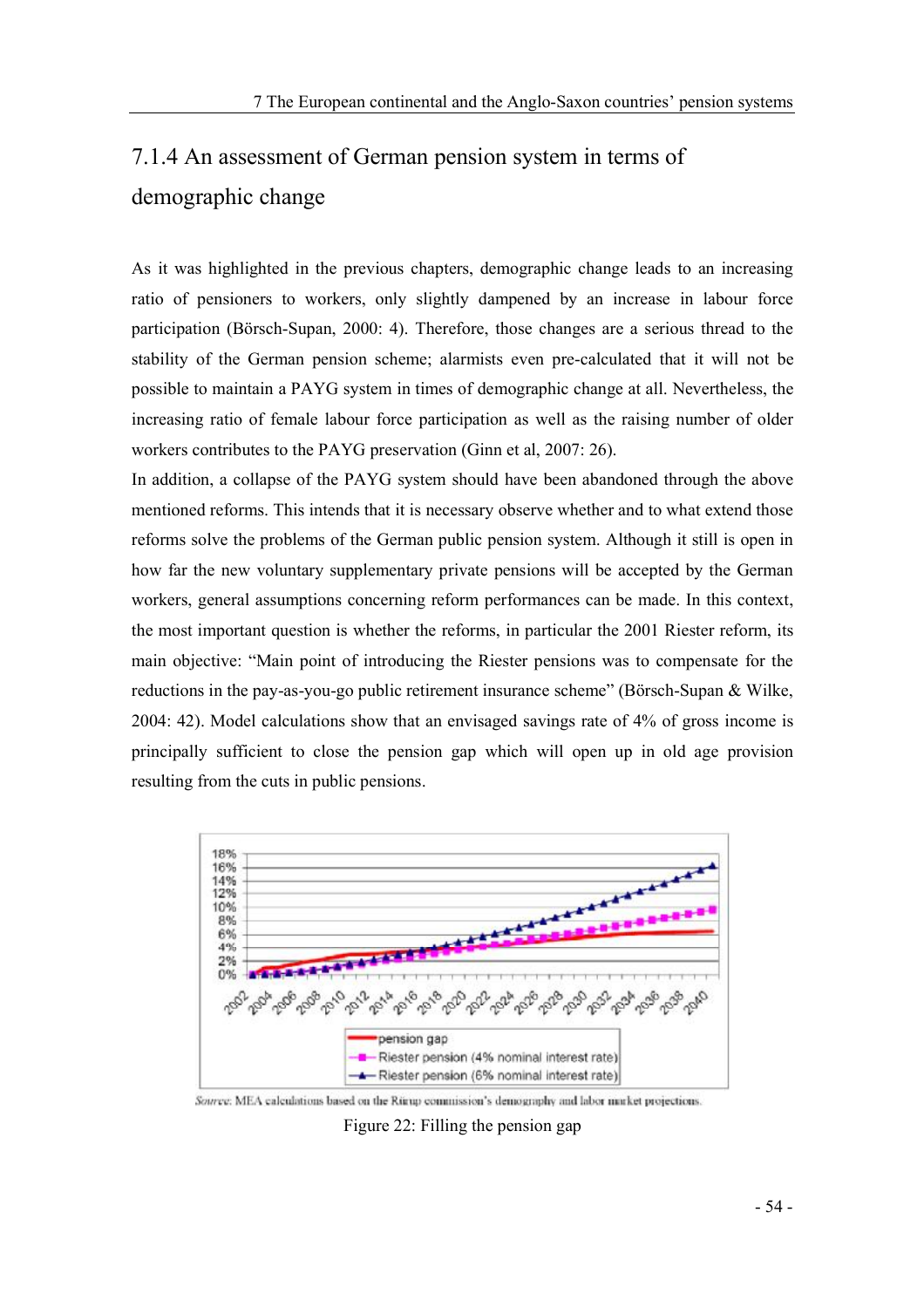As figure 22 illustrates the pension gap, namely the difference between current and forecasted future gross pension levels, is raising over time. The level of additional benefits of the Riester pension based on different assumptions regarding rates of return can obviously fill the pension gap in the long run, but they are not sufficient for the older cohorts: Younger cohorts born after 1970 will be in a position to build up even higher pension entitlements than was previously the case, thanks to their supplementary pension savings. Older cohorts, however, will need to save more than the envisaged maximum saving rates  $(\ldots)$  in order to close this gap entirely during the time still available to them (Börsch-Supan & Wilke, 2004: 42). Consequently, initial saving rates would have to be tailored to each cohort instead of keeping the slow increase of a fixed 4% of gross income.

Moreover, intergenerational equity my have considered at risk until recently in Germany. This is because the financial burden of demographic change seemed to be disproportionally borne by contributors (Mattil, 2006: 109). Accordingly, it has to be examined whether the shift from a PAYG to a partially funded pension system will stabilize contribution rates for the younger generation with providing adequate replacement rates for the older generation. As outlined in the previous chapter, the Riester reform wrote quite courageous that the pension replacement level must not fall below 67% and at the same time the contribution rate must not go beyond 20% until 2020 and 22% until 2030. However, taking into account the demographic factors as they are outlined in the previous chapters, it can be observed that in the long term, future pensions will fall more than first predicted by the government, namely below 67% very quickly and eventually reach 62%.

![](_page_60_Figure_3.jpeg)

Source: MEA calculations based on the Rürup commission's demography and labor market projections.

Figure 23: Development of pension levels prior and after the 2001 reform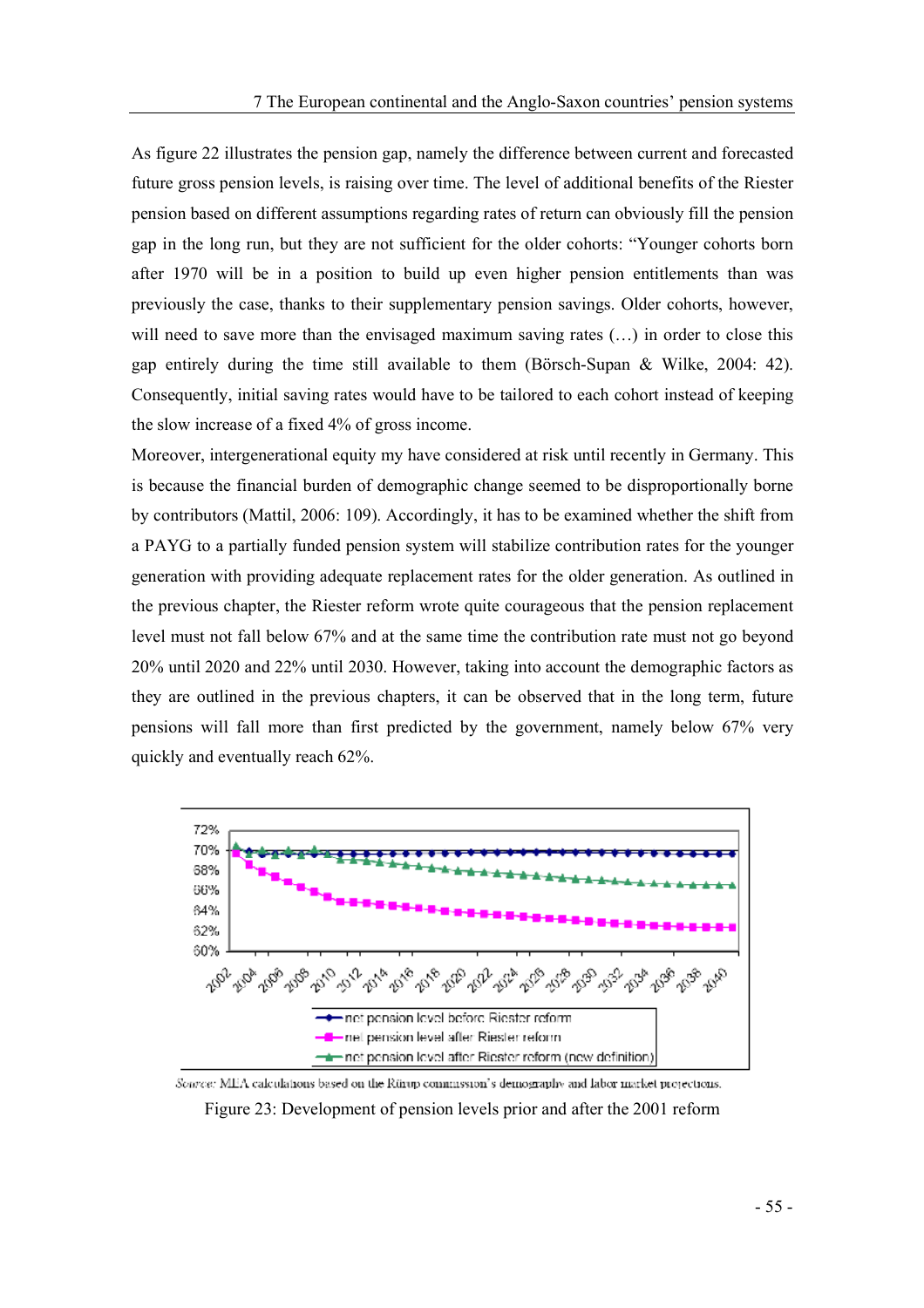Hence, figure 23 unambiguously indicates that the governmental promises can not be kept in the long run: The scale of this reduction also clearly demonstrates that the pension benefits provided by the PAYG public retirement insurance scheme will not be sufficient in themselves  $-$  that is without supplementary pension provision  $-$  to safeguard pensioners' standards of living in old age" (Börsch-Supan & Wilke, 2004: 45). Such a development might lead to a higher and considerable poverty risk for pensioners as well as to the risk to fall back to public subsistence benefits, if they cannot rely on further income sources. This is preferably true for low-income earners, because they are unable to pay for supplementary pension provision during their working life. Additionally, those risks are increasing over time with the gradual reduction in public benefits, what indicates that younger age cohorts are relatively more concerned. The age cohorts currently being near retirement have a further dilemma: [They] are severely affected by unemployment, but cannot profit from the very generous early retirement regulation of their processors" (Mattil, 2004: 200). As those individuals have not anticipated such unemployment risk in their pension planning, those unemployed have no means t compensate for the loss in public pension benefits, as unemployment insurance (ALG I and ALG II) only pays minor contributions to the public pension scheme.

Concerning contribution rates, there will be the most dramatic difference between governmental promise and current projections.

![](_page_61_Figure_3.jpeg)

Source: MEA calculations based on the Rürup commission's demography and labor market projections. Figure 24: Contribution rates prior and after the 2001 reform

As figure 24 depicts, the contribution rate will exceed the 20% line by 2014, even with the implementation of the Riester pension and will be 22% by 2022. This represents the risk of unsustainable finances that are still existent with the Riester reform.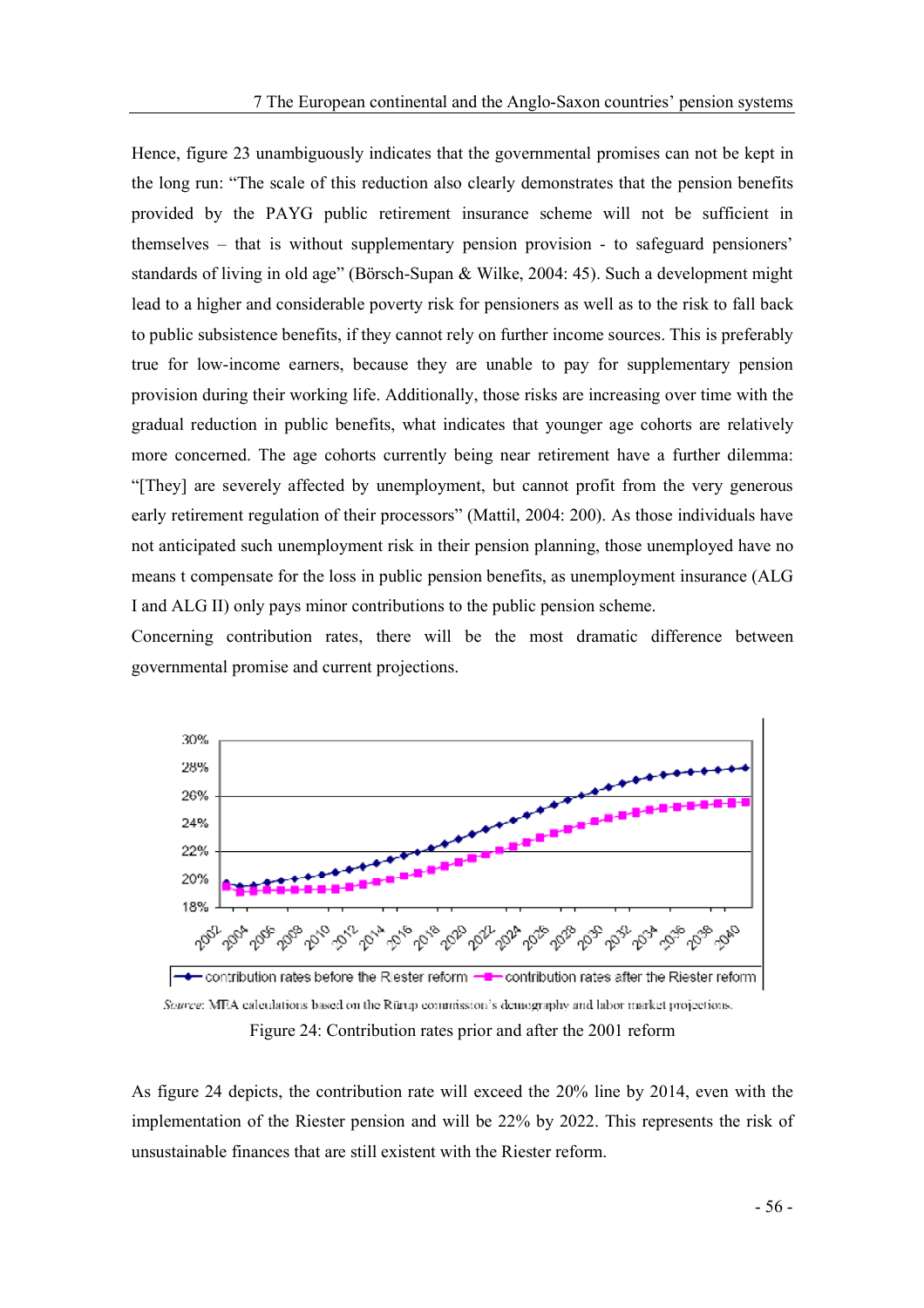The assessment indicates that certain reforms have come very late to limit the problems of the German pension scheme concerning demographic change. This is due to the structure this of social insurance pension system that was highly in the need to build up reforms as soon as possible. Because of the absence of more than one pillars, demographic changes impacted the system without absorbing any effects through other pension pillars and therefore do not impede changes in social inclusion outcomes. Nevertheless, the failure of the reforms stabilization of the contribution rate at acceptable pension benefit levels – was not accidental: As a matter of fact, the overoptimistic demographic and economic assumptions were chosen in a fragile political compromise between reformists and unions that enabled the Riester reform package to pass the parliamentary hurdles" (Börsch-Supan & Wilke, 2004: 45).

#### 7.3 The United Kingdom

### 7.3.1 Pension System

The United Kingdom was one of the first countries in the world that has developed formal private pension arrangements in the 18<sup>th</sup> century. According to the Beveridge report of 1942, the UK social security model should in the one hand provide with a minimum old-age income and on the other hand bring forward a maximum of occupational and private pension security (Ginn et al, 2007: 5). Furthermore, the UK government already has taken measures in the beginning of the 1980s to reduce systematically unfunded state provision in favour of funded private provision: These measures have involved making systematic cuts in unfunded state pension provision, and increasingly transferring the burden of providing pensions to the funded private sector" (Blake, 2002: 330). Hence, the country again was one of the first to begin with such a transformation in order to prevent a pension crisis developing (Blake, 2000: 223).

The developments outlined above made the UK pension system become a typical multipillar scheme, including more than just one fundamental pillar. Civil servants and other public sector employees, constituting 18% of the British workforce, are covered by separate pension schemes that are based on government acts. Since the majority of people is employed in the private sector, the multipillar pension scheme is the most important one in the UK.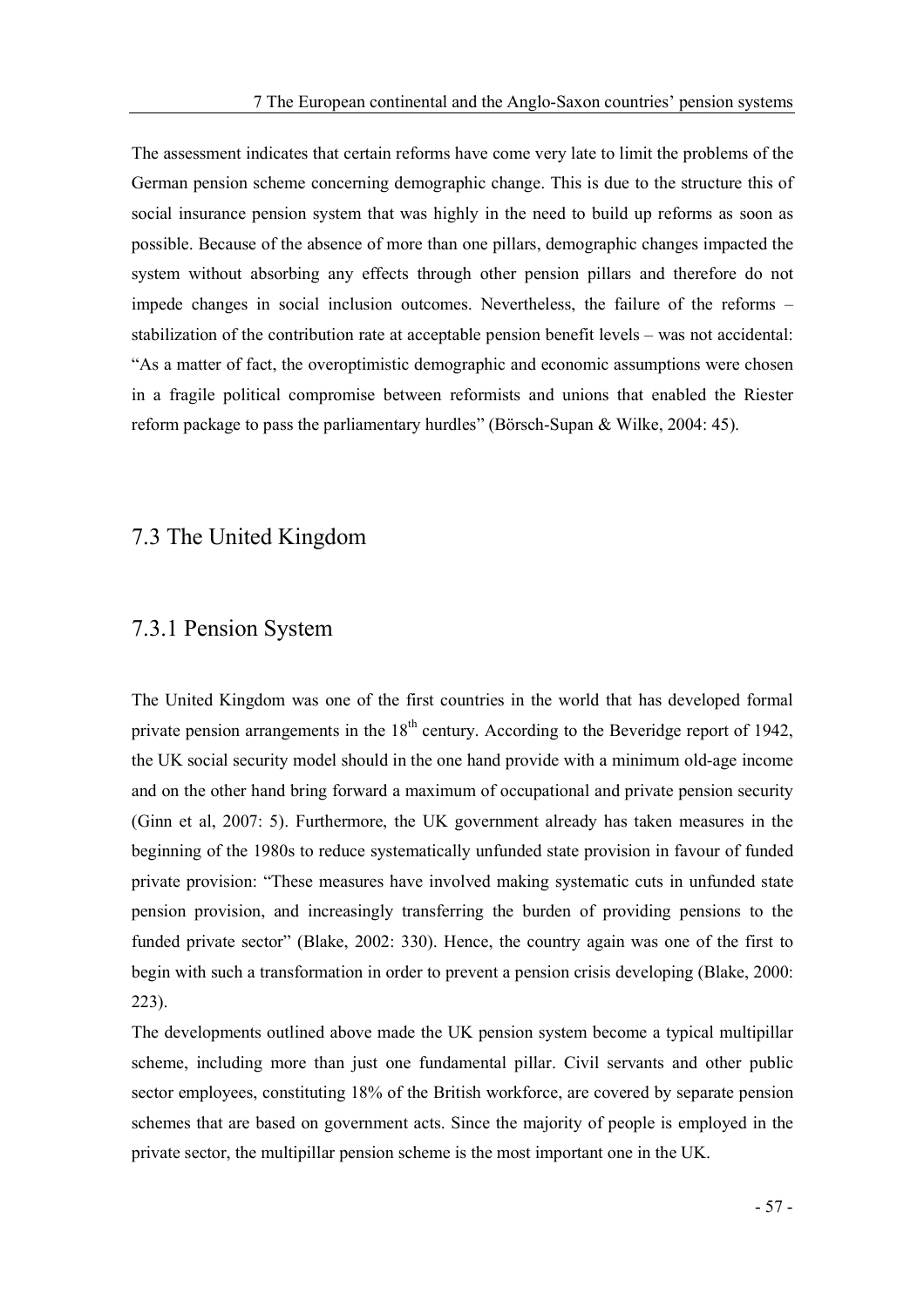![](_page_63_Figure_1.jpeg)

Figure 25: The pension concept in the UK

The British statutory pension system, which is mandatory for employers in the private sector and for all self-employed, is split into two levels. This partial scheme is based on labour market participation with the first level of a Basic State Retirement Pension (Basic Pension). The supplementary second tier provided by the state is the State Second Pension (S2P): Employees in the UK in receipt of earnings subject to National Insurance contributions (NICs) will build up entitlement both to the BSP and, on 'band earnings' between the lower earnings limit (LEL) and the upper earnings limit (UEL), to the pension provided by the State Second Pension Scheme (S2P)" (Blake, 2002: 331).

The Basic Pension provides a flat-rate old-age pension on a level lower than social assistance, which in 2004/2005 was 79.60 Pound per week for a single person. Additionally, married women are automatically insured through their husbands by receiving 60% of his entitlements (Mattil, 2006: 94).

On top of the Basic Pension the United Kingdom has set up an additional pension scheme for employees. In April 2002 the S2P has replaced the State Earnings-related Pension Scheme (SERPS), which was introduced in 1978, and it is compulsory for those who have not chosen to contract out into an approved occupational or personal pension scheme: "On 6 April 2002, the State Second Pension reformed SERPS to provide a more generous additional State Pension for low and moderate earners, and to extend access to additional State Pension to include certain carers and people with long-term illness or disability" (The Pension Service, 2008). Self-employed are not entitled to the S2P, whereas employees with earnings in excess of the lower earnings limit automatically belong to this pension, unless they have taken the opportunity of contracting out to an approved employer's occupational pension scheme or to a personal or stakeholder pension scheme. This measure is also state supported, as participants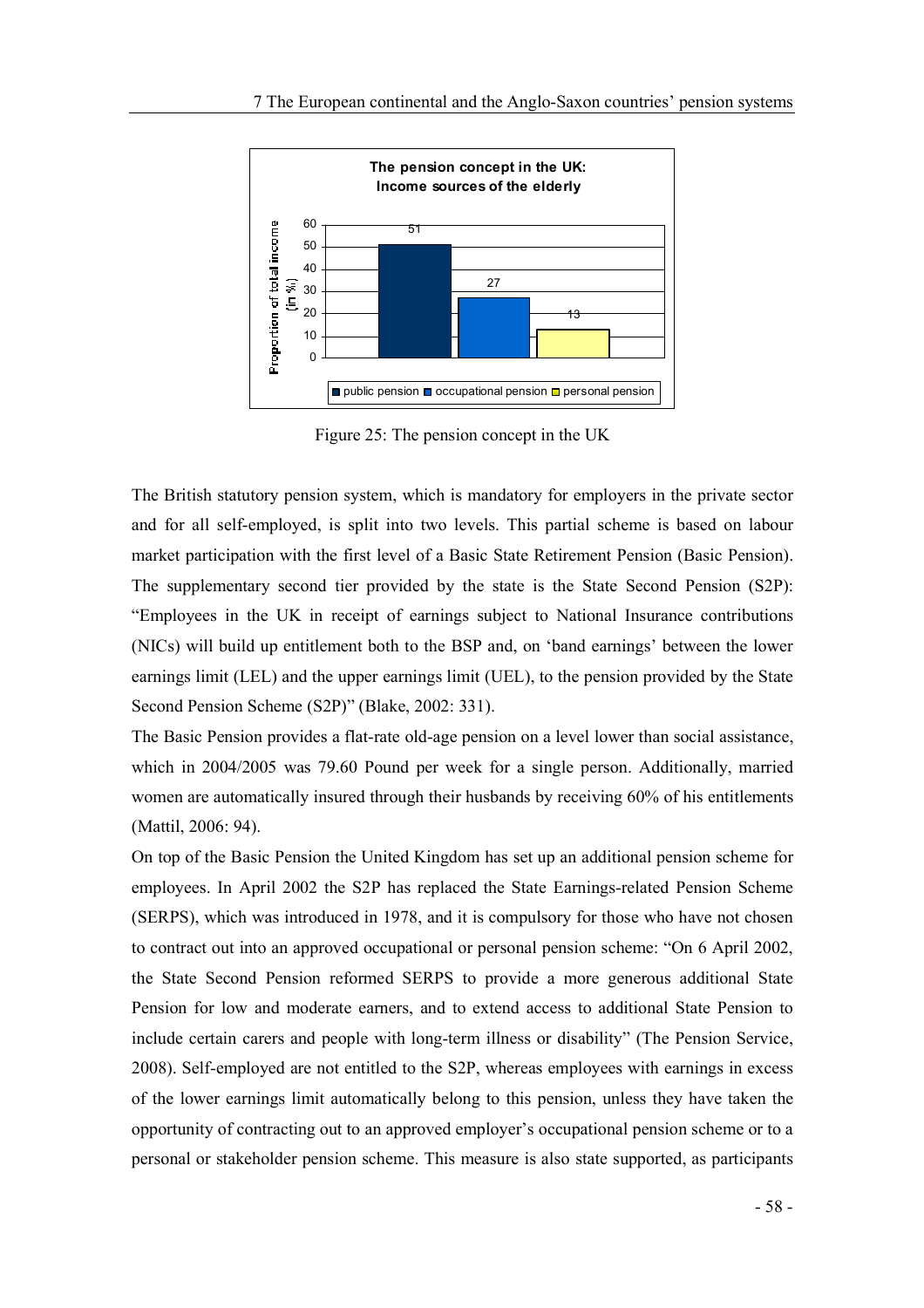in contracting out schemes are given a rebate on the employer's and employee's National Insurance contributions, namely 1.6% of earnings for the employee and 3.5% for the employer.

Because of the above mentioned possibility of contracting out of the SSP, the occupational and personal component is a very important income source for retirees in the UK. Since nearly 73% of those for whom participation in the S2P is mandatory (about 75% of the workforce) had contracted out, a variety of reforms has led to a consecutive replacement of state pension benefits with privately organised pensions. "The aim of the British government is to reach a  $60/40$  ratio of private and public pension income until  $2050$ " (Mattil,  $2006: 92$ ). However, there is no obligation for employers to build up their own pension scheme, nor, since 1988, there is any contractual requirement for an employee to join the employer's scheme if one is apparent.

In particular, the occupational sector is very important in the United Kingdom, since about 15% in the private sector and 80% in the public sector were already covered by this scheme in 2000. To compare, only 12% of the employees and 44 % of the self-employed were insured in the personal pension schemes. Thus, there is a wide range of private sector pension schemes, especially the following occupational pension schemes provided by the employer: (a) the contracted-in salary-related scheme (CISRS); (b) the contracted-in money-purchase scheme (CIMPS); (c) the contracted-out salary-related scheme (COSRS); (d) the contracted-out money-purchase scheme (COMPS); (e) the contracted-out mixed-benefit scheme (COMBS); and (f) the contracted-out hybrid scheme (COHS). As an alternative, individuals have the opportunity to choose the following pensions that are independent of the employer's scheme: (a) the personal pension scheme (PPS); (b) the group personal pension scheme (GPPS); and (c) the stakeholder pension scheme (SPS).

Old-age benefits in the UK are paid from the legal retirement age, which is 65 years for men and 60 years for women, with longevity until death. Retirement after legal retirement age is also possible, due to the intention to allow people adjusting their retirement date to their circumstances of life. However, retirement before the legal date might be possible: "In the UK, public pensions cannot be received before the legal retirement age, but occupational pension schemes often bridge the period until this age is reached (Casey and Yamada, 2002: 7).

Besides old-age pensions, the United Kingdom provides incapacity as well as survivor's benefits. Concerning incapacity insurance, there are two different types, both payable by the National Insurance. With temporarily incapacity, people receive an Incapacity Benefit which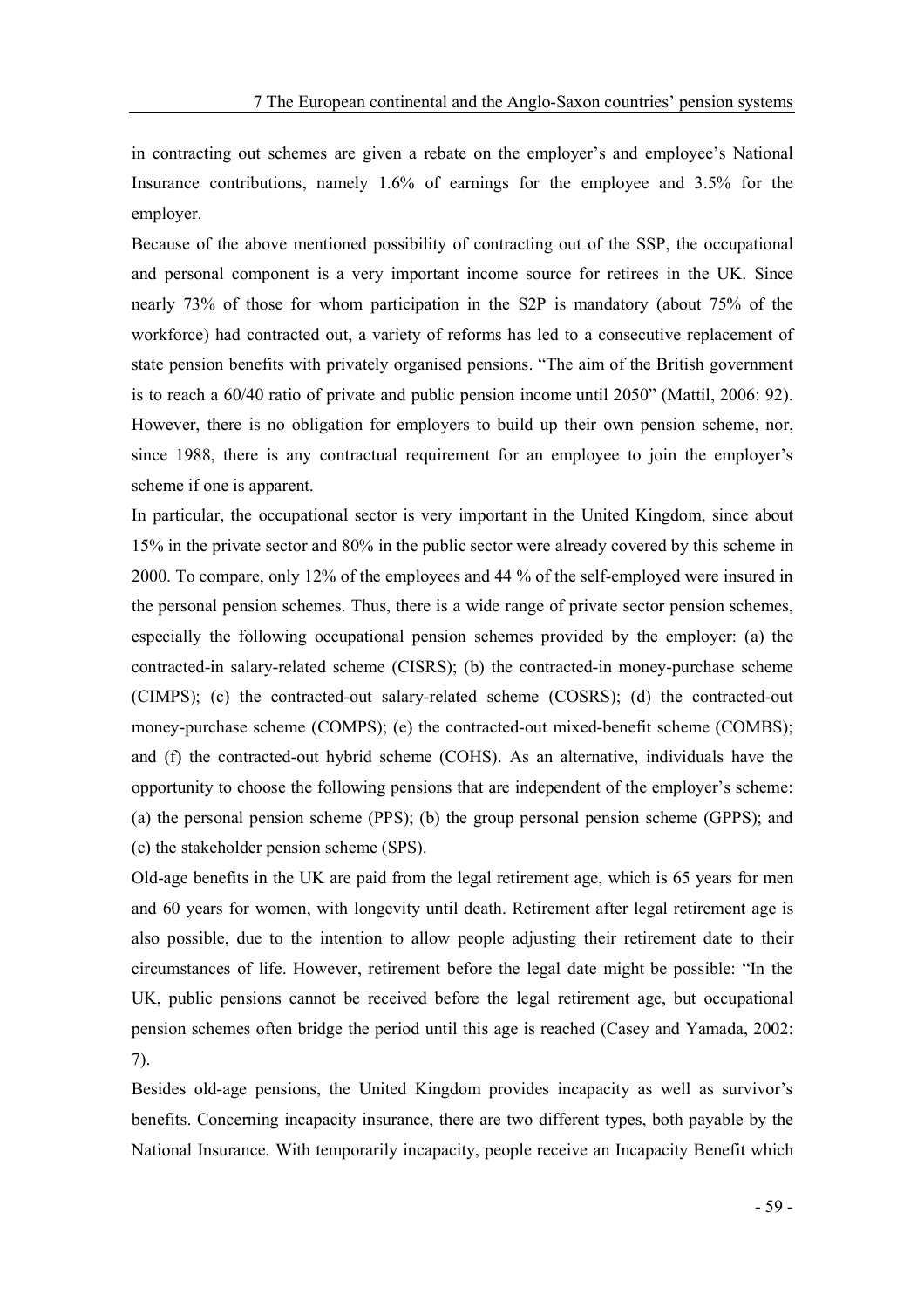depends on their age and duration of incapacity. For disability caused by industrial injuries, they are entitled to Disablement Benefits, depending upon age and degree of disablement. Besides, there is a means-tested Disability Living Allowance for all disabled persons under State Pension Age and the Attendance Allowance for those how have achieved this age. Nevertheless, contracted out pensions usually do not cover working incapacity.

Regarding survivor's benefits, widow(er)s receive 100% of their partners pension entitlements to Basic Pension. However, since 2002, the SSP entitlements that can be inherited are cut from the full amount to only 50%. For contracted out pension schemes, there are different regulations: "Defined benefit occupational schemes are required to pay widow(er)s pensions, whereas defined contribution schemes do usually not provide survivor's benefits because annuities are purchased for a single person only (Mattil, 2006: 96).

To sum up, the United Kingdom pension system has been positively recognized for its multipillar scheme, as it has not been faced as serious as other countries by demographic changes in past decades. Certainly, the reasons for this are straightforward: "state pensions (both in terms of the replacement ratio and as a proportion of average earnings) are among the lowest in Europe, the UK has a long-standing funded private pension sector, its population is ageing less rapidly than elsewhere in Europe and its governments have taken measures to prevent a pension crisis developing" (Blake, 2002: 330).

# 7.3.2 Financing and Calculation of Benefits

In the United Kingdom it is required to accumulate 44 years for men to receive the full Basic Pension of currently £87.30 per week. For women, the necessary number of qualifying years currently lies at 39, but it will be adjusted with retirement age from 2010 to 2020. Then, women will also need 44 years to receive the full Basic Pension. The overall amount is calculated proportionally, whereas a minimum of one forth is required to receive a pension benefit at all.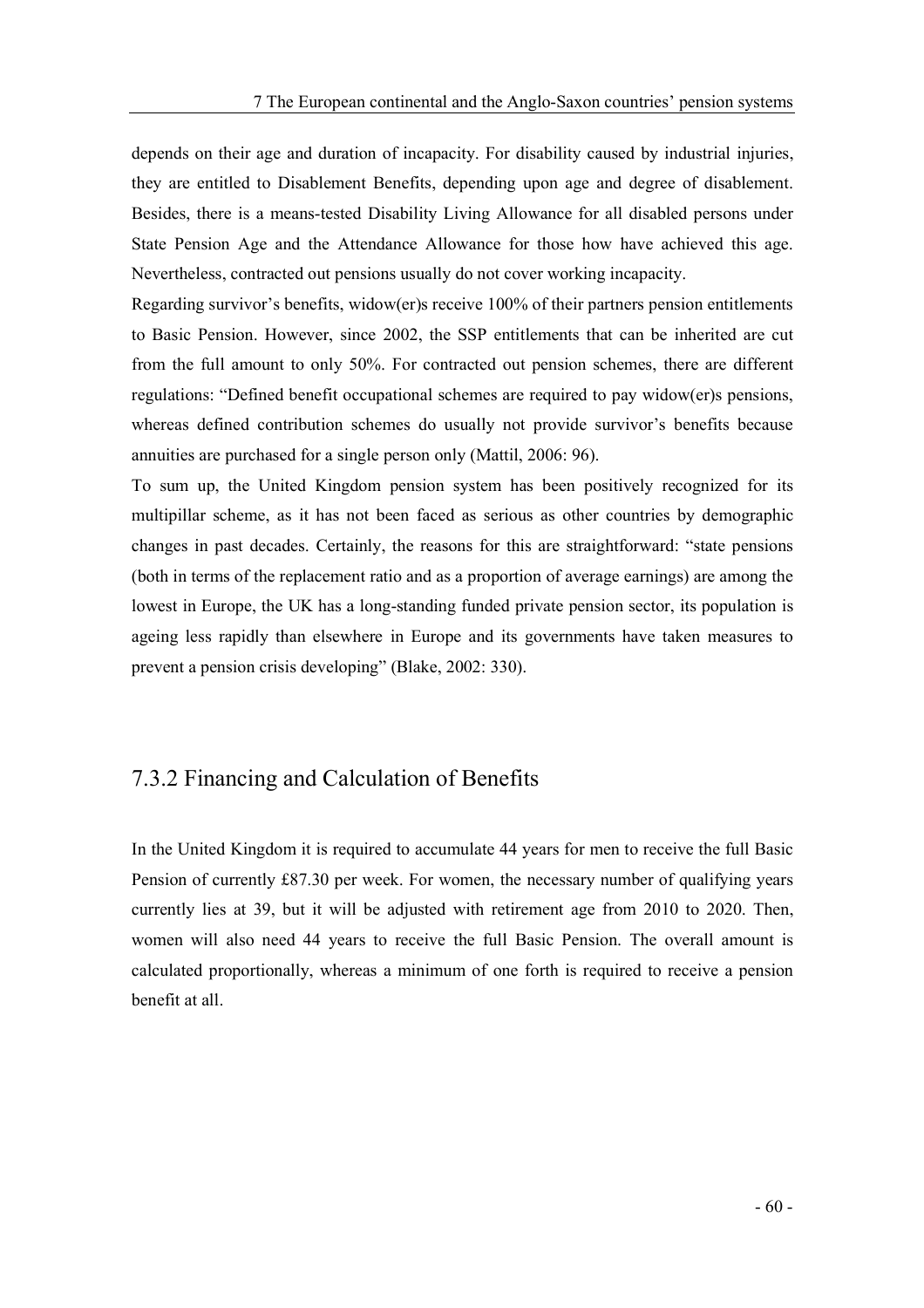![](_page_66_Figure_1.jpeg)

Figure 26: Basic State Pension entitlement of people reaching State pension in 2005

However, every retiree aged 80 or older receives at least 60% of the Basic Pension, which is supposed to prevent poverty among elder people (MISSOC, 2006: 58). Although it is impossible to get pension payments before the legal retirement age, people may postpone their retirement and gain an additional pension amount of about 10.4% per year.

To achieve SSP benefits as the second level of the UK's pension system, there is no minimum number of insured years required. Those pension payments are calculated by multiplying the earned income during the contribution years by the average increase in wages, which is upgraded annually (Mattil, 2006: 101). The limit of SSP benefits is 20% of the personal average income during working life except for low-income earners: The State Second Pension gives employees earning up to a certain amount £30,000 (in 2007/08) a better pension than SERPS, whether or not they are contracted out into a private pension, with most help going to those on the lowest earnings (up to around  $£13,000$  in  $2007/08$ )" (The Pension Service, 2008). Consequently, the State Second Provision rules will treat an employee that earns at or above the National Insurance Lower Earnings Limit (£4,264 in 2005/06) but below the statutory Low Earnings Threshold (£12,100 a year in 2005/06) as if he or she had earned £12,200.

Concerning financing, the Basic Pension and the SSP benefits are contributions financed, as it is common for PAYG systems. The contributions are paid to the National Insurance (NIC) and also cover the entire social security system in which pension is included. Consequently, more than 10% are transferred directly to the National Health Service Fund that provides health insurance (Daykin, 200: 22), whereas the rest is managed by the National Insurance Fund which covers risks such as longevity, unemployment and long-term illness. Contribution rates for employers and employees are progressively increasing with their income and were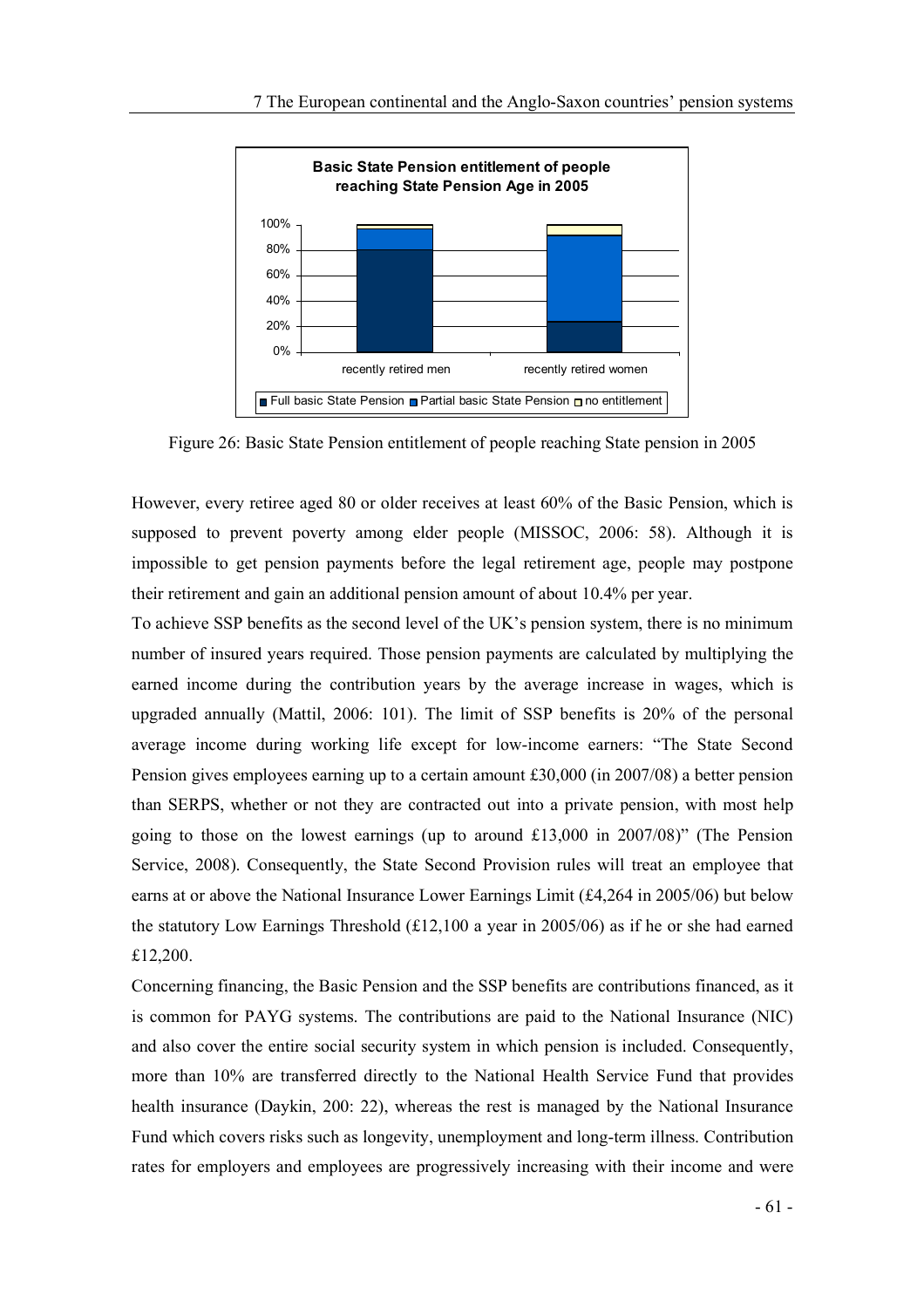about 11.9% for the employer and 10% for employees in 2003. Since there is a progression, the add-on costs for low-income labour are relatively low, while high-income labour is charged relatively more.

Contracted-out occupational and personal pension benefits have to be at least at the same level of SSP. Moreover, defined benefit occupational schemes (DB) have to index their benefits to prices, at maximum 5% per year. Most DB schemes in the United Kingdom are arranged by companies and are known as occupational final salary schemes. This is because the pension is some proportion of final salary which depends on years of service in the scheme: "A typical scheme in the UK has a benefit formula of one-sixtieth of final salary for each year of service up to a maximum of 40 years' service, implying a maximum pension in retirement of two-thirds of final salary, and with the pension indexed to inflation up to a maximum of 5% per annum (i.e. limited price indexation)" (Blake, 2002: 351). Workers who remain with the same employer for their whole career can expect to enjoy a standard of living in retirement that is related to their standard of living at working time. However, this is only the case for 5% of workers in the UK, as the average employee changes jobs about six times a lifetime (Burgess & Rees, 1994: 85). In these terms, there is a portability loss in respect to the pension entitlement, because employees will have to move to a new employers' scheme when switching a job.

In contrast, personal pension schemes, which are defined contribution (DC) have the advantage of complete portability when changing jobs. They do not upgrade benefits with prices or wages, but tend to have much higher operating costs than occupational DB schemes: Individual DC schemes in the UK take around 2.5% of contributions in administration charges and up to 1.5% of the value of the accumulated assets in fund management charges (Blake, 2002: 353). According to the Institute of Actuaries (IA, 2008) this constitutes running costs between 10% and 20%, compared to 5% and 7% in the DB scheme.

Regarding financing, contracted-out occupational and personal pension schemes are funded, whereas the contribution rates have to be at least at the same level as the contracted-out NIC rebate. "On average, employees in the private sector contributed 4.6% and employers 12% of gross wage to occupational pension schemes in 2001, with contribution rates being significantly higher in the case of defined benefit compared to defined contribution schemes" Mattil, 2006: 98).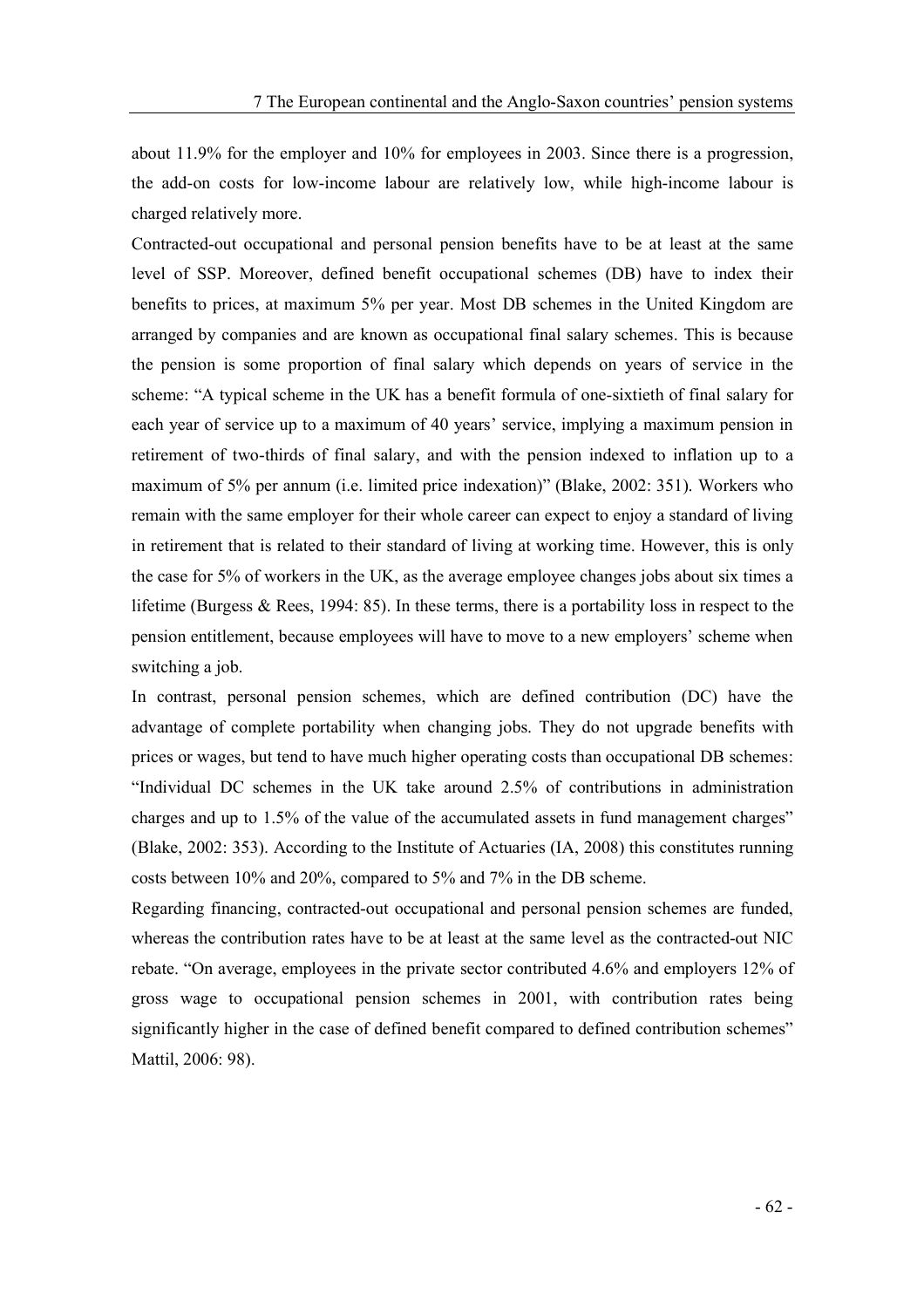#### 7.3.3. Reforms and further development

Since the British pension system was based on the public as well as on the occupational and personal scheme, the impact of demographic change on the pension system is not as massive in the United Kingdom as it is in Germany. Nevertheless, the United Kingdom did not escape from the European impending pension crisis: The UK is not entitled to be complacent, however, since there remain some serious and unresolved problems with the different types of private sector provision" (Blake, 2002: 330).

Therefore, certain reforms have already been implemented since 1980, starting with the Thatcher Conservative Government and continued by the succeeding Major Government. The most important implementations were to reduce the cost to the state of public pension provision, and of transferring the burden of provision to the private sector through the introduction of a stakeholder pension scheme. Those activities were continued by the Blair New Labour Government that came into power in 1997. However, this government had a more radical agenda for reforming the welfare state and put more emphasis on redistributing resources to poorer members of society than was the case with the Conservatives: "Shortly after the publication of the Green Paper, the Treasury issued a consultation document on the type of investment vehicles in which stakeholder pension contributions might be invested (Blake, 2002: 335). In short, the key objectives contain (a) a reduction of the complexity of the UK pension system by abolishing SERPS; (b) introducing a minimum income guarantee in retirement; (c) providing more state help for those who cannot save for retirement; (d) encourage those who are able to save via an affordable and secure second pillar.

According to the British Department of Work and Pensions, the first priority of a pension reform is to tackle pensioner poverty, which is generally connected to demographic change. Consequently, several actions have been implemented since 1997, namely establishing Pension Credit, Winter Fuel Payments (an annual payment for people age 60 and over to help them with the costs of keeping warm in winter) and real terms increases in the value of the basic State Pension. By introducing a minimum income guarantee for retirees, which was raised from £68.80 a week in 1997 to over £114 today, more than 2 million people have been lifted out of the poverty.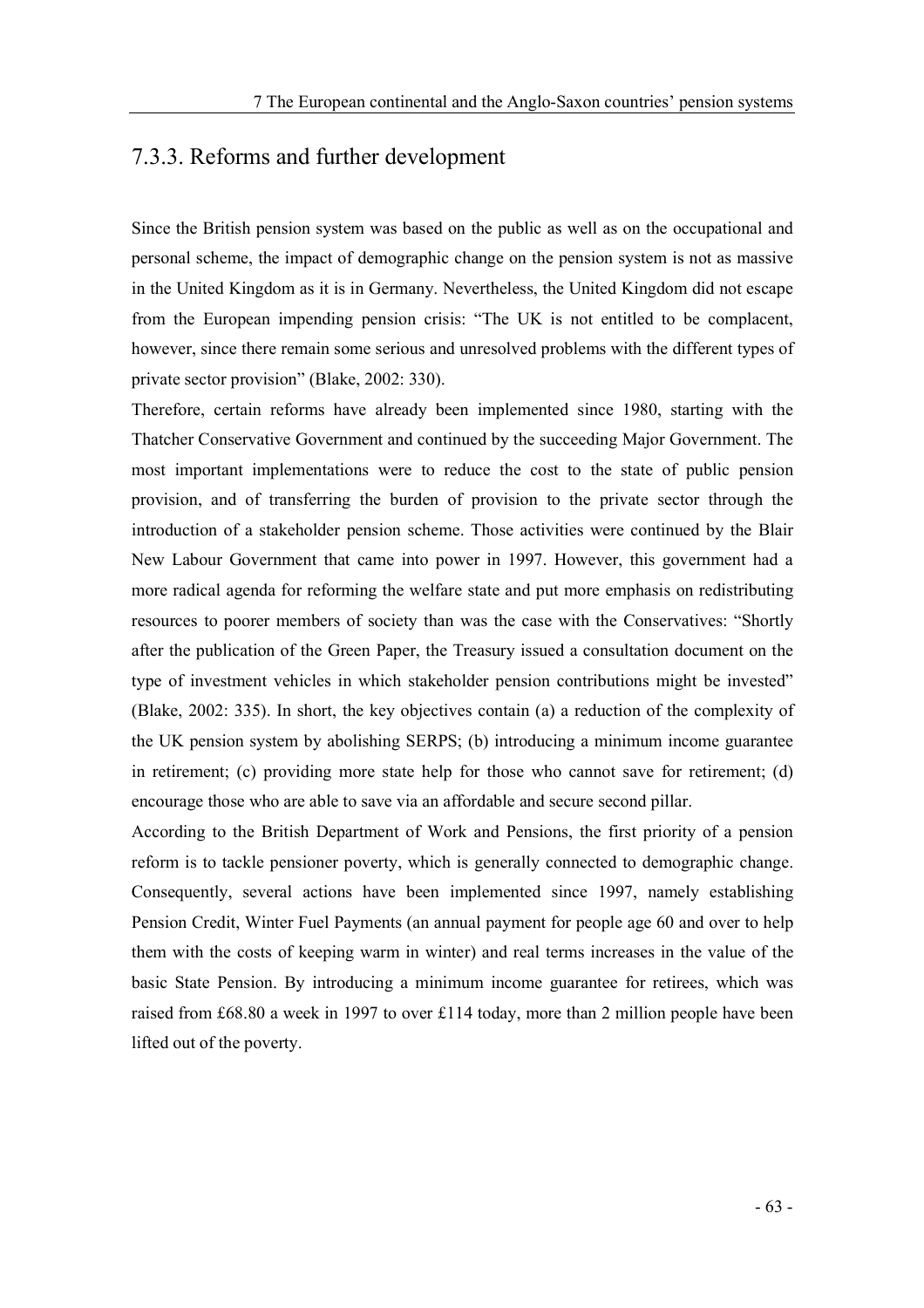![](_page_69_Figure_1.jpeg)

Gains for pensioners from this Government's

Figure 27: Gains for pensioners from this Government's policies since 1997

As mentioned above, the Labour government introduced low-cost stakeholder pensions to the public in April 2001: This was an attempt partly to encourage more people to save for their old age, and also because wide mistrust over pension mis-selling in the 1980s and 1990s had seen many people shy away from pensions as a way to save for the long term" (pensions.co.uk, 2008). With this, the government accepted exorbitant costs of private pensions which were just limited available for workers (Ginn et al, 2007: 11). They are designed to be particularly suited to self-employed, low-to-medium earners, or anyone not in work still receiving income. Fees for this pension are only 1.5%, whereas there are hidden costs that are not limited to a certain amount and the Stakeholder pension costs are likely to rise in future: "Although the original running charge was capped at one percent or less, the financial services industry complained to the government that such a slender profit margin made them unattractive to promote" (pensions.co.uk, 2008).

Additionally, the governments' commitment to invest in Jobcentre Plus and the New Deal made the country become the country with the highest employment rate of any of the G8 countries, which also brought significant benefits for pensioners. The high rate of employment has given more people the opportunity to save for their retirement, and has helped contribute to stable growth in the economy" (DWP 2, 2006). As a result, it is very important for the United Kingdom to maintain this macroeconomic stability.

Furthermore, the British government set up an independent Pensions Commission in 2002 "to review the longer-term challenges faced by the pensions system and make recommendations for reform" (DWP 1, 2008). It published its conclusions in 2005, setting out its proposals for meting the challenges that are faced in providing a fair and adequate retirement income for all retirees. After having finished those reviews as a solid basis, the Pensions Commission has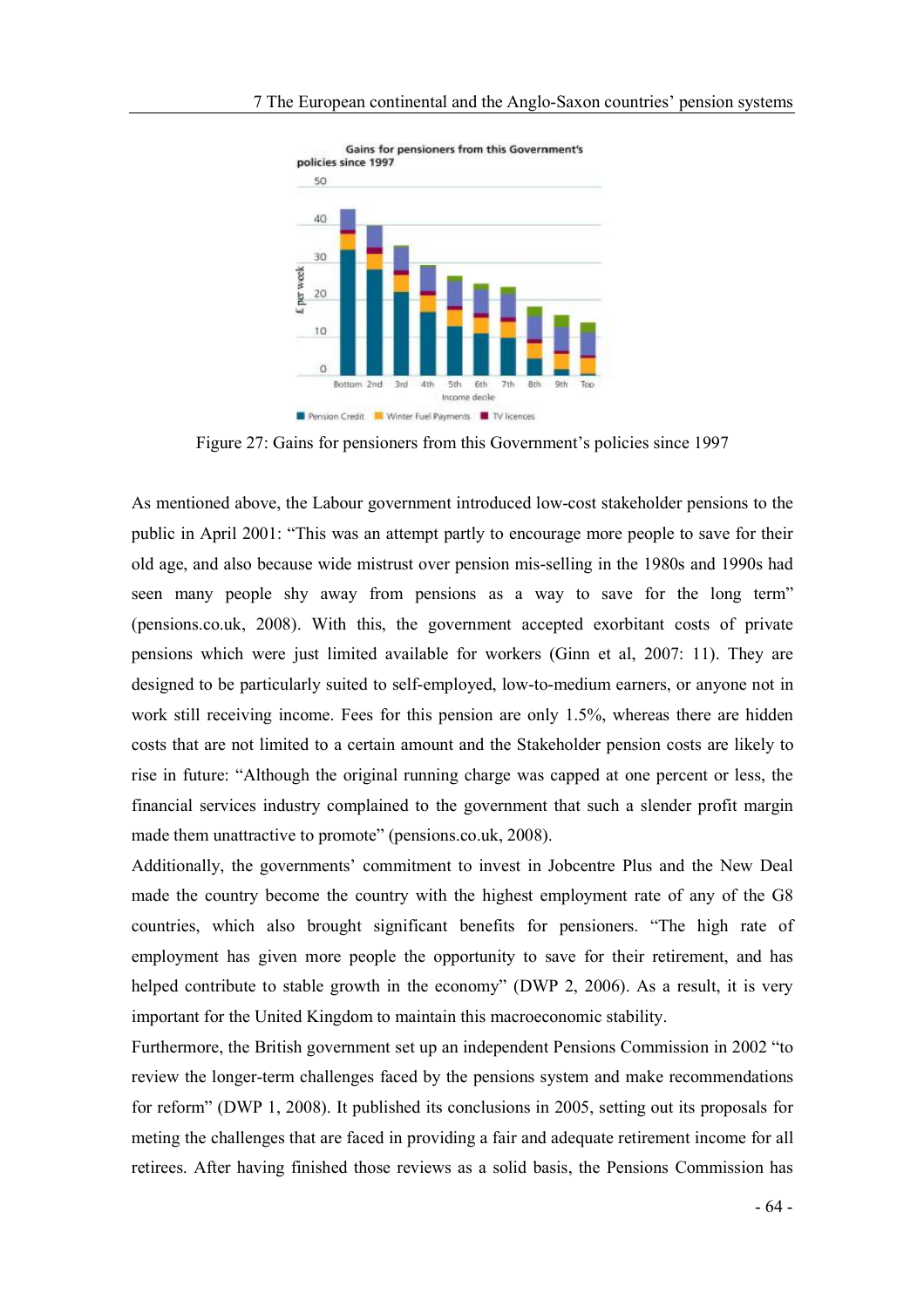been disbanded, as the Department for Work and Pensions is going further in implementing these approaches.

A further reform concerning the pension system was implemented on 6 April 2006, a day known as A-day which is following the Pensions and Finance Act of 2004. However, this significant reform will not have a big impact on the problems caused by demographic changes (BBC, 2006), since it is intended to make the pension system easier to understand and to invest in. As the state will not be able to support an increasingly number of retirees, another aim of this reform is to encourage people to take control of their own pension provisions (Pensions.co.uk, 2008).

The latest pension reform was initially set out in the May 2006 White Papers "Security in Retirement. Towards a new pensions system" and "Personal Accounts: to a new way to save" which should again deliver increased financial security for an ageing population. The first phase of these reforms was completed with the Pensions Act which became law in July 2007. The second phase, in the Pensions Bill, was introduced into Parliament on 5 December 2007 (DWP 3, 2008). By now, the key act only applies to Great Britain, but it is intended that Northern Ireland will make corresponding provision for its costumers in due course.

As it is highlighted by the Department for Work and Pensions, the aim of the first phase is to make the state system more generous, fairer to women and carers, and more widely available" (DWP 3, 2008). It should improve people's outcomes in retirement and provide a firmer foundation upon which people can plan for their retirement. These reforms to the state pensions system only cover the Basic State Pension as well as the State Second Pension by changing some of the qualifying conditions for both.

First of all, the number of qualifying years needed to receive a full BSP will be reduced from 2010. Until than, it will be 39 years for women, 44 years for men and 30 years for both. Additionally, any number of qualifying years will give entitlement to at least some BSP: people who have fewer than 30 qualifying years will get 1/30 of full basic State Pension for each qualifying year they have" (DWP 4, 2008). Together with changes in contribution conditions for BSP (both paid and credited National Insurance contributions will count towards BSP in the same way) this should make it easier for everyone to build up some entitlement.

Moreover, annual costs of living should increase the BSP in line with earnings rather than prices. This change is subject to affordability and the fiscal position, which means that it should rise more quickly than it currently does. However, this reform will start 2012 at the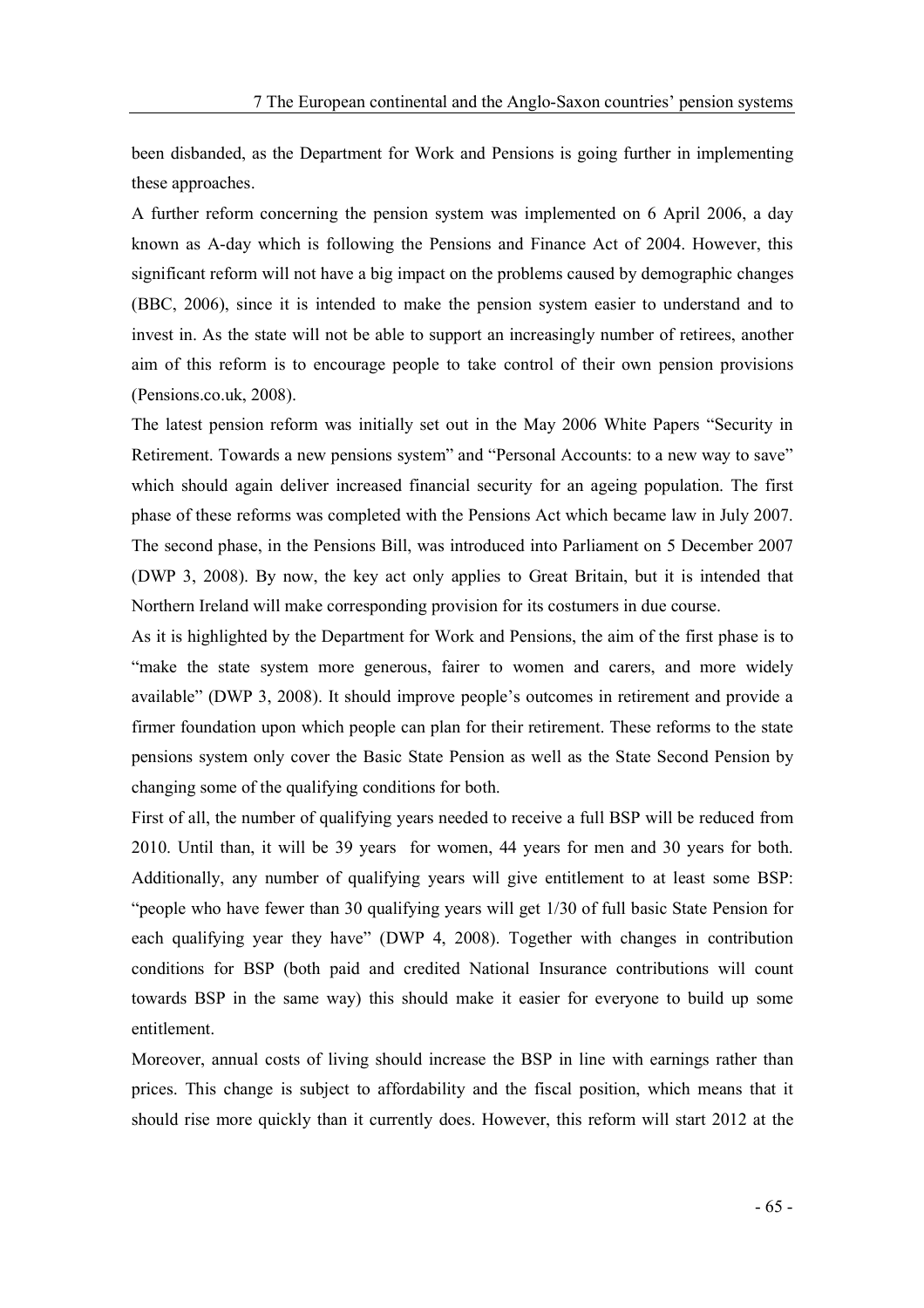earliest and by 2015 at the latest by also applying to people currently getting their state pension or who reach State Pension age before 6 April 2010.

Additionally, the system of Home Responsibilities Protection (HRP) will be replaced by a new weekly National Insurance credit which converts past years of Home Responsibilities Protection into years of credits. This credit refers to caring for children up to the age of 12 and for those who spend at least 20 hours a week caring for severely disabled people.

Regarding the State Second Pension, it will be made easier for those with long-term disabilities and people with caring responsibilities to build up some additional entitlement.

Concerning retirement age, the Pensions Act 2007 provides for the State Pension age for both men and women to rise from 65 to 68 in stages between 2024 and 2046. This is due to the increasing longevity in society and is implemented to make the state pension affordable in the long term.

The 2007 reform also implements changes in terms of equality: "Working and caring will be recognised equally in the reformed State Pension scheme, with more women and carers being eligible for a full basic State Pension and for State Second Pension" (DWP 4, 2008). This is essentially rooted through the changes in pillar 1, as highlighted above. Additionally, a married or separated man or woman who needs to use the partner's National Insurance contributions for his or her pension will be able to claim this as from having reached retirement age. From 6 April 2010, the individual won't have to wait until the partner has actually claimed his or her pension.

The Pensions Bill as the second part of the package builds on the firm of foundation on a set of reforms and is in the first line aimed at enabling and encouraging greater private pension saving in the UK to supplement that is received from the state. Therefore, the Bill will provide access to private pensions "to all eligible employees between 22 and State retirement age, who are not currently enrolled in a workplace pension scheme" (DWP 5, 2008).

The most important reform of the Pensions Bill is that from 2012, all eligible employees should be automatically enrolled into either a good quality workplace pension scheme or into the personal accounts scheme. With this, a worker will not longer choose whether to join a workplace pension scheme provided by the employer but he or she will have to actively decide not to be in a scheme, if for any reason they feel saving in a scheme isn't right for them. Additionally, all qualifying employers will be have the duty to provide a workplace pension scheme and to contribute a minimum of 3% (on a band of earnings) to the employee's pension: This will sit alongside 4% from the employee (on the same band of earnings) and around  $1\%$  from the Government in the form of tax relief" (The Pension Service, 2008).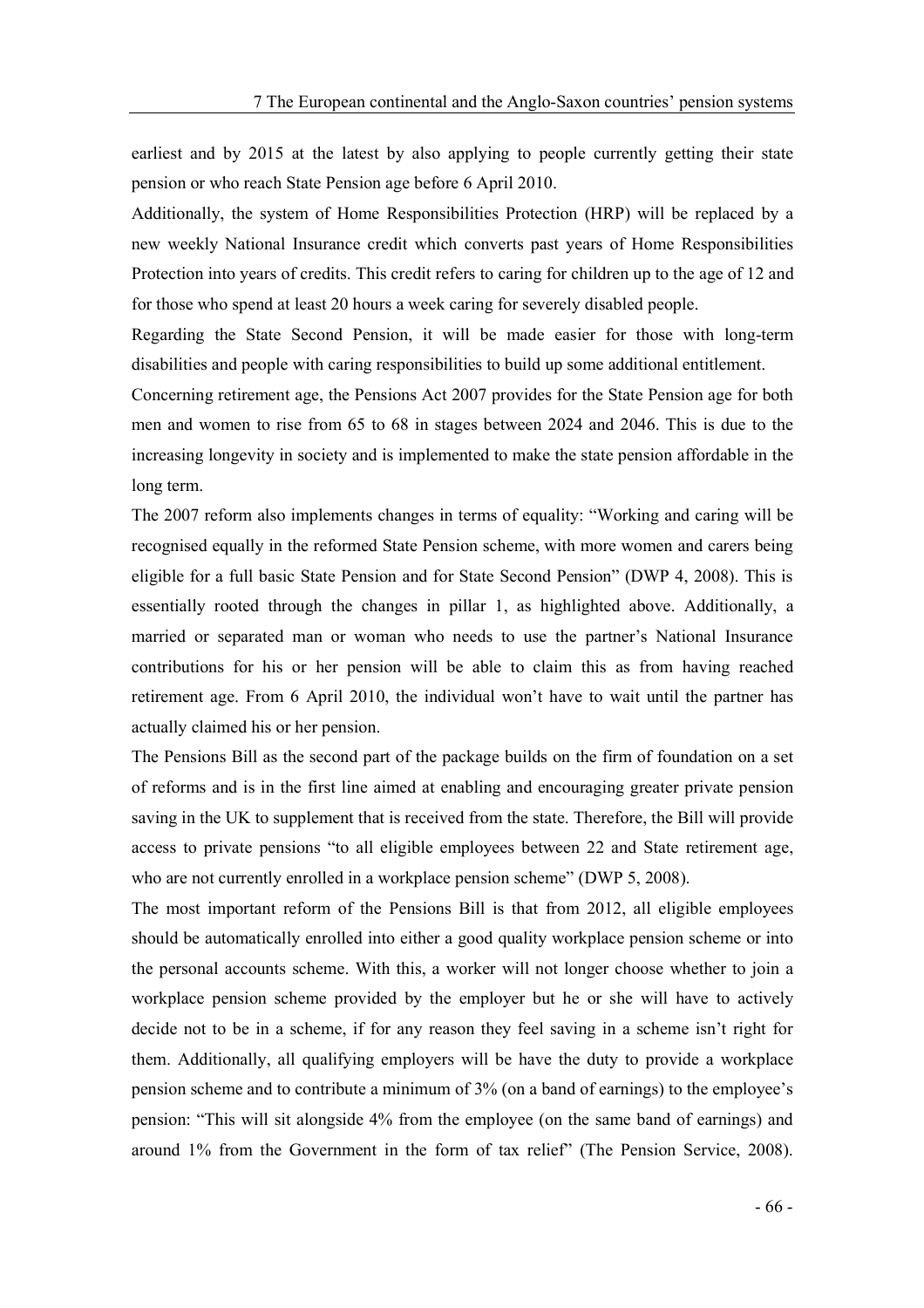Furthermore, personal accounts scheme as a trust-based occupational system will be introduced from 2012. It constitutes a low-cost pension saving scheme aimed at median to low income workers who do not have access to a good quality based pension scheme. The key features of this scheme are low charges, simplicity and a trust based occupational pension scheme that runs in the best interests of its members. Consequently, the contribution limit will be £3,600 per year (based on 2005 earning levels) and a general ban on transfers in and out the scheme in order to focus the scheme on the target market.

# 7.3.4 An assessment of the Anglo-Saxon pension system in terms of demographic change

As already highlighted in previous chapters, the three pillar character of the UK pension system helped to absorb the effects of the demographic change: "The UK pensions system appeared in the past to work well because one of the least generous state pension systems in the developed world was complemented by the most developed system of voluntary private funded pensions (Pensions Commission, 2004: 12). Consequently, the United Kingdom is not facing a pension crisis and will be less affected than other EU countries due to its less rapidly ageing population. Even so, the UK pension system suffers from reforms that were implemented by the British government in the 1980s and that pursued the strategy of drawing back public involvement in the field of pensions: The consequences are high poverty rates among the elderly, a comparatively unequal distribution of old-age incomes and relative income positions of the elderly considerably beneath the population average" (Mattil, 2006: 220). In these terms, the demographic change constitutes a speed up of negative effects in the pension system. Whereas on average the system worked, inadequacies in the pension scheme are mostly related to specific groups of individual people.

Nevertheless, reform options in the UK are rather straightforward compared to the EU average. With the 2007 reforms, the state tries to counteract the demographic challenge in a more appropriate way than it happened in previous times:  $((\ldots))$  a proposed package of measures, designed to deliver increased financial security for an ageing population, underwent an unprecedented national consultation process in order to build a genuine, broad based consensus around the way forward (DWP, 2008).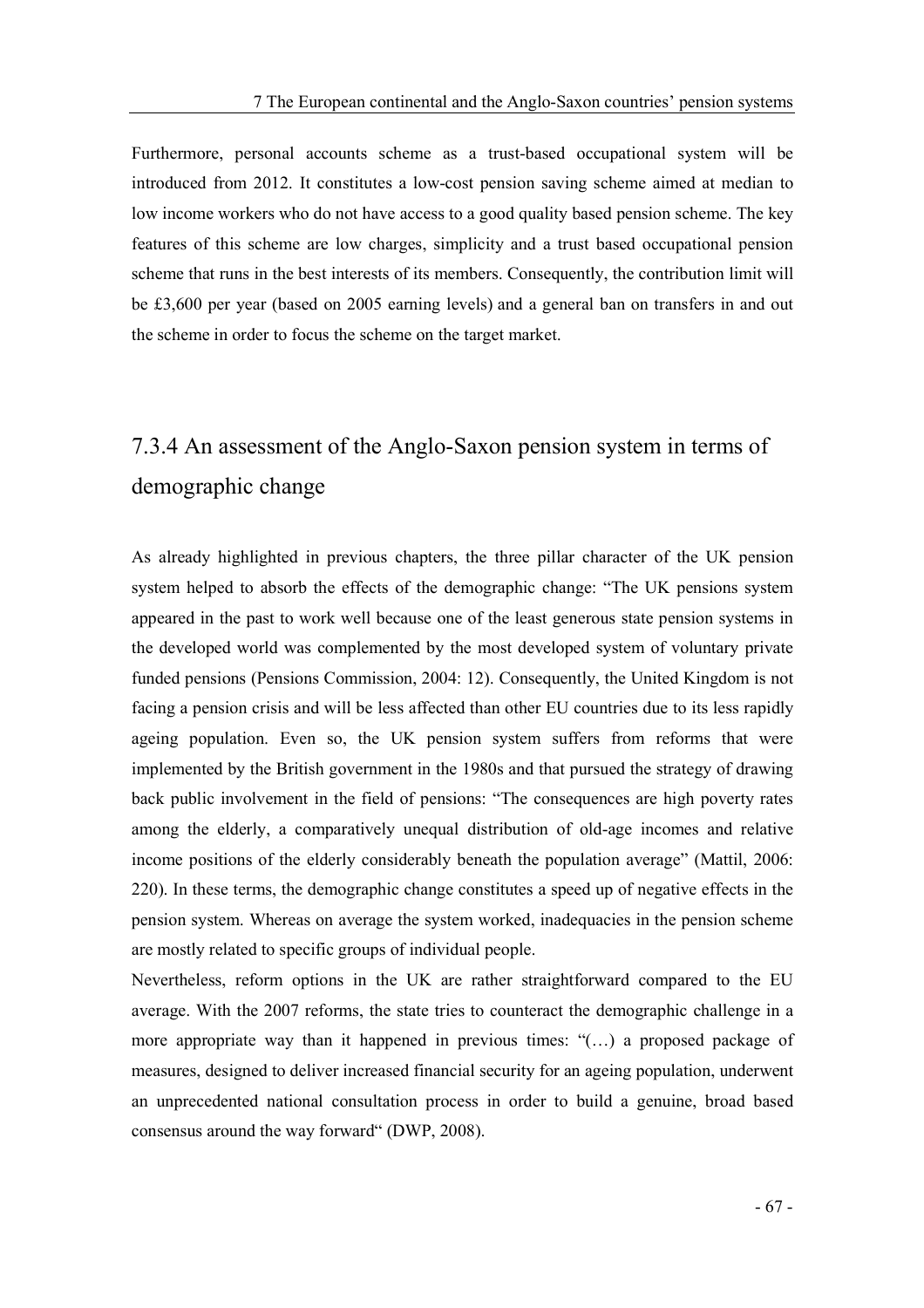However, one of the biggest challenges is the complexity of the overall pension system. Even the 2007 reforms do not provide with a less complex system, but lead to confusion through further elementary changes instead of keeping certain key features. Both the complexity as well as the frequency of change makes it almost impossible for individuals to understand the overall pension system, as the survey illustrated in figure 28 highlights.



Figure 28: Do you have a clear idea of how much state pension you can expect in retirement?

Consequently, any those reforms will hardly be accepted by the public and will therefore have less impact on the demographic challenges. This phenomenon might particularly appear with the British governments aim to improve private pensions, as many savers are unaware of the risks for their well-being in old age and incapable to profit from the large choice of private pensions. Even the recently introduced new form of personal pension, the stakeholder pension, could not induce many individuals to provide more for their old age (Pensions Commission, 2004).

Moreover, the replacement of SERPS by the State Second Pension has poorly reached its goals in terms of being more transparent. Although the governments' intention of helping those with lower incomes was mainly reached by spending £19 billion on this pillar, this aspect of the system is poorly understood: "Few people are aware of it at all, and even fewer of how their entitlement to it builds. Many people are building entitlement to the State Second Pension without even being aware that they are doing so" (DWP, 2006: 116). For this reason, the 2007 pension reform set up reinforcements in order to focus to a flat-rate top-up benefit in S2P.

With this, the government will keep public expenditure roughly flat as a percentage of GDP, although the UK pension scheme is not at risk in terms of financial sustainability. However, model calculations show that the increases in the number of pensioners are greater than the increases in state spending.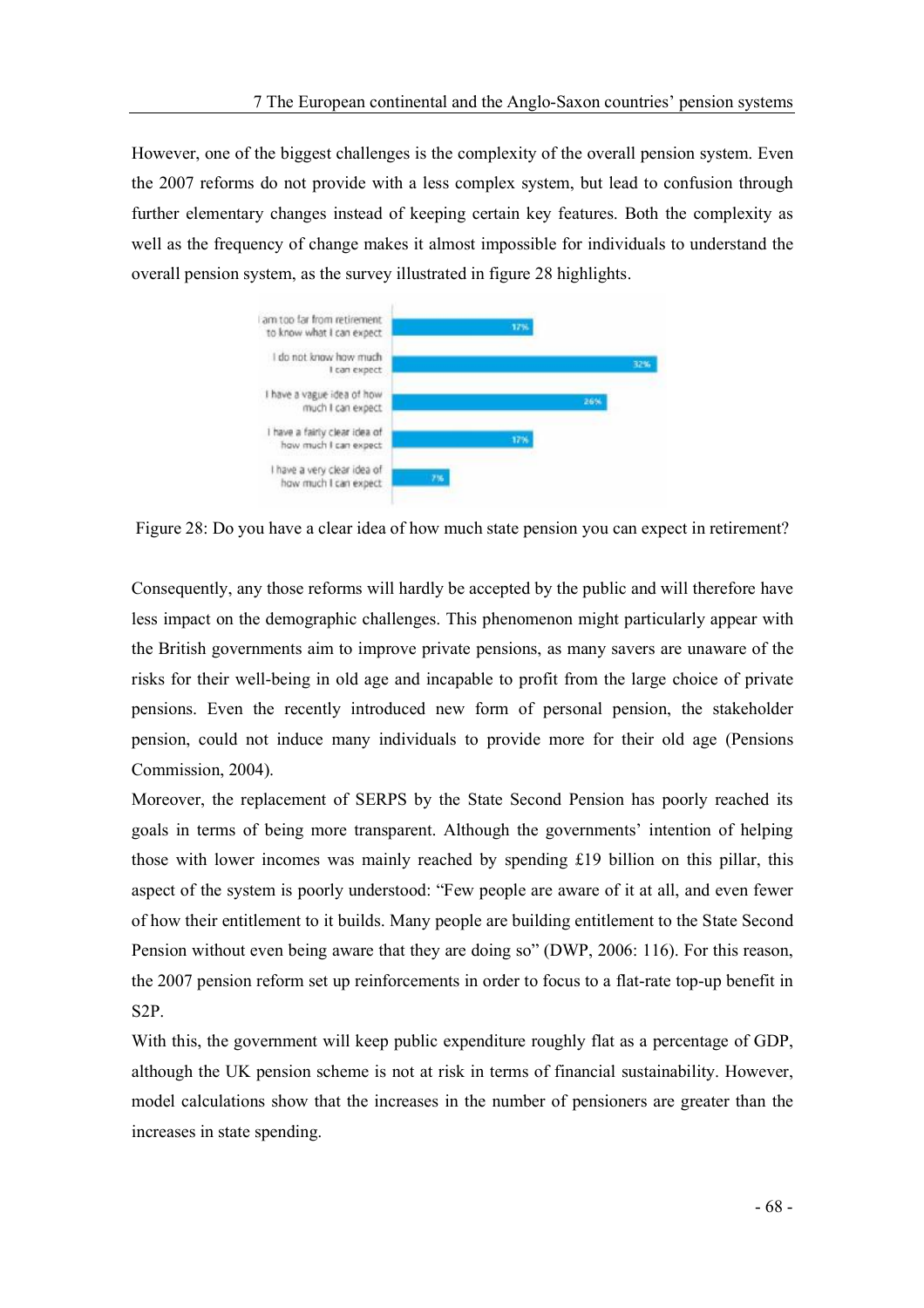

Figure 29: Projected state spending per pensioner indexed in constant 2004 price terms

As figure 29 illustrates, the pension gap, namely the difference between current and forecasted future gross pension levels, is raising over time. This will mainly impact a reduction at middle and higher income levels, as the percentage of earnings replaced by nonmeans-tested state pensions will remain roughly constant for lowest income earners, but will fall significantly between now and 2050 for moderate and high earners. People up to about average earnings are significantly offset by this effect, as the reforms provide with meanstested payments. However, if future pensions want to experience a level of well-being comparable to the current level despite the demographic change, then private savings would have to increase from 4.3% of GDP in 2000 to about 8.5% in 2030. Such an expansion will not even be reached through the 2007 reform: "It is improbable that private provision will increase on this scale" (Turner,  $2003: 29$ ).

According to distributional equity of the British pension scheme, it seems likely that old-age incomes will be more unequal in future times: "On average, pensioners could maintain their accustomed standard of living, but there were significant differences in individual replacement rates" (Mattil, 2006: 202).

This progress further indicates a high risk of poverty in old age, which is caused by the decreasing replacement rate of public pension benefits. However, the situation of the elderly has already improved in the 1990s with a continued fall until recently. It fell from 17.6% to 17%, representing 2.2 million poor retirees in the UK, which is still higher than the EU average (Brewer et al, 2007: 41). With the 2007 reforms, there might be a raising risk for oldage poverty especially for low-income groups in the UK. Such a development might be caused through the increasing implementation of means-tested benefits for British pensioners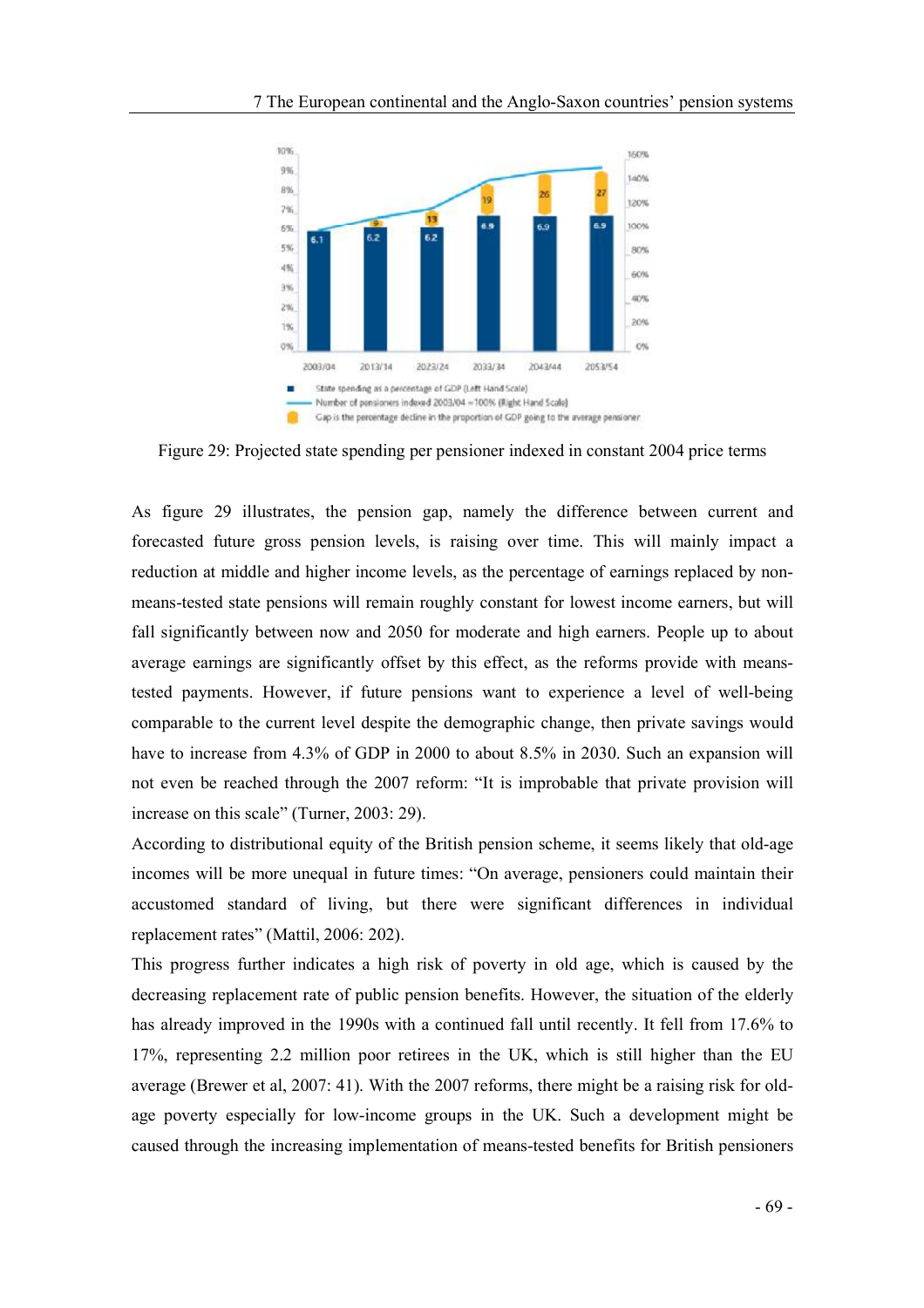and will lead to even more claimants for social benefits: "Since the introduction of the Pension Credits in 2003, more than 50% of pensioners have been eligible to means-tested benefits and the numbers will presumably increase further" (Ginn, 2004: 188).

Additionally, the Equal Opportunities Commission pointed out that the money build up in a personal accounts pension system might bar some retirees from claiming means-tested benefits. Therefore, some people, in particular women who earn less than men on average, might be worse off under this system, losing more in benefits than they gain through personal accounts (BBC, 2008). This will further develop the fact of gender inequality that is still apparent in the UK due disproportional benefits for women from the elements of social redistribution. However, the 2007 reform will implement certain reforms (see chapter 7.3.3) which in the long run will increase equality.

Overall, the assessment indicates that the United Kingdom's pension system is rather straightforward and does not need to be completely transformed. Although there are huge gaps in coverage, the structure of the pension system helps to absorb changes in demographic terms by dividing the effect on more than one pillar. Consequently, the government needs to counteract the problem of poverty risks for pensioners. However, despite the good underlying ideas of the institutional setting, its implementation still remains rather poor (Rechmann, 2001:343). This also emerged through the overall distrust in new implications. Consequently, certain reforms might not prevent from the challenges the UK pension system is already facing in terms of demographic change: Unless new government initiatives can change behaviour, it is unlikely that the present voluntary system combined with the present state system, will solve the problems we face" (DWP, 2006).

#### 8 Comparison of the pension systems' performance

#### 8.1 Institutional structure

As elaborated in previous chapters, old age pension schemes in Germany and in the United Kingdom are based on contrary traditions concerning the welfare composition, featuring different institutional structures. Both countries are using the PAYG system with financing their pension payments. Nevertheless, the British pension system is to a much smaller extent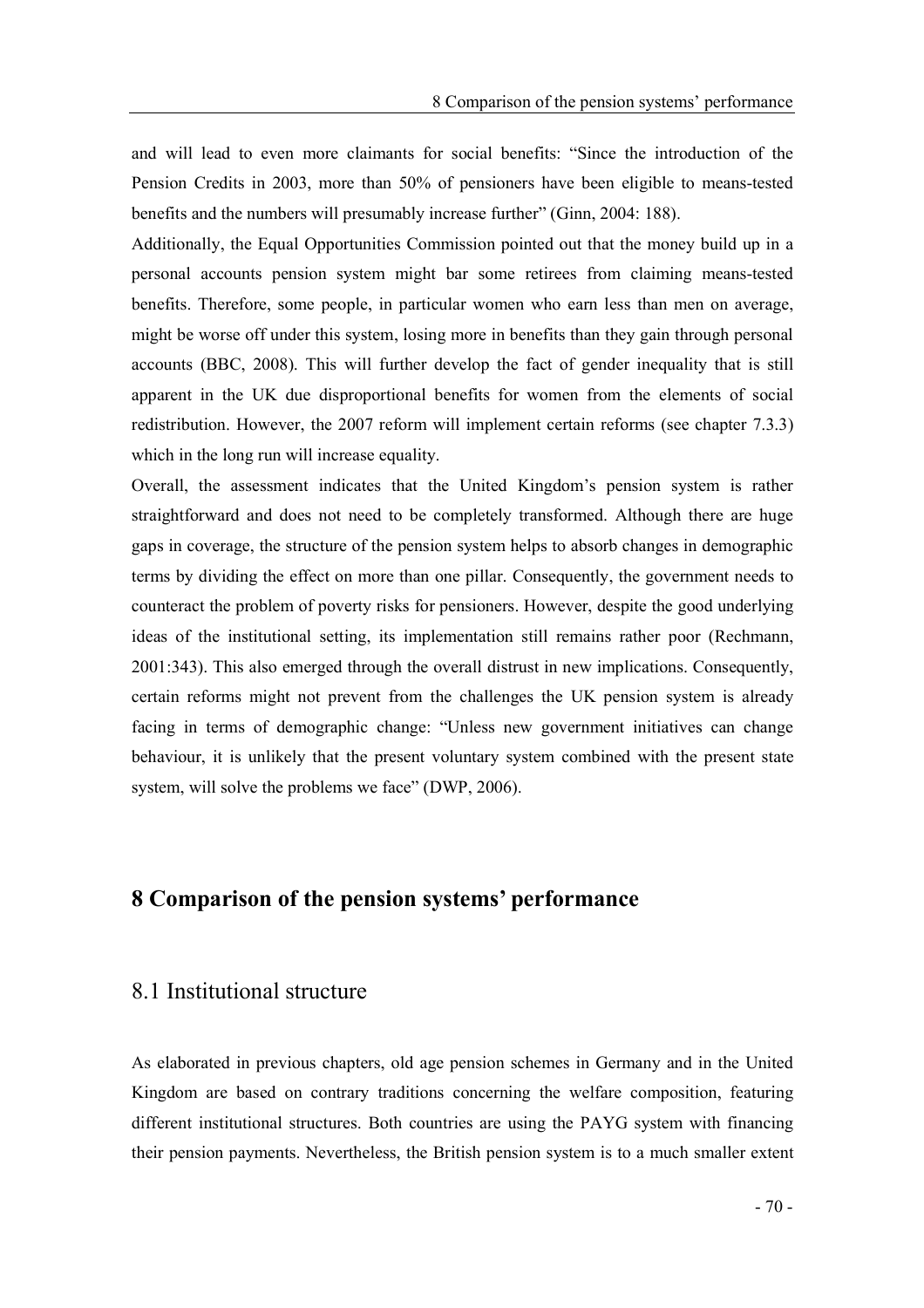working on a PAYG basis but has higher concentrated on funded schemes. Concerning coverage of the population however, it can be observed that both countries' pension schemes cover the majority of retirees with over 90%, whereas the UK only provide with a minimum level: Obviously, the public schemes, which are composed of several partial schemes, amount to a nearly universal coverage" (Mattil, 2006: 182).

On the other hand, there are sharp differences concerning the coverage of other pension components. Occupational and personal pension schemes are covered to a significantly higher amount in Great Britain than in Germany. In Germany, only 29% of men and 22% of women received a private pension in 1999, whereas in the UK 75% of men and 66% of women were participating in this sector. In these terms, a private pension refers to individual pension provision through additional pension supplies, such as the Riester pension in Germany. Obviously, these differences result from the institutional structure, since a private component in the pension scheme is voluntary provisions in Germany, but part of the statutory system in the United Kingdom.

Accordingly, the calculation of pension benefits differs sharply between the UK and Germany. In Great Britain, there is no targeted benefit for the Basic Pension, whereas the SSP aim a replacement rate of 20% of the average income over the whole working life. Although those benefits as well as the contracted out benefits are supposed to increase, there is a larger spread of lower and upper quintile of replacement rates in Great Britain than in Germany. In Germany, an institutional regulation is implemented and had obvious effects on the level of pension benefits. The existence of a policy objective for the replacement rate of public pension payments to long-term insured  $(...)$  is reflected in the pension formula, including the intrinsic adjustment rules" (Mattil, 2006: 183). Therefore, German pensioners achieve income positions around 1.0, which is the overall median income. If measuring an equivalent old-age income ratio of pre-and post-retirement, the UK retirees are reaching higher median levels than German pensioners, due to the considerable improvement in the private pension sector during the late 1990s because of good financial market performance and the maturation of the occupational sector. Nevertheless, the spread of lower and upper quintile of replacement rates is significantly larger in the UK than in Germany.

Concerning financing of pension benefits, there is a higher proportion of tax financing in the UK, whereas 87% of German pension payments were PAYG financed in 1999 and only 13% were funded. This development in Great Britain partly results from the fact that the tax financed subsistence benefits are worth more than a full Basic Pension (Mattil 2006: 183). In contrast to Germany, British governments have not formulated a targeted level of pension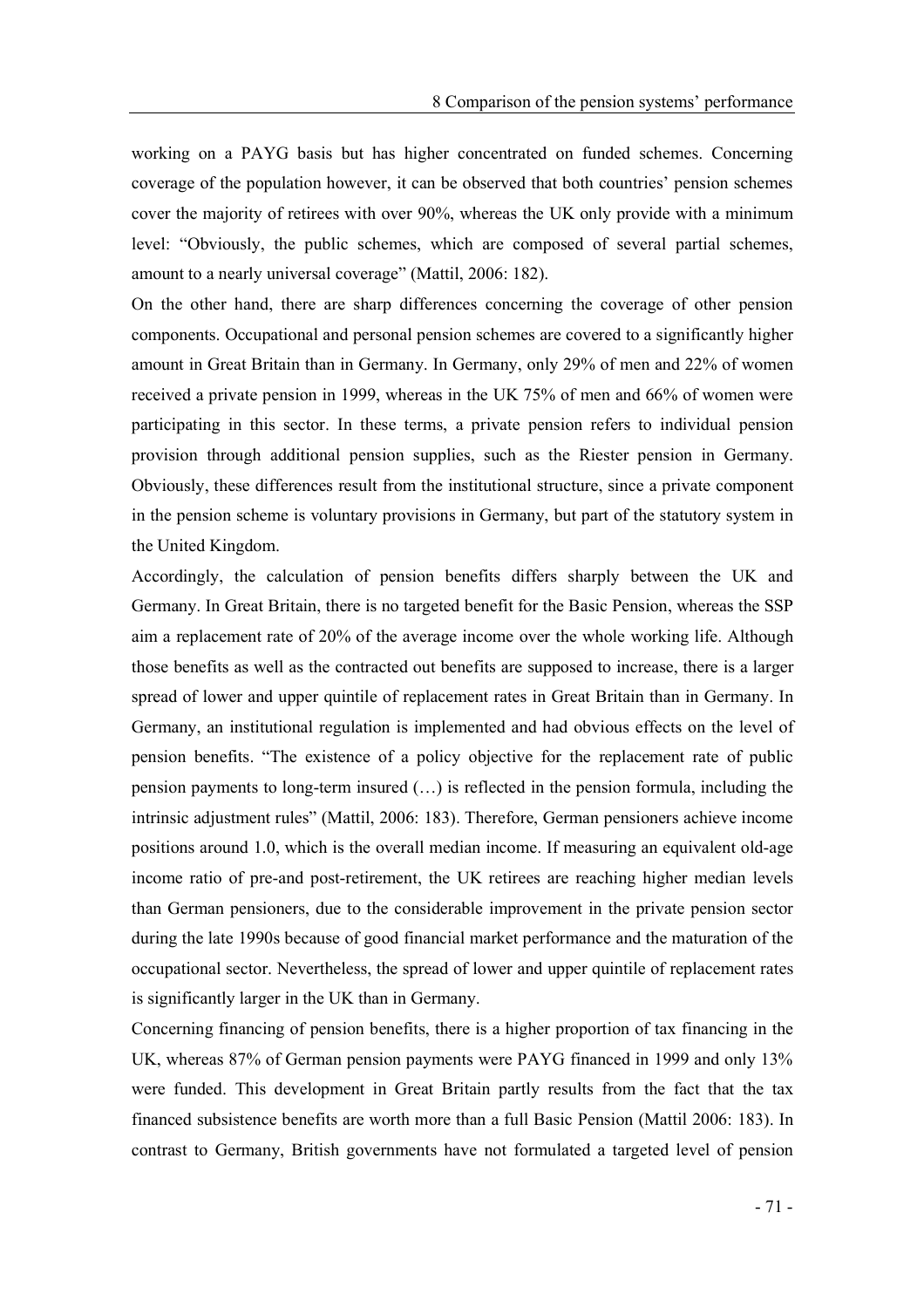payments for the public pension component. The reason is that the public pension payments are not aimed at securing a former living standard as in Germany (Mattil, 2006: 101).

Therefore, the poverty risk in the UK is higher than in Germany because a higher proportion of people rely on public transfers. This is also observed by looking at the subsidiary benefits by the British state, as the reduction of old-age poverty can just be attributed to the Minimum Income Guarantee, which is higher than the full Basic Pension. Compared to Germany, where less than 2% of retirees receive social assistance, up to 50% in the UK are expected to benefit from the recently introduced Pension Credit.

Those differences in financing certainly imply differences in the income sources of elderly in Germany and the UK. The dominating source of German old-age income certainly is the public pension scheme, accounting about 70% of total income. Private pensions from occupational and personal schemes added up to 4.7-6.8% of total income. In contrast, the relative importance of the income resources in the UK is much more balanced, with public pension and private pension being almost equal parts.

Despite of numerous differences in those pension schemes, Germany and the UK also possess common components. First of all, longevity in both countries is adjusted similarly. As already highlighted, the legal retirement age for men is 65 as well as for women in Germany, whereas the retirement age for British women will only be raised to 65 years in a transition period between 2010 and 2020. In addition, both countries possess some flexible retirement rules in order to allow people adjusting their retirement date in a more individual way: "Retirement after the legal retirement age is possible in both Germany and the UK; additional months are rewarded by an increase of pension benefits in the public schemes" (Mattil, 2006: 95).

Secondly, both pension systems provide with an invalidity (or long-term incapacity to work) as well as with survivors' benefits. For both countries, the importance of those insurances can be observed through the high coverage of the elderly population by public pension schemes. Since only 60% of British and 78% of German women have their own pension entitlements, the remaining difference of the found recipient rates of more than 30% of women in the UK and about 20% in Germany obviously rely on widows' pension.

The above analysis implies that the institutional arrangements of pension systems do in fact influence the level and the distribution of old-age incomes among individuals and, with this, on social inclusion outcomes. Consequently, the diverse aspects of both schemes cause certain effects on the systems' performance with regard to their key objectives reaching social inclusion. Those have to be analyzed in more detail in order to evaluate the overall performance of the German and the British pension system in terms of social inclusion.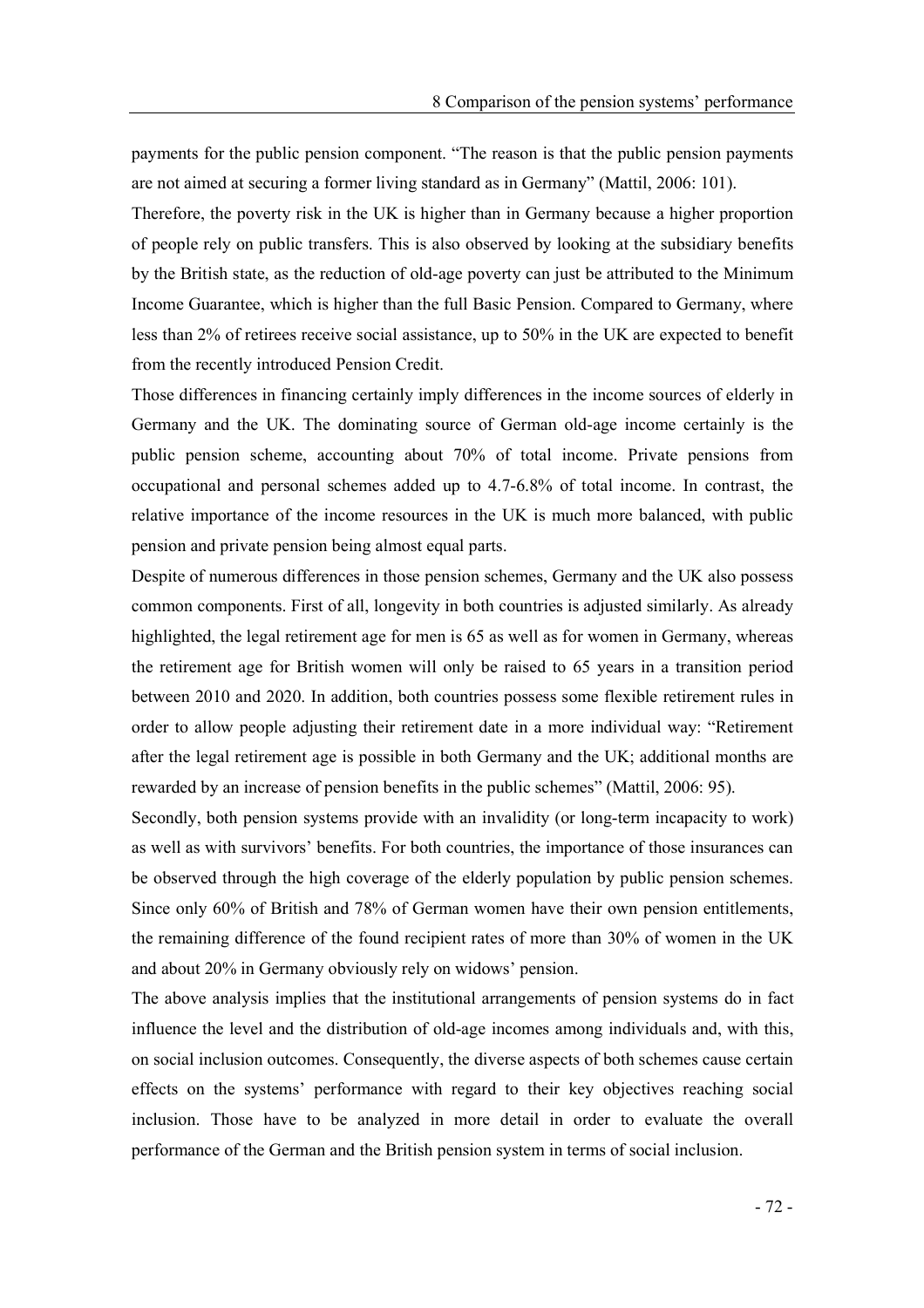## 8.2 Assessment of compliance with the key objectives of the pension system

By comparing the performance of the German and the British pension system, it is important to differentiate between the demographic developments in both countries. As highlighted in chapter 7.1, both countries will experience further changes in terms of population size and growth, population ageing, life expectancy and fertility. With this, Germany will show a more pronounced demographic change than the United Kingdom. Nevertheless, both countries will have to deal with future changes concerning their particular pension system, since demographic change is crucial for the operation with pension systems. As displayed in previous chapters, demographic change will cause an increase in pension expenditure:  $($ ...) total pension expenditure is going to increase due to population ageing  $(...)$  (Mattil, 2006: 197). As a matter of fact, those changes will stronger affect the stability of the German pension scheme, as it is even pre-calculated that it will not be possible to maintain the current pension system.

This progress goes along with the construction of both countries' pension schemes. Although the British pension system was based on the public as well as on the occupational and personal scheme, the United Kingdom did not completely escape from the European impending pension crisis: "The UK is not entitled to be complacent, however, since there remain some serious and unresolved problems with the different types of private sector provision" (Blake, 2002: 330). Therefore, both countries are faced with certain impacts on the systems' performance with regard to the formulated key objectives like preventing poverty, enabling people to provide adequately for their old age, treat women and men equally and aim for intergenerational justice and financial sustainability.

Overall, the UK's experiences in old-age security differ considerably from Germany's. This is particularly true for the factor of poverty: "According to the empirical findings about old-age incomes and their distribution, the British pension system has not been able to prevent old-age poverty throughout the last decade" (Mattil, 2006: 202). This points to a failure in intergenerational equity, since old-age incomes have been distributed considerably less equal than in Germany. In Germany, this may have been considered at risk until recently, although intergenerational equity has been largely achieved. Nevertheless, in the face of demographic change, recent pension reforms reduced the pension benefit level in order to improve the financial sustainability. Therefore, pensioners face a reduction in replacement rates, as benefit reductions display a transformation of the financial burden from the generation of working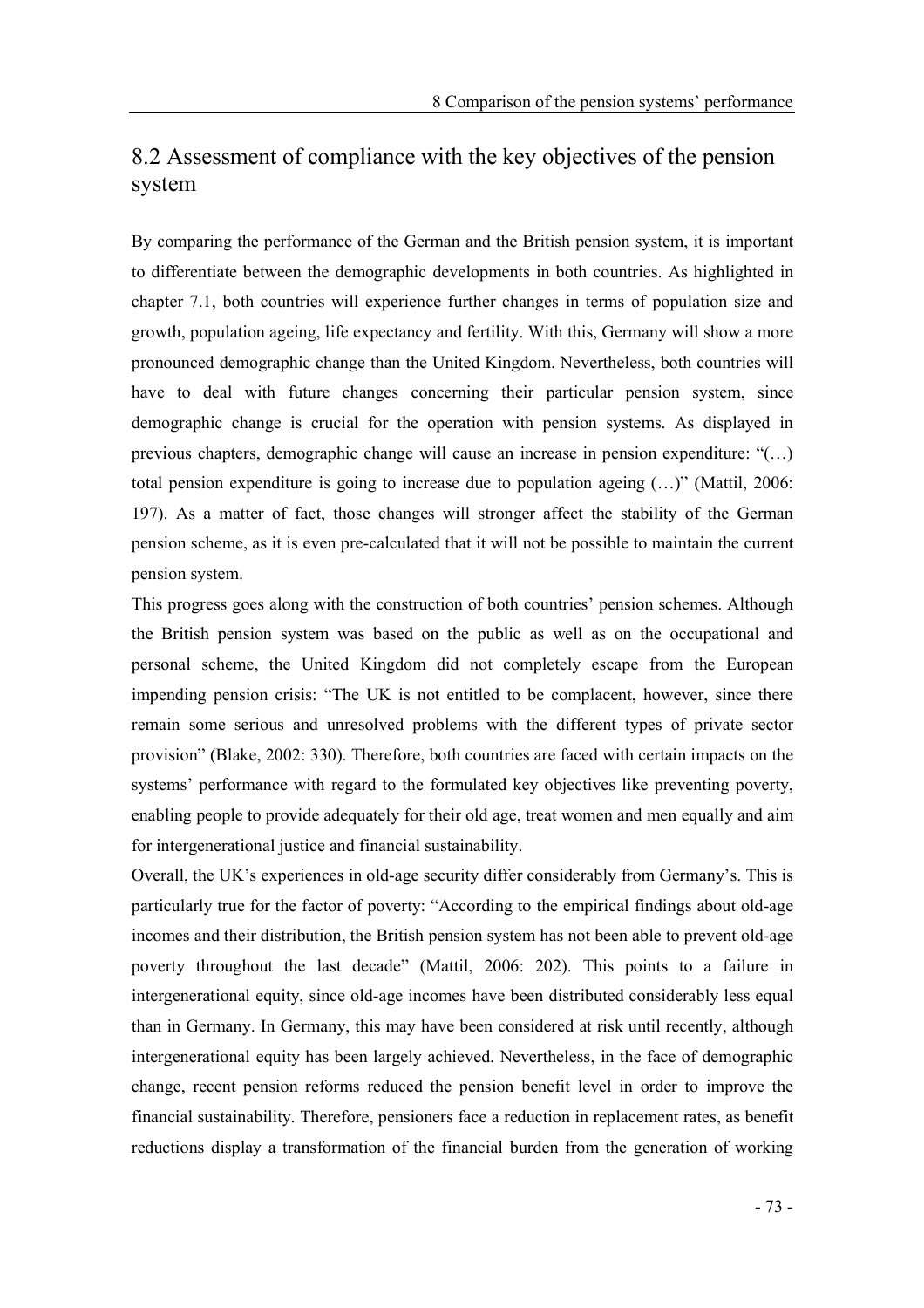age (contributors) to the generation of the elderly. Whereas people of working age up to 50 years still are able to revise their pension planning accordingly, current pensioners and those near retirement do not have the opportunity to compensate for this loss in the value of their pension entitlements by building up additional income sources. A continuously lower adjustment of pensions relative to earnings tends to shift the intergenerational balance in favour of the younger generation. However, on an aggregate level this can be viewed as fair, since public pension entitlements were assigned under different assumptions of demographic conditions.

In Contrast, the intergenerational equity in the United Kingdom failed, because Basic Pensions and contracted-out pensions are not indexed wages and the relative income position of retirees decreases over time. Such a progress is not a problem per se, but there is a high amount of people that has to live on a very low income level in old age. Consequently, the pension system has not been able to prevent old-age poverty. This goes along with unequal distribution of old-age incomes, which led to significant differences in individual replacement rates. However, the low level of Basic Pension benefits, with a full pension being worth less than 20% of average labour earnings, is projected to even shrink to less than 10% of average earnings by 2050. The Pensions Commission further projects the shrinkage of Basic Pension together with a full entitlement to the State Second Pension from about 30% in 2000 to about 20.5% in 2060 (Pensions Commission, 2004: 132). Thus, the risk of old-age poverty will increase and a higher number of pensioners will rely on public subsistence benefits that were worth about 30% of average earnings nowadays (Mattil, 2006: 203). Moreover, a large part of British pensioners faces investment risk in their contracted-out pension scheme. "The global slowdown of financial markets since 2000 has reduced projected pensions of both personal and occupational schemes about 10% each year" (Mattil, 2006: 204). Furthermore, the Pensions Commission finds that more than 50% of people in working age do not save enough to reach the target replacement rate. This is mainly because most of the savers are unaware of the risks for their well-being in old-age and incapable to profit from the large choice of private pension provision, as the government does not provide with sufficient knowledge about old-age provision and underlying financial issues in the UK system (Ring, 2003: 77). Consequently, if future pensioners want to experience a level of well-being comparable to that of nowadays retirees despite the demographic change, then private savings would have to increase to a scale that is improbable to reach, what implies a rather more unequal distribution of old-age incomes and hence an even higher risk of poverty. Accordingly, the number of social benefit claimants is rather high in the UK and is further determines to rise considerably: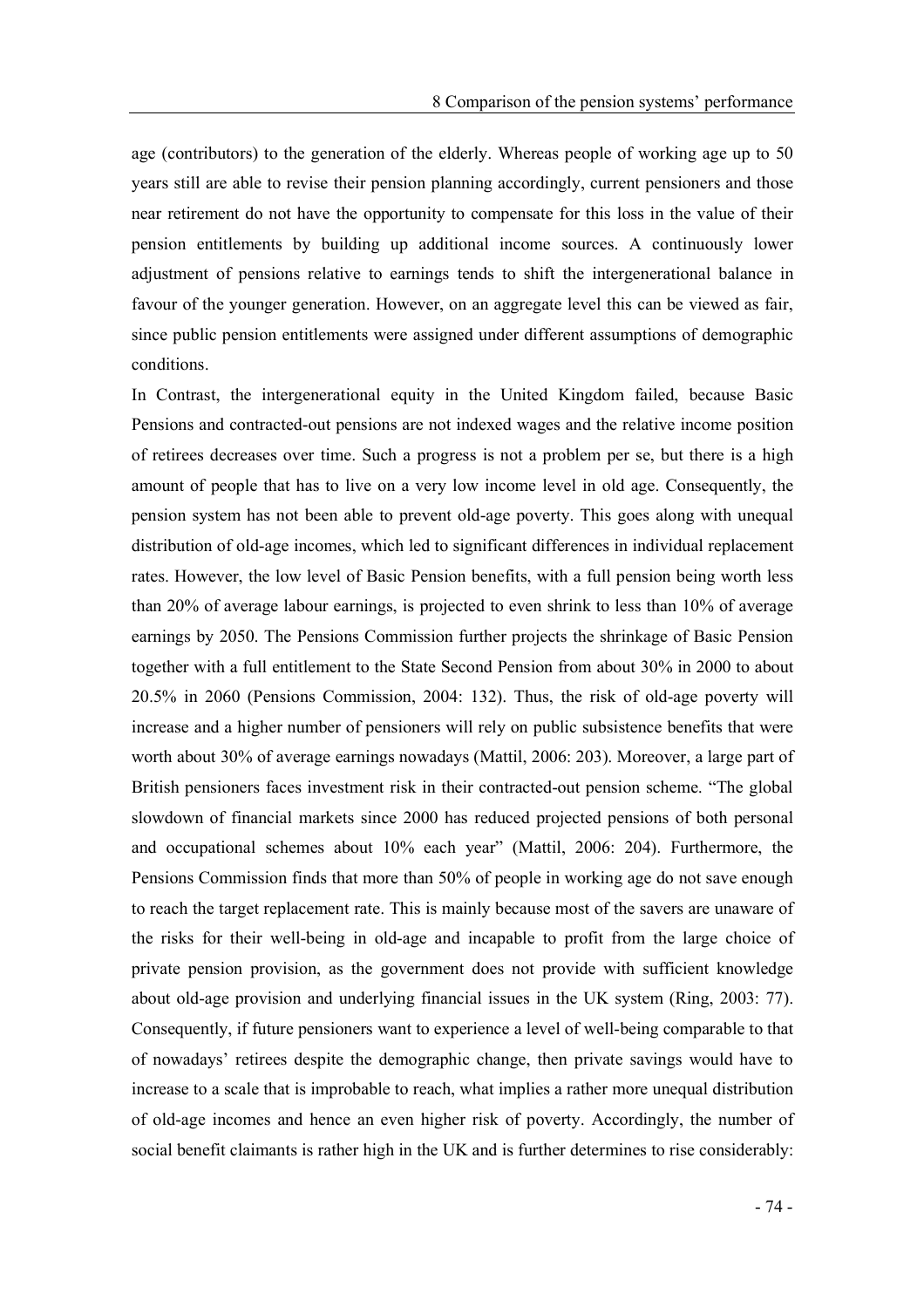More than 50% of pensioners have been eligible to means-tested benefits and the numbers will presumably increase further" (Ginn, 2004: 188).

In terms of equal distribution of old-age incomes, Germany possesses a better performance than the UK, since it is more equal due to the higher proportion of the public pension benefit including elements of social redistribution. As a result, most individuals can secure their standard of living after retirement, if they are not affected by unemployment: Those unemployed immediately before retirement my be able to maintain or improve their standard experienced during the spell of unemployment, but probably not the living standard achieved on average throughout their working life" (Mattil, 2006: 200). This is because these cohorts have not anticipated an unemployment risk in their pension planning and therefore have no means to compensate for the loss in future public pension benefits, as they cannot profit from the very generous early retirement regulation of their predecessors.

Although unemployment is an individual problem, high unemployment rates have an adverse impact on total output as well as on overall public finances as a result of unemployment benefit expenditure and hence affect the pension scheme sustainability. This remarks a further pressure on the German pension system which already is at high risk of unsustainable finances: Due to the adverse effects of demographic change on pay-as-you-go-financed pension schemes, the German public pension scheme faces a significant risk of unsustainable finances" (Mattil, 2006: 110). With this, the 2001 to 2004 reforms taken by the German government managed to significantly reduce the risk of financial unsustainability (Commission, 2004: 47). As observed in previous chapters, this was mainly caused by a shift of the pension system from almost entire PAYG system to a partial funding. Nevertheless, this partial transition brings along a rise in contribution rates to the pension system, which particularly reflects the working-group. As already highlighted, those people have to pay for the present pensioners as well as to provide for their own retirement. "However, in comparison with the situation before reforms, this age group presumably profits on average from the reductions in future public pension spending, though with different individual net effects according to age and other characteristics" (Mattil, 2006: 201). Accordingly, recent reforms have improved the financial sustainability of the public pension scheme, though with an uncertain net effect on sustainability of overall public finances due to probably increasing expenditure for public subsistence benefits in the long run. This implies that the improvement in sustainability has been at the cost of an increasing poverty risk for retirees as well as less gender equality. In general, both countries possess a gender income gap among the elderly, in terms of total income. Those differences usually result from a lower coverage o women by the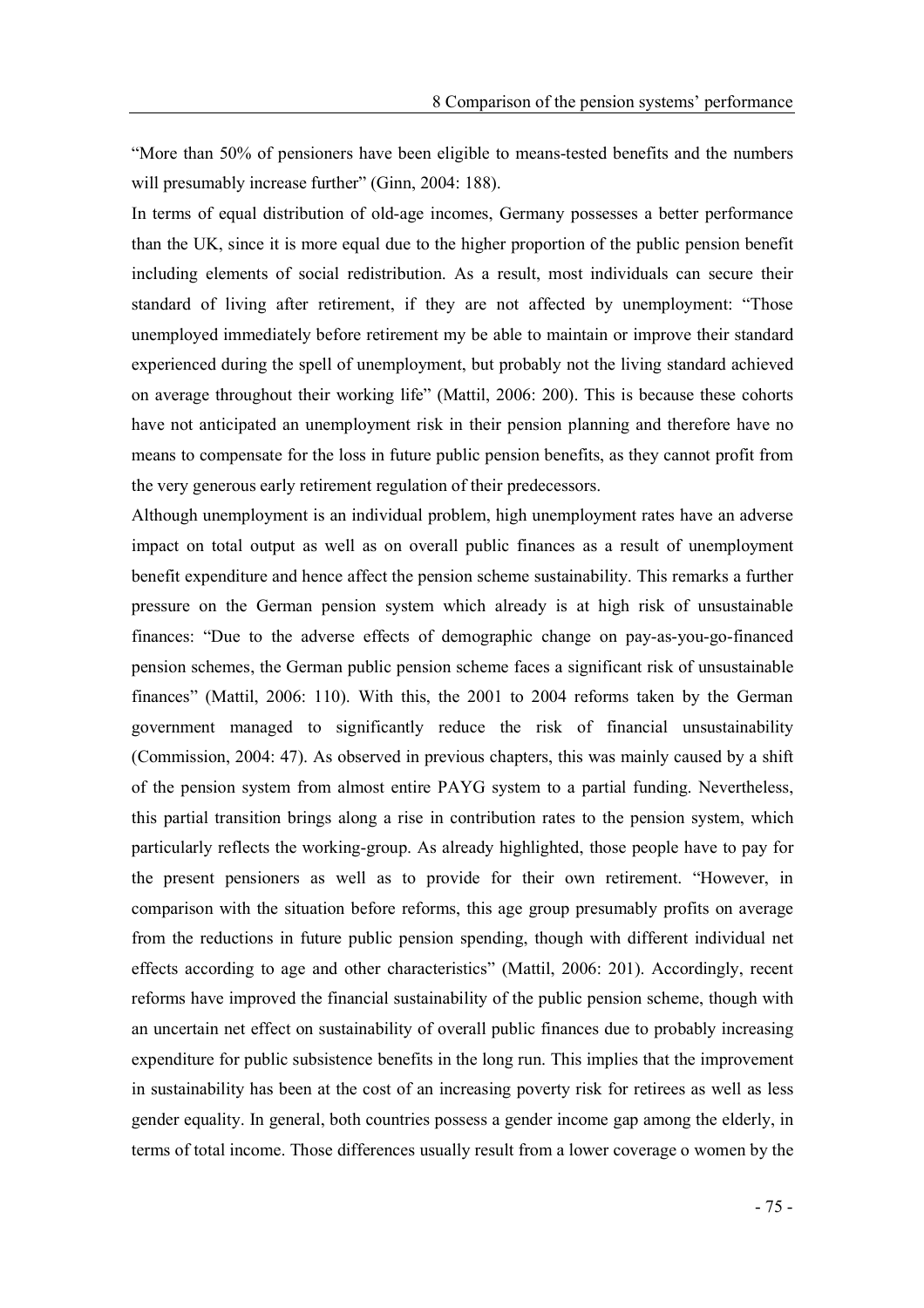respective pension scheme or type of income and not from the lower amount received from an income source. By now, German women are closer to equitable pensions relative to men than British women. This is because women benefit disproportionately from the elements of social redistribution in public schemes, what implies a higher proportion of benefits for German women, since public benefits are higher than in the UK. Consequently, a reduction in social redistribution elements is especially disadvantageous to women, as they tend to benefit more from such solidarity elements. This leads to a raising risk of old-age poverty for women, which are in Germany as well as in the UK more exposed to poverty than men. Although those rates have already declined during the 1990s, there are still high poverty rates among certain problematic groups like single women: "In 1999, poverty rates for women were 11% in Germany and 20% in Great Britain, compared to 7% and 14% of men, respectively (Mattil, 2006: 186).

Concerning the United Kingdom, the financial burden caused by the demographic change seems to be borne by the present elderly generation and those retiring within the next three decades. The British pension policy failed to provide a reliable framework for old-age provision. Frequent changes in the pension system misled people about there entitlements and leaded to less confidence in the system and a shift to the private sector became apparent.

Additionally, there is no shift in pension policy towards a higher Basic Pension. Consequently, British retirees will probably gain less old-age income, since there was also a considerable reduction in the value of occupational pension schemes visible. A large number of employers have closed their defined benefit schemes and shifted to the defined contribution component, being faced with the prevailing financial risk.

#### 8.3 Concluding evaluation

Germany and the United Kingdom possess contrary welfare traditions that result in divergent old age pension schemes. While Germany is a social insurance country using the PAYG system in the first instance, the UK's pension scheme is based on more than just one insurance pillars, as it is common for multipillar countries. The British pension system is to a much smaller extent working on a PAYG basis but has higher concentrated on funded schemes. Despite those differences, both countries are faced with increasing problems caused by the proceeding demographic change, which causes a shift in the overall structures of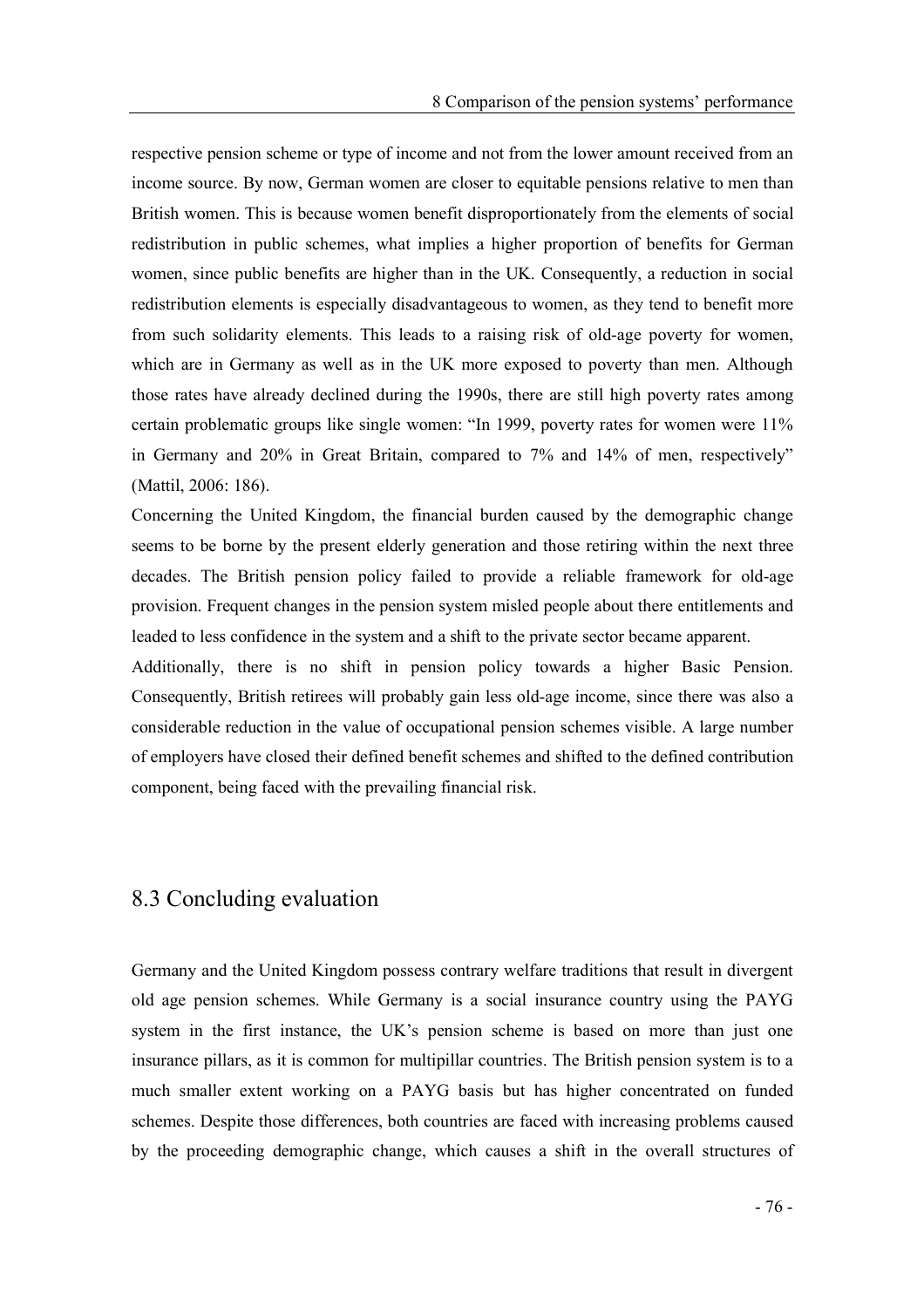pension schemes. It can be seen that Germany as well as the United Kingdom will experience a continuously increasing life expectancy on the one hand and lower birth rates on the other hand. However, most of the important changes in the demographic structure are more pronounced in Germany than in the UK. Together with the more improved structure in terms of demographic change, the multipillar pension system seems to perform better at large. Nevertheless, there are certain components which are less improved in the UK. Hence, both systems include certain advantages as well as disadvantages caused by the respective pension system structure.

The German pension system faces extensive financial consequences of demographic change and was found in a difficult macroeconomic situation including the highest unemployment rates in decades. Therefore, it was inevitable to implement widespread changes in the overall pension scheme structure. The government decided not to build a new pension system in a systematic and comprehensive way. Instead, the implemented reforms have focused on the objective to cut public expenditure in order to improve sustainability of pension insurance rather sooner than later. Those reforms have come very late, by what the German population has partly lost its confidence in the public scheme. Nevertheless, most of the people do not seem to have understood yet that they are already requested to assume a higher amount of responsibility for providing sufficiently for their old age by themselves (FAZ, 2004). This confusion is at last partly the fault of the German politicians who have promised adequate pension provision, according to the famous quotation of the former Federal Minister of Labour and Social Affairs, Norbert Blüm, "The (public) pensions are secure".

In contrast, the UK has already implemented reforms to rebuild their pension system more than 20 years ago: "British governments have started a strategy of drawing back public involvement in the field of pensions as early as in the 1980s" (Mattil, 2006: 220). However, the consequences have been far from positive, as the outcomes were and still are high poverty rates among the elderly, a comparatively unequal distribution of old-age incomes and relative income positions of the elderly considerably beneath the population average. This situation was of the elderly on the whole improved during the 1990s, as further reforms aimed to improve subsidence benefits and thus to relieve old-age poverty. Therefore, most of the British retirees were able to maintain their standard of living after retirement despite the low level of mandatory old-age insurance. Accordingly, there is evidence that most people provide adequately for their old-age independently of the scope of compulsory insurance (Yamada and Casey, 2002: 18). Nevertheless, recent developments in private pension components raise concerns about the pensions scheme's ability to prevent poverty initially. This is due to the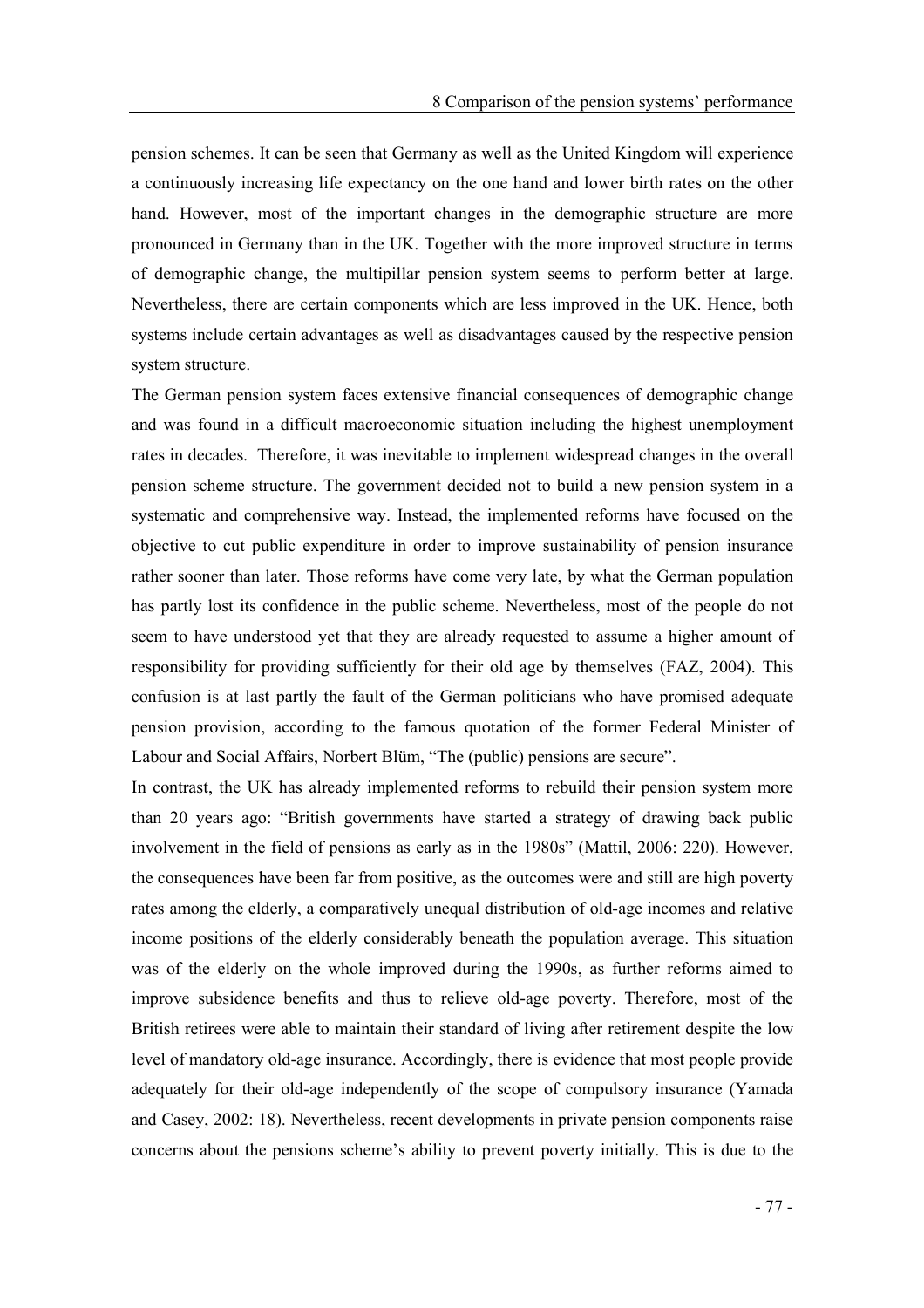fact that yet not all people are able to build up sufficient old-age insurance, a fact that is shown by the comparatively high poverty rates among the elderly in the UK.

On the whole, it seems that the German and the UK pension systems are approaching in their structures: "On the one hand, the UK government asked an independent commission to examine whether it is necessary to 'move beyond the voluntary approach'. On the other hand the latest pension reforms in Germany reduced the replacement level of public pensions considerably, switched from a purely expenditure-oriented to a more revenue-oriented approach and introduced funded elements of pension provision" (Mattil, 2006: 221). Accordingly, recently introduced pension reforms in both countries are attacking the structure of the PAYG pillar by focusing on private pensions. For both countries, this increasing shift from the public to the private pension sector is caused by the demographic changes, particularly ageing. Nevertheless, even experts question this fundamental change, as certain surveys found that a public PAYG system performs better in providing equal distribution between generations (Schokkaert & Van Parijs 2003). In addition, the private component will also be negatively affected by demographic change, as there are high poverty rates and increasing intergenerational inequality due to a relatively high number of tax deficits (Ginn et al, 2007: 30). Such a development can already be observed with the pension system in the United Kingdom; hence it would be useful for Germany to learn from the experiences with its pension policy approach. However, past experiences are completely ignored by the German government, due to the proceeding multipillar approach: "Apart from the choice of sensible reform measures, it seems to be an increasing challenge for governments to 'sell' the necessity of pension reforms" (Mattil, 2006: 221). This does not only concern the general public, but the intentions and implications of reforms need also be shared and understood by the public administration that has to bring those measures into effect (Barr, 2000: 35). For both countries there seems to be a tendency of shrinking solidarity among the population on the whole and with respect to the elderly. Consequently, before implementing further measures to rebuild the pension scheme, both countries have to face the challenge of public percipience in terms of prevailing values and intergenerational justice:  $((\dots))$  the issue of oldage security in the future will not only be a question of the *ability* of the younger generation to assume the financial burden of ageing, but also of their *willingness* to bear the burden (Mattil, 2006: 221). Accordingly, both countries have to outline the importance of old age security in order to be able to comply with the key objectives that are relevant of social inclusion outcomes.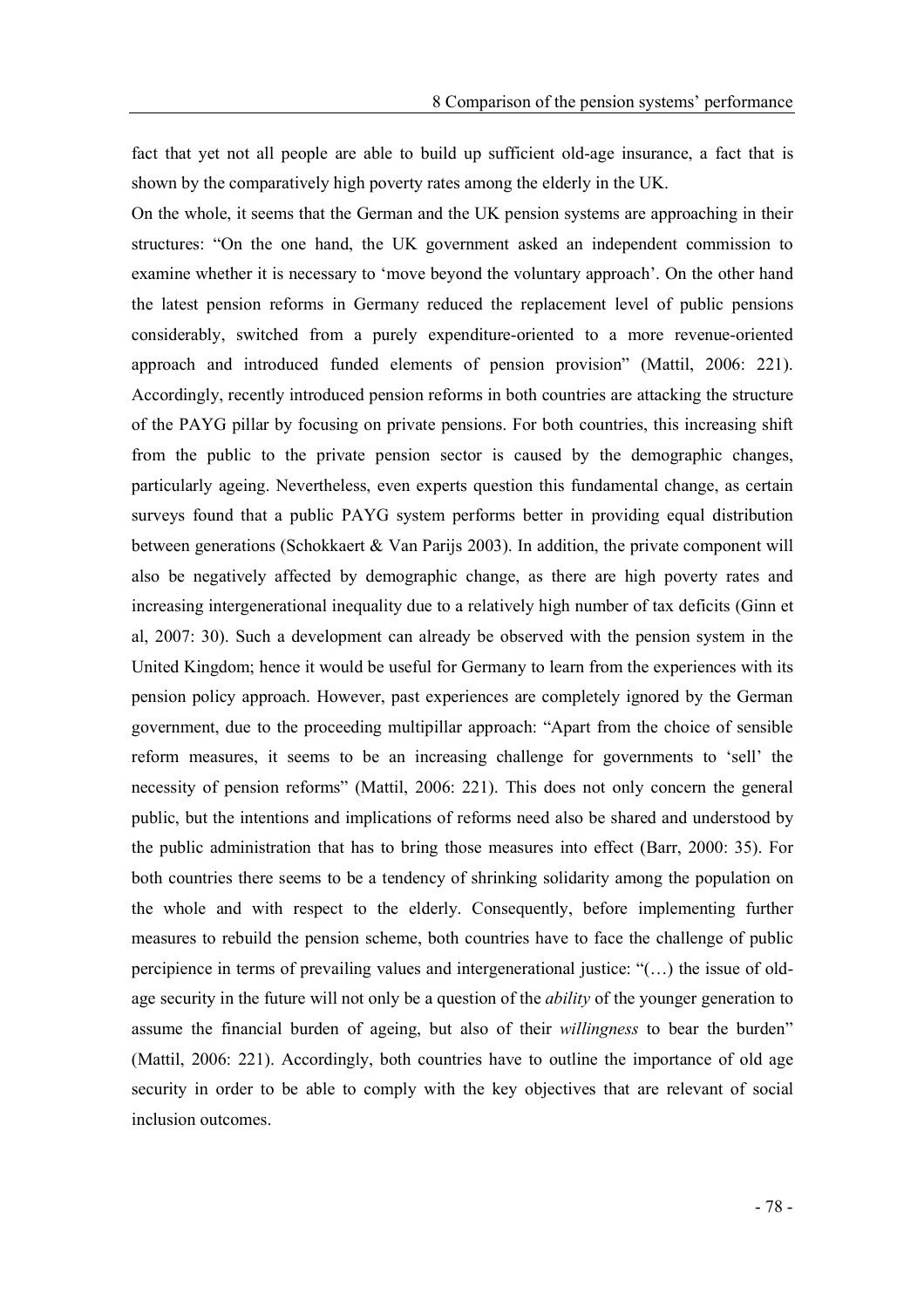### 9 Conclusion

As it is developed in the first part of this study, the demographic change in the European Union is proceeding further. Chapter 4 sets out, that compared to the world population size the European Union possesses smaller population growth than other regions. Furthermore, the shift from a regime of high mortality and high fertility to one of low mortality and low fertility is going to be the highest in the European Union, apart from Japan. This will lead to an overturn of the old-age pyramid, caused by an increasing life expectancy, the continuing growth of the work force aged 60 and over and a declining fertility that results in continuing low birth rates across the EU. Those developments will lead to significant increases in the old-age dependency ratio, which will be compounded when the cohorts born after will reach retirement in the coming decade.

The effect of the future aging that goes along with the demographic change in the European Union may have serious economic and social consequences that also affect the labour force. Consequently, an increasing ageing of this cohort as well as declining participation rates of young people can be observed. This development will cause a shift to an increasing number of retired people who will need to be supported by a reduced working-age population, namely a change from four to only two people working for a retiree.

Therefore, chapter 5.4 highlights that demographic change has a major impact on the pensions systems in the EU-27, regardless of the respective structure implemented. However, chapter 6 elaborates that the way the countries respond on the pressures varies considerably across the European Union as it depends on the institutional structure of the current pension system. Therefore, it is important to distinguish between those different pension schemes that come along with path dependence. According to this assumption, chapter 6 further introduces the theoretical distinction of path dependence in order to explain the existence of different pension systems within the European Union. In general, path dependence means that choices made in the past systematically constrain the choices open in the future. Consequently, this leads to the appearance of social insurance and multipillar countries, as they are set up in the work of Guiliano Bonoli as well as of John Myles and Paul Pierson. Those concepts are explicated in the further part of chapter 6, since they are essential for determining the current performance of the Anglo-Saxon and European continental countries' pension systems. With this, it is discovered that the nations covering the multipillar scheme never or only belatedly came up with a significant benefit scheme based on the pay-as-you-go (PAYG) system which is financed by payroll taxes. Instead, they only established a flat-rate minimum benefit within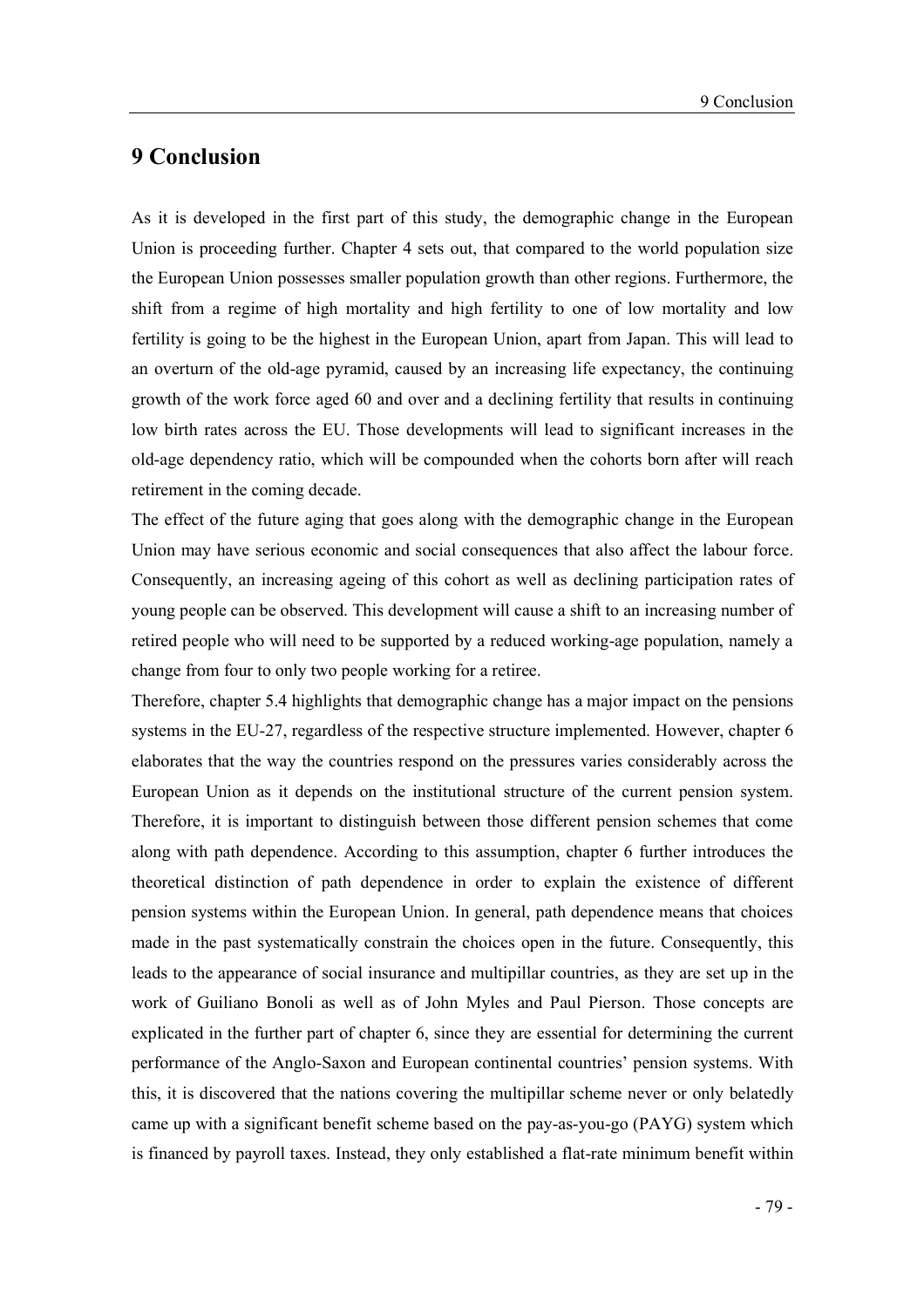their pension system which was only sufficient to cover the basic needs of retirees. In contrast, the social insurance countries posses an earnings-related PAYG pension system which was already mature by the mid-1970s. Concerning demographic change, it is not population ageing alone that constitutes a problem, but the design of the typical old age security system in interaction with population ageing and slow wage growth. This is particularly true for the large pay-as-you-go defined benefit schemes, where rising pension costs fall disproportionately on lower, mostly younger, wage earners, for whom covered earnings are often limited.

The next part of this study has brought together the theoretical and actual analyses of pension systems in the European Union. In chapter 7 the performances of the Anglo-Saxon and European continental countries' pension systems are compared, introducing the cases of the United Kingdom as the Anglo-Saxon model and Germany as a representative of the European continental countries. This is observed by their current performance on the one hand and their assumed performance in the future on the other hand.

Concerning the present pension systems in the UK and Germany, the thesis firstly refers to the differences within the pension schemes. The components of both pension schemes are pointed out in detail, in order to clarify the presence of the theoretical concept of Bonoli and Myles and Pierson. With this, the British system is revealed as a multipillar country, although including the component of the PAYG scheme. In contrast, the German pension system is a common PAYG scheme, including one predominant component which covers 78% of the benefits for retirees. Concerning those starting points, it might be assumed that the UK as a multipillar country will not be faced with the same impact of demographic change as Germany, since the impact of increasing costs of old age security is smaller and more manageable. However, the comparison shows that the United Kingdom is highly more faced with the danger of old-age poverty than Germany. This is basically caused by the low level of the Basic Pension, which will not even be shifted to a higher amount of benefits.

In contrast, Germany's performance in reforming the pension system is observed as positive. By implementing instruments that cause a shift to additional components for the pension system. In this point, the German system seems to approach to the British concept, since the reforms reduced the replacement level of public pensions and introduced funded elements of pension provision.

Accordingly, old age pension schemes in Germany and in the United Kingdom are based on contrary traditions concerning the welfare composition that do in fact influence the level and the distribution of old-age incomes among individuals. Consequently, the diverse aspects of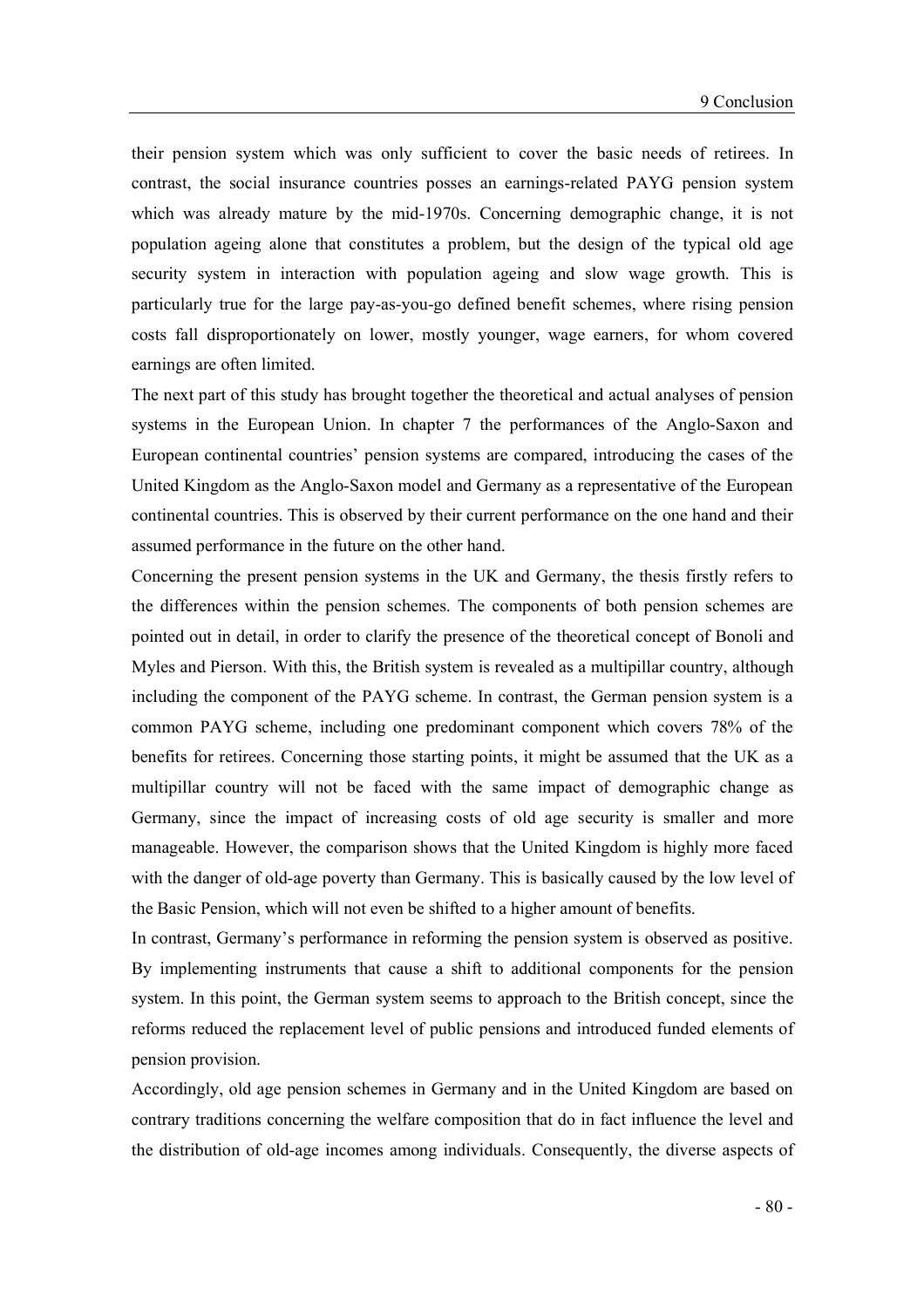both schemes cause certain effects on the systems' performance in terms of demographic change. This thesis evaluates those performances carefully with regard to the formulated key objectives like preventing poverty, enabling people to provide adequately for their old age, treat women and men equally and aim for intergenerational justice and financial sustainability. This is in order to get a sharp answer to the central question, Do Anglo-Saxon and European continental countries' pension systems face different challenges in relation to demographic change?, as the performance directly mirrors the respective challenges the pension schemes are faced with.

Chapter 8.3 provides with a concluding evaluation of the German and the UK's pension systems' performance and therefore directly refers to their respective challenges. Firstly, it is highlighted that most of the important changes in the demographic structure are more pronounced in Germany than in the UK, but there are certain components which are less improved in the UK. Hence, both systems include certain advantages as well as disadvantages caused by the respective pension system structure. Overall, the German pension system faces extensive financial consequences of demographic change what makes it inevitable to implement widespread changes in the overall pension scheme structure. In contrast, the UK has already implemented reforms to rebuild their pension system more than 20 years ago the outcomes were and still are high poverty rates among the elderly, a comparatively unequal distribution of old-age incomes and relative income positions of the elderly considerably beneath the population average.

Consequently, it seems that the German and the UK pension systems are approaching on the whole. In both countries, currently implemented reforms to slow down demographic changes are attacking the PAYG-pillar in favour of the private pension provision. Nevertheless, even experts question this fundamental change, as certain surveys found that a public PAYG system performs better in providing equal distribution between generations and highlight that the private component will also be negatively affected by demographic change. Such a development can already be observed with the pension system in the United Kingdom, but is completely ignored by the German government. By now, this already occurs by increasing information problems that are a crucial element of old-age provision in both countries which goes along with a shrinking solidarity among the population on the whole and with respect to the elderly. Consequently, the biggest challenge for both, Germany and the United Kingdom, will be change public percipience in terms of prevailing values and intergenerational justice.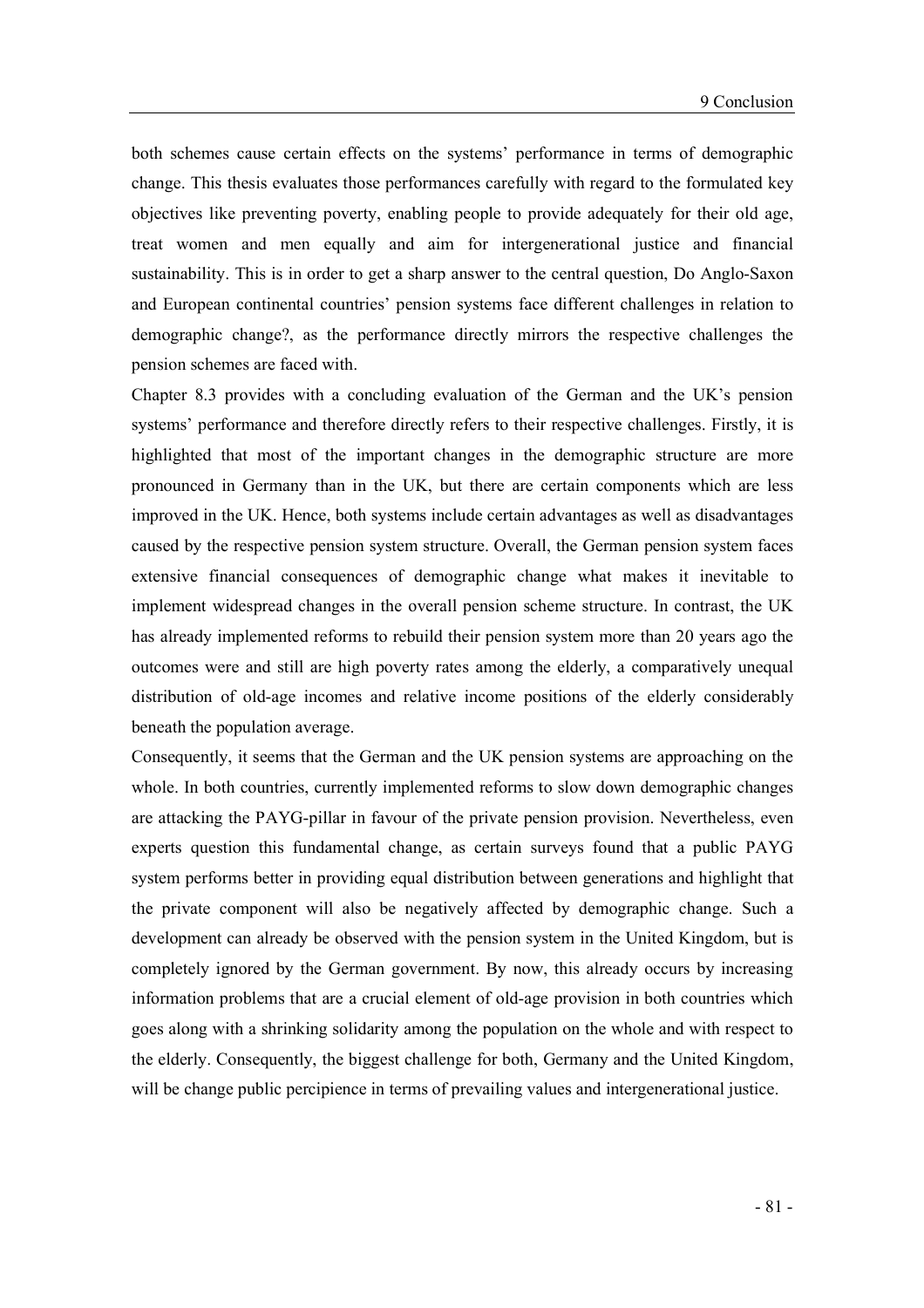### 10 Reference List

(Arthur, 1994): Arthur, Brian. 1994. Increasing Returns and Path Dependence in the Economy. Ann Arbor: University of Michigan Press, Michigan 1994

(Barr, 2000): Barr, N.: Reforming Pension. Myths, Truths, and Policy choices. IMF Working Paper 139, Washington 2000

(Berner, 2005): Berner, Frank: The new contradictions of the welfare state. Social policy and private pensions in Germany. University of Bielefeld 2005

(Barroso, 2005): José Manuel Barroso: Europe's response to demographic change. Speech from 12 July 2005, Brussels 2005

(Bonoli, 2003): Guiliano Bonoli: Two worlds of Pension Reform in Western Europe. In: Comparative Politics, Boyd Printing Company, New York 2003

(Börsch-Supran, 2000): Börsch-Supan, Axel: A blue-print for Germanys pension reform. MEA, Department of Economics, Mannheim 2000

(Börsch-Supan, 1997): Börsch-Supan, Axel: Germany: A social security system on the verge of collapse. MEA, Department of Economics, Mannheim 1997

(Börsch-Supan, 2000): MEA, Department of Economics, 2000

(Blake, 2000): Blake, David: Two decades of pension reform in the UK. What are the implications for occupational pension schemes? Pensions Institute, University of London 2000

(Blake, 2002): Blake, David: The UK Pension Sytstem: Key Issues. The Pensions Institute, June 2002

(Brewer et al, 2007): Brewer, M.;Goodman, A.; Muriel, A.; Sibieta, L.:Poverty and inequality in the UK: 2007. Institute for Fiscal Studies, 2007

(Burgess & Rees, 1994): Burgess, S. and Rees, H.: Lifetime Jobs and Transient Jobs: Job Tenure in Britain 1975–91. Centre for Economic Policy Research, London 1994

(BT- Drucksache 14/9503): Deutscher Bundestag 14/9503: Unterrichtung durch die Bundesregierung, Nationaler Strategiebericht Alterssicherung, Berlin 2002

(Carone et al, 2005): Carone, G.; Costello, D.; Diez Guardia, N.; Mourre,G; Przywara,B.; Salomaki,A.: The economic impact of ageing populations in the EU25 Member States. 2005

(Casey and Yamada, 2002): Casey, B.; Yamada, A.: The Public-Private Mix of Retirement Income of Nine OECD Countries: Some Evidence from Micro-Data and Exploration and its Implications. LIS Working Paper 311, Luxembourg 2002

(COM 7165, 2003): Council of the European Union: Joint Report by the Commission and the Council on adequate and sustainable pensions. 7165/03, Brussels 2003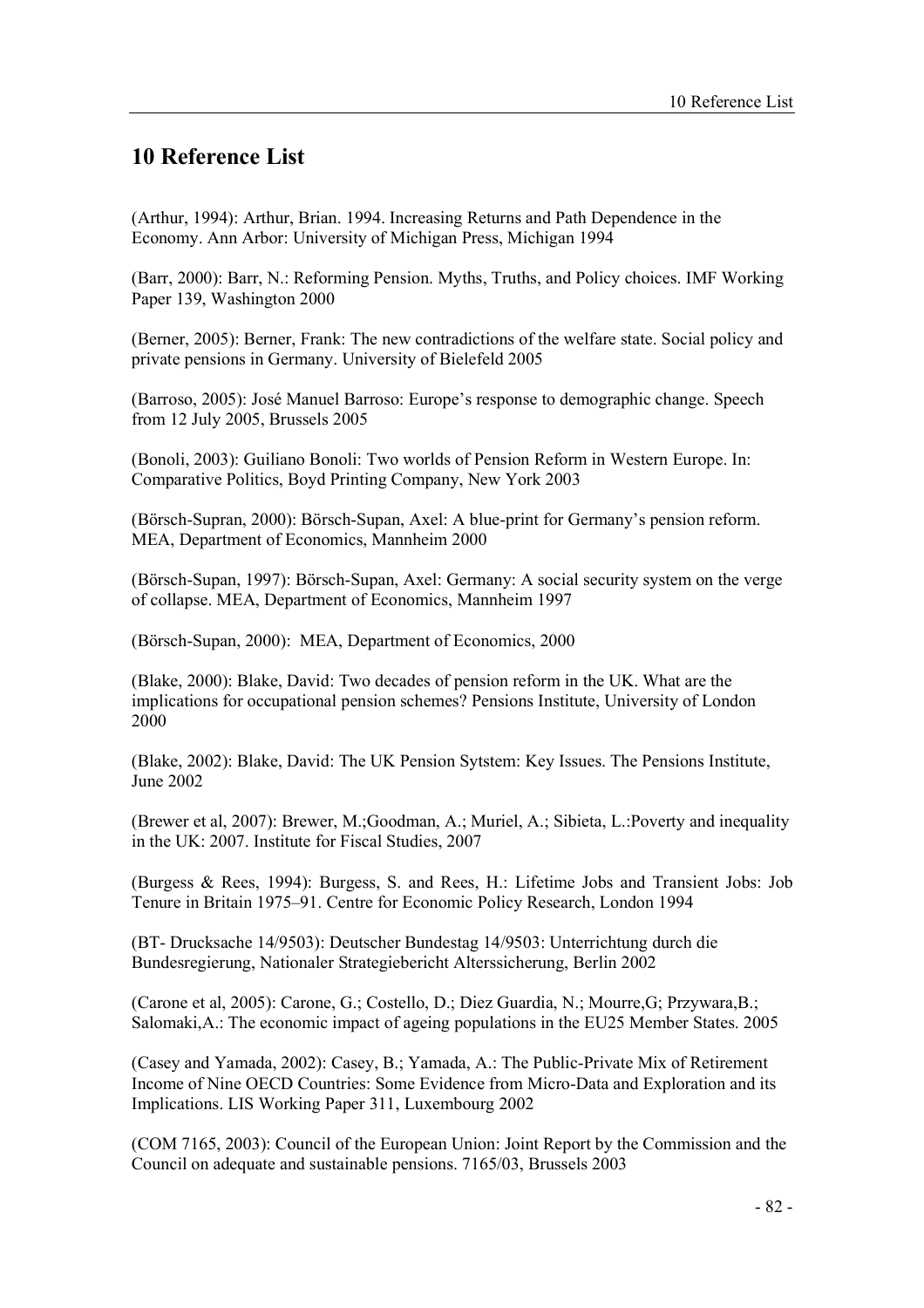(COM 94, 2005 final): Commission Communication: Green Paper Confronting demographic change: a new solidarity between the generations". Communication of the European Communities, Brussels 2005

(COM 251 final, 2006): Communication from the Commission: The demographic future of Europe  $-$  from challenge to opportunity, 2006

(COM 571, 2006): Commission Communication: The demographic future of Europe – from challenge to opportunity. Communication of the European Communities Brussels, 2006

(COM 574 final, 2006): Communication from the Commission: The long-term sustainability of public finances in the EU, 2006

(Commission, 2003): Kommission zur Nachhaltigkeit in der Finanzierung der sozialen Sicherungssysteme. Nachhaltigkeit in der Finanzierung der sozialen Sicherungssysteme. Bericht der Kommission, Bonn 2003

(Commission, 2004): European Commission: Public Finance in EMU 2004. European Economy 3/2004, Brussels 2004

(Dahrendorf, 1988): Dahrendorf, R.: Citizenshi and Social Class. In: Dahrendorf, R.: The Modern Social Conflict, 1988

(Daykin, 2000): Daykin, C.: Report by the Government Actuary on the Drafts of the Social Security Benefits up-rating (No. 2) Order 2000 and the Social Security (Contributions) (Rerating and National Insurance Funds Payments) Order 2001 (Cm 4933). London 2000

(De Beer, 2006): De Beer, J.: An assessment of the tempo effect for future fertility in the European Union. 2006

(DESA, 2007): Department of Economic and Social Affairs: World Population Prospects: The 2006 Revision. Fact Sheet, Series A, March 2007

(DESA, 2006): United Nations Population Division, DESA: World Population Prospects: The 2006 Revision. 2006

(Deutsche Bank Research, 2001): Rentenreform 2001 Deutschland auf dem Weg zu einem wetterfesten Alterssicherungssystem. Aktuelle Themen 214, 2001

(DWP, 2006): Department for work and Pensions: Security in Retirement: towards a new pensions system. Northampton, May 2006

(European Economy Reports and Studies, 2006): Economic Policy Committee and the European Commission projections: The impact of ageing on public expenditure: projections for the EU-25 Member States on pensions, health care, long-term care, education and unemployment transfers (2005-2050). In: European Economy Reports and Studies, No 1, 2006

(Ellison, 2006): The transformation of welfare States? Routledge, New York 2006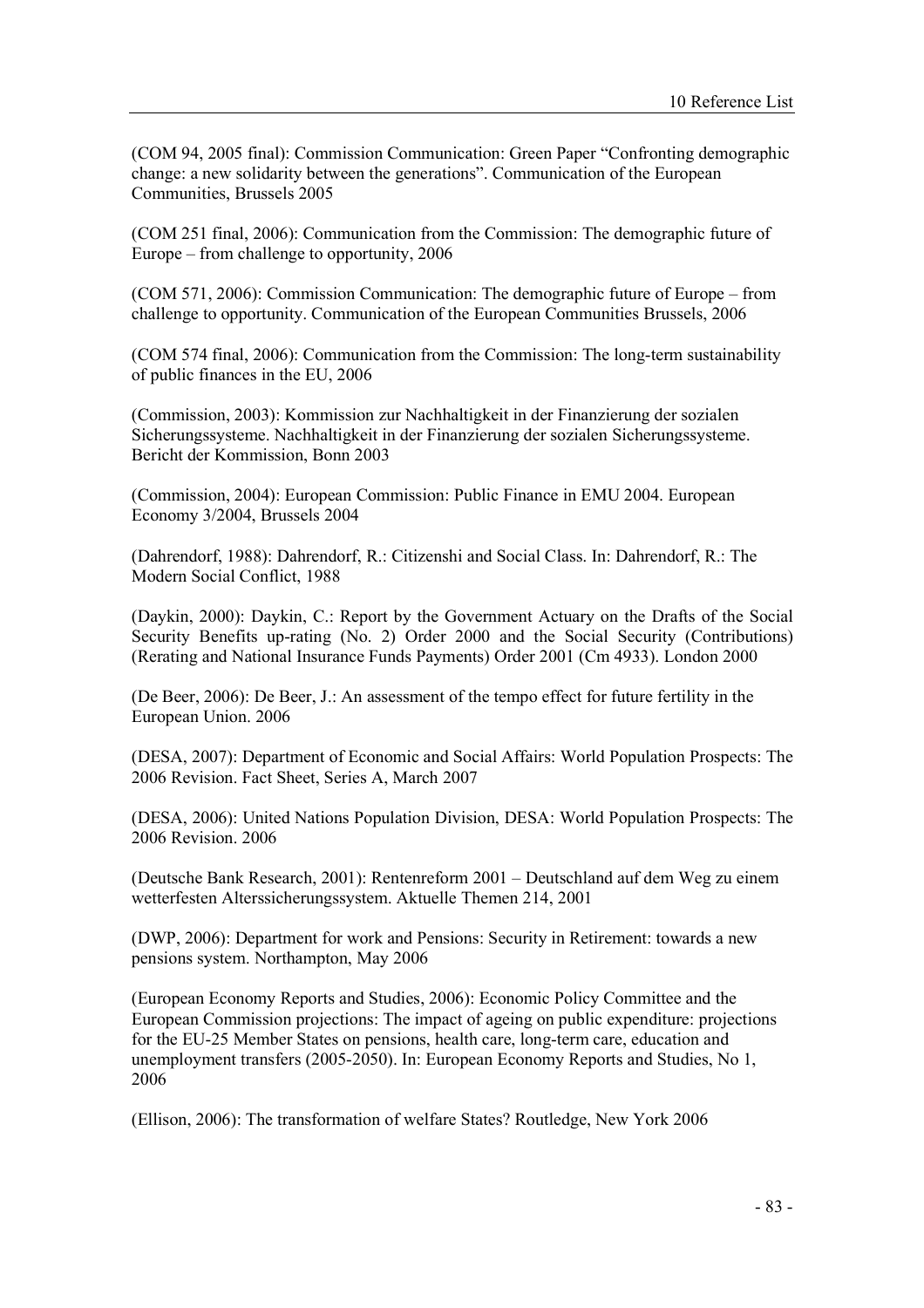(European Commission, 2004): European Commission, Directorate-General for Employment, Social Affairs and Equal Opportunities: The social situation in the European Union 2004, Belgium 2004

(European Commission, 2007): European Commission, Directorate-General for Employment, Social Affairs and Equal Opportunities: The social situation in the European Union 2005- 2006. The balance between Generations in an Ageing Europe, Belgium 2007

(Eurostat, 2006): First Forum on Europe's demographic future: Fact File. Background statistics, 2006

(Eurostat, 2004): Eurostat Demographic Statistics: 2004-based Eurostat population projections and European Union Labour Force Survey (LFS), 2004

(FAZ, 2004): Frankfurter Allgemeine Zeitung: Überschätzte Rente. 30.01.2004

(Fotakis, 2000): Fotakis, C.: Social and demographic analysis. The European Commission, 2000

(Ginn, 2004): Ginn, J.: Rentenpolitik in Großbritannien: Verleugnung und Beschädigung der Solidarität. In: Verband Deutscher Rentenversicherungsträger (ed): Generationsgerechtigkeit Inhalt, Bedeutung und Konsequenzen für die Alterssicherung. DRV-Schriften 51, Frankfurt am Main 2004

(Ginn et al, 2007): Ginn, J.; Fachinger, U; Schmähl, W.: Pension reform and the socioeconomic status of older people in Britain and Germany. Centre for policy research, April 2007

(Hegelich, 2006): Simon Hegelich: Reformkorridore des deutschen Rentensystems. VS Verlag für Sozialwissenschaften, Wiesbaden 2006

(Holzmann & Hinz, 2005): Robert Holzmann, Richard Hinz: Old-Age Income Support in the Twenty-First Century: An International Perspectiveon Pension Systems and Reform Web Version February, 18 2005

(INED, 2007): Institut National d'études démographicques: The population of the European Union. In: Graph of the month, Paris, June 2007

(Lynch, 2000): Demographics and the funded Pension System. Merill Lynch & Co. , New York 2000

(Mattil, 2006): Mattil, Birgit (2006): Pension Systems. Sustainability and Distributional Effects in Germany and the United Kingdom. Physica Verlag, Heidelberg 2006

(Marshall, 1999): Marshall, T.H.: Citizenship and Social Class. In: Marshall, T.H.: Class, Citizenship and Social Development, 1999

(McDonald, 2000): McDonald, P.: Gender equity, social institutions and the future of fertility. In: Journal of Population Research, No  $17(1)$ , 2000, pp. 1-16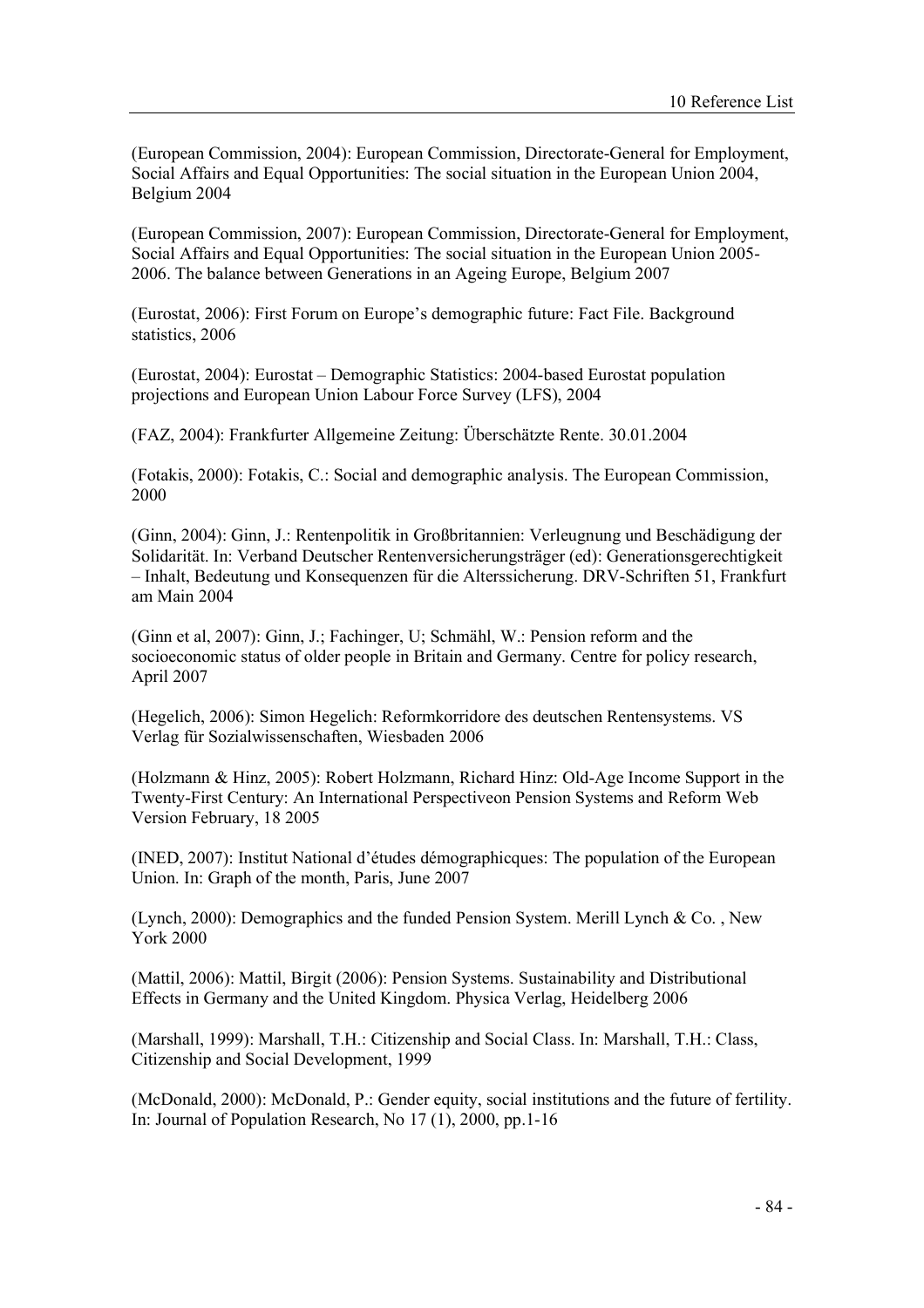(Meyer, 1998): Meyer, Traute: Retrenchment, Reproduction, Modernization: Pension Politics and the Decline of the Germen Breadwinner model. Journal of European Social Policy 1998; 8; 195, London 1998

(MISSOC, 2006): MISSOC, Mutual information system on social protection: Social Protection in the Member States of the European Union, of the European Economic Area and in Switzerland. Comparative Tables. Part 6: Slovakia, Finnland, Sweden, United Kingdom. Situation on 1 January 2006. European Commission, Brussels 2006

(Monnier, 2004): Monnier, A. (2004), The enlarged European Union: fifteen  $+$  ten  $=$  455. In: Population & Societies, 398, 2004, pp. 1-8.

(Myles & Pierson 2001): John Myles, Paul Pierson: Comparative Political Economy of Pension Reform. In: Pierson, Paul (ed.): The new Politics of the Welfare State. Oxford University Press, New York 2001

(NIDI, 2005): Netherlands Interdisciplinary Demographic Institute, NIDI: Social Situation Observatory, Demography Monitor 2005, The Hague 2005.

(NIDI, 2006): Netherlands Interdisciplinary Demographic Institute, NIDI: Demographic Trends, Socio-Economic Impacts and Policy Implications in the European Union. Monitoring Report prepared by the European Observatory on the Social Situation - Demography Network, Berlin 2006.

(OECD, 2003): Whitehouse, Edward: The value of pension entitlements: A model of nine OECD countries. In: OECD social, employment and migration working papers, 9, Wales 2003.

(Pensions Commission, 2004): Pensions Commission: Challenges and Choices. The first Report of the Pension Commission. The Stationery Office, Norwich 2004

(Pierson, 2001): Pierson, Christopher.: Beyond the welfare state? The new political economy and welfare. Penn State, 2001

(Rechmann, 2001): Rechmann, S.: Alterssicherung in Großbritannien und Irland. Eine institutionelle und empirische Analyse. Springer Verlag, Berlin 2001

(Ring, 2003): Ring, P.: "Risk" and UK Pension Reform. Social Policy & Administration 37 (1): 65-81, 2003

(Roche, 1995): Roche, M.: Rethinking Citizenship and Social Movements: Themes in Contemporary Sociology and Neoconservative Ideology. In: Nash, K. Readings in Comtemoprry Political Sociology, 1995

(Scharpf, 1997): Scharpf, F.:Welfare and Work in the Open Economy. From Vulnerability to Competitiveness. Vol. 1, Oxford University Press, Oxford 1997

(Schokkaert & Van Parijs, 2003): Schokkaert, E., van Parijs, P.: Debate on social justice and pension reform", Journal of European Social Policy 13(3): 245-79, 2003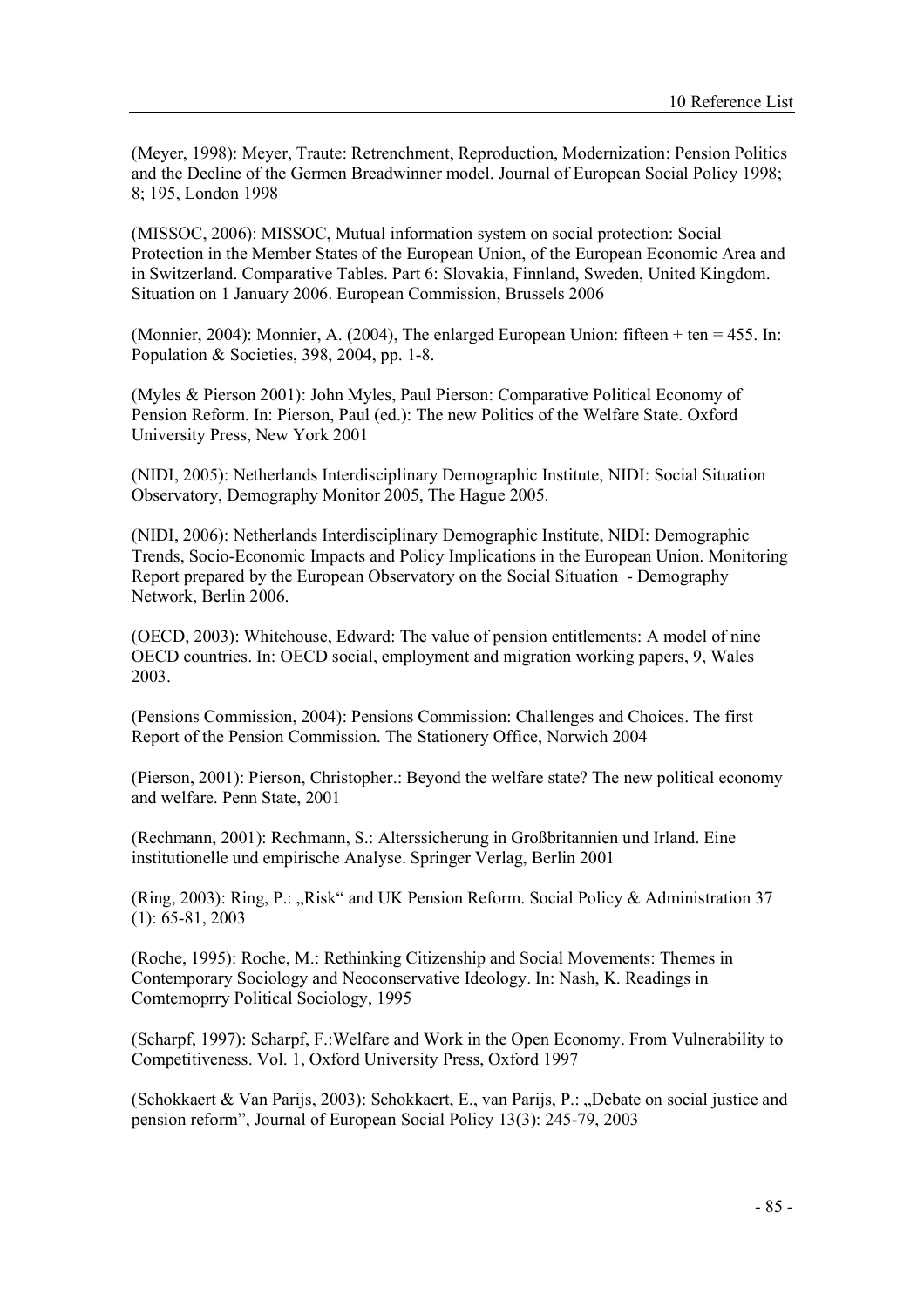(Sachverständigenrat, 2004): Sachverständigenrat zur Begutachtung der gesamtwirtschaftlichen Entwicklung. Staatsfinanzen konsolidieren - Steuersystem reformieren. Jahresgutachten 2003/2004, Wiesbaden 2004

(Schnabel, 2003): Schnabel, R.: Die geförderte private Altersvorsorge Flop oder Top?, Deutsches Institut für Altersvorsorge, Köln 2003

(Schuh, 2005): Ulrich Schuh, Anna Ruzik, Nikolaus Graf, Stanislawa Golinowska, Liliana Mateeva, Agnieszka Sowa and Iain Paterson: Social Protection and the life course. In: Social Situation Observatory. Demography Monitor 2005, The Hague 2005

(Schulz, 2005): Erika Schulz, Jørgen Mortensen, Johannes Geyer, Birgit Mattil, and Svetla Tsolova: Education, employment and the live course. In: Social Situation Observatory. Demography Monitor 2005, The Hague 2005

 $(SEC(2007) 638)$ : Commission's staff working document: Europe's demographic future: Facts and Figures, Brussels 2007

(Soede, 2004): A.J Soede, J.C Vrooman, P.M Ferraresi, G. Segre: Unequal Welfare States. Distributive consequences of population ageing in six European Countries. Social and Cultural Planning Office, The Hague 2004

(Turner, 2003): Turner, A.: The Macro-Economics of Pensions. Lecture to the Actuarial Profession, London 2003

(United Nations, 2006): United Nations: Population Devision. Department of Economic and Social Affairs, 2006

(World Bank, 2005): Old-age income in the twenty-first century: an international perspective on pension systems and reform. World Bank Publications, 2005

(Yamada and Casey, 2002): Yamada, A.; Casey, B.: Getting older, getting poorer? A study of the earnings, pensions, assets and living arrangements of older people in nine countries. LIS working paper 314, Luxembourg 2002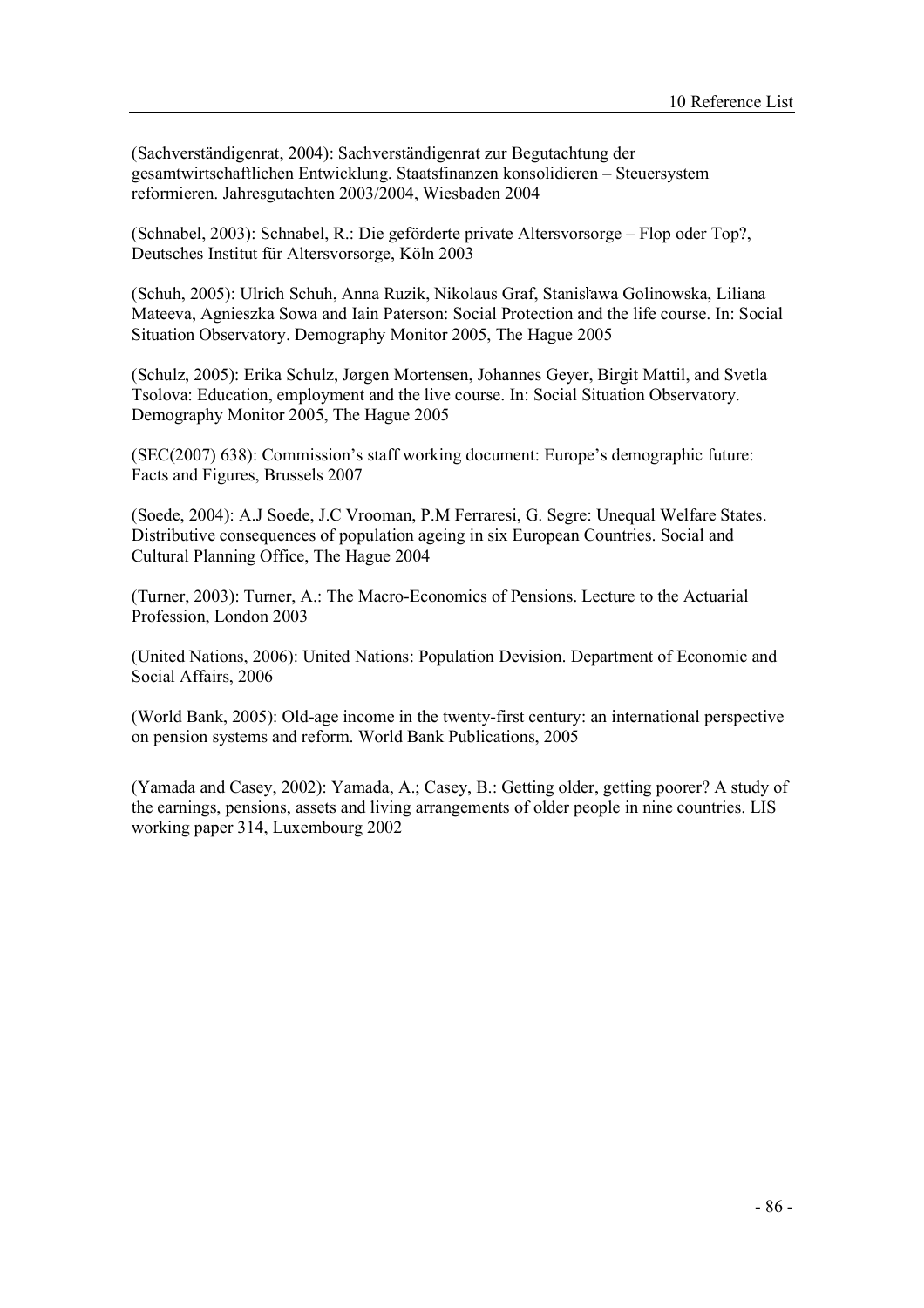#### 10.1 Internet References

(BBC, 2008): BBC: pension Scheme risk for poor.

URL: <http://news.bbc.co.uk/2/hi/business/6740829.stm>

(BBC, 2006): BBC News: A-day pension reforms.

URL[:http://news.bbc.co.uk/1/hi/business/4854622.stm](http://news.bbc.co.uk/1/hi/business/4854622.stm)

(Bundesregierung, 2008):

URL[:http://www.bundesregierung.de/nn\\_66132/Content/EN/StatischeSeiten/Breg/Reformpro](http://www.bundesregierung.de/nn_66132/Content/EN/StatischeSeiten/Breg/Reformpro) jekte/gesundheit-und-rente-2006-08-16-rente-2.html

(IA, 2008): Institute of Actuaries: Making financial sense of the future. URL[:http://www.actuaries.org.uk/DisplayPage.cgi?url=](http://www.actuaries.org.uk/DisplayPage.cgi?url)%2Fboard\_area%2Fpensions.html

(DWP 1, 2006): Department for Work and Pensions: Pensions Reform – Security in

Retirement. URL: <http://www.dwp.gov.uk/pensionsreform/>

(DWP 2, 2006): Department for Work and Pensions: White paper: Towards a new pensions system. URL: [http://www.dwp.gov.uk/pensionsreform/pdfs/white\\_paper\\_summary.pdf](http://www.dwp.gov.uk/pensionsreform/pdfs/white_paper_summary.pdf)

(DWP 3, 2008): Department for work and Pensions: Pensions Reform 2010 onwards. URL[:http://www.dwp.gov.uk/pensionsreform/](http://www.dwp.gov.uk/pensionsreform/)

(DWP 4, 2008): Department for work and Pensions: Pensions Act 2007. Basic State Pension. URL[:http://www.thepensionservice.gov.uk/pensions-reform/act.asp](http://www.thepensionservice.gov.uk/pensions-reform/act.asp)

(DWP 5, 2008): Department for work and Pensions: The Pensions Bill. URL[:http://www.dwp.gov.uk/pensionsreform/pensions\\_bill.asp](http://www.dwp.gov.uk/pensionsreform/pensions_bill.asp)

(Pensions.co.uk, 2006): Pensions.co.uk: A-day Changes to Pensions from 6 April 2006.

URL[:http://www.pensions.co.uk/a\\_day\\_pensions/a\\_day\\_pension\\_changes.html](http://www.pensions.co.uk/a_day_pensions/a_day_pension_changes.html)

(pensions.co.uk, 2008): Stakeholder Pensions URL[:http://www.pensions.co.uk/stakeholder\\_pensions/stakeholder\\_pensions.html](http://www.pensions.co.uk/stakeholder_pensions/stakeholder_pensions.html)

(The Pension Service, 2008): The Pension Service: A to Z. Additional State Provision. URL[:http://www.thepensionservice.gov.uk/atoz/atozdetailed/addstatepen.asp](http://www.thepensionservice.gov.uk/atoz/atozdetailed/addstatepen.asp)

(Raffelhüschen): Bernd Raffelhüschen: Zur Reform der gesetzlichen Rentenversicherung

eine undendliche Geschichte. URL:<http://www.iwh>-

halle.de/d/abteil/arbm/Broschueren/B.%20Raffelhueschen.pdf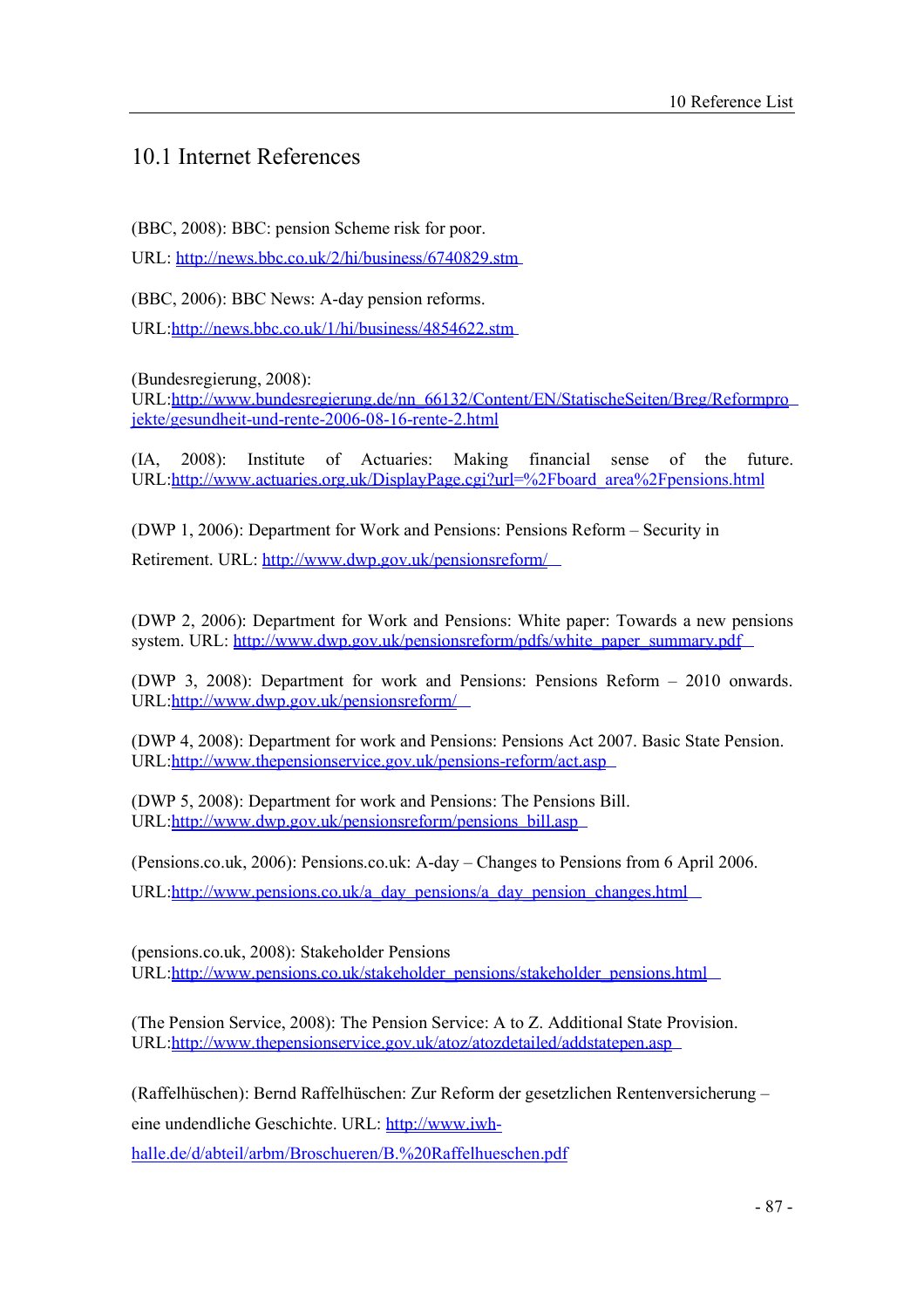(Regierung Online, 2006): Regierung Online: Reformprojekte. Rente. URL[:http://www.bundesregierung.de/nn\\_66132/Content/DE/StatischeSeiten/Breg/Reformpro](http://www.bundesregierung.de/nn_66132/Content/DE/StatischeSeiten/Breg/Reformpro) jekte/gesundheit-und-rente-2006-08-16-rente-2.html

(Sachverständigenrat, 2003): Sachverständigenrat zur Begutachtung der gesamtwirtschaftlichen Entwicklung. Erfolge im Ausland - Herausforderungen im Inland. Jahresgutachten 2004/2005. Wiesbaden 2003. URL:<http://www.sachverstaendigenrat>wirtschaft.de/download/gutachten/04\_ii.pdf

Internet references from 14 February 2008